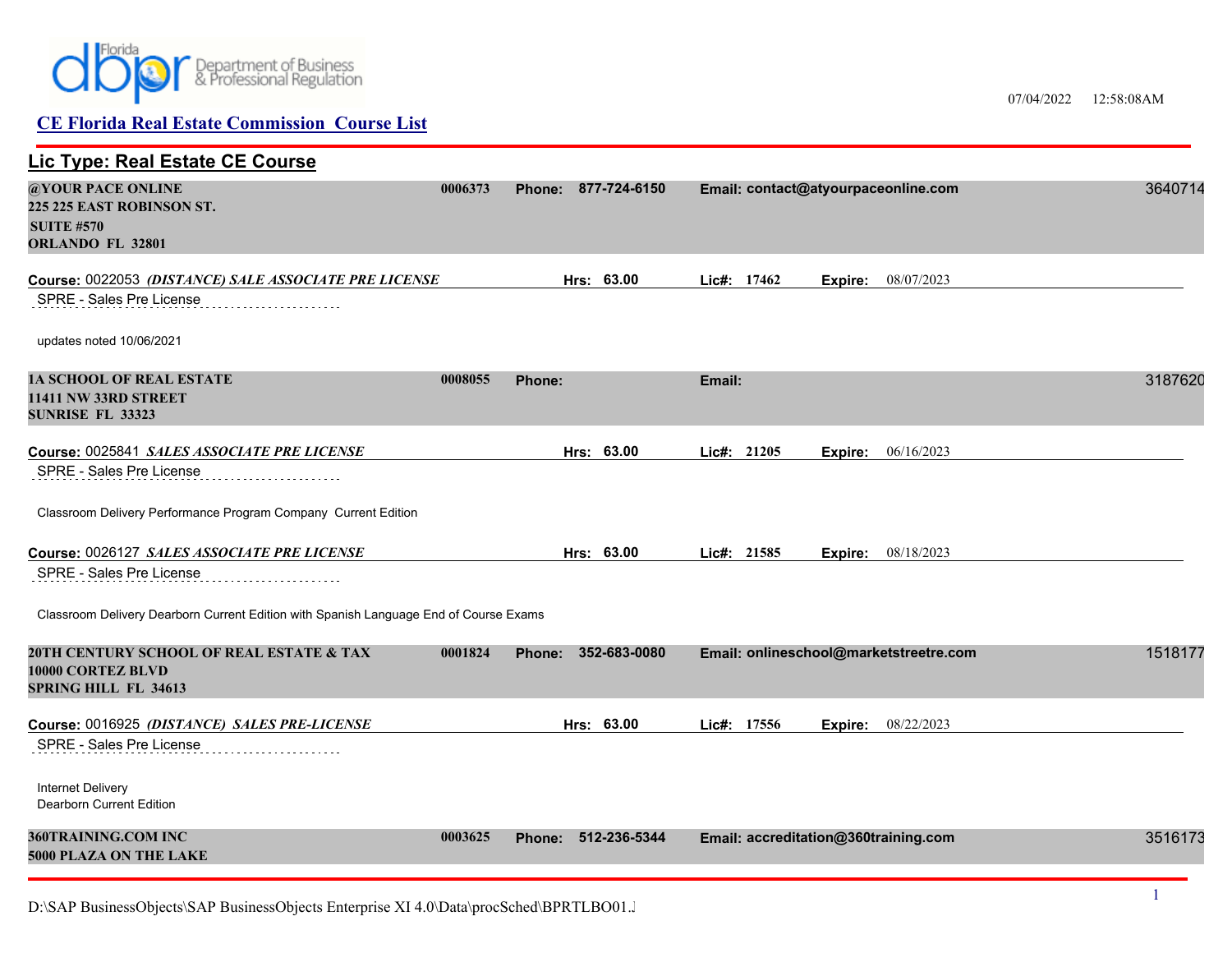| <b>CE Florida Real Estate Commission Course List</b>                                |         |                   |            |        |                |                            |                             |         |
|-------------------------------------------------------------------------------------|---------|-------------------|------------|--------|----------------|----------------------------|-----------------------------|---------|
| <b>SUITE 305</b><br><b>AUSTIN TX 78746</b>                                          |         |                   |            |        |                |                            |                             |         |
| Course: 0023647 (DISTANCE) SALES PRE LICENSE                                        |         |                   | Hrs: 63.00 |        | Lic#: 18910    | Expire:                    | 06/03/2024                  |         |
| SPRE - Sales Pre License                                                            |         |                   |            |        |                |                            |                             |         |
| <b>A+ PLUS SCHOOLS OF REAL ESTATE</b>                                               | 0003107 | Phone:            |            | Email: |                |                            |                             | 1173470 |
| <b>250 N COURTENAY PARKWAY</b><br><b>SUITE 201</b>                                  |         |                   |            |        |                |                            |                             |         |
| <b>MERRITT ISLAND FL 32953</b>                                                      |         |                   |            |        |                |                            |                             |         |
| Course: 0016815 (DISTANCE) SALES PRE-LICENSE                                        |         |                   | Hrs: 63.00 |        | Lic#: 21489    | Expire:                    | 08/10/2023                  |         |
| SPRE - Sales Pre License                                                            |         |                   |            |        |                |                            |                             |         |
| Internet Delivery<br><b>Dearborn Current Edition</b>                                |         |                   |            |        |                |                            |                             |         |
| Course: 0017327 SALES ASSOCIATE PRE LICENSE                                         |         |                   | Hrs: 63.00 |        | Lic#: 21490    |                            | <b>Expire:</b> 08/10/2023   |         |
| SPRE - Sales Pre License                                                            |         |                   |            |        |                |                            |                             |         |
| Classroom Delivery                                                                  |         |                   |            |        |                |                            |                             |         |
| <b>Dearborn Current Edition</b>                                                     |         |                   |            |        |                |                            |                             |         |
| Course: 0017328 SALES ASSOCIATE PRE LICENSE                                         |         |                   | Hrs: 63.00 |        | Lic#: 22059    |                            | <b>Expire:</b> $12/16/2023$ |         |
| SPRE - Sales Pre License                                                            |         |                   |            |        |                |                            |                             |         |
| Classroom Delivery                                                                  |         |                   |            |        |                |                            |                             |         |
| <b>Dearborn Current Edition</b><br>With Spanish Language End of Course Examinations |         |                   |            |        |                |                            |                             |         |
| Course: 0023696 (LIVE STREAM) SALES PRE LICENSE                                     |         |                   | Hrs: 63.00 |        | $Lic\#: 22385$ |                            | <b>Expire:</b> 03/16/2024   |         |
| SPRE - Sales Pre License                                                            |         |                   |            |        |                |                            |                             |         |
| Streaming Video Live and OnDemand<br>Dearborn Current Edition                       |         |                   |            |        |                |                            |                             |         |
| <b>A-1 PRIME REALTY LLC</b><br>5854 NORTHRIDGE DR S<br><b>NAPLES FL 34110</b>       | 0008922 | Phone: 2392890355 |            |        |                | Email: naples1@comcast.net |                             | 3475412 |
| Course: 0026023 SALES ASSOCIATE PRE LICENSE                                         |         |                   | Hrs: 63.00 |        | Lic#: 21445    | Expire:                    | 08/04/2023                  |         |
|                                                                                     |         |                   |            |        |                |                            |                             |         |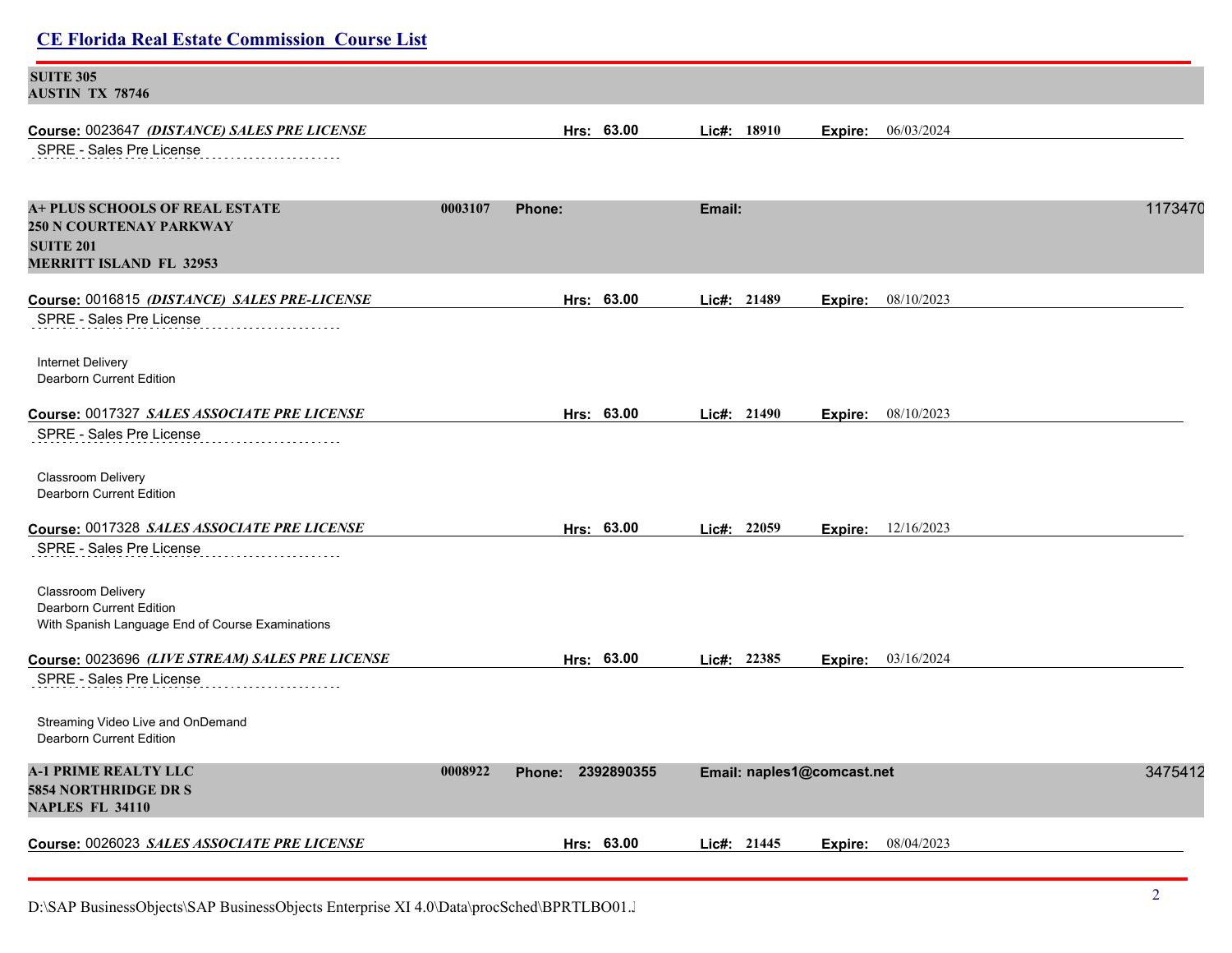| <b>CE Florida Real Estate Commission Course List</b>                                                        |         |                               |             |                                |                             |         |
|-------------------------------------------------------------------------------------------------------------|---------|-------------------------------|-------------|--------------------------------|-----------------------------|---------|
| <b>SPRE - Sales Pre License</b>                                                                             |         |                               |             |                                |                             |         |
| Classroom Delivery Dearborn Current Edition                                                                 |         |                               |             |                                |                             |         |
| Course: 0026024 (LIVE STREAM) SALES PRE LICENSE                                                             |         | Hrs: 63.00                    | Lie#: 21446 |                                | <b>Expire:</b> 08/04/2023   |         |
| SPRE - Sales Pre License                                                                                    |         |                               |             |                                |                             |         |
| Streaming Video Live and OnDemand Delivery Dearborn Current Edition                                         |         |                               |             |                                |                             |         |
| Course: 0026060 SALES ASSOCIATE PRE LICENSE                                                                 |         | Hrs: 63.00                    | Lie#: 21502 |                                | <b>Expire:</b> $08/12/2023$ |         |
| SPRE - Sales Pre License                                                                                    |         |                               |             |                                |                             |         |
| Classroom Delivery Dearborn Current Edition                                                                 |         |                               |             |                                |                             |         |
| <b>ABC AMERICAN BUSINESS COLLEGE CORP</b><br><b>6662 STIRLING RD 2ND FLOOR</b><br><b>HOLLYWOOD FL 33024</b> | 0004088 | 954-258-3999<br><b>Phone:</b> |             | Email: abc-college@hotmail.com |                             | 2988886 |
| Course: 0024179 (LIVE STREAM) SALES PRE LICENSE                                                             |         | Hrs: 63.00                    | Lic#: 19436 |                                | <b>Expire:</b> 09/07/2022   |         |
| SPRE - Sales Pre License                                                                                    |         |                               |             |                                |                             |         |
| Streaming Video Live and OnDemand Delivery Dearborn Current Edition                                         |         |                               |             |                                |                             |         |
| Course: 0024191 (LIVE STREAM) SALES PRE LICENSE                                                             |         | Hrs: 63.00                    | Lic#: 19449 | Expire:                        | 09/10/2022                  |         |
| SPRE - Sales Pre License                                                                                    |         |                               |             |                                |                             |         |
| Streaming Video Live and OnDemand Dearborn Current Edition                                                  |         |                               |             |                                |                             |         |
| <b>ABELA REAL ESTATE SCHOOL LLC</b><br><b>1555 WEST 44 PLACE APT 239</b><br>HIALEAH FL 33012                | 0008770 | 305-216-9399<br>Phone:        |             | Email: lourdes@lourdesseda.com |                             | 3427320 |
| Course: 0026707 SALES ASSOCIATE PRE LICENSE                                                                 |         | Hrs: 63.00                    | Lic#: 22309 | Expire:                        | 02/24/2024                  |         |
| SPRE - Sales Pre License                                                                                    |         |                               |             |                                |                             |         |
| Classroom Delivery Dearborn Current Edition with Spanish Language End of Course Exams                       |         |                               |             |                                |                             |         |
| Course: 0026708 SALES ASSOCIATE PRE LICENSE                                                                 |         | Hrs: 63.00                    | Lie#: 22310 | Expire:                        | 02/24/2024                  |         |
| SPRE - Sales Pre License                                                                                    |         |                               |             |                                |                             |         |

D:\SAP BusinessObjects\SAP BusinessObjects Enterprise XI 4.0\Data\procSched\BPRTLBO01.J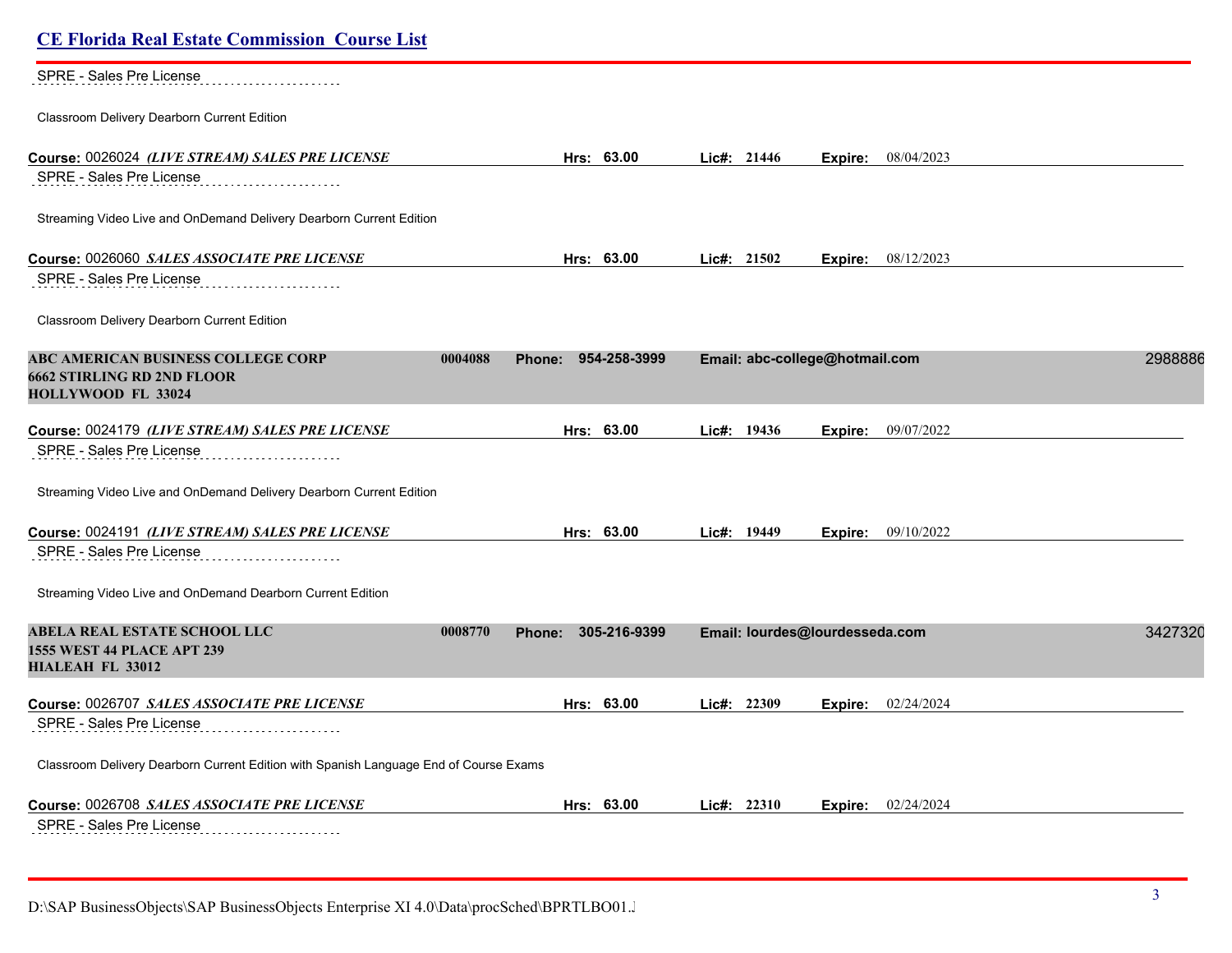Internet Delivery Dearborn Current Edition

| <b>ACADEMIC TECHNOLOGIES</b><br>6765 SW 62 TER<br><b>MIAMI FL 33143</b>                              | 0005196 | Phone: 786-553-9310 |            |             | Email: cperez@realestate-licensing.com | 2984115 |
|------------------------------------------------------------------------------------------------------|---------|---------------------|------------|-------------|----------------------------------------|---------|
| Course: 0017177 (DISTANCE) SALES PRE-LICENSE                                                         |         |                     | Hrs: 63.00 | Lic#: 21906 | <b>Expire:</b> 11/11/2023              |         |
| SPRE - Sales Pre License                                                                             |         |                     |            |             |                                        |         |
| Internet Delivery<br>Dearborn Current Edition                                                        |         |                     |            |             |                                        |         |
| Course: 0017178 SALES ASSOCIATE PRE LICENSE                                                          |         |                     | Hrs: 63.00 | Lic#: 21910 | Expire: 11/14/2023                     |         |
| SPRE - Sales Pre License                                                                             |         |                     |            |             |                                        |         |
| Classroom Delivery<br>Dearborn Current Edition                                                       |         |                     |            |             |                                        |         |
| ACADEMY OF REAL ESTATE & MORTGAGE INC<br>5600 SW 135TH AVE SUITE 204<br><b>MIAMI FL 33183</b>        | 0004247 | Phone:              |            | Email:      |                                        | 1214293 |
| Course: 0023244 SALES PRE LICENSE                                                                    |         |                     | Hrs: 63.00 | Lic#: 18443 | 02/25/2024<br>Expire:                  |         |
| SPRE - Sales Pre License                                                                             |         |                     |            |             |                                        |         |
| Classroom Delivery<br>Dearborn Current Edition                                                       |         |                     |            |             |                                        |         |
| Course: 0025942 SALES ASSOCIATE PRE LICENSE                                                          |         |                     | Hrs: 63.00 | Lic#: 21321 | 07/19/2023<br>Expire:                  |         |
| SPRE - Sales Pre License                                                                             |         |                     |            |             |                                        |         |
| Classroom Delivery Dearborn Current Edition with Spanish Language End of Course Exams                |         |                     |            |             |                                        |         |
| <b>ACADEMY OF REAL ESTATE EDUCATION LLC</b><br><b>615 EAST SILVER SPRINGS BLVD</b><br>OCALA FL 34470 | 0008593 | Phone:              | 3523005766 |             | Email: wildrover_99@yahoo.com          | 3359853 |
| Course: 0024028 SALES ASSOCIATE PRE LICENSE<br>SPRE - Sales Pre License                              |         |                     | Hrs: 63.00 | Lic#: 19277 | Expire: 08/17/2022                     |         |
| Classroom Delivery Dearborn Current Edition                                                          |         |                     |            |             |                                        |         |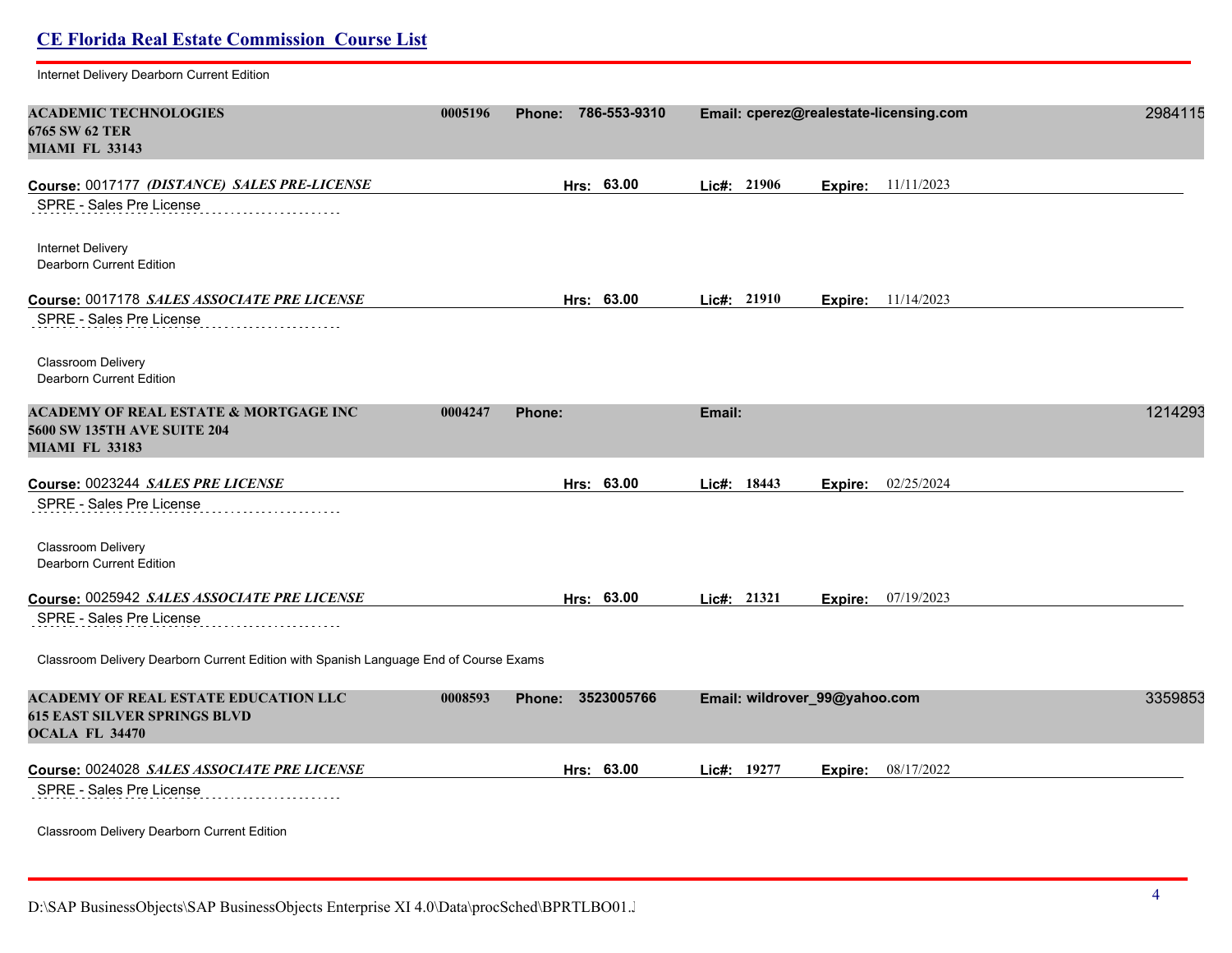| <b>ACCESS SCHOOL OF REAL ESTATE LLC</b><br>1980 N ATLANTIC AVE SUITE 301<br>COCOA BEACH FL 32931            | 0008300 | Phone:              |            |        |               |                                | Email: cheryl@accessperfecthomes.com | 3326445 |
|-------------------------------------------------------------------------------------------------------------|---------|---------------------|------------|--------|---------------|--------------------------------|--------------------------------------|---------|
| Course: 0022951 SALES ASSOCIATE PRE LICENSE                                                                 |         |                     | Hrs: 63.00 |        | Lic#: 18064   |                                | <b>Expire:</b> 11/25/2023            |         |
| SPRE - Sales Pre License                                                                                    |         |                     |            |        |               |                                |                                      |         |
| Classroom Delivery<br>Dearborn Current Edition                                                              |         |                     |            |        |               |                                |                                      |         |
| Course: 0024194 (LIVE STREAM) SALES PRE LICENSE                                                             |         |                     | Hrs: 63.00 |        | Lic#: $19453$ |                                | <b>Expire:</b> 09/13/2022            |         |
| SPRE - Sales Pre License                                                                                    |         |                     |            |        |               |                                |                                      |         |
| Streaming Video Live and OnDemand Performance Program Company, LLC Current Edition                          |         |                     |            |        |               |                                |                                      |         |
| Course: 0024195 SALES PRE LICENSE                                                                           |         |                     | Hrs: 63.00 |        | Lic#: 19454   |                                | <b>Expire:</b> 09/13/2022            |         |
| SPRE - Sales Pre License                                                                                    |         |                     |            |        |               |                                |                                      |         |
| Classroom Delivery Performance Program Company, LLC Current Edition                                         |         |                     |            |        |               |                                |                                      |         |
| Course: 0026335 (LIVE STREAM) SALES PRE LICENSE                                                             |         |                     | Hrs: 63.00 |        | Lic#: 21898   |                                | Expire: 11/11/2023                   |         |
| SPRE - Sales Pre License                                                                                    |         |                     |            |        |               |                                |                                      |         |
| Streaming Video Live and OnDemand Dearborn Current Edition                                                  |         |                     |            |        |               |                                |                                      |         |
| Course: 0026342 (LIVE STREAM) SALES PRE LICENSE                                                             |         |                     | Hrs: 63.00 |        | Lic#: 21905   | Expire:                        | 11/11/2023                           |         |
| SPRE - Sales Pre License                                                                                    |         |                     |            |        |               |                                |                                      |         |
| Streaming Video Live and OnDemand With Spanish Language End of Course Exams Dearborn Current Edition        |         |                     |            |        |               |                                |                                      |         |
| <b>ACCREDITED REAL ESTATE INSTITUTE LLC</b><br><b>1114 BEACH BLVD</b><br><b>JACKSONVILLE BEACH FL 32250</b> | 0006941 | Phone: 904-992-1000 |            |        |               | Email: qharris@boemortgage.com |                                      | 3164353 |
| Course: 0018137 (DISTANCE) SALES PRE-LICENSE                                                                |         |                     | Hrs: 63.00 |        | Lic#: 16252   | Expire:                        | 12/05/2022                           |         |
| SPRE - Sales Pre License                                                                                    |         |                     |            |        |               |                                |                                      |         |
| Internet Delivery<br>Dearborn Current Edition                                                               |         |                     |            |        |               |                                |                                      |         |
| <b>ACEABLE REAL ESTATE SCHOOL</b>                                                                           | 0008302 | Phone:              |            | Email: |               |                                |                                      | 3261240 |
|                                                                                                             |         |                     |            |        |               |                                |                                      |         |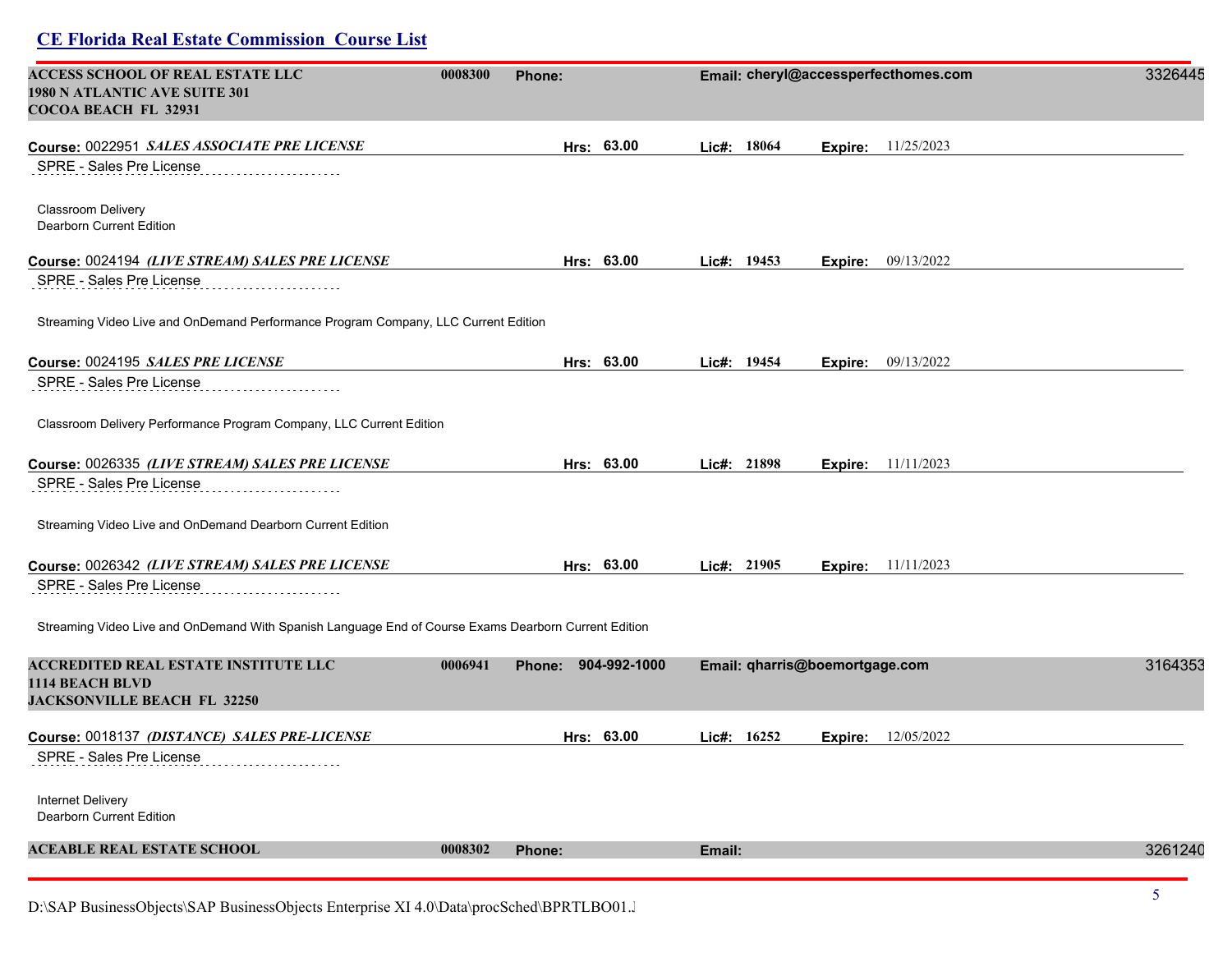| <b>CE Florida Real Estate Commission Course List</b>                                                      |         |                     |            |             |                                |            |         |
|-----------------------------------------------------------------------------------------------------------|---------|---------------------|------------|-------------|--------------------------------|------------|---------|
| <b>610 WEST 5TH STREET SUITE 603</b><br><b>AUSTIN TX 78701</b>                                            |         |                     |            |             |                                |            |         |
| Course: 0023299 (DISTANCE) SALES PRE LICENSE                                                              |         |                     | Hrs: 63.00 | Lic#: 18582 | Expire:                        | 03/23/2024 |         |
| SPRE - Sales Pre License                                                                                  |         |                     |            |             |                                |            |         |
| <b>ACRE INSTITUTE LLC</b><br><b>7065 WESTPOINTE BLVD</b><br>ORLANDO FL 32835                              | 0005778 | Phone:              |            | Email:      |                                |            | 2245498 |
| Course: 0015830 SALES ASSOCIATE PRE LICENSE<br>SPRE - Sales Pre License                                   |         |                     | Hrs: 63.00 | Lic#: 20335 | Expire:                        | 02/03/2023 |         |
| Classroom Delivery<br>Dearborn Current Edition                                                            |         |                     |            |             |                                |            |         |
| Course: 0017326 SALES ASSOCIATE PRE LICENSE<br>SPRE - Sales Pre License                                   |         |                     | Hrs: 63.00 | Lic#: 22571 | Expire:                        | 04/24/2024 |         |
| Classroom Delivery<br><b>Dearborn Current Edition</b><br>With Spanish Language End of Course Examinations |         |                     |            |             |                                |            |         |
| Course: 0018565 (DISTANCE) SALES PRE-LICENSE                                                              |         |                     | Hrs: 63.00 | Lic#: 16564 | Expire:                        | 02/07/2023 |         |
| SPRE - Sales Pre License<br>Internet Delivery<br>Dearborn Current Edition                                 |         |                     |            |             |                                |            |         |
| Course: 0020521 (DISTANCE) SALES PRE LICENSE<br>SPRE - Sales Pre License<br>Internet Delivery             |         |                     | Hrs: 63.00 | Lic#: 22585 | Expire:                        | 04/26/2024 |         |
| Dearborn Current Edition                                                                                  |         |                     |            |             |                                |            |         |
| ADAIR REAL ESTATE SCHOOL LLC<br>3270 SUNTREE BOULEVARD<br><b>SUITE 165</b><br><b>MELBOURNE FL 32940</b>   | 0004382 | Phone: 321.220-5210 |            |             | Email: adair.josephl@gmail.com |            | 3367371 |
| Course: 0011093 SALES PRE LICENSE                                                                         |         |                     | Hrs: 63.00 | Lic#: 21719 | Expire:                        | 09/26/2023 |         |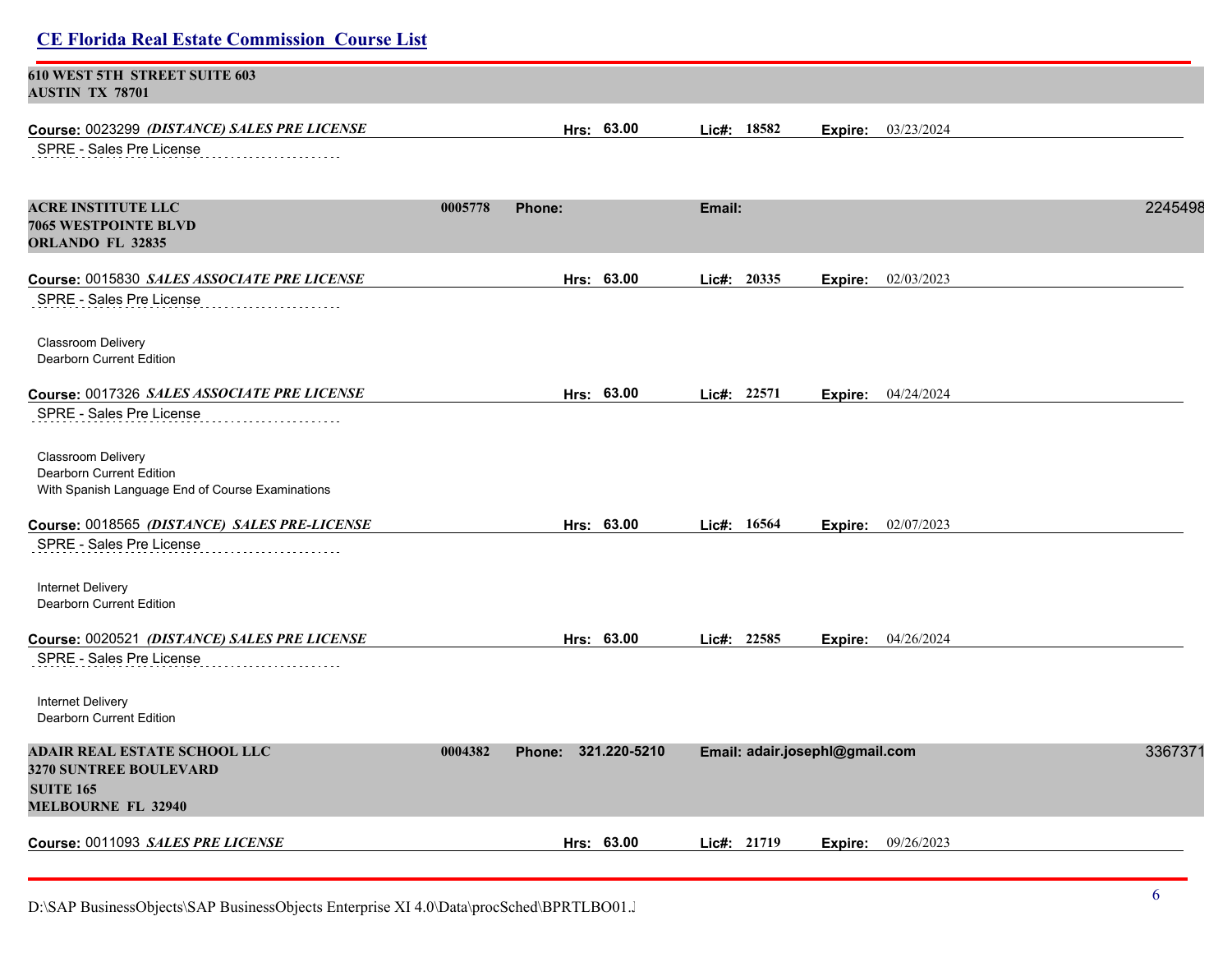| <b>CE Florida Real Estate Commission Course List</b>                                                    |         |                     |             |                             |                                     |         |
|---------------------------------------------------------------------------------------------------------|---------|---------------------|-------------|-----------------------------|-------------------------------------|---------|
| SPRE - Sales Pre License                                                                                |         |                     |             |                             |                                     |         |
| Classroom Delivery<br>Dearborn Current Edition                                                          |         |                     |             |                             |                                     |         |
| Course: 0016874 (DISTANCE) SALES PRE-LICENSE<br>SPRE - Sales Pre License                                |         | Hrs: 63.00          | Lic#: 21055 | Expire:                     | 05/13/2023                          |         |
| Internet Delivery<br>Dearborn Current Edition                                                           |         |                     |             |                             |                                     |         |
| <b>ADVANCE SCHOOL OF BUSINESS INC</b><br>7480 SW 40 ST<br><b>SUITE 530</b><br><b>MIAMI FL 33155</b>     | 0002891 | Phone:              |             | Email: hilda@homewizusa.com |                                     | 3240278 |
| Course: 0020981 SALES ASSOCIATE PRE LICENSE                                                             |         | Hrs: 63.00          | Lic#: 15880 | Expire:                     | 08/13/2022                          |         |
| SPRE - Sales Pre License<br>Classroom Delivery<br>Dearborn Current Edition                              |         |                     |             |                             |                                     |         |
| Course: 0024581 (DISTANCE) SALES PRE LICENSE<br>SPRE - Sales Pre License                                |         | Hrs: 63.00          | Lic#: 19766 |                             | <b>Expire:</b> 12/03/2022           |         |
| Internet Delivery Dearborn Current Edition                                                              |         |                     |             |                             |                                     |         |
| Course: 0025482 (DISTANCE) SALES PRE LICENSE                                                            |         | Hrs: 63.00          | Lic#: 20867 | Expire:                     | 04/13/2023                          |         |
| SPRE - Sales Pre License<br>Internet Delivery Dearborn Current Edition                                  |         |                     |             |                             |                                     |         |
| Course: 0025932 (LIVE STREAM) SALES PRE LICENSE<br>SPRE - Sales Pre License<br>.                        |         | Hrs: 63.00          | Lic#: 21308 |                             | Expire: 07/14/2023                  |         |
| Streaming Video Live and OnDemand Dearborn Current Edition                                              |         |                     |             |                             |                                     |         |
| <b>AGENT SUCCESS SCHOOL</b><br><b>1324 SEVEN SPRINGS BLVD</b><br>128<br><b>NEW PORT RICHEY FL 34655</b> | 0007922 | Phone: 813-400-5735 |             |                             | Email: agentsuccessschool@gmail.com | 3366650 |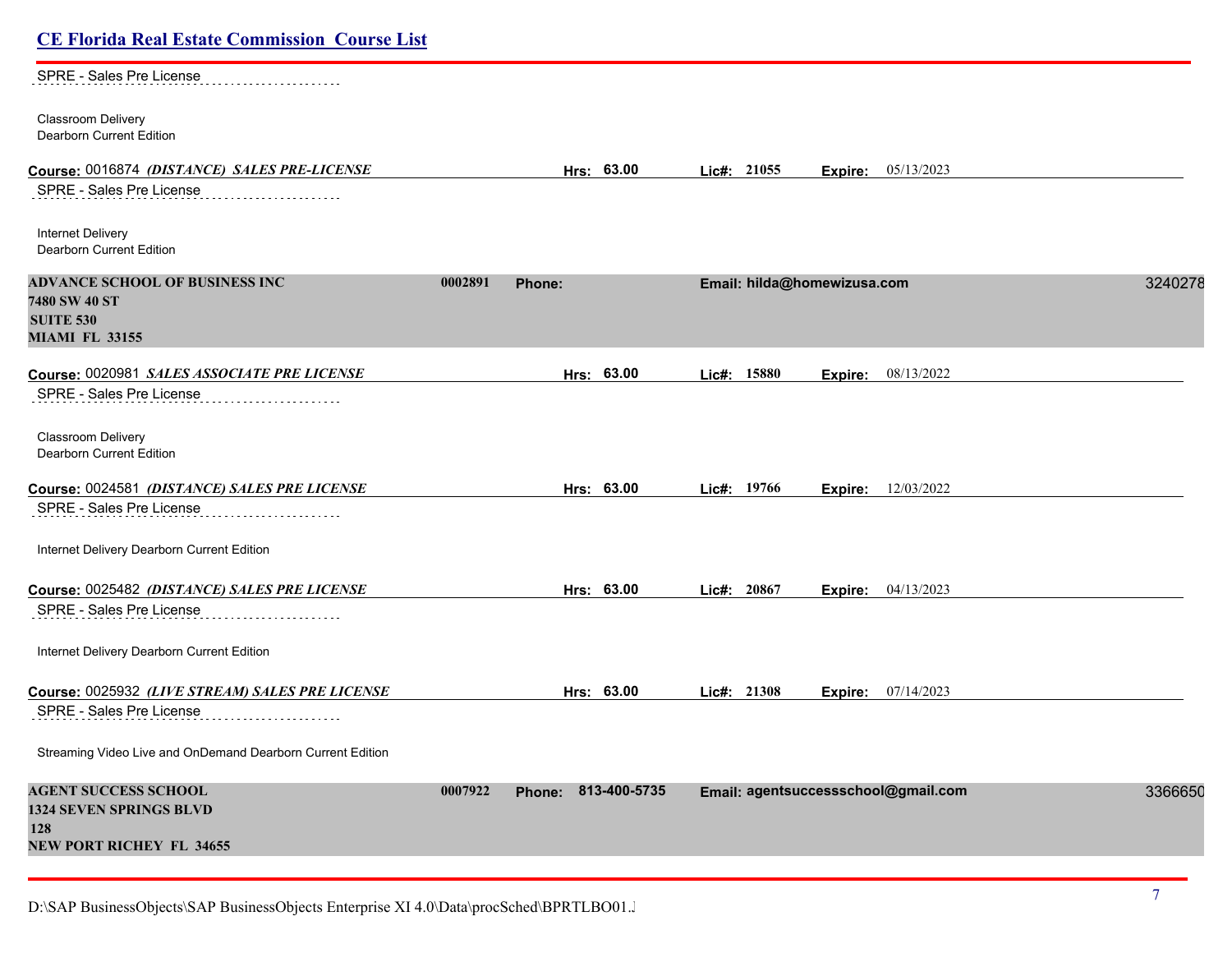| <b>CE Florida Real Estate Commission Course List</b>                                             |         |                               |             |                                  |         |                           |         |
|--------------------------------------------------------------------------------------------------|---------|-------------------------------|-------------|----------------------------------|---------|---------------------------|---------|
| Course: 0023824 (DISTANCE) SALES ASSOCIATE PRE LICENSE                                           |         | Hrs: 63.00                    |             | Lic#: 19048                      |         | <b>Expire:</b> 07/19/2022 |         |
| SPRE - Sales Pre License                                                                         |         |                               |             |                                  |         |                           |         |
| Internet Delivery<br>Dearborn Current Edition                                                    |         |                               |             |                                  |         |                           |         |
| <b>ALEXUSREALTY.COM</b><br>3201 NE SKYLINE DRIVE<br><b>JENSEN BEACH FL 34957</b>                 | 0008284 | <b>Phone:</b>                 | Email:      |                                  |         |                           | 3229109 |
| Course: 0022914 SALES ASSOCIATE PRE LICENSE<br>SPRE - Sales Pre License                          |         | Hrs: 63.00                    | Lic#: 18006 |                                  | Expire: | 11/12/2023                |         |
| Classroom Delivery<br>Dearborn Current Edition                                                   |         |                               |             |                                  |         |                           |         |
| AMERICAN EAGLE SCHOOLS OF REAL ESTATE LL<br><b>377 NW 103 TERRACE</b><br>PEMBROKE LAKES FL 33026 | 0008434 | Phone:                        | Email:      |                                  |         |                           | 3309859 |
| Course: 0023290 SALES ASSOCIATE PRE LICENSE<br>SPRE - Sales Pre License                          |         | Hrs: 63.00                    | Lic#: 18501 |                                  | Expire: | 03/10/2024                |         |
| Classroom Delivery Dearborn Current Edition                                                      |         |                               |             |                                  |         |                           |         |
| AMERICAN REAL ESTATE UNIVERSITY<br>1123 CHURCH ST STE 103<br><b>COVINGTON GA 30014</b>           | 0005079 | 770 530 5952<br><b>Phone:</b> |             | Email: EMAIL@SHANEMASK.COM       |         |                           | 2768646 |
| Course: 0024545 SALES PRE LICENSE                                                                |         | Hrs: 63.00                    |             | Lic#: 19732                      | Expire: | 11/22/2022                |         |
| SPRE - Sales Pre License                                                                         |         |                               |             |                                  |         |                           |         |
| Classroom Delivery Performance Program Company LLC Current Edition                               |         |                               |             |                                  |         |                           |         |
| Course: 0024546 (LIVE STREAM SALES PRE LICENSE<br>SPRE - Sales Pre License                       |         | Hrs: 63.00                    | Lic#: 19733 |                                  |         | <b>Expire:</b> 11/22/2022 |         |
| Steaming Video Live and OnDemand Performance Program Company LLC Current Edition                 |         |                               |             |                                  |         |                           |         |
| AMERICA'S REAL ESTATE SCHOOL INC<br>8333 NW 53RD STREET 450                                      | 0008672 | 800-604-2737<br>Phone:        |             | Email: info@TheRealEstate.School |         |                           | 3438255 |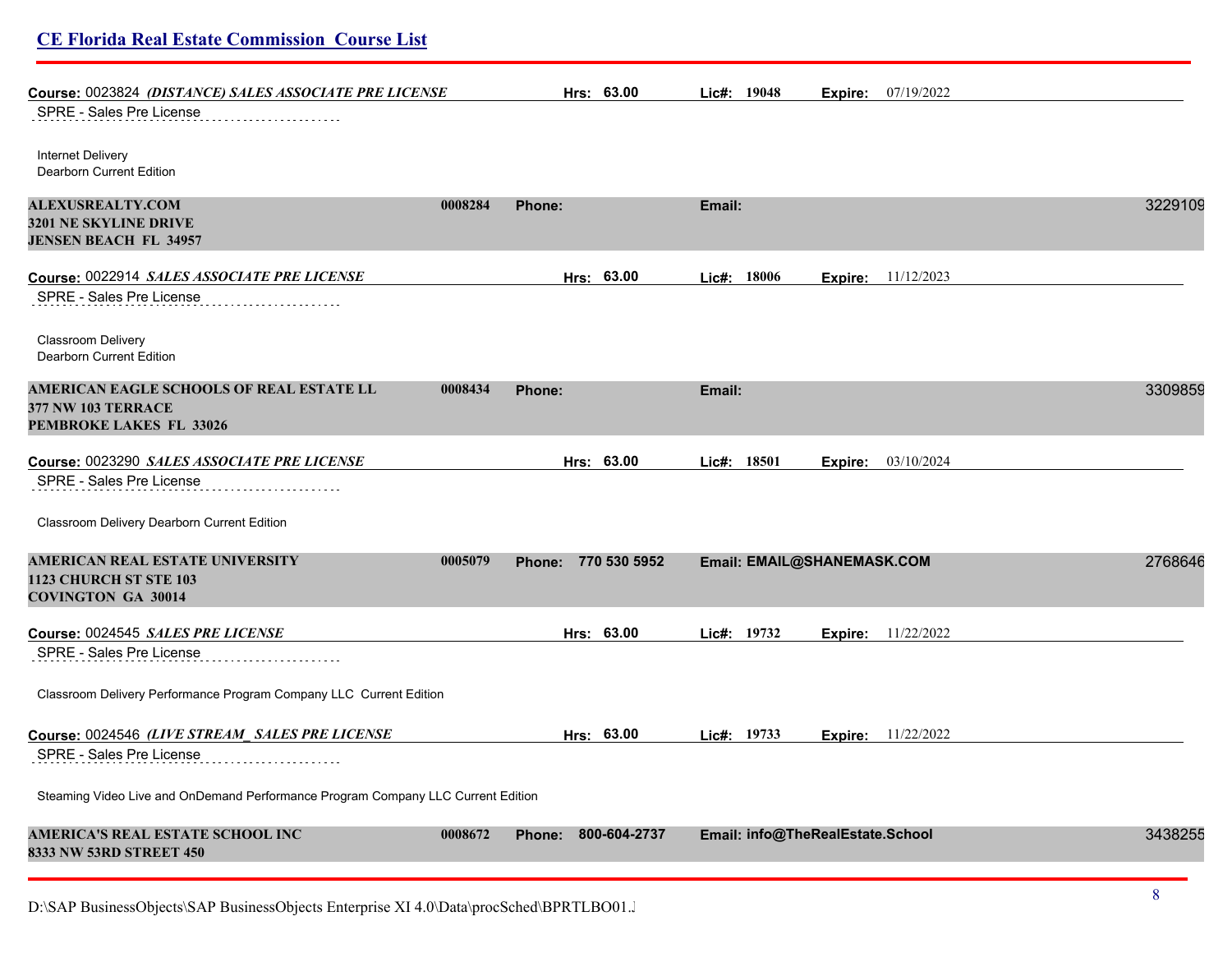| <b>DORAL FL 33166</b>                                                                                        |                               |                                   |                           |         |
|--------------------------------------------------------------------------------------------------------------|-------------------------------|-----------------------------------|---------------------------|---------|
| Course: 0024485 SALES PRE LICENSE                                                                            | Hrs: 63.00                    | Lic#: 19688                       | <b>Expire:</b> 11/19/2022 |         |
| SPRE - Sales Pre License                                                                                     |                               |                                   |                           |         |
| Classroom Delivery Dearborn Current Edition                                                                  |                               |                                   |                           |         |
| Course: 0024486 (LIVE STREAM) SALES PRE LICENSE                                                              | Hrs: 63.00                    | Lic#: 19689                       | <b>Expire:</b> 11/19/2022 |         |
| SPRE - Sales Pre License                                                                                     |                               |                                   |                           |         |
| Streaming Video Live and OnDemand Delivery Dearborn Current Edition                                          |                               |                                   |                           |         |
| Course: 0024495 (DISTANCE) SALES PRE LICENSE                                                                 | Hrs: 63.00                    | Lic#: 19698                       | <b>Expire:</b> 11/19/2022 |         |
| SPRE - Sales Pre License                                                                                     |                               |                                   |                           |         |
| Internet Delivery Dearborn Current Edition                                                                   |                               |                                   |                           |         |
| Course: 0024677 (LIVE STREAM) SALES PRE LICENSE                                                              | Hrs: 63.00                    | Lic#: 19804<br>Expire:            | 12/09/2022                |         |
| SPRE - Sales Pre License                                                                                     |                               |                                   |                           |         |
| Streaming Video Live and OnDemand Dearborn Current Edition with Spanish End of course Exams                  |                               |                                   |                           |         |
| Course: 0024678 SALES ASSOCIATE PRE LICENSE                                                                  | Hrs: 63.00                    | Lic#: 19805<br>Expire:            | 12/09/2022                |         |
| SPRE - Sales Pre License                                                                                     |                               |                                   |                           |         |
| Classroom Delivery Dearborn Current Edition                                                                  |                               |                                   |                           |         |
| Course: 0024774 (DISTANCE) SALE PRE LICENSE                                                                  | Hrs: 63.00                    | Lic#: 19890<br>Expire:            | 12/21/2022                |         |
| SPRE - Sales Pre License                                                                                     |                               |                                   |                           |         |
| AMG REAL ESTATE SERVICES INC<br>0005133<br>9050 PINES BLVD SUITE E 425 429<br><b>PEMBROKE PINES FL 33024</b> | 954-802-5929<br><b>Phone:</b> | Email: mcohen@amgfamilyrealty.com |                           | 3283807 |
| Course: 0017185 (DISTANCE) SALES PRE-LICENSE<br>SPRE - Sales Pre License<br>.                                | Hrs: 63.00                    | Lic#: 22402<br>Expire:            | 03/22/2024                |         |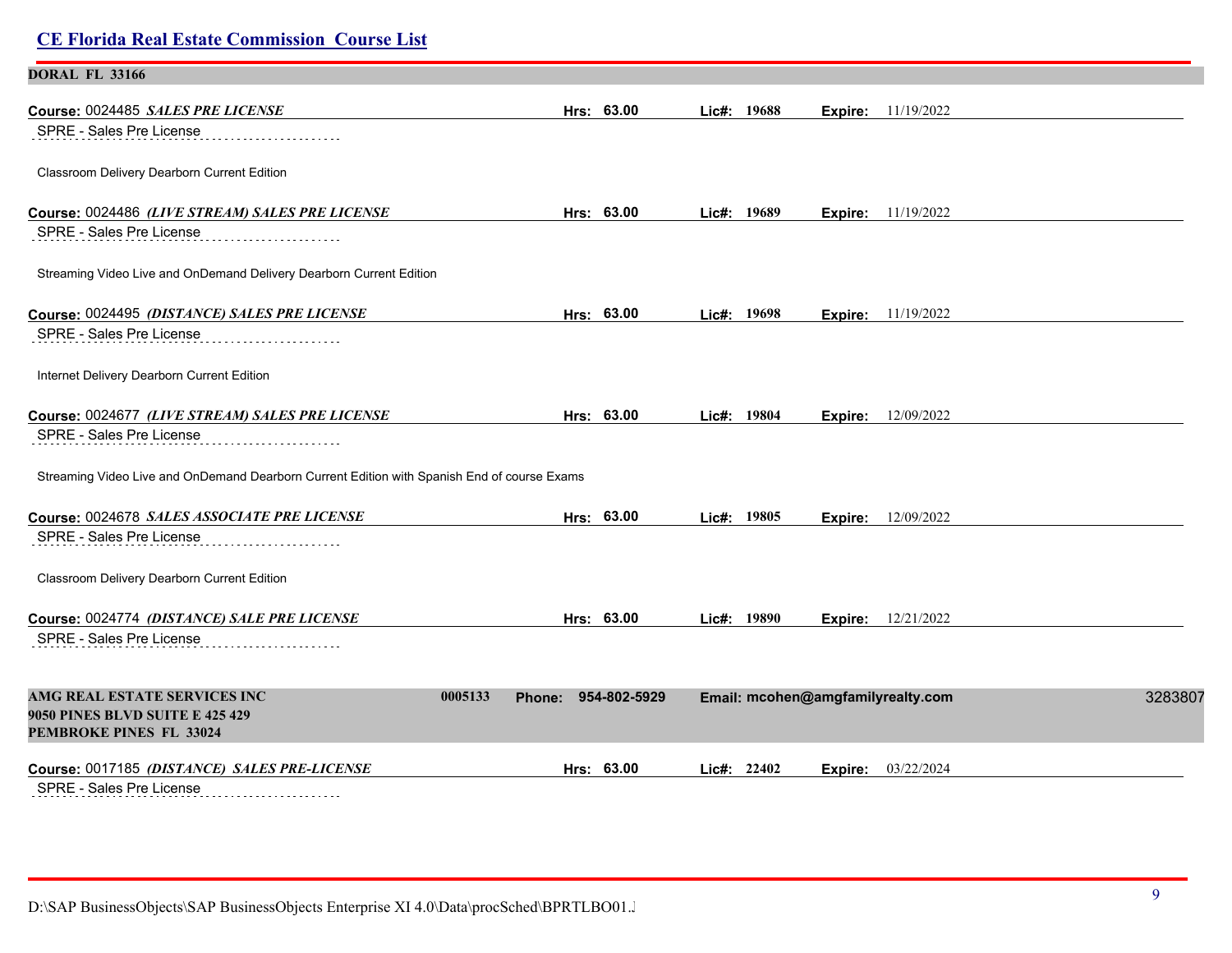| <b>CE Florida Real Estate Commission Course List</b>                                 |         |                        |             |                              |         |
|--------------------------------------------------------------------------------------|---------|------------------------|-------------|------------------------------|---------|
| Internet Delivery<br>Dearborn Current Edition                                        |         |                        |             |                              |         |
| Course: 0017186 SALES ASSOCIATE PRE LICENSE                                          |         | Hrs: 63.00             | Lic#: 22403 | 03/22/2024<br>Expire:        |         |
| SPRE - Sales Pre License                                                             |         |                        |             |                              |         |
| Classroom Delivery<br>Dearborn Current Edition                                       |         |                        |             |                              |         |
| ANDERSON TRAINING INSTITUTE INC<br><b>2009 OSPREY LANE</b><br><b>LUTZ FL 33549</b>   | 0004569 | 813-333-2191<br>Phone: |             | Email: ed@edwardanderson.com | 3098007 |
| Course: 0016727 (DISTANCE) SALES PRE-LICENSE<br>SPRE - Sales Pre License             |         | Hrs: 63.00             | Lic#: 21341 | 07/22/2023<br>Expire:        |         |
| Internet Delivery<br>Dearborn Current Edition                                        |         |                        |             |                              |         |
| <b>ANDES INVINC</b><br>12246 BRISBANE LN<br><b>WELLINGTON FL 33414</b>               | 0005283 | Phone:                 | Email:      |                              | 3316617 |
| Course: 0017312 SALES ASSOCIATE PRE LICENSE                                          |         | Hrs: 63.00             | Lic#: 22238 | 02/09/2024<br>Expire:        |         |
| SPRE - Sales Pre License                                                             |         |                        |             |                              |         |
| Classroom Delivery<br>Dearborn Current Edition                                       |         |                        |             |                              |         |
| APRENDIENDO REAL ESTATE LLC<br><b>12335 PEMBROKE ROAD</b><br>PEMBROKE PINES FL 33025 | 0002702 | Phone:                 | Email:      |                              | 958061  |
| Course: 0018819 (SPANISH)SALES ASSOCIATE PRE LICENSE                                 |         | Hrs: 63.00             | Lic#: 20116 | 12/28/2022<br>Expire:        |         |
| SPRE - Sales Pre License                                                             |         |                        |             |                              |         |
| Course: 0019212 (DISTANCE) SALES PRE-LICENSE                                         |         | Hrs: 63.00             | Lic#: 18246 | 01/14/2024<br>Expire:        |         |
| SPRE - Sales Pre License                                                             |         |                        |             |                              |         |
| Course: 0019213 (SPANISH)SALES ASSOCIATE PRE LICENSE                                 |         | Hrs: 63.00             | Lic#: 18248 | 01/14/2024<br>Expire:        |         |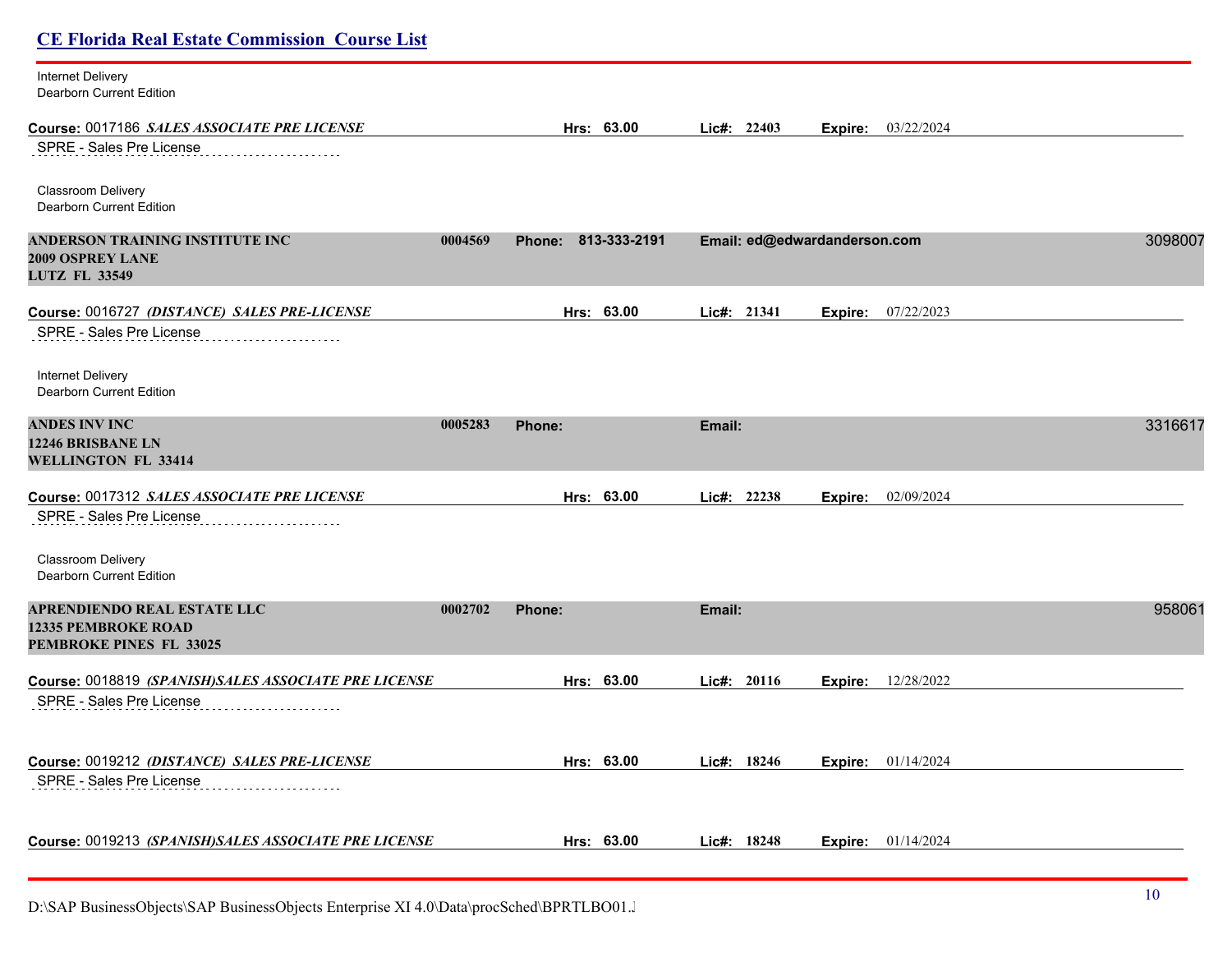# **CE Florida Real Estate Commission Course List** SPRE - Sales Pre License **APRENDIENDO REAL ESTATE USA, LLC 0008677 Phone: 3053002284 Email: aprestusa@gmail.com** 35812844 **3800 SOUTH OCEAN DRIVE HOLLYWOOD FL 33019 Course:** 0024559 *SALES ASSOCIATE PRE LICENSE* **Hrs: 63.00 Lic#: 19743 Expire:** 11/23/2022 SPRE - Sales Pre License Classroom Delivery Aprendiendo Real Estate LLC Edition **Course:** 0025748 *(SPANISH) SALES ASSOCIATE PRE LICENSE* **Hrs: 63.00 Lic#: 21104 Expire:** 05/19/2023 SPRE - Sales Pre License Classroom Delivery Aprendiendo Real Estate LLC Edition **ARENA, JAMES M 0006172 Phone: 561 572-8888 Email: Jrena10@gmail.com** 33366070 **5000 NORTH OCEAN BLVD. UNIT: Q209 BRINY BREEZES FL 33435 Course:** 0015170 *(DISTANCE) SALES PRE-LICENSE* **Hrs: 63.00 Lic#: 21066 Expire:** 05/16/2023 SPRE - Sales Pre License Internet Delivery Dearborn Current Edition **ASHTON SCHOOL OF REAL ESTATE 0007773 Phone: 352-293-3080 Email: Lisa@ashtonrg.com** 30554457 **4034 COMMERCIAL WAY SPRING HILL FL 34606 Course:** 0020909 *SALES ASSOCIATE PRE LICENSE* **Hrs: 63.00 Lic#: 15817 Expire:** 08/01/2022

SPRE - Sales Pre License

Classroom Delivery Dearborn Current Edition

**Course:** 0021485 *(DISTANCE) SALES PRE LICENSE* **Hrs: 63.00 Lic#: 16337 Expire:** 12/26/2022

SPRE - Sales Pre License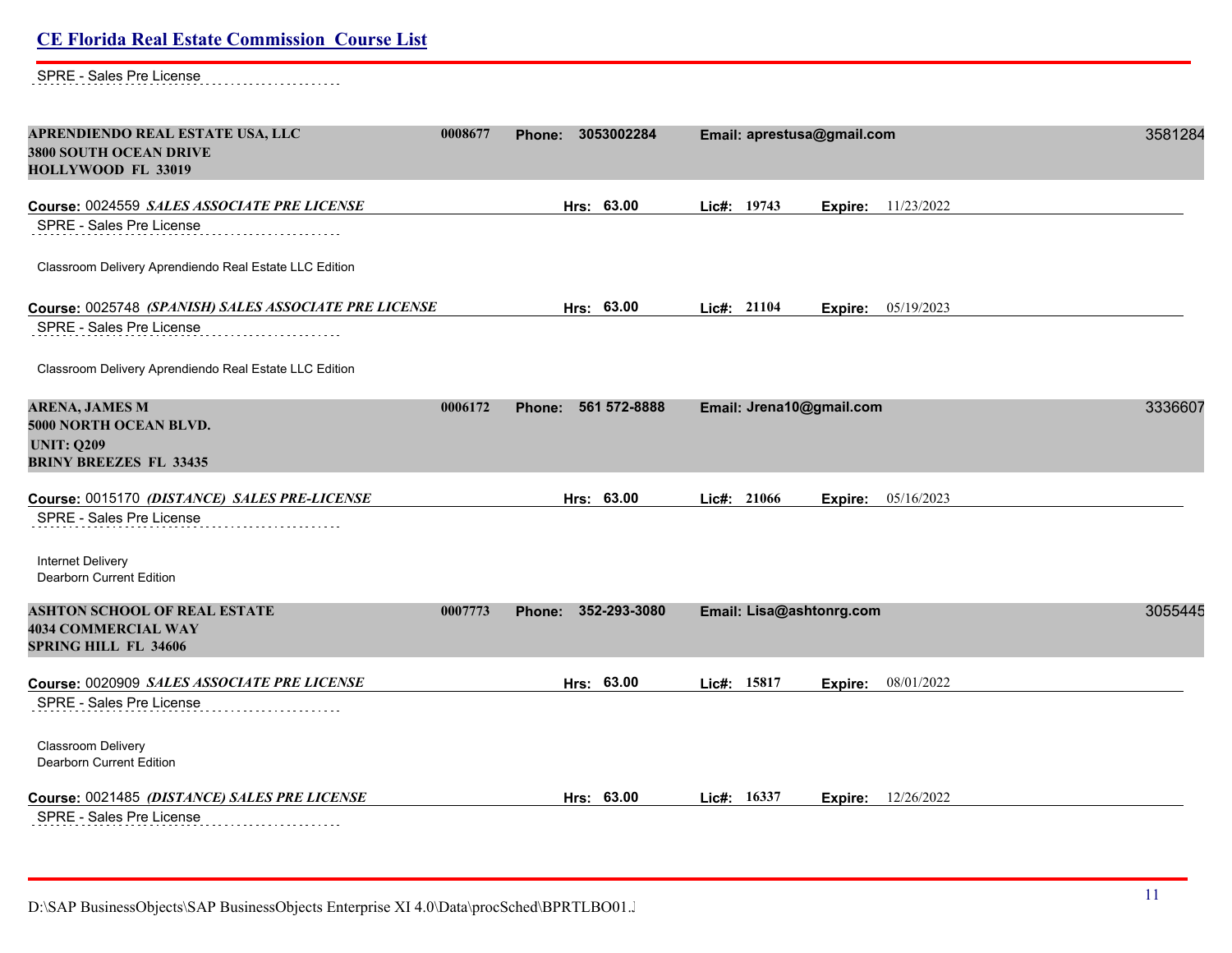| <b>Internet Delivery</b><br>Dearborn Current Edition                                 |                        |                                      |         |
|--------------------------------------------------------------------------------------|------------------------|--------------------------------------|---------|
| <b>ASSET ALLIANCE GROUP II CORP</b><br>0006492<br>805 EAST HILLSBORO BOULEVARD, #101 | 305-333-0335<br>Phone: | Email: jdr@JessicaDRoberts.com       | 3541961 |
| DEERFIELD BEACH FL 33441                                                             |                        |                                      |         |
| Course: 0018955 SALES ASSOCIATE PRE LICENSE                                          | Hrs: 63.00             | Lic#: 20969<br>04/27/2023<br>Expire: |         |
| SPRE - Sales Pre License                                                             |                        |                                      |         |
| Classroom Delivery<br>Dearborn Current Edition                                       |                        |                                      |         |
| With Spanish Language End of Course Examinations                                     |                        |                                      |         |
| Course: 0021919 (DISTANCE) SALES ASSOCIATE PRE LICENSE                               | Hrs: 63.00             | Lic#: 20970<br>04/27/2023<br>Expire: |         |
| SPRE - Sales Pre License<br>.                                                        |                        |                                      |         |
| Internet Delivery<br><b>Dearborn Current Edition</b>                                 |                        |                                      |         |
| Course: 0021920 SALES ASSOCIATE PRE LICENSE                                          | Hrs: 63.00             | Lic#: 20968<br>04/27/2023<br>Expire: |         |
| SPRE - Sales Pre License                                                             |                        |                                      |         |
| Classroom Delivery                                                                   |                        |                                      |         |
| Dearborn Current Edition                                                             |                        |                                      |         |
| <b>ASSOCIATES ACADEMY LLC</b><br>0005426<br>3087 EAST COMMERCIAL BVLD                | Phone:                 | Email:                               | 2114838 |
| <b>FORT LAUDERDALE FL 33308</b>                                                      |                        |                                      |         |
| Course: 0017071 (DISTANCE) SALES PRE-LICENSE                                         | Hrs: 63.00             | 09/30/2023<br>Lic#: 21753<br>Expire: |         |
| SPRE - Sales Pre License                                                             |                        |                                      |         |
| Internet Delivery                                                                    |                        |                                      |         |
| Dearborn Current Edition                                                             |                        |                                      |         |
| Course: 0022737 SALES ASSOCIATE PRE LICENSE                                          | Hrs: 63.00             | 09/24/2023<br>Lic#: 17751<br>Expire: |         |
| SPRE - Sales Pre License                                                             |                        |                                      |         |
| Classroom Delivery                                                                   |                        |                                      |         |
| Dearborn Current Edition                                                             |                        |                                      |         |
| Course: 0022738 (DISTANCE) SALES ASSOCIATE PRE LICENSE                               | Hrs: 63.00             | 09/24/2023<br>Lic#: 17752<br>Expire: |         |
|                                                                                      |                        |                                      |         |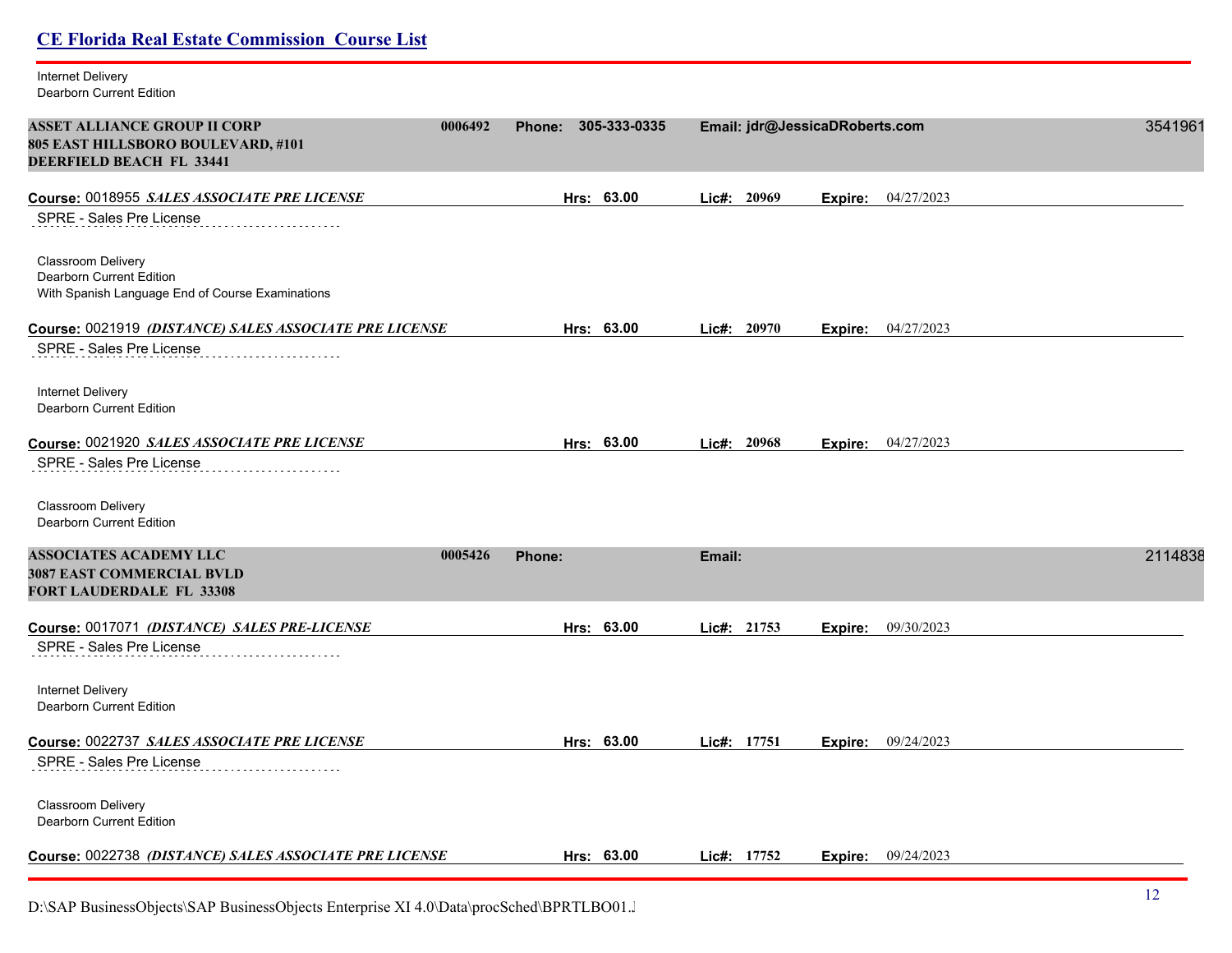| <b>CE Florida Real Estate Commission Course List</b>                     |                      |             |                             |         |
|--------------------------------------------------------------------------|----------------------|-------------|-----------------------------|---------|
| SPRE - Sales Pre License                                                 |                      |             |                             |         |
| Internet Delivery<br>Dearborn Current Edition                            |                      |             |                             |         |
| Course: 0024805 (LIVE STREAM) SALES PRE LICENSE                          | Hrs: 63.00           | Lic#: 19960 | 12/22/2022<br>Expire:       |         |
| SPRE - Sales Pre License                                                 |                      |             |                             |         |
| Streaming Video Live and OnDemand Dearborn Current Edition               |                      |             |                             |         |
| AT YOUR REQUEST REAL ESTATE INSTRUCTION<br>0005708                       | <b>Phone:</b>        | Email:      |                             | 3166609 |
| <b>7584 4TH BLVD</b><br><b>GAINESVILLE FL 32607</b>                      |                      |             |                             |         |
| Course: 0021419 SALES ASSOCIATE PRE LICENSING                            | Hrs: 63.00           | Lic#: 16290 | 12/12/2022<br>Expire:       |         |
| SPRE - Sales Pre License                                                 |                      |             |                             |         |
| Classroom Delivery<br><b>Dearborn Current Edition</b>                    |                      |             |                             |         |
| Course: 0021435 SALES ASSOCIATE PRE LICENSE                              | Hrs: 63.00           | Lic#: 16304 | <b>Expire:</b> 12/13/2022   |         |
| SPRE - Sales Pre License                                                 |                      |             |                             |         |
| Classroom Delivery<br><b>Dearborn Current Edition</b>                    |                      |             |                             |         |
| Course: 0021436 (DISTANCE) SALES ASSOCIATE PRE LICENSE                   | Hrs: 63.00           | Lic#: 16305 | 12/13/2022<br>Expire:       |         |
| SPRE - Sales Pre License                                                 |                      |             |                             |         |
| Internet Delivery<br><b>Dearborn Current Edition</b>                     |                      |             |                             |         |
| <b>AZURE TIDE REALTY CORP</b><br>0006300                                 | 9414625788<br>Phone: |             | Email: pam@pamelakemper.com | 2623669 |
| 2503 26TH ST W<br><b>BRADENTON FL 34205</b>                              |                      |             |                             |         |
|                                                                          |                      |             |                             |         |
| Course: 0022828 (DISTANCE) SALES PRE LICENSE<br>SPRE - Sales Pre License | Hrs: 63.00           | Lic#: 18063 | 11/21/2023<br>Expire:       |         |
|                                                                          |                      |             |                             |         |
| Course: 0022929 (DISTANCE) SALES PRE LICENSE                             | Hrs: 63.00           | Lic#: 18184 | 12/19/2023<br>Expire:       |         |
| SPRE - Sales Pre License                                                 |                      |             |                             |         |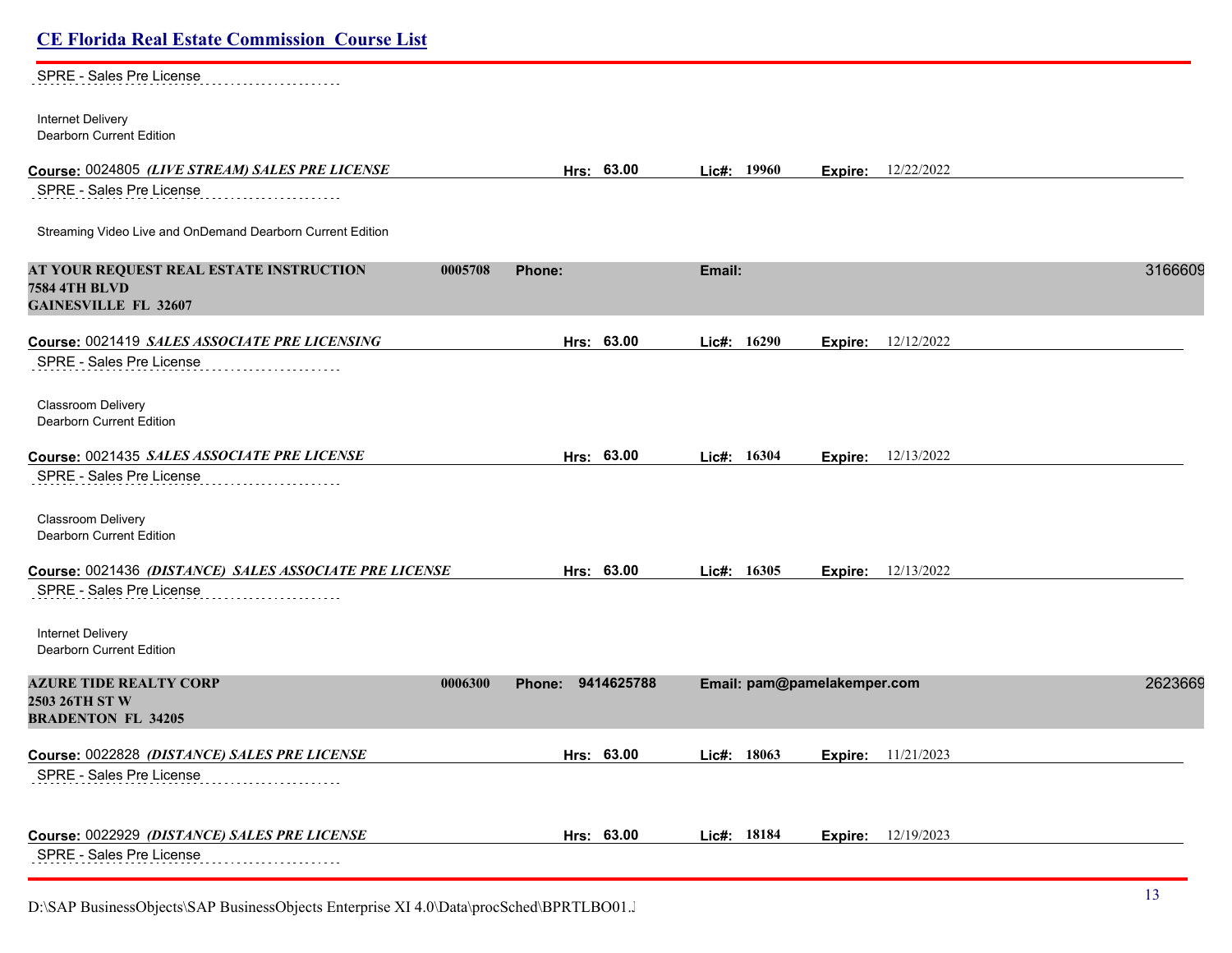| Course: 0022963 (DISTANCE) SALES ASSOCIATE PRE LICENSE<br>SPRE - Sales Pre License                        |         |        | Hrs: 63.00 |        | Lic#: 18243 | <b>Expire:</b> 01/13/2024 |         |
|-----------------------------------------------------------------------------------------------------------|---------|--------|------------|--------|-------------|---------------------------|---------|
| Course: 0024512 (DISTANCE) SALES PRE LICENSE                                                              |         |        | Hrs: 63.00 |        | Lic#: 19920 | <b>Expire:</b> 12/21/2022 |         |
| SPRE - Sales Pre License                                                                                  |         |        |            |        |             |                           |         |
| Course: 0026478 (DISTANCE) SALES PRE LICENSE                                                              |         |        | Hrs: 63.00 |        | Lic#: 22184 | Expire: 01/27/2024        |         |
| SPRE - Sales Pre License                                                                                  |         |        |            |        |             |                           |         |
| <b>BARON SCHOOL OF REAL ESTATE, LLC</b><br><b>8555 COMMERCE CENTRE DRIVE</b><br>PORT SAINT LUCIE FL 34986 | 0009017 | Phone: |            | Email: |             |                           | 3446004 |
| Course: 0026388 SALES ASSOCIATE PRE LICENSE                                                               |         |        | Hrs: 63.00 |        | Lic#: 21955 | <b>Expire:</b> 11/29/2023 |         |
| SPRE - Sales Pre License                                                                                  |         |        |            |        |             |                           |         |
| Internet Delivery Dearborn Current Edition                                                                |         |        |            |        |             |                           |         |
| Course: 0026391 (LIVE STREAM) SALES PRE LICENSE                                                           |         |        | Hrs: 63.00 |        | Lic#: 21958 | <b>Expire:</b> 11/29/2023 |         |
| SPRE - Sales Pre License                                                                                  |         |        |            |        |             |                           |         |
| Streaming Video Live and OnDemand Dearborn Current Edition                                                |         |        |            |        |             |                           |         |
| Course: 0026393 SALES ASSOCIATE PRE LICENSE                                                               |         |        | Hrs: 63.00 |        | Lic#: 21960 | <b>Expire:</b> 11/29/2023 |         |
| SPRE - Sales Pre License                                                                                  |         |        |            |        |             |                           |         |
| Classroom Delivery Dearborn Current Edition                                                               |         |        |            |        |             |                           |         |
| BASLERS ACADEMY OF REAL ESTATE INC<br>1665 W 68TH ST #207<br>HIALEAH FL 33014                             | 0001853 | Phone: |            | Email: |             |                           | 151135  |
| Course: 0016877 (DISTANCE) SALES PRE-LICENSE                                                              |         |        | Hrs: 63.00 |        | Lic#: 22199 | Expire: 01/30/2024        |         |
| SPRE - Sales Pre License                                                                                  |         |        |            |        |             |                           |         |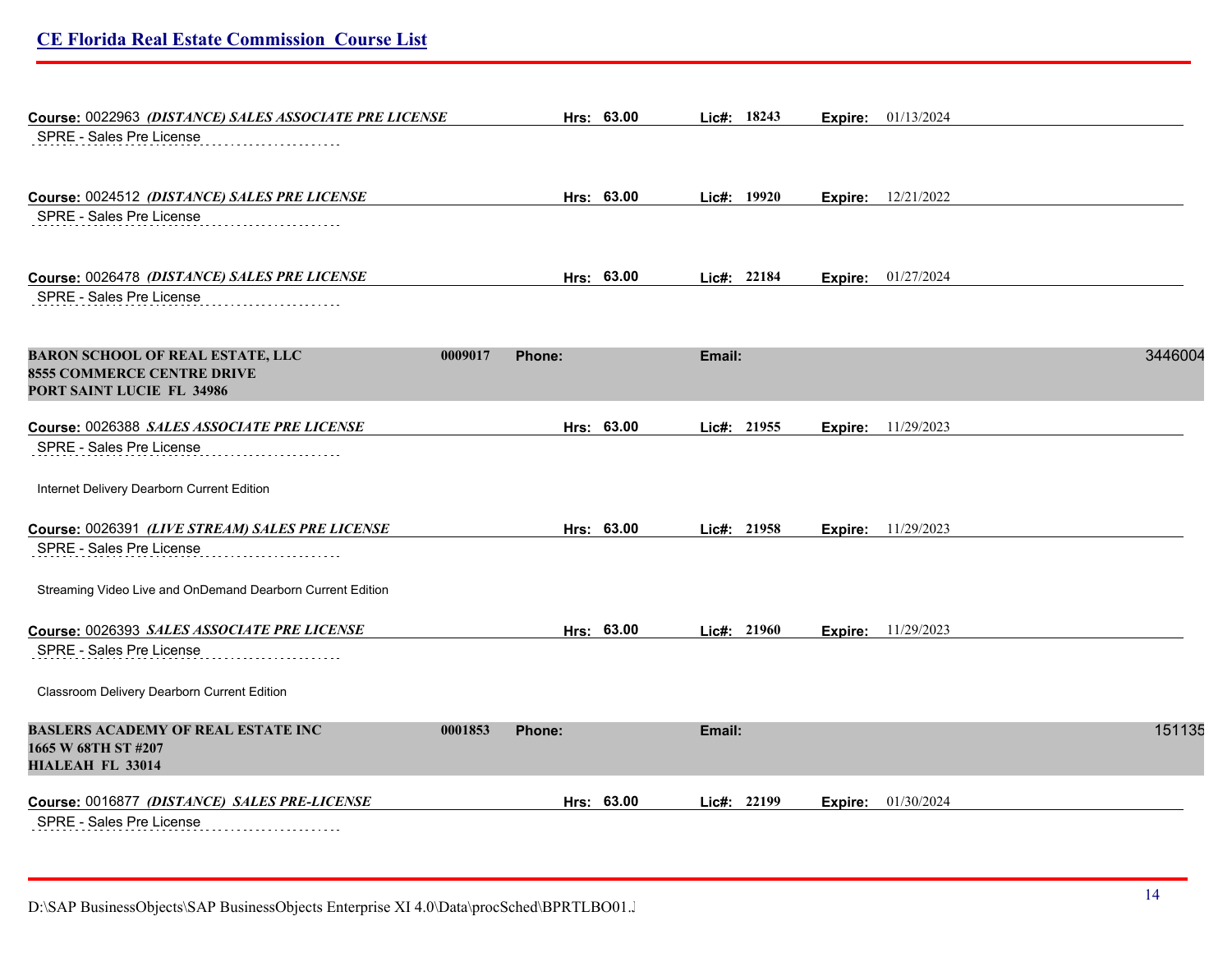#### Internet Delivery

Dearborn Current Edition

| Course: 0019053 SALES ASSOCIATE PRE LICENSE                                           | Hrs: 63.00        | Lic#: 21086   | 05/17/2023<br>Expire:            |         |
|---------------------------------------------------------------------------------------|-------------------|---------------|----------------------------------|---------|
| SPRE - Sales Pre License                                                              |                   |               |                                  |         |
| Classroom Delivery                                                                    |                   |               |                                  |         |
| <b>Dearborn Current Edition</b>                                                       |                   |               |                                  |         |
| With Spanish Language End of Course Examinations                                      |                   |               |                                  |         |
| Course: 0025729 SALES ASSOCIATE PRE LICENSE                                           | Hrs: 63.00        | Lic#: 21088   | 05/17/2023<br>Expire:            |         |
| SPRE - Sales Pre License                                                              |                   |               |                                  |         |
| Classroom Delivery Dearborn Current Edition                                           |                   |               |                                  |         |
| Course: 0026271 (LIVE STREAM) SALES PRE LICENSE                                       | Hrs: 63.00        | Lie#: 21812   | 10/04/2023<br>Expire:            |         |
| SPRE - Sales Pre License                                                              |                   |               |                                  |         |
| Classroom Delivery Dearborn Current Edition with Spanish Language End of Course Exams |                   |               |                                  |         |
| Course: 0026272 (LIVE STREAM) SALES PRE LICENSE                                       | Hrs: 63.00        | Lic#: $21813$ | <b>Expire:</b> 10/04/2023        |         |
| SPRE - Sales Pre License                                                              |                   |               |                                  |         |
| Streaming Video Live and OnDemand Delivery Dearborn Current Edition                   |                   |               |                                  |         |
| Course: 0026273 SALES ASSOCIATE PRE LICENSE                                           | Hrs: 63.00        | Lic#: 21814   | 10/04/2023<br>Expire:            |         |
| SPRE - Sales Pre License                                                              |                   |               |                                  |         |
| Classroom Delivery Dearborn Current                                                   |                   |               |                                  |         |
| <b>BAY AREA ACADEMY OF REAL ESTATE</b><br>0008209                                     | Phone: 7277244357 |               | Email: BAYAREAACADEMY1@GMAIL.COM | 3361967 |
| 11350 66TH ST N SUITE 103<br><b>LARGO FL 33773</b>                                    |                   |               |                                  |         |
| Course: 0023739 (LIVE STREAM) SALES PRE LICENSE                                       | Hrs: 63.00        | Lic#: 19125   | 07/28/2022<br>Expire:            |         |
| SPRE - Sales Pre License                                                              |                   |               |                                  |         |
|                                                                                       |                   |               |                                  |         |
| Course: 0024193 SALES PRE LICENSE<br>SPRE - Sales Pre License                         | Hrs: 63.00        | Lie#: 19451   | 09/10/2022<br>Expire:            |         |
|                                                                                       |                   |               |                                  |         |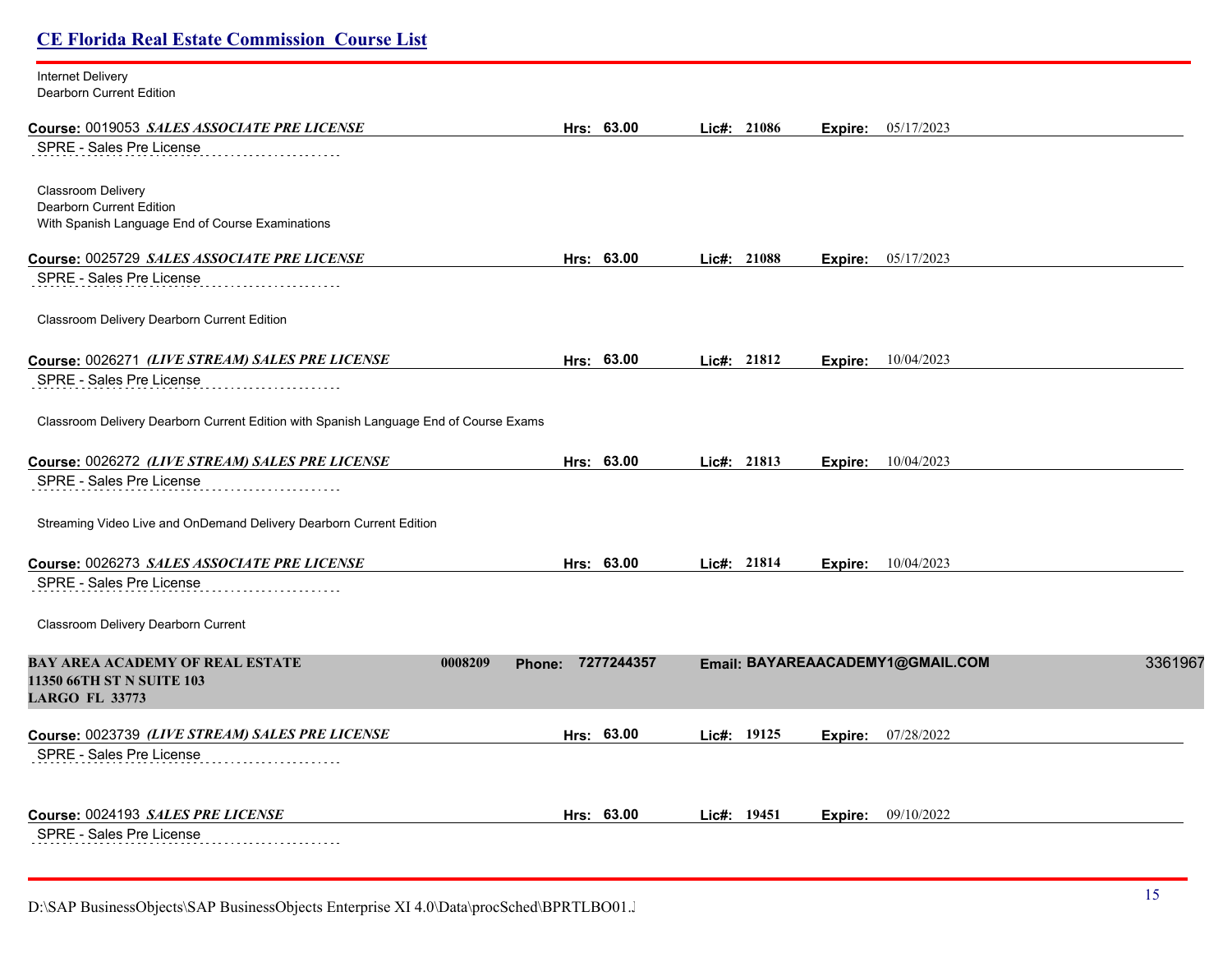Classroom Delivery Performance Programs Company, llc Current Edition

| <b>BEKEN SCHOOL OF REAL ESTATE INC</b><br>13381 HUNTERS POINT ST<br><b>SPRING HILL FL 34609</b> | 0008121 | Phone: |            | Email:        |             |         |                             | 3205911 |
|-------------------------------------------------------------------------------------------------|---------|--------|------------|---------------|-------------|---------|-----------------------------|---------|
| Course: 0022316 SALES ASSOCIATE PRE LICENSE<br>SPRE - Sales Pre License                         |         |        | Hrs: 63.00 | Lic#: 17214   |             | Expire: | 07/08/2023                  |         |
| Classroom Delivery<br><b>Dearborn Current Edition</b>                                           |         |        |            |               |             |         |                             |         |
| BERT RODGERS SCHOOLS OF REAL ESTATE LLC<br>POBOX 52410<br><b>SARASOTA FL 34232</b>              | 0006947 | Phone: |            | Email:        |             |         |                             | 3622725 |
| Course: 0018673 (DISTANCE) SALES PRE-LICENSE                                                    |         |        | Hrs: 63.00 | Lic#: 19765   |             | Expire: | 12/03/2022                  |         |
| SPRE - Sales Pre License                                                                        |         |        |            |               |             |         |                             |         |
| Course: 0018674 (SPANISH)SALES ASSOCIATE PRE LICENSE                                            |         |        | Hrs: 63.00 |               | Lic#: 19716 |         | <b>Expire:</b> 11/19/2022   |         |
| SPRE - Sales Pre License                                                                        |         |        |            |               |             |         |                             |         |
| Course: 0024259 (LIVE STREAM) SPANISH SALES PRE LICENSE                                         |         |        | Hrs: 63.00 | Lic#: 19829   |             |         | <b>Expire:</b> 12/14/2022   |         |
| SPRE - Sales Pre License                                                                        |         |        |            |               |             |         |                             |         |
| Course: 0024606 (LIVE STREAM) SALES PRE LICENSE                                                 |         |        | Hrs: 63.00 |               | Lic#: 20086 | Expire: | 12/26/2022                  |         |
| SPRE - Sales Pre License                                                                        |         |        |            |               |             |         |                             |         |
| Course: 0024626 SALES ASSOCIATE PRE LICENSE                                                     |         |        | Hrs: 63.00 | Lic#: $20479$ |             |         | <b>Expire:</b> 02/16/2023   |         |
| SPRE - Sales Pre License                                                                        |         |        |            |               |             |         |                             |         |
| Course: 0024627 (SPANISH) SALES PRE LICENSE                                                     |         |        | Hrs: 63.00 | Lic#: $20472$ |             |         | <b>Expire:</b> $02/15/2023$ |         |
| SPRE - Sales Pre License                                                                        |         |        |            |               |             |         |                             |         |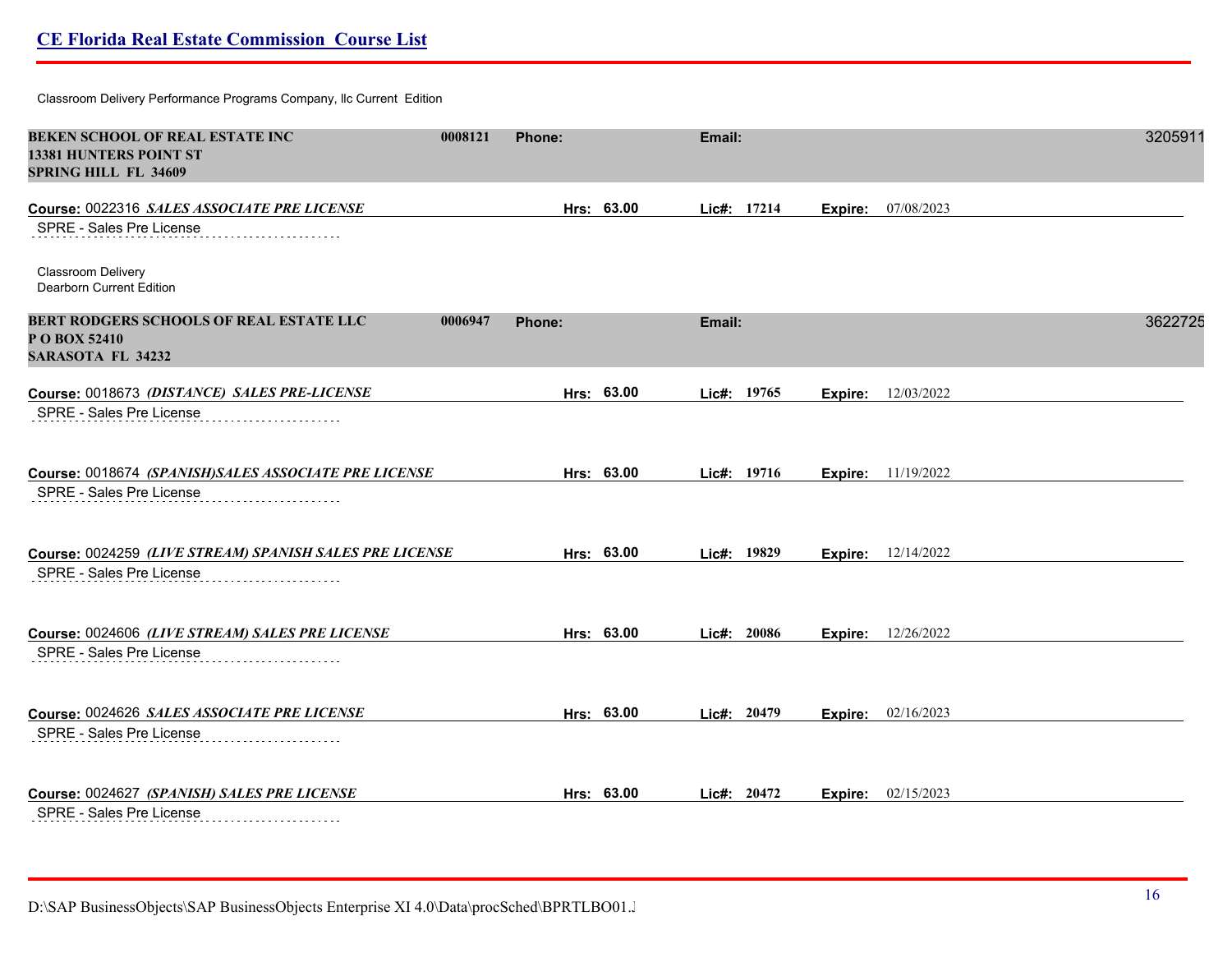| BEST SELLER REAL ESTATE SCHOOL LLC<br><b>221 LONGVIEW AVE APT 204</b><br><b>CELEBRATION FL 34747</b>          | 0008608 | Phone: 4075726480 |            |             |                                   | Email: MChomesCelebration@gmail.com | 3314466 |
|---------------------------------------------------------------------------------------------------------------|---------|-------------------|------------|-------------|-----------------------------------|-------------------------------------|---------|
| Course: 0024125 SALES PRE LICENSE                                                                             |         |                   | Hrs: 63.00 | Lic#: 19377 |                                   | Expire: 08/30/2022                  |         |
| SPRE - Sales Pre License                                                                                      |         |                   |            |             |                                   |                                     |         |
| Classroom Delivery Dearborn Current Edition                                                                   |         |                   |            |             |                                   |                                     |         |
| BEYOND INSTITUTE AND CAREER CENTER INC<br>6800 N. DALE MABRY HWY<br><b>SUITE 118</b><br><b>TAMPA FL 33614</b> | 0006548 | <b>Phone:</b>     |            |             | Email: sandrarosario1124@live.com |                                     | 3285839 |
| Course: 0020973 SALES ASSOCIATE PRE LICENSE                                                                   |         |                   | Hrs: 63.00 | Lic#: 22801 |                                   | Expire: 06/20/2024                  |         |
| SPRE - Sales Pre License                                                                                      |         |                   |            |             |                                   |                                     |         |
| <b>Classroom Delivery</b><br>Dearborn Current Edition                                                         |         |                   |            |             |                                   |                                     |         |
| Course: 0020974 (DISTANCE) SALES ASSOCIATE PRE LICENSE                                                        |         |                   | Hrs: 63.00 | Lic#: 22805 |                                   | <b>Expire:</b> 06/20/2024           |         |
| SPRE - Sales Pre License                                                                                      |         |                   |            |             |                                   |                                     |         |
| Internet Delivery Dearborn Current Edition                                                                    |         |                   |            |             |                                   |                                     |         |
| Course: 0027084 SALES ASSOCIATE PRE LICENSE                                                                   |         |                   | Hrs: 63.00 | Lic#: 22797 |                                   | <b>Expire:</b> $06/20/2024$         |         |
| SPRE - Sales Pre License                                                                                      |         |                   |            |             |                                   |                                     |         |
| Classroom Delivery Dearborn Current Edition With Spanish Language End of Course Exams                         |         |                   |            |             |                                   |                                     |         |
| BOB FRITZE SCHOOL OF REAL ESTATE<br><b>1501 RIDGEWOOD AVE #101</b><br><b>HOLLY HILL FL 32117</b>              | 0001858 | <b>Phone:</b>     |            | Email:      |                                   |                                     | 2128963 |
| Course: 0016948 (DISTANCE) SALES PRE-LICENSE                                                                  |         |                   | Hrs: 63.00 | Lic#: 20980 | Expire:                           | 05/02/2023                          |         |
| SPRE - Sales Pre License                                                                                      |         |                   |            |             |                                   |                                     |         |
| <b>Internet Delivery</b><br><b>Dearborn Current Edition</b>                                                   |         |                   |            |             |                                   |                                     |         |
| Course: 0016949 SALES ASSOCIATE PRE LICENSE                                                                   |         |                   | Hrs: 63.00 | Lic#: 21074 |                                   | <b>Expire:</b> $05/17/2023$         |         |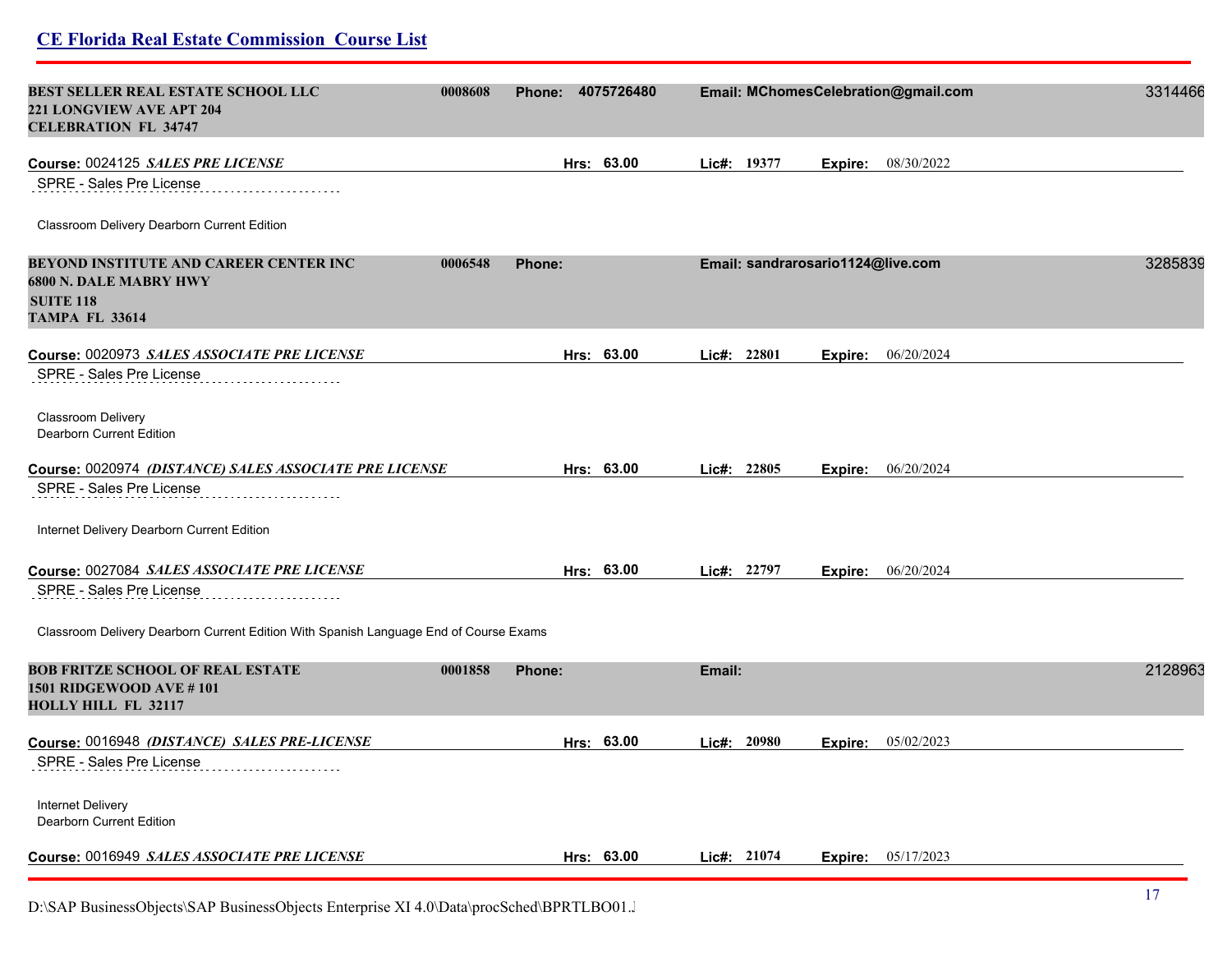# SPRE - Sales Pre License Classroom Delivery Dearborn Current Edition **BOB HOGUE SCHOOL OF REAL ESTATE INC 0001859 Phone: Email:** 27913178 **4130 NW 37TH PL STE A GAINESVILLE FL 32606 Course:** 0016717 *(DISTANCE) SALES PRE-LICENSE* **Hrs: 63.00 Lic#: 21170 Expire:** 06/13/2023 SPRE - Sales Pre License Internet Delivery Dearborn Current Edition **Course:** 0016718 *SALES ASSOCIATE PRE LICENSE* **Hrs: 63.00 Lic#: 21169 Expire:** 06/13/2023 SPRE - Sales Pre License Classroom Delivery Dearborn Current Edition **Course:** 0023517 *(LIVE STREAM) SALES PRE LICENSE* **Hrs: 63.00 Lic#: 18727 Expire:** 04/13/2024 SPRE - Sales Pre License Streaming Video Live and On-Demand Dearborn Current Edition **BUCCI SCHOOL OF REAL ESTATE 0008378 Phone: 321-591-5922 Email: BUCCI-J@MSN.COM** 32860170 **5120 N US HIGHWAY 1 SUITE 102 MELBOURNE FL 32940 Course:** 0023190 *SALES ASSOCIATE PRE LICENSE* **Hrs: 63.00 Lic#: 18372 Expire:** 02/06/2024 SPRE - Sales Pre License Classroom Delivery Dearborn Current Edition **CAMERON ACADEMY OF REAL ESTATE 0002786 Phone: Email:** 30442305 **5048 DR PHILLIPS BLVD SUITE 300 ORLANDO FL 32819 Course:** 0016882 *(DISTANCE) SALES PRE-LICENSE* **Hrs: 63.00 Lic#: 19318 Expire:** 08/23/2022 SPRE - Sales Pre License

D:\SAP BusinessObjects\SAP BusinessObjects Enterprise XI 4.0\Data\procSched\BPRTLBO01.Jobserver20130bb63130bb63130bb63130bb63130bb63130bb63130bb63130bb63130bb63130bb63130bb63130bb63130bb63130bb63120bb63120bb63120bb63120bb6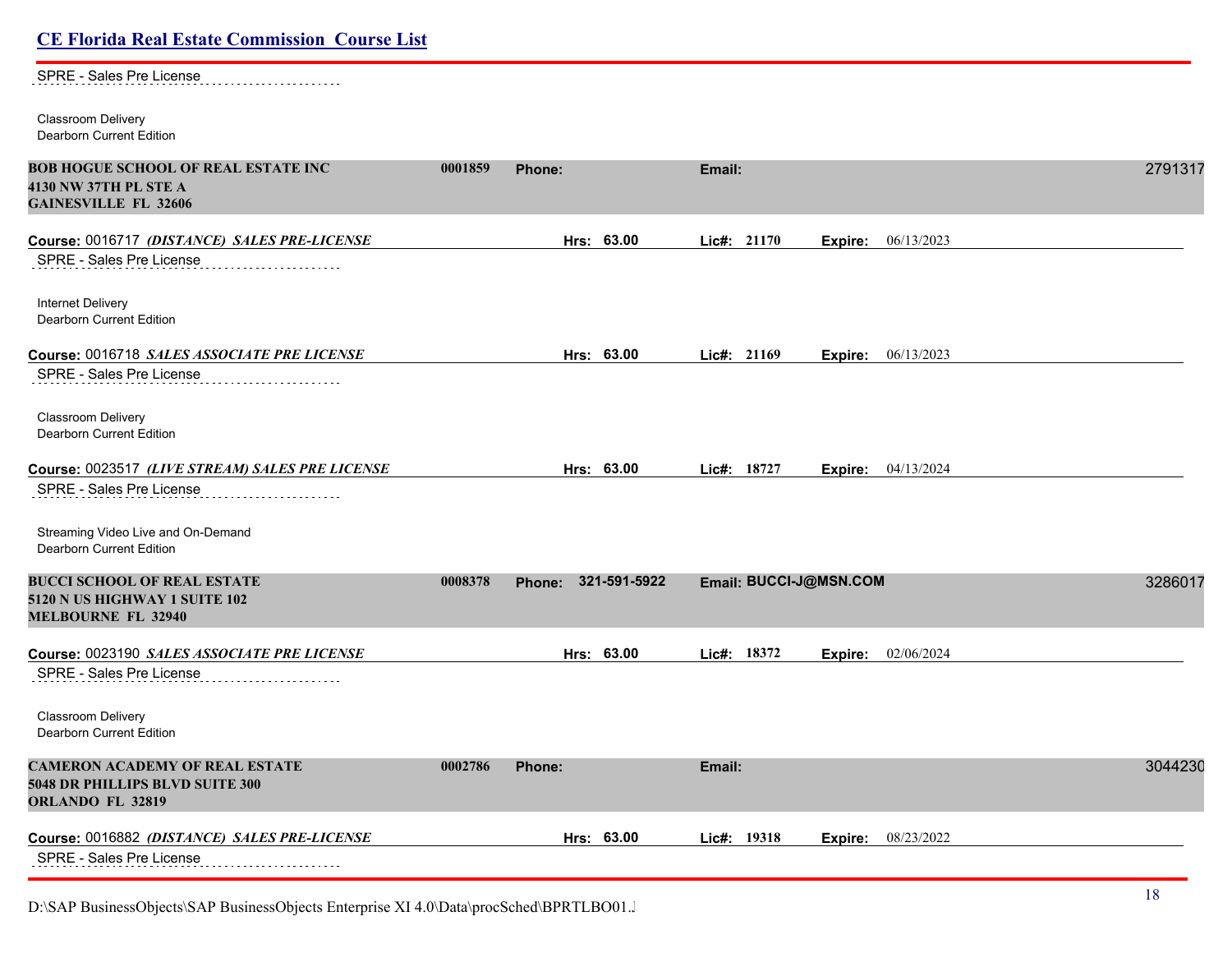| Internet Delivery<br><b>Dearborn Current Edition</b>                                       |                                |            |             |         |                           |  |
|--------------------------------------------------------------------------------------------|--------------------------------|------------|-------------|---------|---------------------------|--|
| Course: 0016883 SALES ASSOCIATE PRE LICENSE                                                |                                | Hrs: 63.00 | Lic#: 22279 |         | Expire: 02/20/2024        |  |
| SPRE - Sales Pre License                                                                   |                                |            |             |         |                           |  |
| Classroom Delivery<br>Dearborn Current Edition                                             |                                |            |             |         |                           |  |
| Course: 0020432 (DISTANCE) SALES PRE-LICENSE                                               |                                | Hrs: 63.00 | Lic#: 22519 |         | Expire: 04/13/2024        |  |
| SPRE - Sales Pre License                                                                   |                                |            |             |         |                           |  |
| Internet Delivery<br>CE Shop Current Edition                                               |                                |            |             |         |                           |  |
| Course: 0022474 SALES ASSOCIATE PRE LICENSE                                                |                                | Hrs: 63.00 | Lic#: 17437 |         | <b>Expire:</b> 08/01/2023 |  |
| SPRE - Sales Pre License                                                                   |                                |            |             |         |                           |  |
| Classroom Delivery<br><b>Dearborn Current Edition</b>                                      |                                |            |             |         |                           |  |
| Course: 0022555 (HYBRID) SALES ASSOCIATE PRE LICENSE                                       |                                | Hrs: 63.00 | Lic#: 17711 |         | <b>Expire:</b> 09/17/2023 |  |
| SPRE - Sales Pre License                                                                   |                                |            |             |         |                           |  |
| Hybrid (Classroom, Internet) Delivery)<br><b>Dearborn Current Edition</b>                  |                                |            |             |         |                           |  |
| Course: 0026875 (LIVE STREAM) SALES PRE LICENSE                                            |                                | Hrs: 63.00 | Lic#: 22522 |         | Expire: 04/13/2024        |  |
| SPRE - Sales Pre License                                                                   |                                |            |             |         |                           |  |
| Streaming Video Live and OnDemand Dearborn Current Edition                                 |                                |            |             |         |                           |  |
| CAPSTONE EDUCATIONAL SOLUTIONS, LLC<br><b>5440 MARINER STREET</b><br><b>TAMPA FL 33609</b> | 0008923<br>Phone: 813-922-8234 | Email:     |             |         | 3526990                   |  |
| Course: 0026036 SALES ASSOCIATE PRE LICENSE                                                |                                | Hrs: 63.00 | Lic#: 21471 | Expire: | 08/08/2023                |  |
| <b>SPRE - Sales Pre License</b>                                                            |                                |            |             |         |                           |  |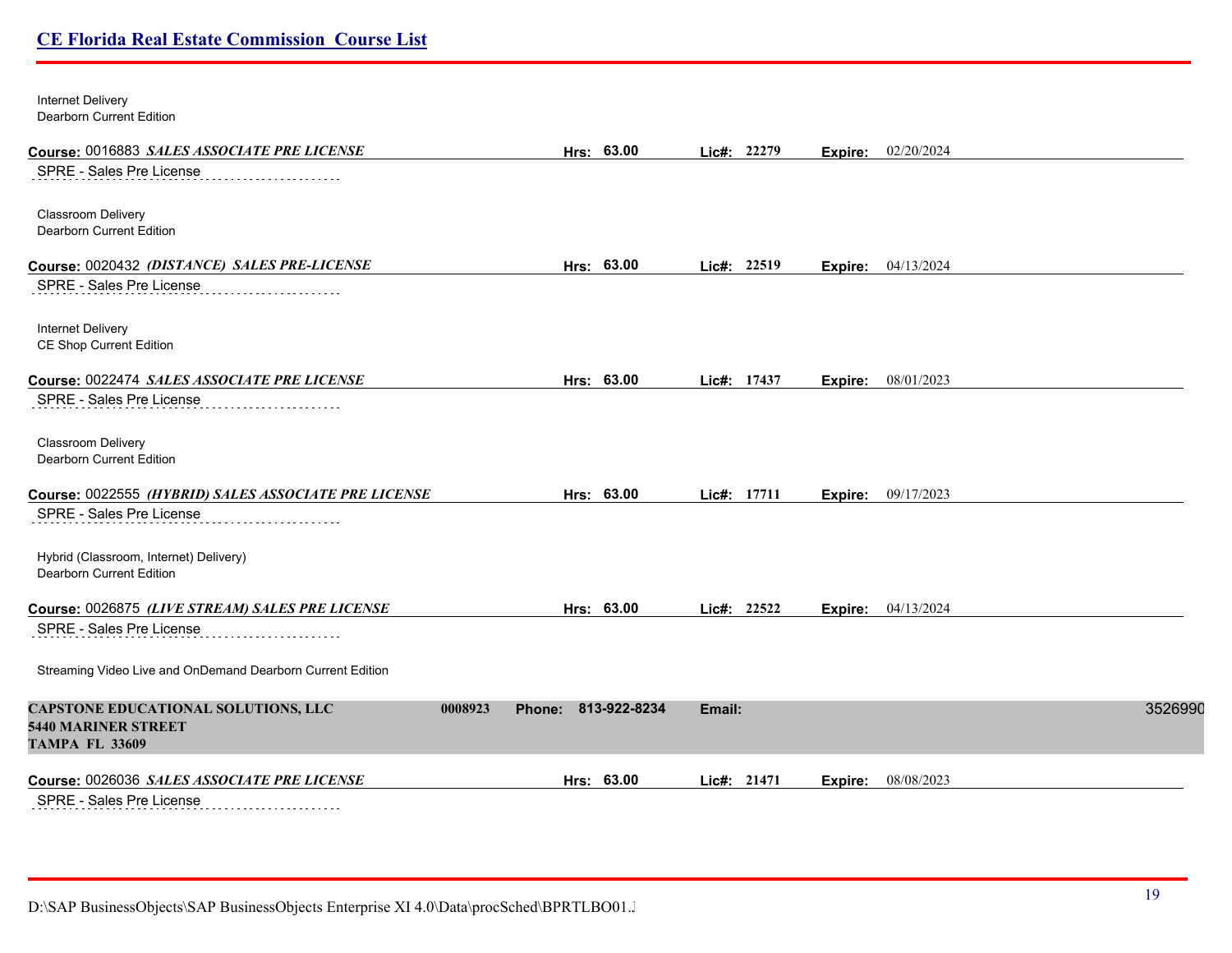| <b>CE Florida Real Estate Commission Course List</b>                                                 |         |                        |             |                                |         |
|------------------------------------------------------------------------------------------------------|---------|------------------------|-------------|--------------------------------|---------|
| Classroom Delivery Dearborn Current Edition                                                          |         |                        |             |                                |         |
| Course: 0026090 <i>(LIVE STREAM) SALES PRE LICENSE</i><br>SPRE - Sales Pre License                   |         | Hrs: 63.00             | Lic#: 21539 | Expire: 08/16/2023             |         |
| Streaming Video Live and OnDemand Dearborn Current Edition                                           |         |                        |             |                                |         |
| <b>CARDINAL ACADEMY OF REAL ESTATE LLC</b><br>7407 US HWY 301 S 200<br><b>RIVERVIEW FL 33578</b>     | 0008569 | 813-720-0180<br>Phone: |             | Email: cally.kushmer@gmail.com | 3347890 |
| Course: 0023878 SALES PRE LICENSE<br>SPRE - Sales Pre License                                        |         | Hrs: 63.00             | Lic#: 19101 | 07/23/2024<br>Expire:          |         |
| Classroom Delivery Dearborn Current Edition                                                          |         |                        |             |                                |         |
| Course: 0024025 (DISTANCE) SALES PRE LICENSE<br>SPRE - Sales Pre License                             |         | Hrs: 63.00             | Lic#: 19276 | 08/17/2024<br>Expire:          |         |
| Internet Delivery Dearborn Current Edition                                                           |         |                        |             |                                |         |
| <b>CAREER REAL ESTATE COLLEGE FLORIDA INC</b><br>P O BOX 400<br><b>CAGUAS PR 00726</b>               | 0006050 | 787-593-7711<br>Phone: |             | Email: INFO@CRECOLLEGE.COM     | 2338073 |
| Course: 0017261 (DISTANCE) SALES PRE-LICENSE                                                         |         | Hrs: 63.00             | Lic#: 22298 | Expire: 02/21/2024             |         |
| SPRE - Sales Pre License                                                                             |         |                        |             |                                |         |
| Internet Delivery<br>Dearborn Current Edition                                                        |         |                        |             |                                |         |
| Course: 0022605 SALES ASSOCIATE PRE LICENSE                                                          |         | Hrs: 63.00             | Lic#: 17616 | Expire: 08/29/2023             |         |
| SPRE - Sales Pre License                                                                             |         |                        |             |                                |         |
| Classroom Delivery<br>Dearborn Current Edition with Spanish Language End of Course Exams             |         |                        |             |                                |         |
| <b>CARTER INSTITUTE OF REAL ESTATE LLC</b><br><b>2910 61ST STREET W</b><br><b>BRADENTON FL 34209</b> | 0008690 | <b>Phone:</b>          | Email:      |                                | 3388461 |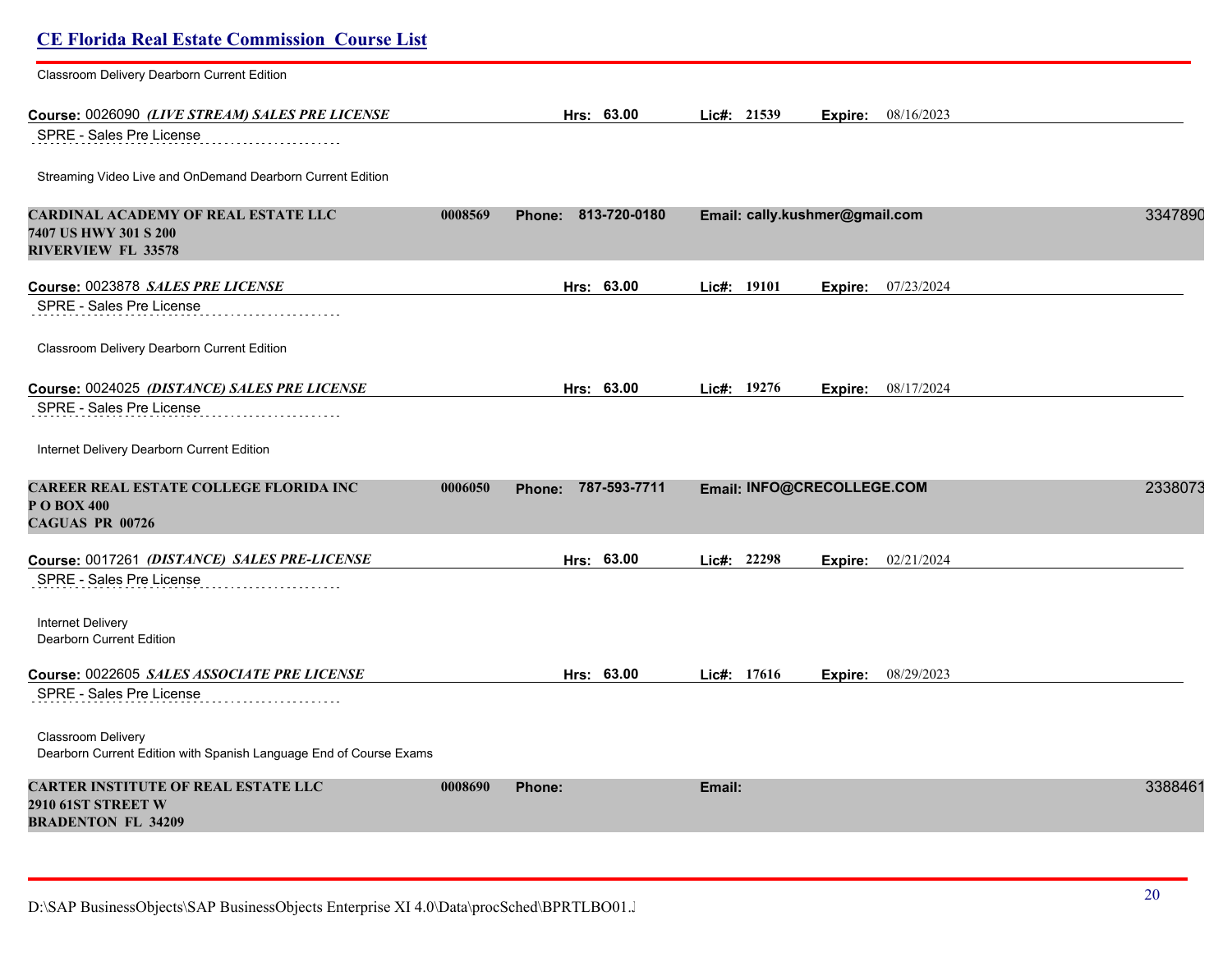# **CE Florida Real Estate Commission Course List Course:** 0024696 *(DISTANCE) SALES PRE LICENSE* **Hrs: 63.00 Lic#: 19813 Expire:** 12/09/2022 SPRE - Sales Pre License Internet Delivery Dearborn Current Edition **CE SHOP LLC 0004773 Phone: 888-827-0777 Email: compliance@theceshop.com** 34218169 **5670 GREENWOOD PLAZA BLVD STE 420 GREENWOOD VILLAGE CO 80111 Course:** 0016993 *(DISTANCE) SALES PRE-LICENSE* **Hrs: 63.00 Lic#: 22299 Expire:** 02/21/2024 SPRE - Sales Pre License Internet Delivery The CE Shop **CENTRAL FLORIDA REAL ESTATE ACADEMY 0007775 Phone: 321-298-5115 Email: info@GetReLicense.com** 35229937 **20 N ORANGE AVE SUITE 1100 ORLANDO FL 32801 Course:** 0021001 *SALES ASSOCIATE PRE LICENSE* **Hrs: 63.00 Lic#: 15887 Expire:** 08/15/2022 SPRE - Sales Pre License Classroom Delivery Dearborn Current Edition **Course:** 0025710 *(DISTANCE) SALES PRE LICENSE* **Hrs: 63.00 Lic#: 21060 Expire:** 05/16/2023 SPRE - Sales Pre License Distance Education Delivery Career WebSchool Current Edition **Course:** 0025753 *(LIVE STREAM) SALES PRE LICENSE* **Hrs: 63.00 Lic#: 21108 Expire:** 05/19/2023 SPRE - Sales Pre License Streaming Video Live and OnDemand Dearborn Current Edition **CENTURY 21 ALLIANCE REALTY SCHOOL OF REA 0001844 Phone: Email:** 1511375 **5 WILLIAM TELL LANE BEVERLY HILLS FL 34465 Course:** 0023963 *(DISTANCE) SALES PRE LICENSE* **Hrs: 63.00 Lic#: 19204 Expire:** 08/09/2022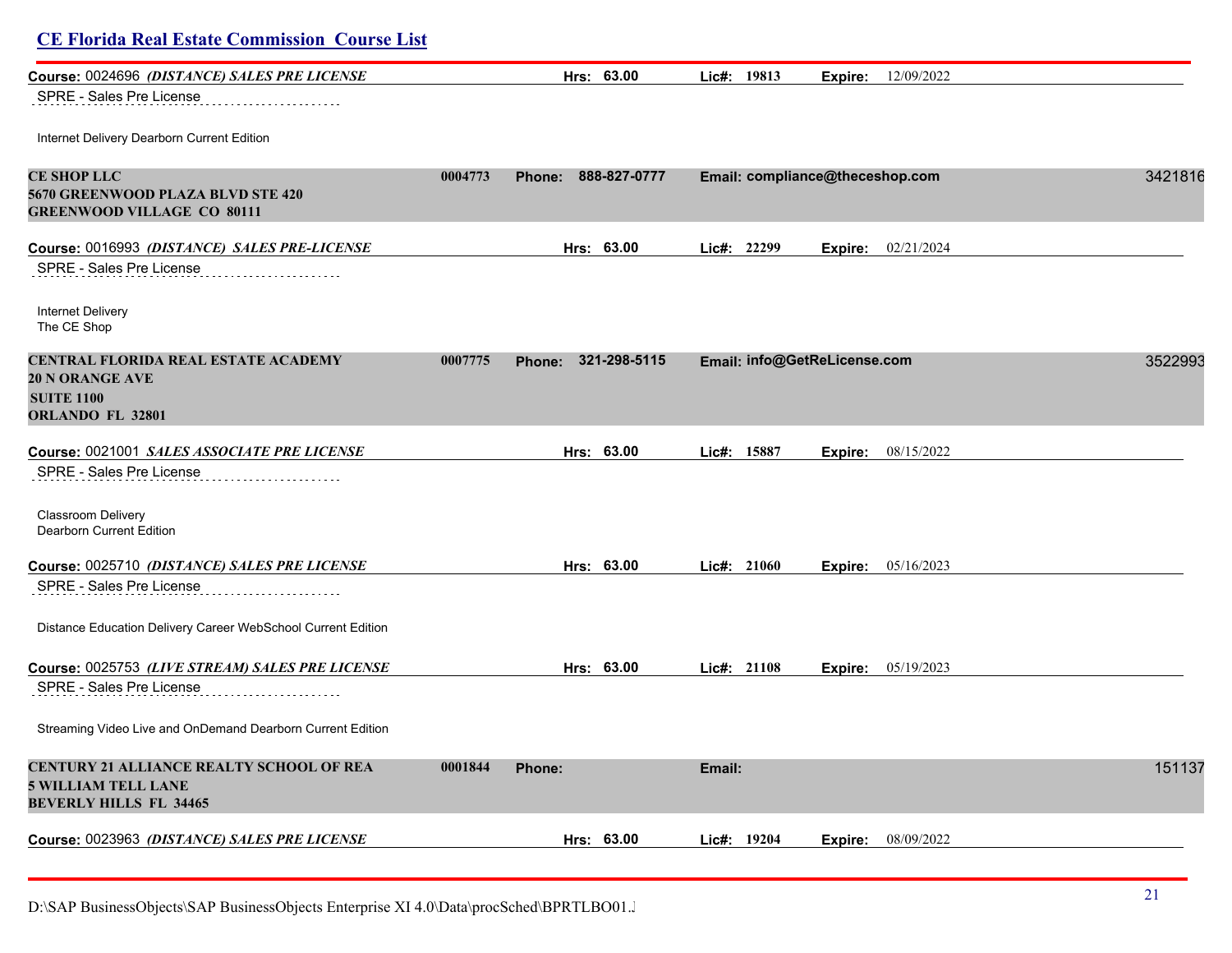| <b>CE Florida Real Estate Commission Course List</b>                                                   |                        |                             |                           |         |
|--------------------------------------------------------------------------------------------------------|------------------------|-----------------------------|---------------------------|---------|
| SPRE - Sales Pre License                                                                               |                        |                             |                           |         |
| Internet Delivery Dearborn Current Edition                                                             |                        |                             |                           |         |
| Course: 0023966 SALES PRE LICENSE                                                                      | Hrs: 63.00             | Lic#: 19207                 | <b>Expire:</b> 08/09/2022 |         |
| SPRE - Sales Pre License                                                                               |                        |                             |                           |         |
| Classroom Delivery Dearborn Current Edition                                                            |                        |                             |                           |         |
| <b>CEO INSTITUTE</b><br>0003521<br><b>8245 NW 36TH ST SUITE 2</b><br><b>DORAL FL 33166</b>             | 305-471-4800<br>Phone: | Email: joeldv@bellsouth.net |                           | 1301511 |
| Course: 0021285 SALES ASSOCIATE PRE LICENSE                                                            | Hrs: 63.00             | Lic#: 16194                 | 11/01/2022<br>Expire:     |         |
| SPRE - Sales Pre License                                                                               |                        |                             |                           |         |
| Classroom Delivery<br><b>Dearborn Current Edition</b>                                                  |                        |                             |                           |         |
| <b>CERTEZZA BUSINESS SCHOOL LLC</b><br>0007941<br>9425 SUNSET DRIVE SUITE 124<br><b>MIAMI FL 33173</b> | Phone:                 | Email:                      |                           | 3132991 |
| Course: 0021644 SALES ASSOCIATE PRE LICENSE                                                            | Hrs: 63.00             | Lic#: 16537                 | 02/06/2023<br>Expire:     |         |
| SPRE - Sales Pre License                                                                               |                        |                             |                           |         |
| Classroom Delivery<br>Dearborn Current Edition                                                         |                        |                             |                           |         |
| Course: 0021645 SALES ASSOCIATE PRE LICENSE                                                            | Hrs: 63.00             | Lic#: 16538                 | Expire: 02/06/2023        |         |
| SPRE - Sales Pre License                                                                               |                        |                             |                           |         |
| Classroom Delivery with Spanish Language End of Course Examination<br><b>Dearborn Current Edition</b>  |                        |                             |                           |         |
| Course: 0025198 (LIVE STREAM) SPANISH SALES PRE LICENSE                                                | Hrs: 63.00             | Lic#: 20552                 | 02/23/2023<br>Expire:     |         |
| SPRE - Sales Pre License                                                                               |                        |                             |                           |         |
| Streaming Video Live and OnDemand Dearborn Current Edition                                             |                        |                             |                           |         |
| Course: 0025200 (LIVE STREAM) SALES PRE LICENSE                                                        | Hrs: 63.00             | Lic#: 20559                 | 02/23/2023<br>Expire:     |         |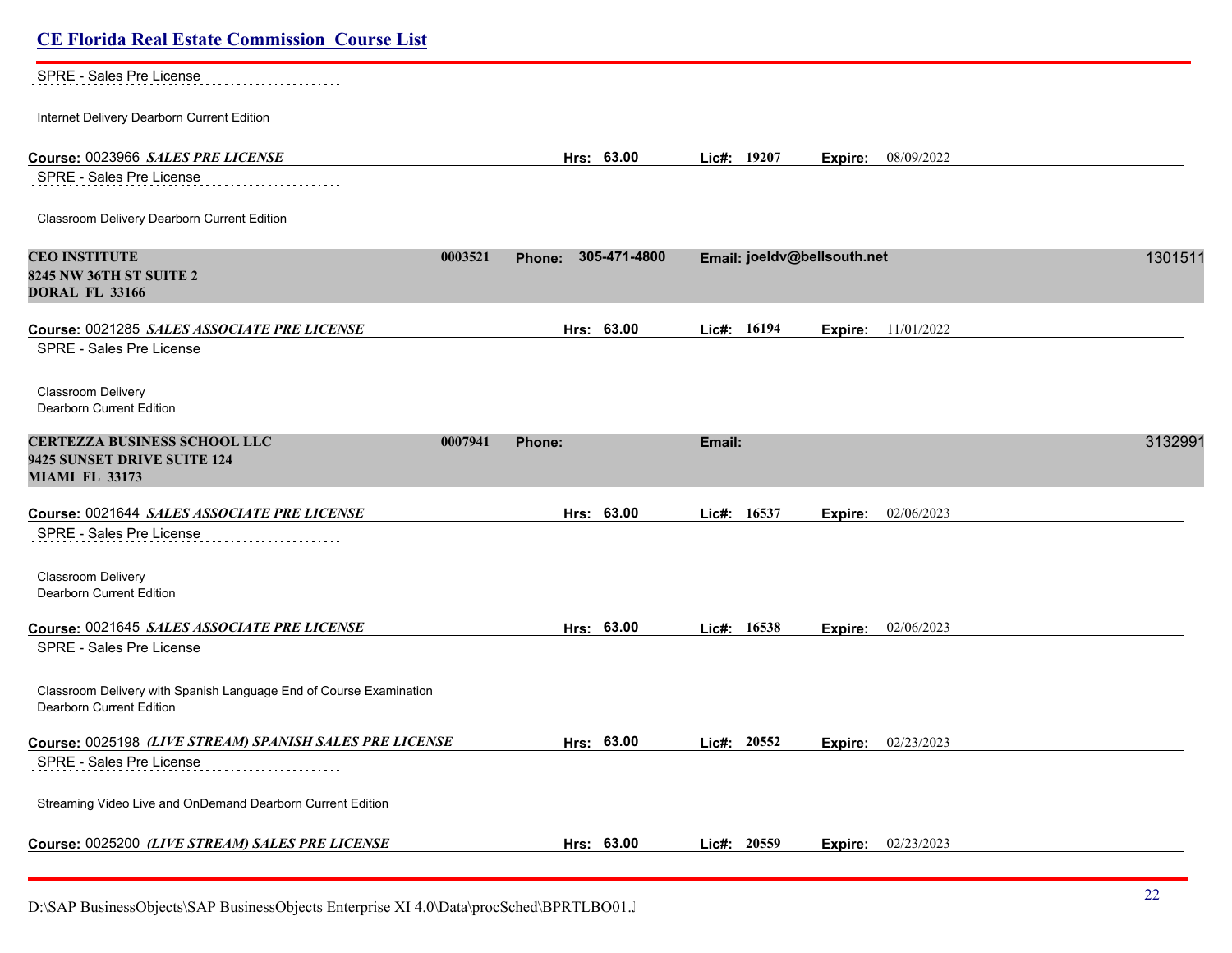#### SPRE - Sales Pre License . . . . . . . . . . . . . . . . .

Streaming Video Live and OnDemand Dearborn Current Edition

| CG REAL ESTATE SCHOOL LLC<br>3930 E JONES BRIDGE RD SUITE 100<br><b>NORCROSS GA 30092</b> | 0008943 | <b>Phone:</b> | 6784105122   |             |                                 | Email: INFO@EstudiaRealEstate.com | 3492143 |
|-------------------------------------------------------------------------------------------|---------|---------------|--------------|-------------|---------------------------------|-----------------------------------|---------|
| Course: 0026164 (LIVE STREAM) SALES PRE LICENSE                                           |         | Hrs: 63.00    |              | Lic#: 21632 |                                 | Expire: 08/29/2023                |         |
| SPRE - Sales Pre License                                                                  |         |               |              |             |                                 |                                   |         |
| Streaming Video Live and OnDemand Dearborn Current Edition                                |         |               |              |             |                                 |                                   |         |
| Course: 0026165 (SPANISH) SALES PRE LICENSE                                               |         | Hrs: 63.00    |              | Lic#: 21633 |                                 | <b>Expire:</b> 08/29/2023         |         |
| <b>SPRE - Sales Pre License</b>                                                           |         |               |              |             |                                 |                                   |         |
| Classroom Delivery Aprendiendo Real Estate LLC Current Edition                            |         |               |              |             |                                 |                                   |         |
| Course: 0026166 SALES ASSOCIATE PRE LICENSE                                               |         | Hrs: 63.00    |              | Lic#: 21634 |                                 | Expire: 08/29/2023                |         |
| SPRE - Sales Pre License                                                                  |         |               |              |             |                                 |                                   |         |
| Classroom Delivery Dearborn Current Edition                                               |         |               |              |             |                                 |                                   |         |
| Course: 0026228 SALES ASSOCIATE PRE LICENSE                                               |         | Hrs: 63.00    |              | Lic#: 21743 |                                 | <b>Expire:</b> 09/28/2023         |         |
| SPRE - Sales Pre License                                                                  |         |               |              |             |                                 |                                   |         |
| Classroom Delivery Dearborn Current Edition                                               |         |               |              |             |                                 |                                   |         |
| Course: 0027095 SALES ASSOCIATE PRE LICENSE                                               |         | Hrs: 63.00    |              | Lic#: 22816 |                                 | Expire: 06/20/2024                |         |
| <b>SPRE - Sales Pre License</b>                                                           |         |               |              |             |                                 |                                   |         |
| Classroom Delivery Dearborn Current Edition With Spanish Language End of Course Exams     |         |               |              |             |                                 |                                   |         |
| <b>CLASSIC REAL ESTATE SCHOOL</b><br><b>800 LANGLEY AVE</b><br>PENSACOLA FL 32504         | 0003698 | <b>Phone:</b> | 407-791-5604 |             | Email: mmckinley.cres@gmail.com |                                   | 3166142 |
| Course: 0016725 (DISTANCE) SALES PRE-LICENSE                                              |         | Hrs: 63.00    |              | Lic#: 21319 | Expire:                         | 07/18/2023                        |         |
| SPRE - Sales Pre License                                                                  |         |               |              |             |                                 |                                   |         |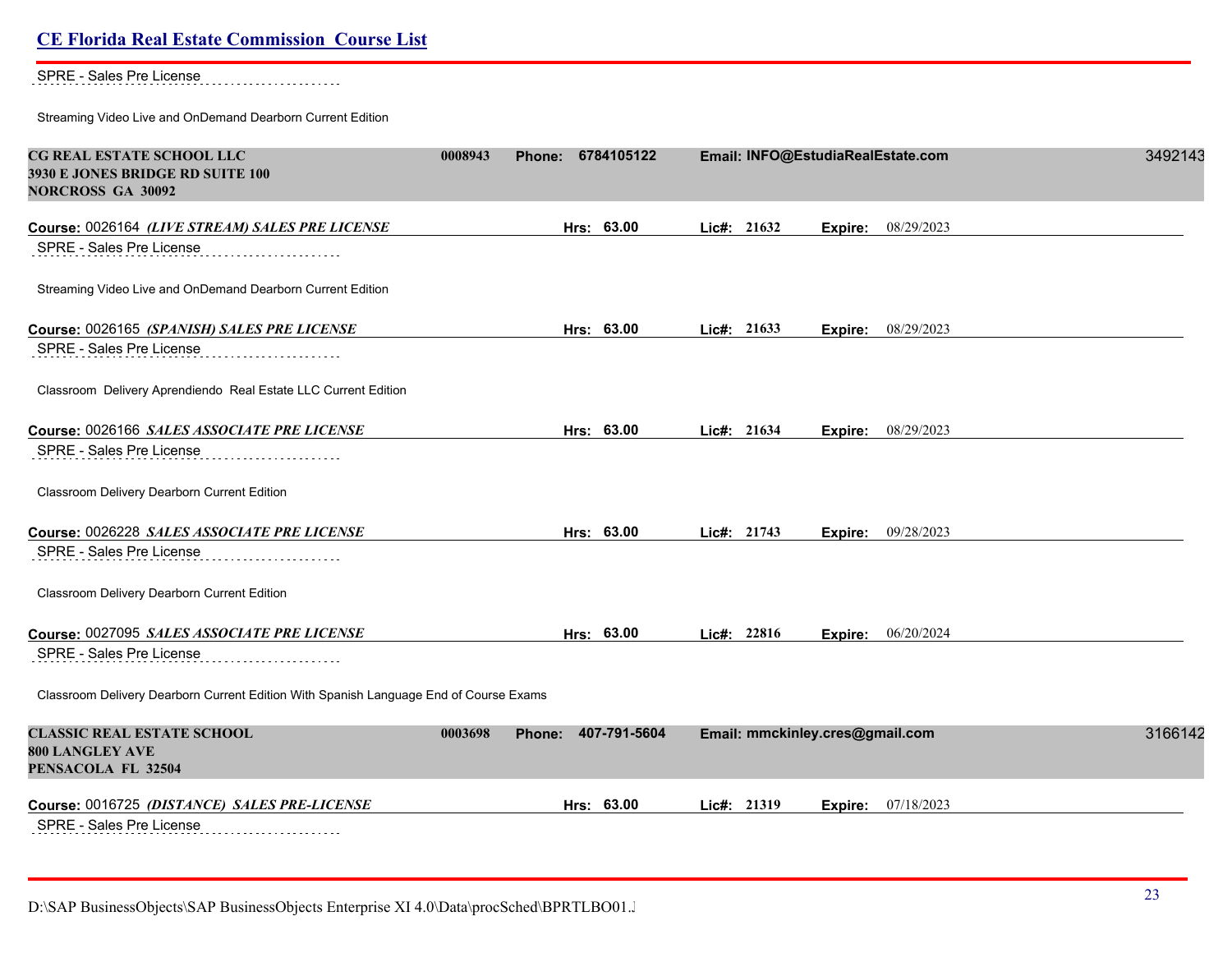| <b>CE Florida Real Estate Commission Course List</b>                                       |         |               |            |        |                |                            |                           |         |
|--------------------------------------------------------------------------------------------|---------|---------------|------------|--------|----------------|----------------------------|---------------------------|---------|
| Internet Delivery<br>Dearborn Current Edition 39th                                         |         |               |            |        |                |                            |                           |         |
| Course: 0025131 SALES PRE LICENSE<br><b>SPRE - Sales Pre License</b>                       |         |               | Hrs: 63.00 |        | Lic#: 20481    | Expire:                    | 02/16/2023                |         |
| Classroom Delivery Performance Program company                                             |         |               |            |        |                |                            |                           |         |
| Course: 0025132 (LIVE STREAM) SALES PRE LICENSE<br>SPRE - Sales Pre License                |         |               | Hrs: 63.00 |        | $Lic\#: 20482$ |                            | <b>Expire:</b> 02/16/2023 |         |
| Streaming Video Live and OnDemand Performance Program company                              |         |               |            |        |                |                            |                           |         |
| <b>COMPASS REAL ESTATE ACADEMY</b><br>327 W 47TH ST<br><b>MIAMI BEACH FL 33140</b>         | 0008493 | <b>Phone:</b> |            |        |                | Email: Doriyarin@gmail.com |                           | 3316450 |
| Course: 0023683 (DISTANCE) PRINCIPLES OF REAL ESTATE PRA<br>SPRE - Sales Pre License       |         |               | Hrs: 63.00 |        | Lic#: 18974    | Expire:                    | 06/29/2024                |         |
| <b>COOKE REAL ESTATE SCHOOL</b><br><b>4516 VNW 23RD AVE</b><br><b>GAINESVILLE FL 32606</b> | 0001876 | <b>Phone:</b> |            | Email: |                |                            |                           | 151417  |
| Course: 0016744 (LIVE STREAMING) SALES PRE-LICENSE<br><b>SPRE - Sales Pre License</b>      |         | Hrs:          | 63.00      |        | Lic#: 21150    | Expire:                    | 06/01/2023                |         |
| Streaming Video - Live and On-Demand<br>Dearborn Current Edition                           |         |               |            |        |                |                            |                           |         |
| Course: 0016745 (DISTANCE) SALES PRE-LICENSE<br>SPRE - Sales Pre License                   |         |               | Hrs: 63.00 |        | Lie#: 21139    | Expire:                    | 05/31/2023                |         |
| <b>Internet Delivery</b><br>Dearborn Current Edition                                       |         |               |            |        |                |                            |                           |         |
| Course: 0016746 SALES ASSOCIATE PRE LICENSE                                                |         |               | Hrs: 63.00 |        | Lic#: 21149    |                            | <b>Expire:</b> 06/01/2023 |         |
| SDDE - Sales Dre License                                                                   |         |               |            |        |                |                            |                           |         |

SPRE - Sales Pre License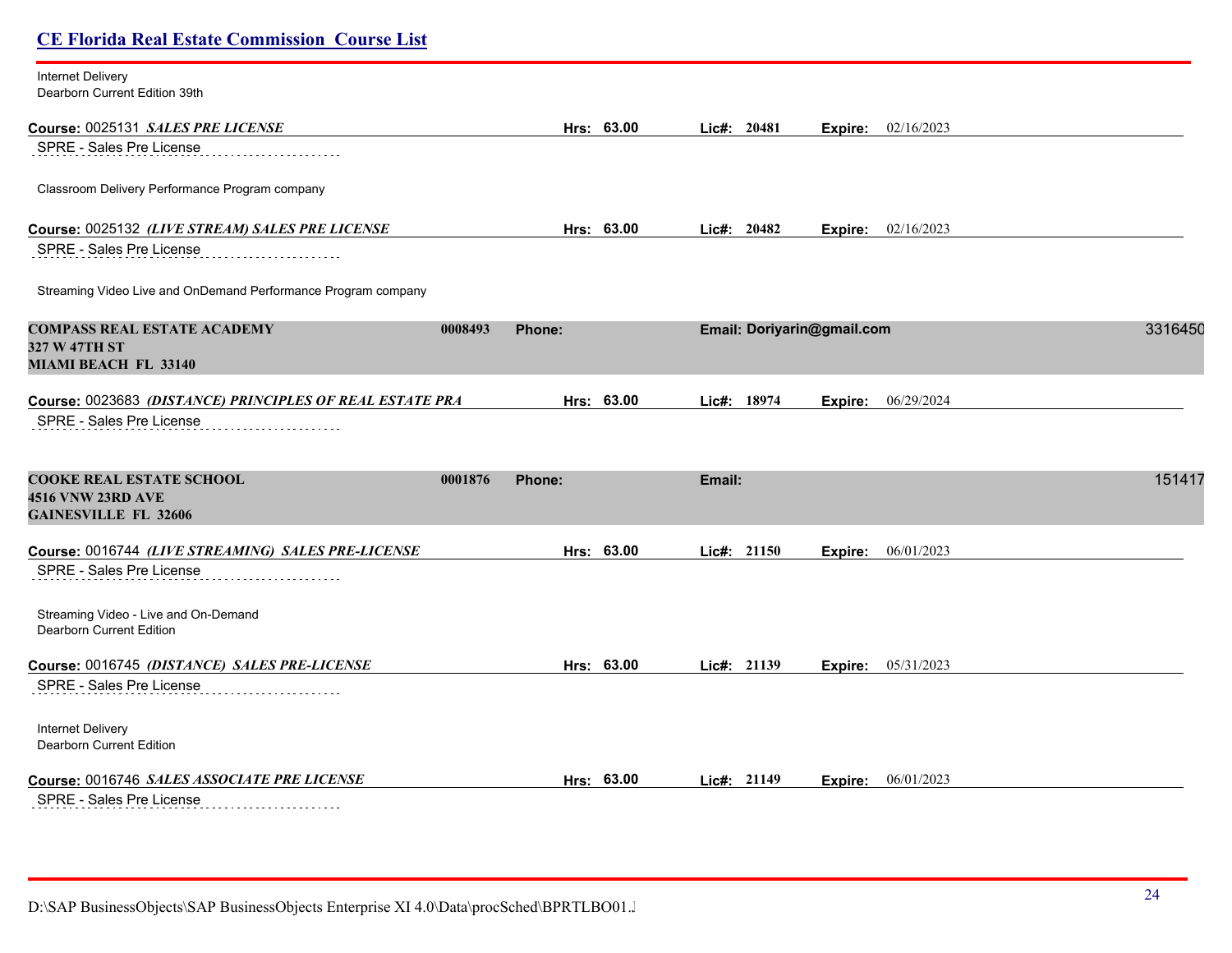| <b>CE Florida Real Estate Commission Course List</b>                                                                    |         |                      |                        |                             |         |
|-------------------------------------------------------------------------------------------------------------------------|---------|----------------------|------------------------|-----------------------------|---------|
| Classroom Delivery<br>Dearborn Current Edition                                                                          |         |                      |                        |                             |         |
| <b>CSA VENTURES LLC</b><br>2025 GRAND BROOK CIR<br>#933B<br><b>ORLANDO FL 32810</b>                                     | 0006725 | Phone: 407 674 7477  |                        | Email: Chris@REAOrlando.com | 3028074 |
| Course: 0023923 (DISTANCE) SALES PRE LICENSE<br>SPRE - Sales Pre License                                                |         | Hrs: 63.00           | Lic#: $19270$          | <b>Expire:</b> 08/17/2022   |         |
| DACOSTA SCHOOL OF REAL ESTATE INC<br>1361 ROYAL PALM SQUARE BLVD.<br><b>SUITE 7</b><br>FL<br><b>FORT MYERS FL 33919</b> | 0004038 | Phone:               | Email:                 |                             | 3463599 |
| Course: 0021719 SALES ASSOCIATE PRE LICENSE<br>SPRE - Sales Pre License                                                 |         | Hrs: 63.00           | Lic#: $16622$          | 02/19/2023<br>Expire:       |         |
| Classroom Delivery<br>Dearborn Current Edition                                                                          |         |                      |                        |                             |         |
| Course: 0025635 (LIVE STREAM) SALES PRE LICENSE                                                                         |         | Hrs: 63.00           | Lie#: 21007            | 05/05/2023<br>Expire:       |         |
| SPRE - Sales Pre License                                                                                                |         |                      |                        |                             |         |
| Streaming Video Live and OnDemand Dearborn Current Edition                                                              |         |                      |                        |                             |         |
| <b>DADE REAL ESTATE SCHOOL</b><br>17356 SOUTH DIXIE HWY<br><b>MIAMI FL 33157</b>                                        | 0006549 | Phone: (786)478-6490 | Email: d@drerealty.com |                             | 3629988 |
| Course: 0025645 (LIVE STREAM) SALES PRE LICENSE<br>SPRE - Sales Pre License                                             |         | Hrs: 63.00           | Lic#: 21021            | 05/06/2023<br>Expire:       |         |
| Streaming Video Live and OnDemand Dearborn Current Edition                                                              |         |                      |                        |                             |         |
| Course: 0027064 SALES ASSOCIATE PRE LICENSE<br>SPRE - Sales Pre License                                                 |         | Hrs: 63.00           | Lic#: 22773            | 06/14/2024<br>Expire:       |         |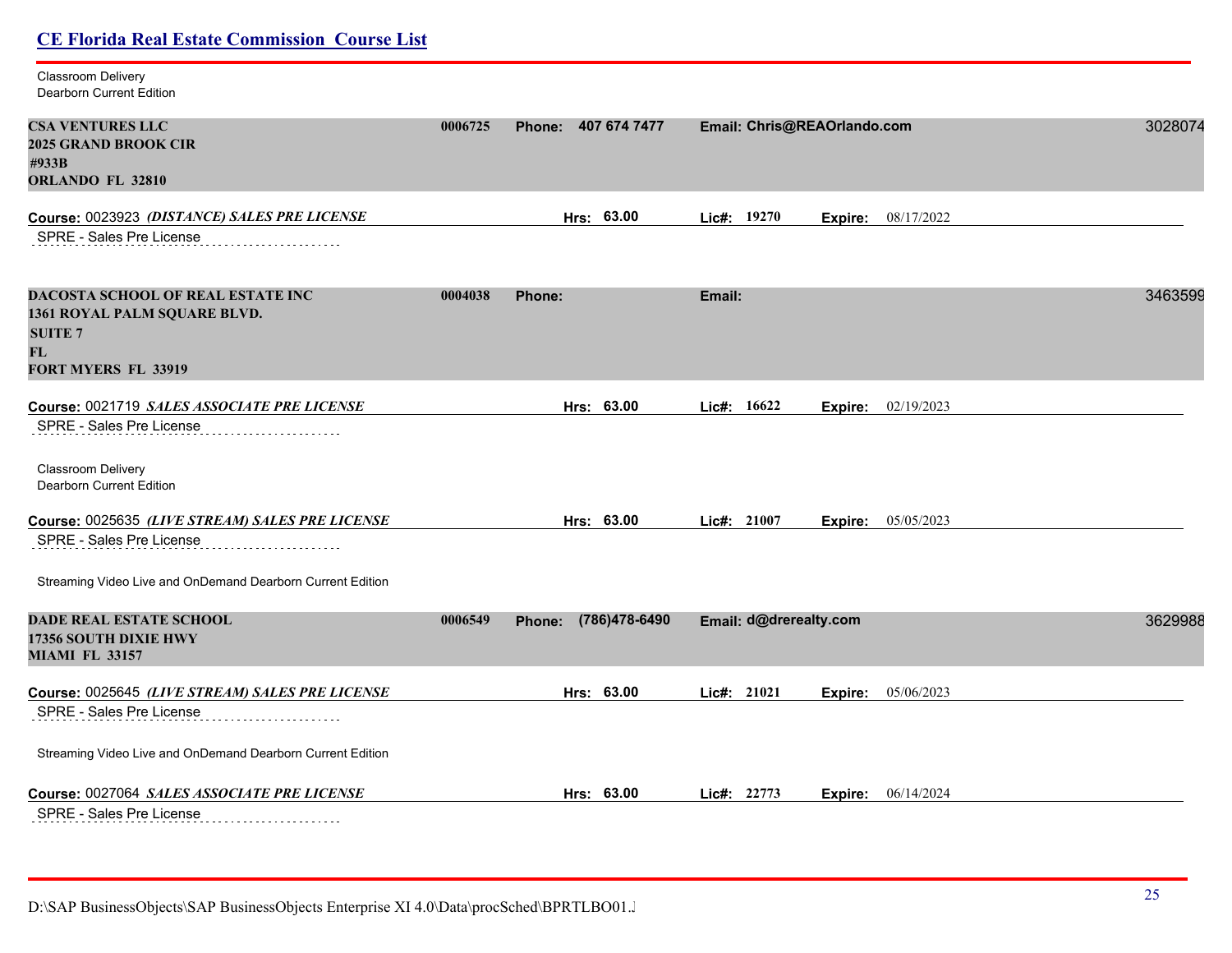Classroom Delivery Dearborn Current Edition with Spanish Language End of Course Exams

| DAKSHA VAKHARIA<br>0004044<br>2011 CENTER DR<br><b>CASSELBERRY FL 32707</b> | 407-733-2696<br>Phone: | Email: daksha@dakshavakharia.com         | 1576963 |
|-----------------------------------------------------------------------------|------------------------|------------------------------------------|---------|
| Course: 0011926 SALES PRE LICENSE                                           | Hrs: 63.00             | Lic#: 21609<br>08/23/2023<br>Expire:     |         |
| <b>SPRE - Sales Pre License</b>                                             |                        |                                          |         |
| Classroom Delivery<br>Dearborn Current Edition                              |                        |                                          |         |
| DAM SCHOOL OF REAL ESTATE INC<br>0007914                                    | Phone: 786-422-3760    | Email: DAMTHEINSTRUCTOR@GMAIL.COM        | 3241064 |
| 7900 OAK LN                                                                 |                        |                                          |         |
| <b>SUITE 400</b><br>HIALEAH FL 33016                                        |                        |                                          |         |
| Course: 0021551 SALES ASSOCIATE PRE LICENSE                                 | Hrs: 63.00             | Lic#: 16544<br>02/06/2023<br>Expire:     |         |
| SPRE - Sales Pre License                                                    |                        |                                          |         |
| Classroom Delivery<br>Dearborn Current Edition                              |                        |                                          |         |
| Course: 0025270 SALES PRE LICENSE                                           | Hrs: 63.00             | Lic#: 20624<br>Expire: 03/03/2023        |         |
| SPRE - Sales Pre License                                                    |                        |                                          |         |
| Classroom Delivery Dearborn Current Edition                                 |                        |                                          |         |
| <b>DAVID COLLINS SCHOOLS LLC</b><br>0004430                                 | <b>Phone:</b>          | Email:                                   | 2853215 |
| <b>4408 DELWOOD LN</b><br>PANAMA CITY FL 32408                              |                        |                                          |         |
| Course: 0024112 (DISTANCE) SALES ASSOCIATE PRE LICENSE                      | Hrs: 63.00             | Lic#: 19368<br>08/30/2022<br>Expire:     |         |
| SPRE - Sales Pre License                                                    |                        |                                          |         |
| Florida Real Estate Guide/David Collins                                     |                        |                                          |         |
| DEARBORN FINANCIAL PUBLISHING INC<br>0003387<br>7613 NW 53 WAY              | 352-377-1360<br>Phone: | Email: Crawford@Dearborn-fla.com         | 1025441 |
| <b>GAINESVILLE FL 32653</b>                                                 |                        |                                          |         |
| Course: 0016531 (DISTANCE) FLORIDA REAL ESTATE PP&L                         | Hrs: 63.00             | Lic#: 21042<br><b>Expire:</b> 05/11/2023 |         |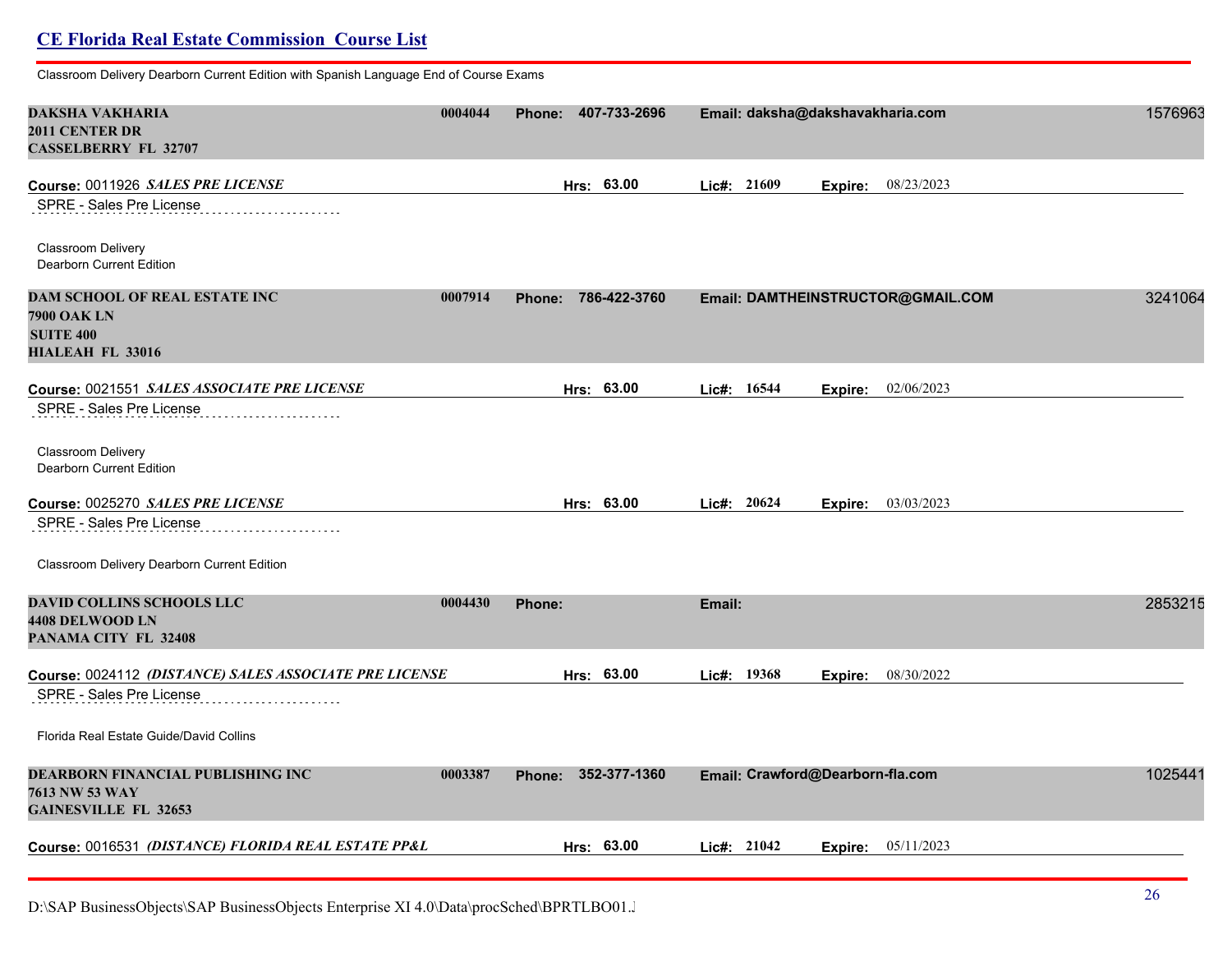SPRE - Sales Pre License . . . . . . . . . . . . . . . . . .

| Internet Delivery<br>Dearborn V.39 Edition<br>update on 10/12/16 to V.40 edition<br>update on 09/19/17 to V.41 edition<br>update on 09/25/18 to V.42 edition<br>update on 09/25/18 to V.43 edition<br>updates noted and approved on 11/6/2020 to V.44 edition |            |             |         |                           |
|---------------------------------------------------------------------------------------------------------------------------------------------------------------------------------------------------------------------------------------------------------------|------------|-------------|---------|---------------------------|
| Course: 0016532 FLORIDA REAL ESTATE PP&L                                                                                                                                                                                                                      | Hrs: 63.00 | Lic#: 21041 |         | <b>Expire:</b> 05/11/2023 |
| SPRE - Sales Pre License                                                                                                                                                                                                                                      |            |             |         |                           |
|                                                                                                                                                                                                                                                               |            |             |         |                           |
| Classroom Delivery                                                                                                                                                                                                                                            |            |             |         |                           |
| Dearborn 39TH Edition                                                                                                                                                                                                                                         |            |             |         |                           |
| update on 10/12/16 to V.40 edition                                                                                                                                                                                                                            |            |             |         |                           |
| update on 09/19/17 to V.41 edition                                                                                                                                                                                                                            |            |             |         |                           |
| update on 09/25/18 to V.42 edition                                                                                                                                                                                                                            |            |             |         |                           |
| update on 09/25/18 to V.43 edition                                                                                                                                                                                                                            |            |             |         |                           |
| updates noted and approved on 11/6/2020 to V.44                                                                                                                                                                                                               |            |             |         |                           |
| updates noted and approved on 09/01/2021 to V.45 edition                                                                                                                                                                                                      |            |             |         |                           |
| Course: 0017270 SALES ASSOCIATE PRE-LICENSE COURSE                                                                                                                                                                                                            | Hrs: 63.00 | Lic#: 21557 | Expire: | 08/17/2023                |
|                                                                                                                                                                                                                                                               |            |             |         |                           |
| SPRE - Sales Pre License                                                                                                                                                                                                                                      |            |             |         |                           |
|                                                                                                                                                                                                                                                               |            |             |         |                           |
| Classroom Delivery With Spanish Language End of Course Exams                                                                                                                                                                                                  |            |             |         |                           |
| Florida Real Estate Principles, Practices & Law. 39th                                                                                                                                                                                                         |            |             |         |                           |
| Edition, by Linda Crawford; update to 40th Edition 3/13/17                                                                                                                                                                                                    |            |             |         |                           |
| update to 41th Edition 1/25/18                                                                                                                                                                                                                                |            |             |         |                           |
| update to 42th Edition 11/6/18                                                                                                                                                                                                                                |            |             |         |                           |
| update to 43th Edition 11/12/19<br>update to 44th Edition 02/16/21                                                                                                                                                                                            |            |             |         |                           |
|                                                                                                                                                                                                                                                               |            |             |         |                           |
| Course: 0023469 (LIVE STREAM) SALES PRE LICENSE                                                                                                                                                                                                               | Hrs: 63.00 | Lic#: 18679 |         | <b>Expire:</b> 04/07/2024 |
| SPRE - Sales Pre License                                                                                                                                                                                                                                      |            |             |         |                           |
|                                                                                                                                                                                                                                                               |            |             |         |                           |
| Streaming Video Live and On-Demand                                                                                                                                                                                                                            |            |             |         |                           |
| Dearborn Current Edition                                                                                                                                                                                                                                      |            |             |         |                           |
| updates noted and approved on 11/6/2020                                                                                                                                                                                                                       |            |             |         |                           |
| updates noted and approved on 12/17/2021 to 45th Edition                                                                                                                                                                                                      |            |             |         |                           |
|                                                                                                                                                                                                                                                               |            |             |         |                           |
| Course: 0024182 SALES ASSOCIATE PRE LICENSE                                                                                                                                                                                                                   | Hrs: 63.00 | Lic#: 19439 | Expire: | 09/07/2024                |
| SPRE - Sales Pre License                                                                                                                                                                                                                                      |            |             |         |                           |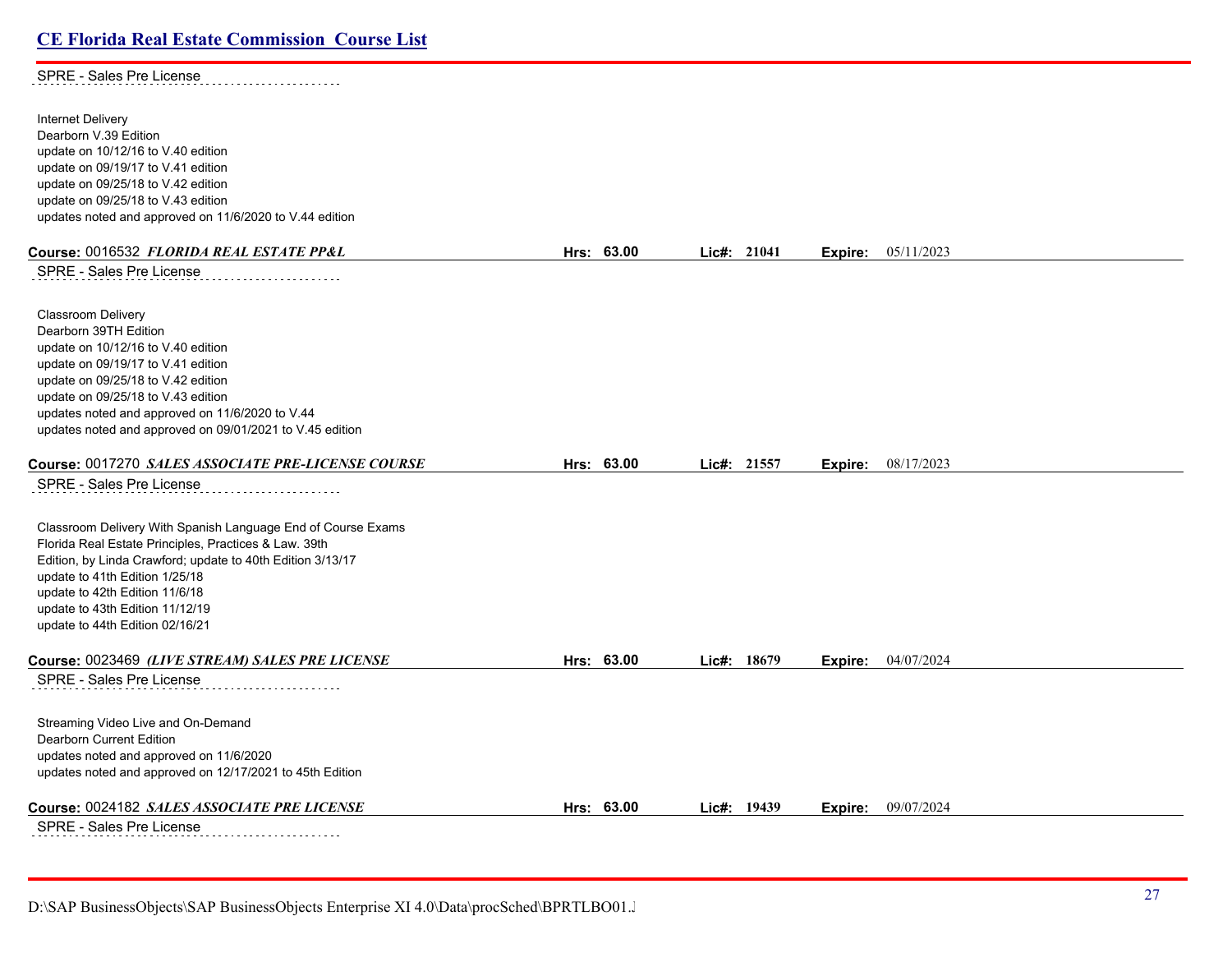| Classroom Delivery Dearborn Current 45th Edition                                                                                          |                        |                |                               |         |
|-------------------------------------------------------------------------------------------------------------------------------------------|------------------------|----------------|-------------------------------|---------|
| Course: 0024183 (DISTANCE) SALES PRE LICENSE                                                                                              | Hrs: 63.00             | Lic#: 19440    | <b>Expire:</b> 09/07/2024     |         |
| <b>SPRE - Sales Pre License</b>                                                                                                           |                        |                |                               |         |
| Internet Delivery Dearborn Current Edition<br>updates noted and approved on 12/17/2021 to 45th Edition                                    |                        |                |                               |         |
| Course: 0026684 (SPANISH) SALES PRE LICENSE                                                                                               | Hrs: 63.00             | Lic#: $22436$  | 03/28/2024<br>Expire:         |         |
| SPRE - Sales Pre License                                                                                                                  |                        |                |                               |         |
| Classroom Delivery Dearborn Current 45TH Edition                                                                                          |                        |                |                               |         |
| Course: 0026693 (LIVE STREAM) SPANISH SALES PRE LICENSE                                                                                   | Hrs: 63.00             | Lic#: $22435$  | 03/28/2024<br>Expire:         |         |
| SPRE - Sales Pre License                                                                                                                  |                        |                |                               |         |
| Streaming Video Live and OnDemand with Spanish Language Course Materials and End of Course Exams<br>Dearborn Current Edition 45th Edition |                        |                |                               |         |
| <b>DELPRIORE'S REALTY LLC</b><br>0009173                                                                                                  | 4705710099<br>Phone:   |                | Email: contact@dpracademy.com | 3612792 |
| <b>1530 HIGHWAY 138 SE</b><br><b>SUITE 200</b><br><b>CONYERS GA 30013</b>                                                                 |                        |                |                               |         |
| Course: 0027053 (LIVE STREAM) SALES PRE LICENSE                                                                                           | Hrs: 63.00             | $Lic\#: 22764$ | 06/14/2024<br>Expire:         |         |
| <b>SPRE - Sales Pre License</b>                                                                                                           |                        |                |                               |         |
| Streaming Video Live and OnDemand Dearborn Current Edition                                                                                |                        |                |                               |         |
| Course: 0027059 (DISTANCE) SALES PRE LICENSE                                                                                              | Hrs: 63.00             | Lic#: $22770$  | 06/14/2024<br>Expire:         |         |
| SPRE - Sales Pre License                                                                                                                  |                        |                |                               |         |
| Internet Delivery Dearborn Current Edition                                                                                                |                        |                |                               |         |
|                                                                                                                                           |                        |                |                               |         |
| <b>DEMETREE SCHOOL OF REAL ESTATE</b><br>0008088<br><b>305 EAST CONCORD STREET</b><br><b>ORLANDO FL 32801</b>                             | 407-493-3974<br>Phone: |                | Email: INFO@KARENCLIMER.COM   | 3188624 |
| Course: 0022203 SALES ASSOCIATE PRE LICENSE                                                                                               | Hrs: 63.00             | Lic#: 17084    | 06/02/2023<br>Expire:         |         |
| SPRE - Sales Pre License                                                                                                                  |                        |                |                               |         |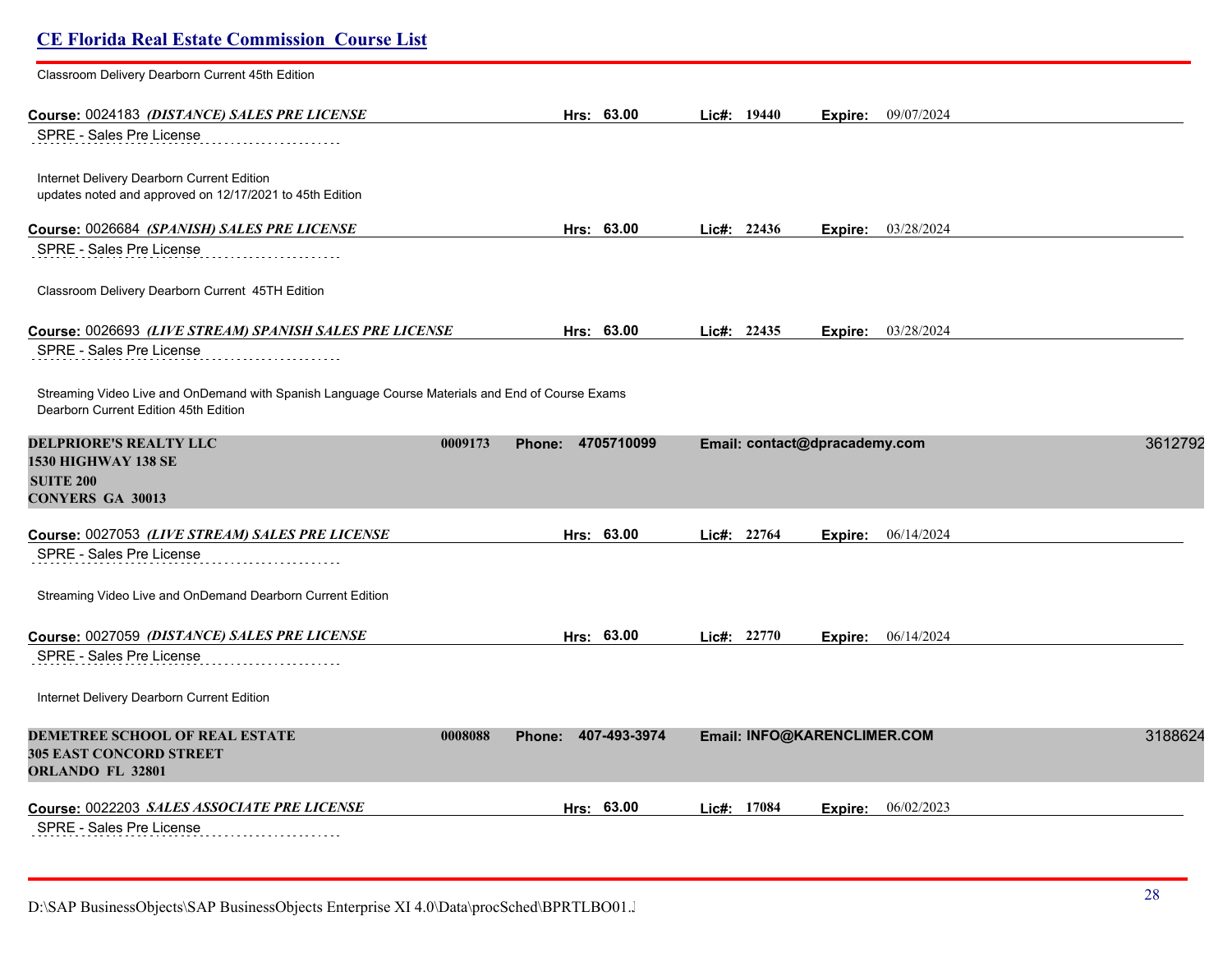| <b>CE Florida Real Estate Commission Course List</b>                               |                     |               |                                   |         |
|------------------------------------------------------------------------------------|---------------------|---------------|-----------------------------------|---------|
| <b>Classroom Delivery</b><br>Dearborn Current Edition                              |                     |               |                                   |         |
| Course: 0022496 (DISTANCE) SALES ASSOCIATE PRE LICENSE<br>SPRE - Sales Pre License | Hrs: 63.00          | Lic#: 17473   | 08/13/2023<br>Expire:             |         |
|                                                                                    |                     |               |                                   |         |
| <b>Internet Delivery</b><br>Dearborn Current Edition                               |                     |               |                                   |         |
| Course: 0023358 (LIVE STREANING) SALES PRE LICENSE                                 | Hrs: 63.00          | Lic#: 18569   | <b>Expire:</b> 03/22/2024         |         |
| SPRE - Sales Pre License                                                           |                     |               |                                   |         |
| Streaming Video Live and On-Demand<br>Dearborn Current Edition                     |                     |               |                                   |         |
| <b>DIAMOND COAST SCHOOLS LLC</b><br>0008967                                        | Phone: 877-940-0084 |               | Email: greg@gregorycrevecoeur.com | 3385697 |
| <b>6801 LAKE WORTH RD SUITE 126</b><br><b>GREENACRES FL 33467</b>                  |                     |               |                                   |         |
| Course: 0026232 SALES ASSOCIATE PRE LICENSE                                        | Hrs: 63.00          | Lic#: 21763   | 10/03/2023<br>Expire:             |         |
| SPRE - Sales Pre License                                                           |                     |               |                                   |         |
| Classroom Delivery Dearborn Current Edition                                        |                     |               |                                   |         |
| Course: 0026239 (LIVE STREAM) SALES PRE LICENSE                                    | Hrs: 63.00          | Lic#: 21770   | 10/03/2023<br>Expire:             |         |
| SPRE - Sales Pre License                                                           |                     |               |                                   |         |
| Streaming Video Live and OnDemand Dearborn Current Edition                         |                     |               |                                   |         |
| Course: 0026252 (DISTANCE) SALES PRE LICENSE                                       | Hrs: 63.00          | Lic#: $21785$ | 10/03/2023<br>Expire:             |         |
| SPRE - Sales Pre License                                                           |                     |               |                                   |         |
| Internet Delivery Dearborn Current Edition                                         |                     |               |                                   |         |
| DIAMOND REAL ESTATE TRAINING LLC<br>0005424                                        | Phone: 954 383 9875 | Email:        |                                   | 2110712 |
| 950 S PINE ISLAND BLVD SUITE A-150<br><b>PLANTATION FL 33324</b>                   |                     |               |                                   |         |
| Course: 0016800 SALES ASSOCIATE PRE LICENSE                                        | Hrs: 63.00          | Lic#: 21548   | 08/17/2023<br>Expire:             |         |
| SPRE - Sales Pre License                                                           |                     |               |                                   |         |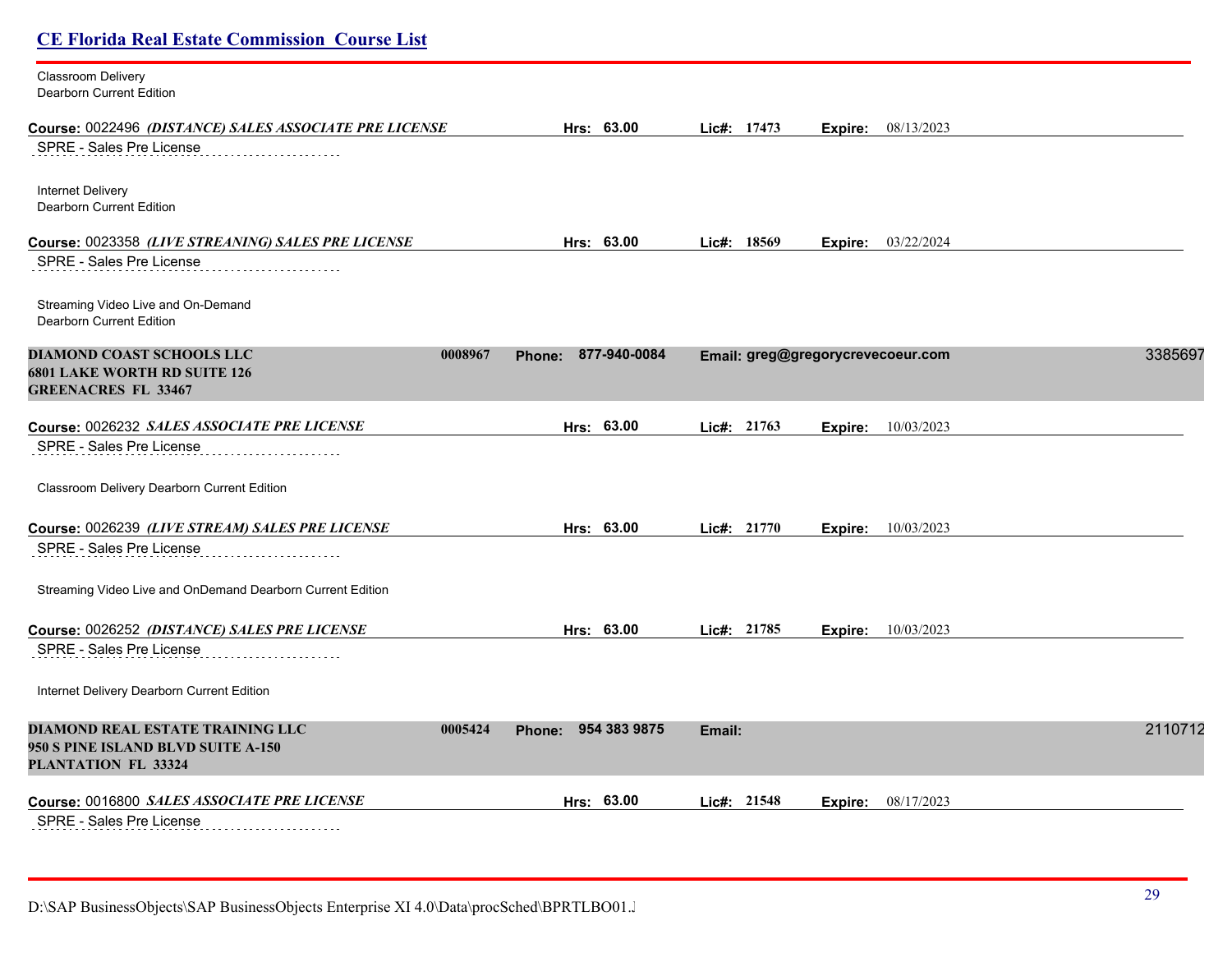| <b>CE Florida Real Estate Commission Course List</b>                                            |         |                     |                              |                                  |         |
|-------------------------------------------------------------------------------------------------|---------|---------------------|------------------------------|----------------------------------|---------|
| Classroom Delivery<br>Dearborn Current Edition                                                  |         |                     |                              |                                  |         |
| Course: 0016801 (DISTANCE) SALES PRE-LICENSE                                                    |         | Hrs: 63.00          | Lic#: 21298                  | 07/07/2023<br>Expire:            |         |
| SPRE - Sales Pre License                                                                        |         |                     |                              |                                  |         |
| <b>Internet Delivery</b><br><b>Dearborn Current Edition</b>                                     |         |                     |                              |                                  |         |
| <b>DIAMOND SCHOOL OF REAL ESTATE LLC</b><br>1343 ROGERO RD<br><b>JACKSONVILLE FL 32211</b>      | 0007713 | <b>Phone:</b>       |                              | Email: diamondschoolre@gmail.com | 3152790 |
| Course: 0024548 SALES PRE LICENSE                                                               |         | Hrs: 63.00          | Lic#: 19735                  | 11/22/2022<br>Expire:            |         |
| SPRE - Sales Pre License                                                                        |         |                     |                              |                                  |         |
| Classroom Delivery Dearborn Current Edition                                                     |         |                     |                              |                                  |         |
| <b>DIMENSIONS REALTY INC</b><br><b>6673 EDGEWORTH DRIVE</b><br><b>ORLANDO FL 32819</b>          | 0004400 | Phone: 4073542236   | Email: DPISWJ@AOL.COM        |                                  | 1282005 |
| Course: 0017314 (LIVE STREAMING) SALES PRE-LICENSE                                              |         | Hrs: 63.00          | Lic#: 22063                  | <b>Expire:</b> 12/19/2023        |         |
| SPRE - Sales Pre License<br>.                                                                   |         |                     |                              |                                  |         |
| Streaming Video - Live and On-Demand<br>Dearborn Current Edition                                |         |                     |                              |                                  |         |
| <b>DOLPHIN SCHOOL OF REAL ESTATE</b><br><b>7618 TANGLE RUSH DR</b><br><b>GIBSONTON FL 33534</b> | 0007247 | Phone: 813 850 9593 | Email: 100realty@outlook.com |                                  | 3279516 |
| Course: 0026858 (DISTANCE) SALES PRE LICENSE                                                    |         | 63.00<br>Hrs:       | Lic#: 22608                  | 05/04/2024<br>Expire:            |         |
| SPRE - Sales Pre License                                                                        |         |                     |                              |                                  |         |
| Internet Delivery Performance Programs Company Current Edition                                  |         |                     |                              |                                  |         |
| DOWNTOWN EXPERT SCHOOL OF REAL ESTATE<br><b>5495 DR MLK JR ST S</b><br>ST PETERSBURG FL 33705   | 0008734 | Phone: 407-508-8809 | Email: nacostafl@gmail.com   |                                  | 3442385 |
| Course: 0025115 (DISTANCE) SALES PRE LICENSE                                                    |         | Hrs: 63.00          | Lic#: 20436                  | Expire:<br>02/11/2023            |         |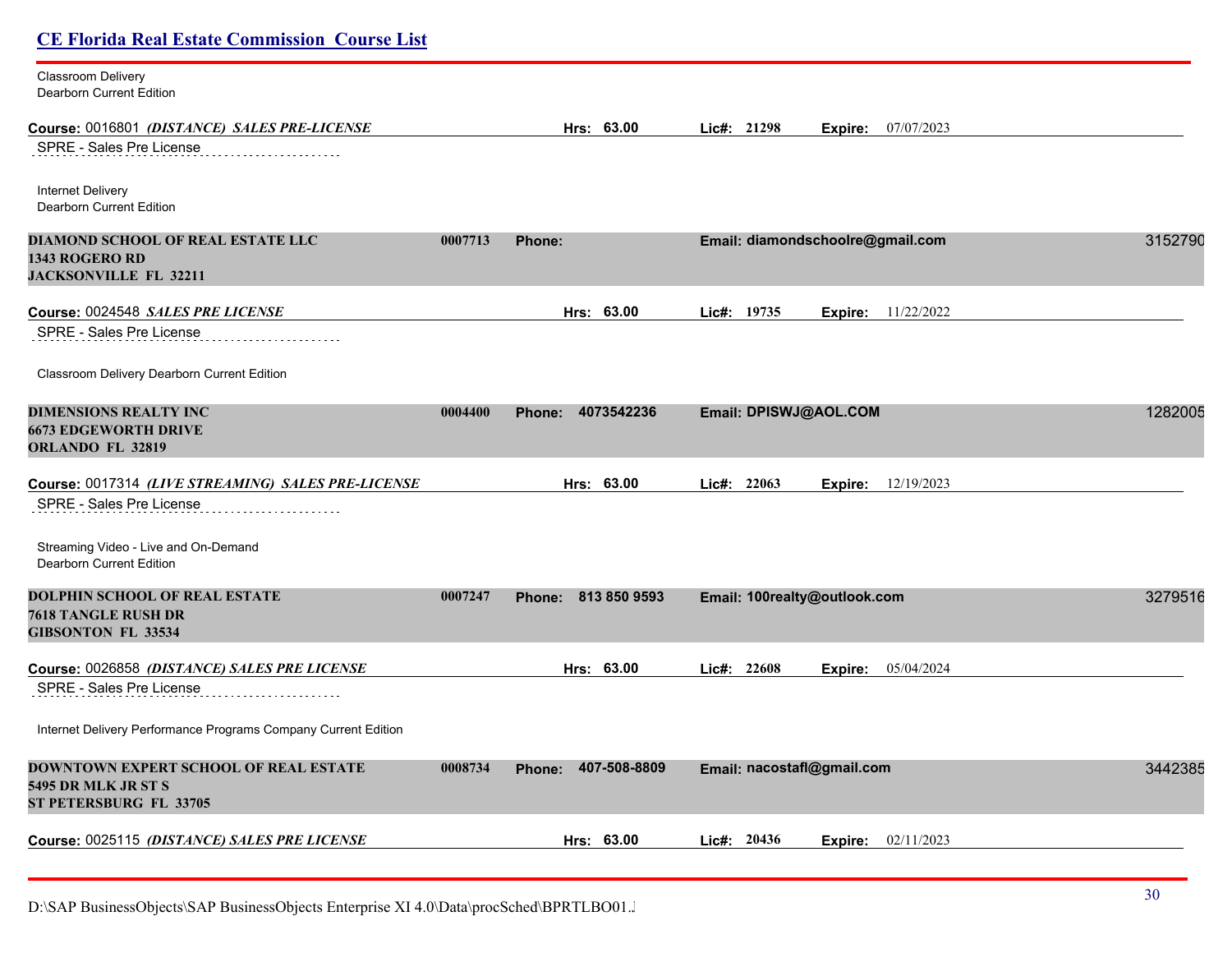| <b>CE Florida Real Estate Commission Course List</b>                                                   |         |                        |               |         |                                     |         |
|--------------------------------------------------------------------------------------------------------|---------|------------------------|---------------|---------|-------------------------------------|---------|
| SPRE - Sales Pre License                                                                               |         |                        |               |         |                                     |         |
| Internet Delivery Dearborn Current Edition                                                             |         |                        |               |         |                                     |         |
| Course: 0025120 (LIVE STREAM) SALES PRE LICENSE                                                        |         | Hrs: 63.00             | Lic#: 20441   |         | <b>Expire:</b> $02/11/2023$         |         |
| SPRE - Sales Pre License                                                                               |         |                        |               |         |                                     |         |
| Streaming Video Live and OnDemand Dearborn Current Edition                                             |         |                        |               |         |                                     |         |
| Course: 0026818 SALES ASSOCIATE PRE LICENSE                                                            |         | Hrs: 63.00             | Lic#: $22465$ |         | Expire: 04/03/2024                  |         |
| SPRE - Sales Pre License                                                                               |         |                        |               |         |                                     |         |
| Classroom Delivery Dearborn Current Edition                                                            |         |                        |               |         |                                     |         |
| EAGLES WORLD REAL ESTATE SCHOOL, INC.<br>12412 SAN JOSE BLVD SUITE 102<br><b>JACKSONVILLE FL 32223</b> | 0009024 | 904-962-2851<br>Phone: |               |         | Email: orgest@eaglesworldrealty.com | 3507709 |
| Course: 0026456 SALES ASSOCIATE PRE LICENSE                                                            |         | Hrs: 63.00             | Lic#: 22037   | Expire: | 12/08/2023                          |         |
| SPRE - Sales Pre License                                                                               |         |                        |               |         |                                     |         |
| Classroom Delivery Dearborn Current Edition                                                            |         |                        |               |         |                                     |         |
| Course: 0026457 <i>(LIVE STREAM) SALES PRE LICENSE</i>                                                 |         | Hrs: 63.00             | Lic#: 22038   | Expire: | 12/08/2023                          |         |
| SPRE - Sales Pre License                                                                               |         |                        |               |         |                                     |         |
| Streaming Video Live and OnDemand Dearborn Current Edition                                             |         |                        |               |         |                                     |         |
| Course: 0026895 (DISTANCE) SALES PRE LICENSE                                                           |         | Hrs: 63.00             | Lic#: 22541   |         | <b>Expire:</b> 04/18/2024           |         |
| SPRE - Sales Pre License                                                                               |         |                        |               |         |                                     |         |
| Internet Delivery Dearborn Current Edition                                                             |         |                        |               |         |                                     |         |
| EASY WAY SCHOOL OF REAL ESTATE LLC<br>17600 N BAY RD APT N 906<br><b>SUNNY ISLES BEACH FL 33160</b>    | 0008045 | 305-890-9558<br>Phone: |               |         | Email: ARLINDO@EASYWAYSCHOOL.COM    | 3388973 |
| Course: 0024413 (LIVE STREAM) SALES PRE LICENSE<br>SPRE - Sales Pre License                            |         | Hrs: 63.00             | Lic#: 19647   |         | <b>Expire:</b> 11/11/2022           |         |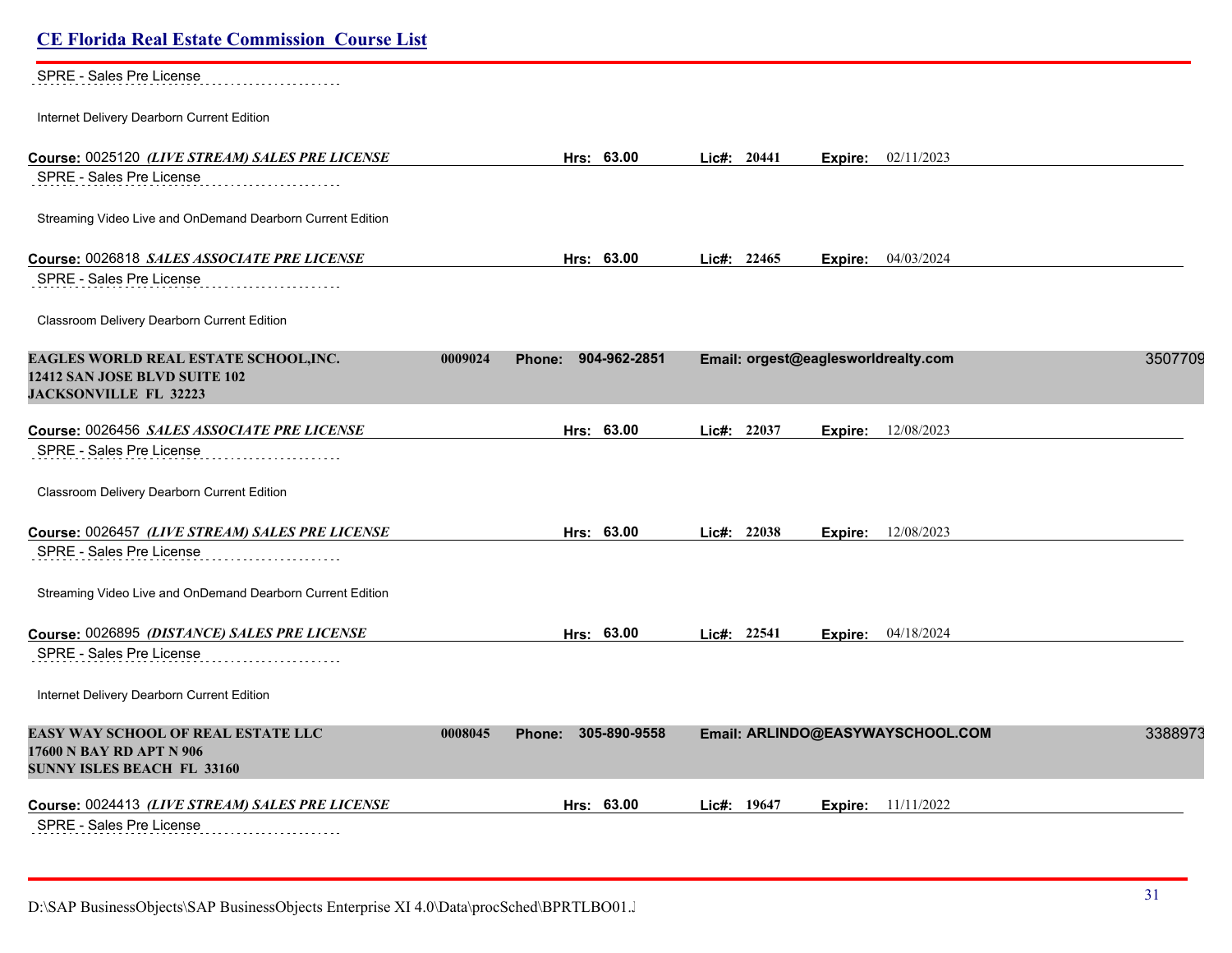Streaming Video Live and OnDemand Dearborn Current Edition

| <b>ELITE ESCP REAL ESTATE SCHOOL</b><br><b>1935 ROSEMONT CT</b><br>JONESBORO GA 30236 | 0008630 | 678-390-8949<br><b>Phone:</b> |       |             | Email: info@EliteESCP.com |                                 | 3369123 |
|---------------------------------------------------------------------------------------|---------|-------------------------------|-------|-------------|---------------------------|---------------------------------|---------|
| Course: 0024229 (DISTANCE) SALE PRE LICENSE                                           |         | Hrs: 63.00                    |       | Lic#: 19476 | Expire:                   | 09/15/2022                      |         |
| SPRE - Sales Pre License                                                              |         |                               |       |             |                           |                                 |         |
| Distance Learning Delivery Mbition Current Edition                                    |         |                               |       |             |                           |                                 |         |
| Course: 0026014 (DISTANCE) SALES PRE LICENSE                                          |         | Hrs: 63.00                    |       | Lic#: 21436 |                           | Expire: 08/03/2023              |         |
| SPRE - Sales Pre License                                                              |         |                               |       |             |                           |                                 |         |
| Internet Delivery Dearborn Current Edition                                            |         |                               |       |             |                           |                                 |         |
| Course: 0026249 (LIVE STREAM) SALES PRE LICENSE                                       |         | Hrs: 63.00                    |       | Lic#: 21780 | Expire:                   | 10/03/2023                      |         |
| SPRE - Sales Pre License                                                              |         |                               |       |             |                           |                                 |         |
| Streaming Video Live and OnDemand Dearborn Current Edition                            |         |                               |       |             |                           |                                 |         |
| Course: 0026250 SALES ASSOCIATE PRE LICENSE                                           |         | Hrs: 63.00                    |       | Lie#: 21781 |                           | <b>Expire:</b> 10/03/2023       |         |
| SPRE - Sales Pre License                                                              |         |                               |       |             |                           |                                 |         |
| Classroom Delivery Dearborn Current Edition                                           |         |                               |       |             |                           |                                 |         |
| Course: 0026930 (DISTANCE) SALES PRE LICENSE                                          |         | Hrs: 63.00                    |       | Lic#: 22598 | Expire:                   | 05/02/2024                      |         |
| SPRE - Sales Pre License                                                              |         |                               |       |             |                           |                                 |         |
| THE CE SHOP                                                                           |         |                               |       |             |                           |                                 |         |
| ELITE REAL ESTATE SCHOOL LLC                                                          | 0009159 | 407-773-9899<br><b>Phone:</b> |       |             |                           | Email: SONYARODGERS14@GMAIL.COM | 3584476 |
| <b>7065 WESTPOINTE BLVD</b>                                                           |         |                               |       |             |                           |                                 |         |
| <b>UNIT 308</b><br>ORLANDO FL 32835                                                   |         |                               |       |             |                           |                                 |         |
| Course: 0026995 SALES ASSOCIATE PRE LICENSE                                           |         | 63.00<br>Hrs:                 | Lic#: | 22667       | Expire:                   | 05/24/2024                      |         |
| SPRE - Sales Pre License                                                              |         |                               |       |             |                           |                                 |         |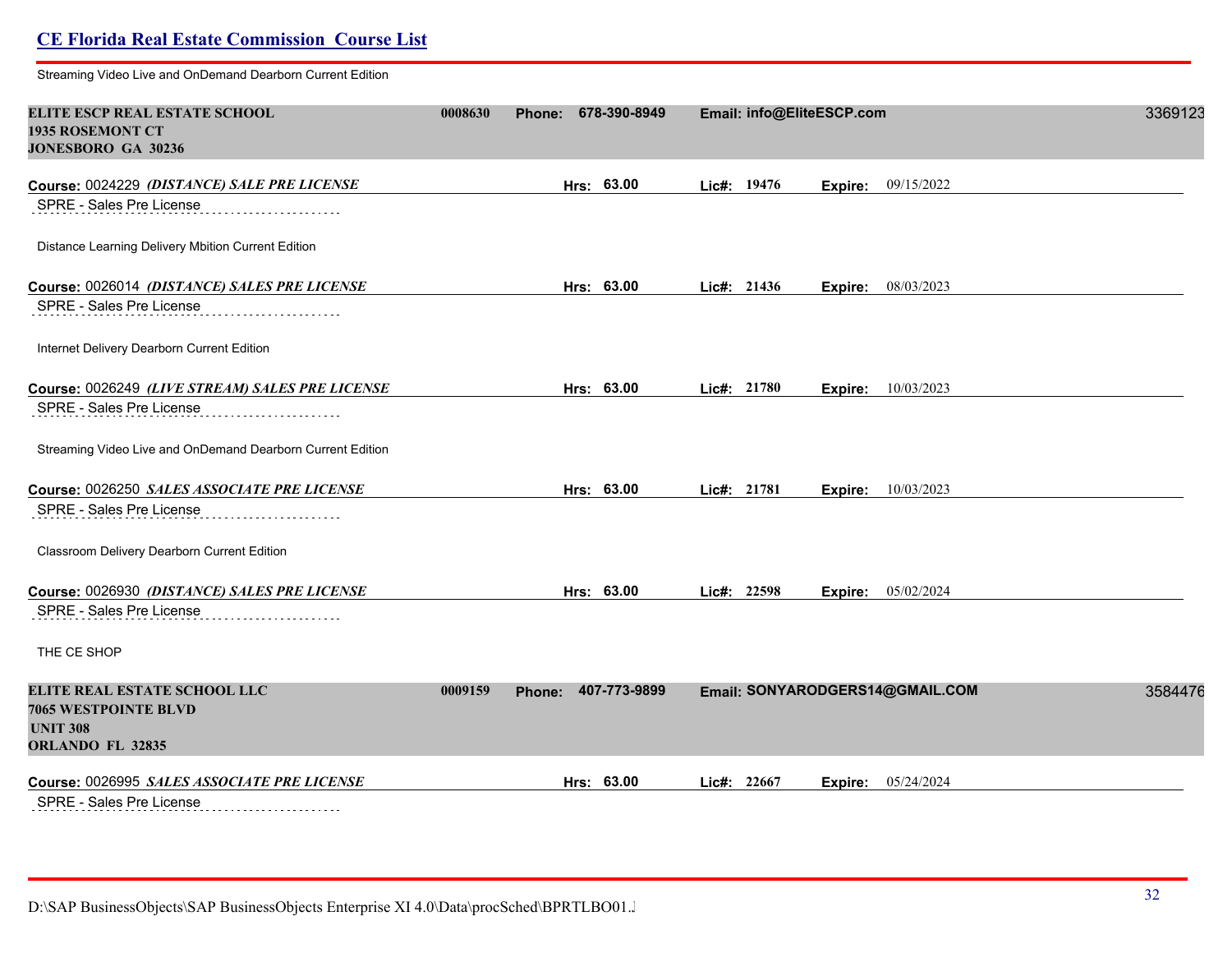| <b>CE Florida Real Estate Commission Course List</b>                                      |         |        |            |        |                |         |                           |         |
|-------------------------------------------------------------------------------------------|---------|--------|------------|--------|----------------|---------|---------------------------|---------|
| Classroom Delivery Dearborn Current Edition                                               |         |        |            |        |                |         |                           |         |
| Course: 0027016 (LIVE STREAM) SALES PRE LICENSE<br>SPRE - Sales Pre License               |         |        | Hrs: 63.00 |        | $Lic\#: 22708$ |         | Expire: 05/30/2024        |         |
| Streaming Video Live and OnDemand Dearborn Current Edition                                |         |        |            |        |                |         |                           |         |
| <b>EMERGE REAL ESTATE SCHOOL</b><br><b>354 NE 208TH TER</b><br><b>MIAMI FL 33179</b>      | 0008657 | Phone: |            | Email: |                |         |                           | 3376661 |
| Course: 0024289 SALES ASSOCIATE PRE LICENSE                                               |         |        | Hrs: 63.00 |        | Lic#: 19566    | Expire: | 10/27/2022                |         |
| SPRE - Sales Pre License                                                                  |         |        |            |        |                |         |                           |         |
| Classroom Delivery Dearborn Current Edition                                               |         |        |            |        |                |         |                           |         |
| Course: 0024715 (LIVE STREAM) SALES PRE LICENSE                                           |         |        | Hrs: 63.00 |        | Lic#: 19831    |         | <b>Expire:</b> 12/14/2022 |         |
| SPRE - Sales Pre License                                                                  |         |        |            |        |                |         |                           |         |
| Streaming Video Live and OnDemand<br>Dearborn Current Edition                             |         |        |            |        |                |         |                           |         |
| Course: 0024720 (DISTANCE) SALES PRE LICENSE                                              |         |        | Hrs: 63.00 |        | Lic#: 19836    |         | <b>Expire:</b> 12/14/2022 |         |
| SPRE - Sales Pre License                                                                  |         |        |            |        |                |         |                           |         |
| Internet Delivery Dearborn Current Edition                                                |         |        |            |        |                |         |                           |         |
| <b>EMPIRE EDUCATIONAL SERVICES LLCDBATEAM H</b><br>9050 ASHLAND AVE<br>PENSACOLA FL 32534 | 0008083 | Phone: |            | Email: |                |         |                           | 3258489 |
| Course: 0022196 SALES ASSOCIATE PRE LICENSE                                               |         |        | Hrs: 63.00 |        | Lie#: 17071    |         | Expire: 05/29/2023        |         |
| SPRE - Sales Pre License                                                                  |         |        |            |        |                |         |                           |         |
| <b>Classroom Delivery</b><br>Dearborn Current Edition                                     |         |        |            |        |                |         |                           |         |
| Course: 0022197 (DISTANCE) SALES ASSOCIATE PRE LICENSE                                    |         |        | Hrs: 63.00 |        | Lic#: 17072    |         | Expire: 05/29/2023        |         |
| SPRE - Sales Pre License                                                                  |         |        |            |        |                |         |                           |         |

D:\SAP BusinessObjects\SAP BusinessObjects Enterprise XI 4.0\Data\procSched\BPRTLBO01.Jobserver2\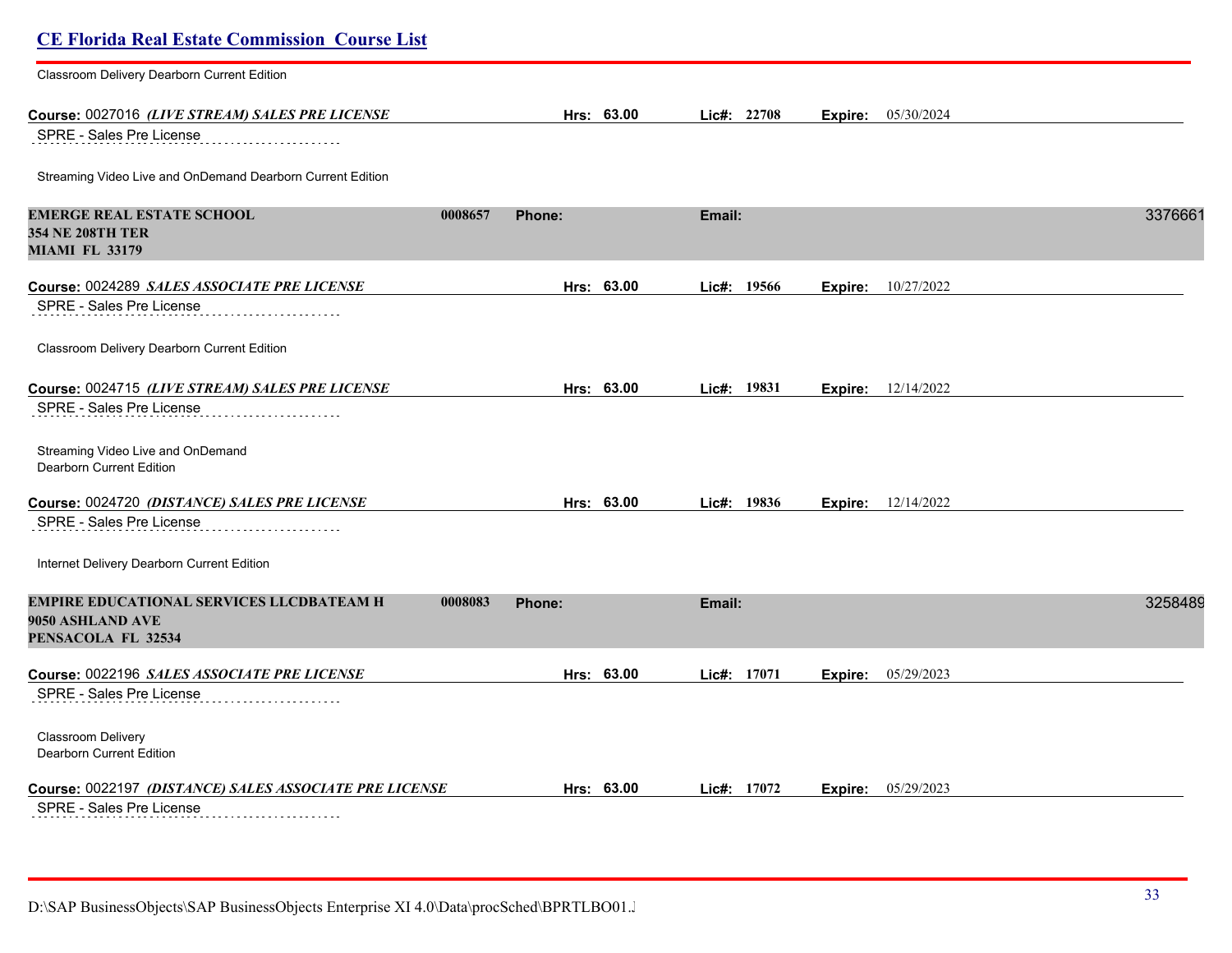# Distance Delivery Dearborn Current Edition **ETHICAL REAL ESTATE SCHOOL 0004204 Phone: Email: martha@ethicalrealestateschool.com** 33940828 **205 SW 131ST STREET NEWBERRY FL 32669 Course:** 0010617 *SALES PRE LICENSE* **Hrs: 63.00 Lic#: 21455 Expire:** 08/04/2023 SPRE - Sales Pre License Classroom Delivery Dearborn Current Edition With Spanish Language End of Course Examinations **Course:** 0016711 *SALES ASSOCIATE PRE LICENSE* **Hrs: 63.00 Lic#: 21437 Expire:** 08/04/2023 SPRE - Sales Pre License Classroom Delivery Dearborn Current Edition **EVERGREEN REAL ESTATE SCHOOL LLC 0007598 Phone: Email:** 31207322 **11951 INTERNATIONAL DRIVE SUITE 2D7-2D8 ORLANDO FL 32821 Course:** 0026170 *(LIVE STREAM) SALES PRE LICENSE* **Hrs: 63.00 Lic#: 21638 Expire:** 08/30/2023 SPRE - Sales Pre License Streaming Video Live and OnDemand Dearborn Current Edition **EXPRESS LICENSE LLC 0008918 Phone: 7863012214** 7863 **Email: marc.pare@flcaa.com** 34723647 **919 NE 24TH AVE HALLANDALE BEACH FL 33009 Course:** 0025997 *(DISTANCE) SALES PRE LICENSE* **Hrs: 63.00 Lic#: 21422 Expire:** 08/01/2023 SPRE - Sales Pre License Internet Delivery Prolicense Florida **EXPRESS REAL ESTATE SCHOOL INC 0003123 Phone: Email:** 12494797 **9500 NW 79TH AVE SUITE #3 HIALEAH GARDENS FL 33016**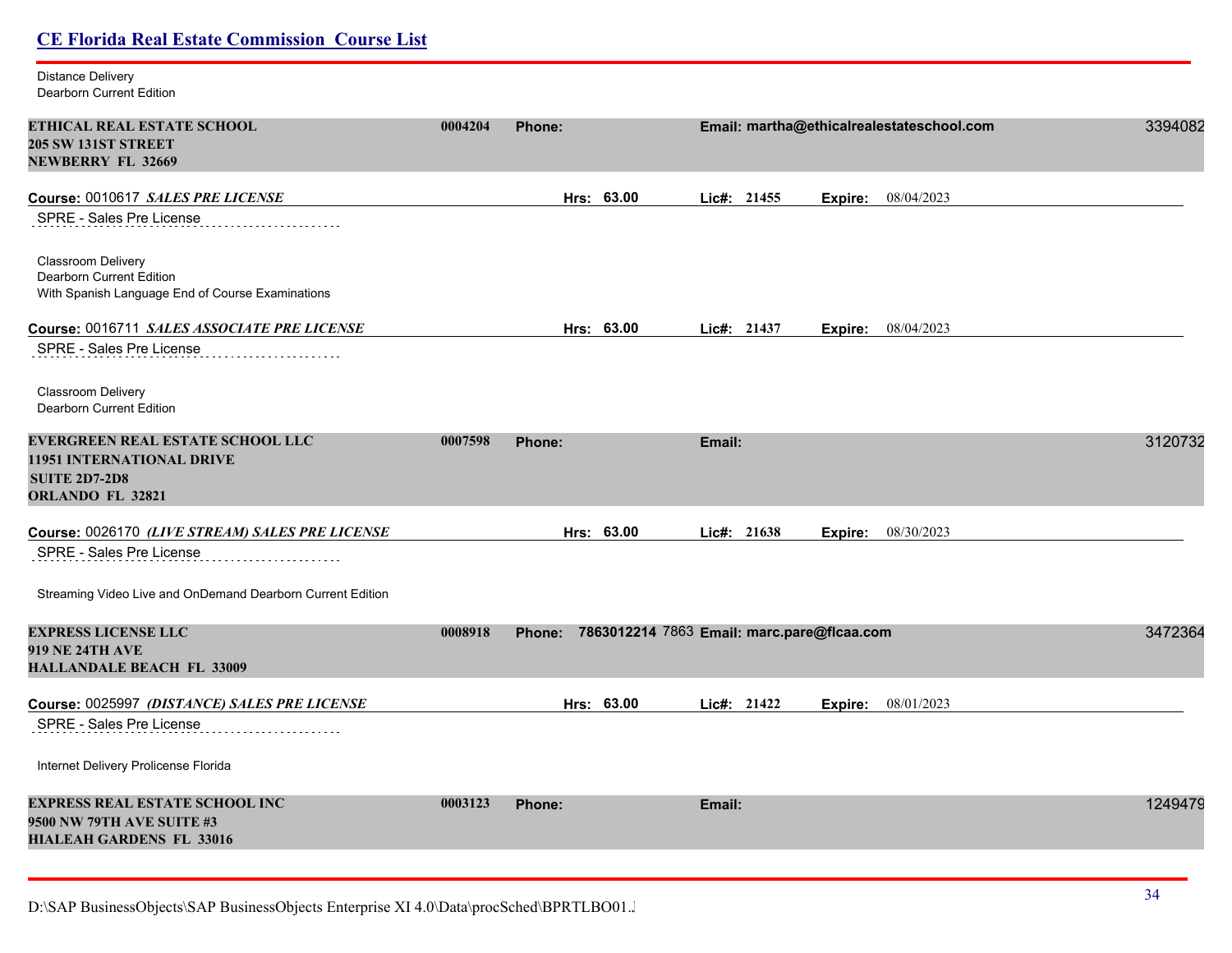| Course: 0017437 SALES ASSOCIATE PRE LICENSE<br>SPRE - Sales Pre License            |                          | Hrs: 63.00   | Lic#: 22806                 | 06/20/2024<br>Expire:         |         |
|------------------------------------------------------------------------------------|--------------------------|--------------|-----------------------------|-------------------------------|---------|
| Classroom Delivery                                                                 |                          |              |                             |                               |         |
| Dearborn Current Edition                                                           |                          |              |                             |                               |         |
| Course: 0017507 SALES ASSOCIATE PRE LICENSE<br>SPRE - Sales Pre License            |                          | Hrs: 63.00   | Lic#: 22807                 | 06/20/2024<br>Expire:         |         |
|                                                                                    |                          |              |                             |                               |         |
| Classroom Delivery<br>Dearborn Current Edition                                     |                          |              |                             |                               |         |
| With Spanish Language End of Course Examinations                                   |                          |              |                             |                               |         |
| Course: 0022729 (DISTANCE) SALES ASSOCIATE PRE LICENSE<br>SPRE - Sales Pre License |                          | Hrs: 63.00   | Lic#: 17743                 | 09/23/2023<br>Expire:         |         |
| Internet Delivery<br>Dearborn Current Edition                                      |                          |              |                             |                               |         |
| FAITH INSTITUTE OF REAL ESTATE LLC<br>17343 SW 32 LN<br><b>MIRAMAR FL 33029</b>    | 0004723<br><b>Phone:</b> | 954-437-1327 |                             | Email: ROSITAJSMITH@GMAIL.COM | 2112081 |
| Course: 0019766 <i>(DISTANCE) SALES PRE-LICENSE</i>                                |                          | Hrs: 63.00   | Lie#: 21545                 | <b>Expire:</b> 08/16/2023     |         |
| SPRE - Sales Pre License                                                           |                          |              |                             |                               |         |
| Internet Delivery<br>Dearborn Current Edition                                      |                          |              |                             |                               |         |
| FINANCIAL INSTITUTE OF FLORIDA INC<br>13590 SW 134TH AVE                           | 0002985<br>Phone:        | 305-412-3592 | Email: irvingzamora@msn.com |                               | 3498042 |
| <b>SUITE 212</b><br><b>MIAMI FL 33186</b>                                          |                          |              |                             |                               |         |
| Course: 0008508 SALES ASSOCIATE PRE-LICENSE FREC I                                 |                          | Hrs: 63.00   | Lic#: 15397                 | 05/11/2024<br>Expire:         |         |
| SPE - Real Estate Specialty Credit                                                 |                          |              |                             |                               |         |
| Classroom Delivery<br>Dearborn Current Edition                                     |                          |              |                             |                               |         |
| Course: 0016793 SALES ASSOCIATE PRE LICENSE                                        |                          | Hrs: 63.00   | Lie#: 21843                 | <b>Expire:</b> 10/18/2023     |         |
| SPRE - Sales Pre License                                                           |                          |              |                             |                               |         |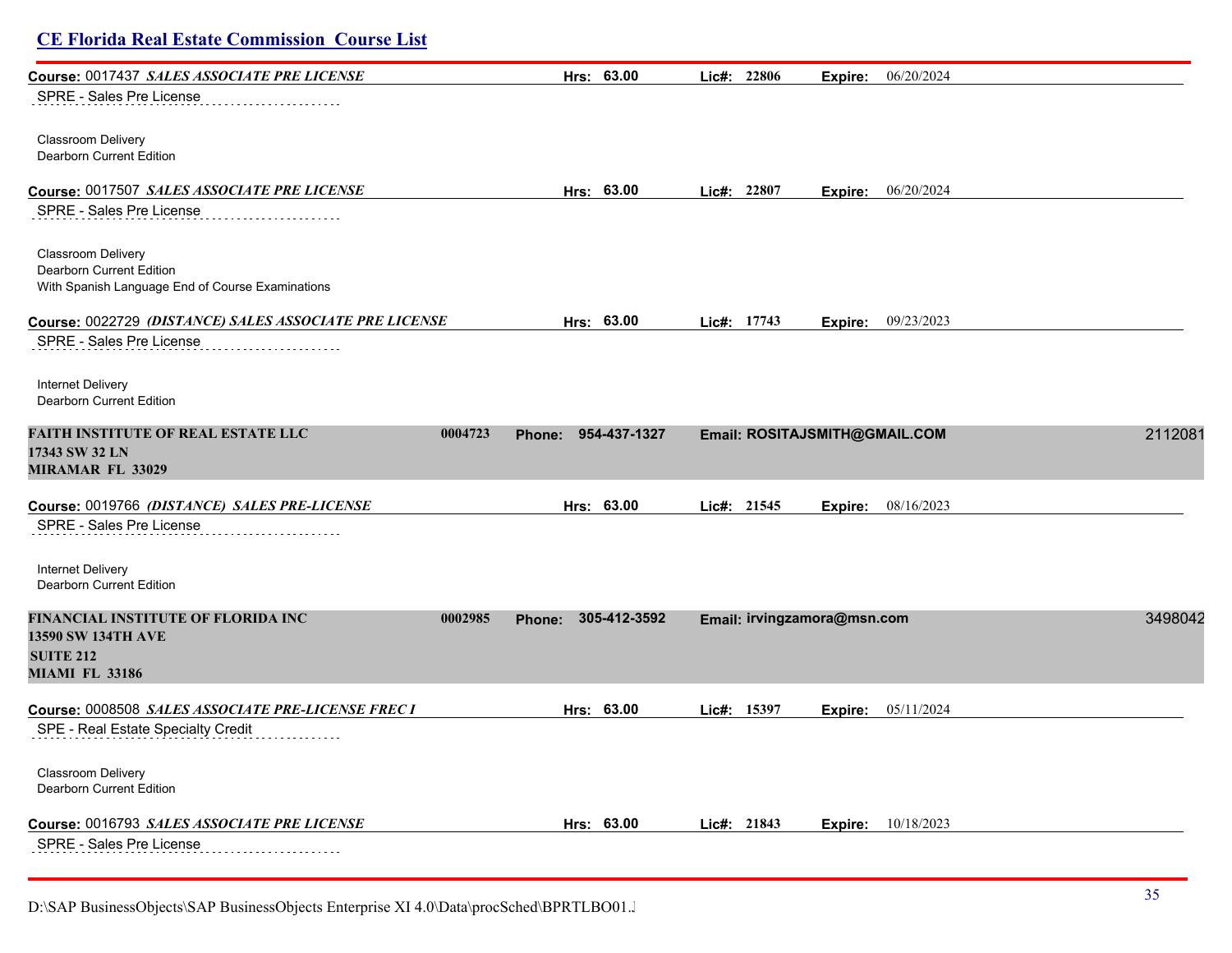| <b>Classroom Delivery</b><br><b>Dearborn Current Edition</b>                                               |                     |            |                             |         |                                              |         |
|------------------------------------------------------------------------------------------------------------|---------------------|------------|-----------------------------|---------|----------------------------------------------|---------|
| Course: 0023971 (LIVE STREAM) SALES PRE LICENSE                                                            |                     | Hrs: 63.00 | Lic#: $19217$               | Expire: | 08/11/2022                                   |         |
| SPRE - Sales Pre License                                                                                   |                     |            |                             |         |                                              |         |
| Streaming Video Live and OnDemand Dearborn Current Edition                                                 |                     |            |                             |         |                                              |         |
| FIRST CLASS REAL ESTATE SCHOOL INC<br>0008388<br><b>630 KINGSLEY AVENUE</b><br><b>ORANGE PARK FL 32073</b> | Phone: 904-803-3141 |            | Email: CINDY@FCRESCHOOL.COM |         |                                              | 3311920 |
| Course: 0023219 SALES ASSOCIATE PRE LICENSING                                                              |                     | Hrs: 63.00 | Lic#: 18420                 | Expire: | 02/16/2024                                   |         |
| SPRE - Sales Pre License                                                                                   |                     |            |                             |         |                                              |         |
| <b>Classroom Delivery</b><br>Dearborn Current Edition                                                      |                     |            |                             |         |                                              |         |
| FIRST COAST SCHOOL OF REAL ESTATE<br>0006895                                                               | Phone: 904-385-9331 |            |                             |         | Email: info@firstcoastschoolofrealestate.com | 2990494 |
| <b>283 COLLEGE DR</b><br><b>ORANGE PARK FL 32065</b>                                                       |                     |            |                             |         |                                              |         |
| Course: 0019254 (DISTANCE) SALES ASSOCIATE PRE LICENSE                                                     |                     | Hrs: 63.00 | Lic#: 21394                 | Expire: | 07/27/2023                                   |         |
| SPRE - Sales Pre License                                                                                   |                     |            |                             |         |                                              |         |
| <b>Internet Delivery</b>                                                                                   |                     |            |                             |         |                                              |         |
| Dearborn Current Edition                                                                                   |                     |            |                             |         |                                              |         |
| Course: 0019255 SALES ASSOCIATE PRE LICENSE                                                                |                     | Hrs: 63.00 | Lie#: 21191                 |         | <b>Expire:</b> 06/15/2023                    |         |
| SPRE - Sales Pre License                                                                                   |                     |            |                             |         |                                              |         |
| Classroom Delivery<br><b>Dearborn Current Edition</b>                                                      |                     |            |                             |         |                                              |         |
|                                                                                                            |                     |            |                             |         |                                              |         |
| FITZPATRICK REAL ESTATE SCHOOL<br>0001855<br>3200 N MILITARY TRAIL #100                                    | Phone:              | Email:     |                             |         |                                              | 151103  |
| <b>RLTRS ASSOC PALM BCH</b>                                                                                |                     |            |                             |         |                                              |         |
| <b>BOCA RATON FL 33431</b>                                                                                 |                     |            |                             |         |                                              |         |
| <b>Course: 0017024 <i>SALES ASSOCIATE PRE LICENSE</i></b>                                                  |                     | Hrs: 63.00 | Lic#: 18225                 | Expire: | 01/09/2024                                   |         |
| SPRE - Sales Pre License                                                                                   |                     |            |                             |         |                                              |         |

D:\SAP BusinessObjects\SAP BusinessObjects Enterprise XI 4.0\Data\procSched\BPRTLBO01.J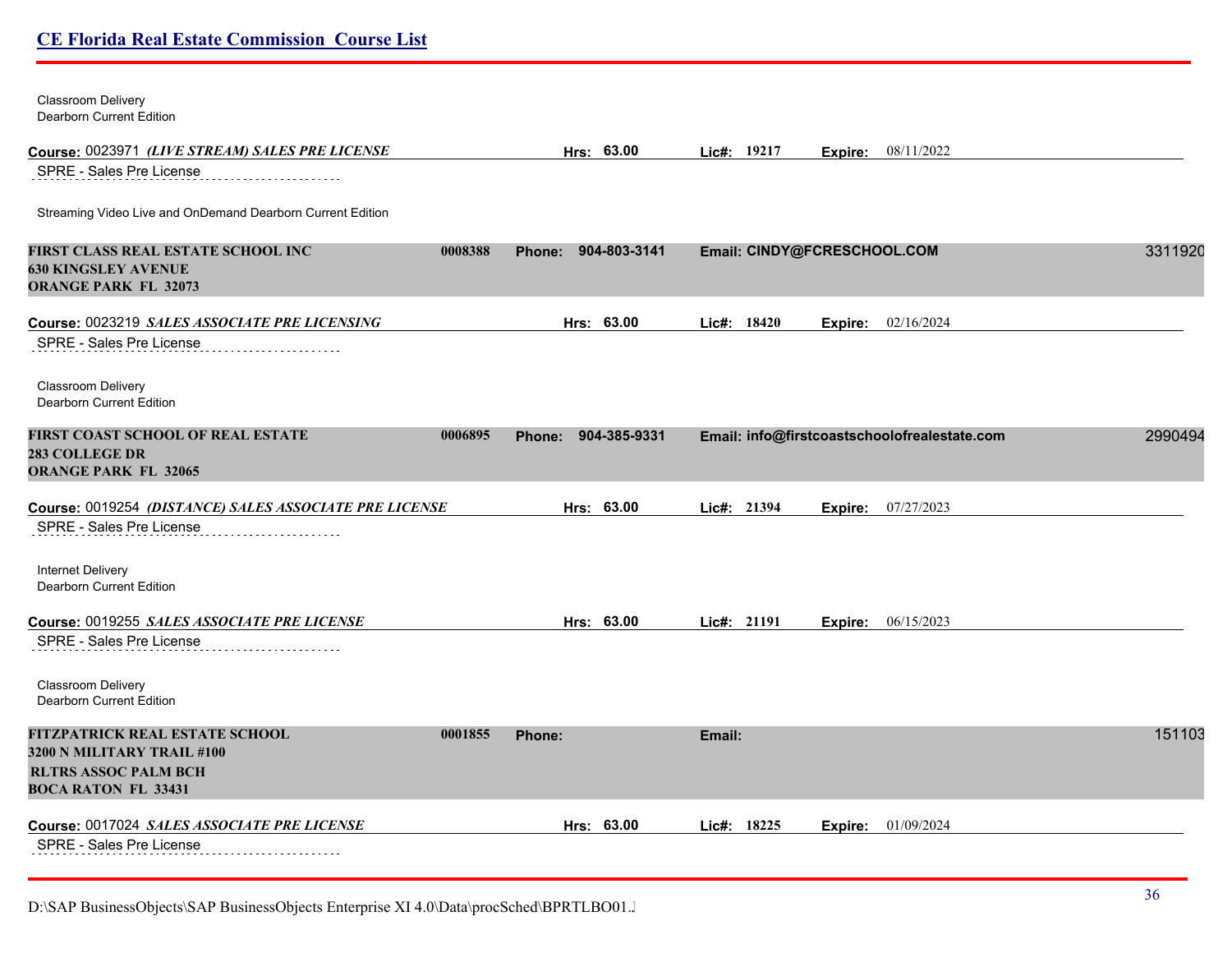| Classroom Delivery<br>Dearborn Current Edition                                                                   |         |                   |             |                                |         |
|------------------------------------------------------------------------------------------------------------------|---------|-------------------|-------------|--------------------------------|---------|
| Course: 0017025 (DISTANCE) SALES PRE-LICENSE                                                                     |         | Hrs: 63.00        | Lic#: 22366 | 03/10/2024<br>Expire:          |         |
| SPRE - Sales Pre License                                                                                         |         |                   |             |                                |         |
| Internet Delivery<br>Dearborn Current Edition                                                                    |         |                   |             |                                |         |
| <b>FLAGLER SCHOOL OF REAL ESTATE</b><br><b>501 N ANDREWS AVENUE SUITE 102</b><br><b>FORT LAUDERDALE FL 33301</b> | 0008579 | Phone: 9547650700 |             | Email: robert@statusplease.com | 3347887 |
| Course: 0023916 SALES PRE LICENSE                                                                                |         | Hrs: 63.00        | Lic#: 19149 | 08/02/2022<br>Expire:          |         |
| SPRE - Sales Pre License                                                                                         |         |                   |             |                                |         |
| Classroom Delivery Dearborn Current Edition                                                                      |         |                   |             |                                |         |
| Course: 0026610 (DISTANCE) SALES PRE LICENSE                                                                     |         | Hrs: 63.00        | Lic#: 22227 | Expire: 02/06/2024             |         |
| SPRE - Sales Pre License                                                                                         |         |                   |             |                                |         |
| Internet Delivery Dearborn Current Edition                                                                       |         |                   |             |                                |         |
| <b>FLORIDA A &amp; M UNIVERSITY</b><br><b>500 GAMBLE STREET</b><br>TALLAHASSEE FL 32301                          | 0006007 | Phone:            | Email:      |                                | 2297115 |
| Course: 0017110 (DISTANCE) SALES PRE-LICENSE<br>SPRE - Sales Pre License                                         |         | Hrs: 63.00        | Lic#: 21479 | 08/08/2023<br>Expire:          |         |
| Internet Delivery<br>Dearborn Current Edition                                                                    |         |                   |             |                                |         |
| <b>FLORIDA ACADEMY OF BUSINESS</b><br>3185 EGRETS LANDING DRIVE<br><b>LAKE MARY FL 32746</b>                     | 0007482 | Phone:            | Email:      |                                | 2978053 |
| Course: 0026553 SALES ASSOCIATE PRE LICENSE                                                                      |         | Hrs: 63.00        | Lic#: 22156 | 01/26/2024<br>Expire:          |         |
| SPRE - Sales Pre License                                                                                         |         |                   |             |                                |         |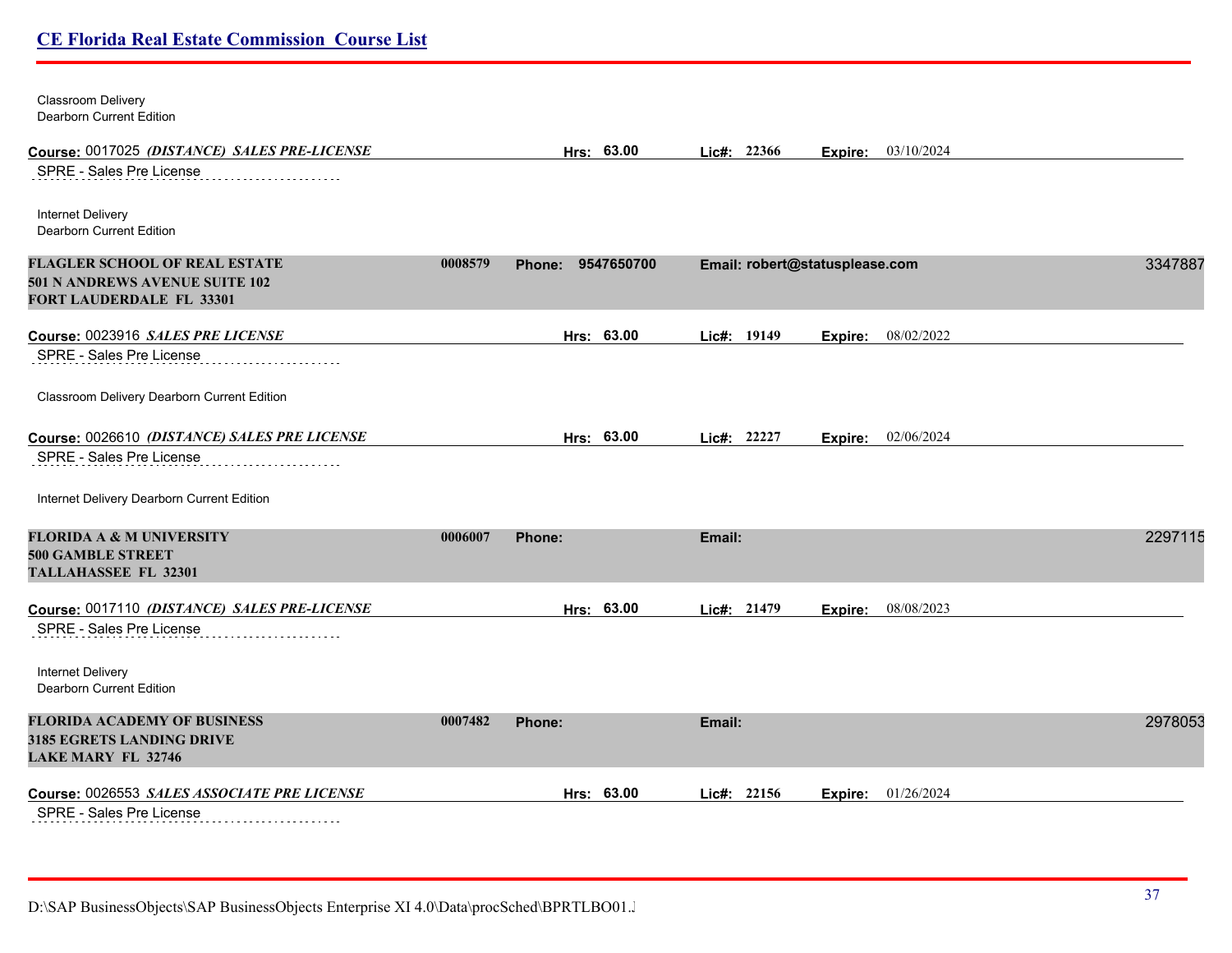| Classroom Delivery With Spanish Language End of Course Exams Dearborn Current Edition               |                             |             |                             |         |
|-----------------------------------------------------------------------------------------------------|-----------------------------|-------------|-----------------------------|---------|
| Course: 0026557 (LIVE STREAM) SALES PRE LICENSE                                                     | Hrs: 63.00                  | Lic#: 22160 | Expire: 01/26/2024          |         |
| SPRE - Sales Pre License                                                                            |                             |             |                             |         |
| Streaming Video Live and OnDemand Delivery Dearborn Current Edition                                 |                             |             |                             |         |
| Course: 0026567 SALES ASSOCIATE PRE LICENSE                                                         | Hrs: 63.00                  | Lic#: 22171 | <b>Expire:</b> $01/26/2024$ |         |
| SPRE - Sales Pre License                                                                            |                             |             |                             |         |
| Classroom Delivery With Spanish Language End of Course Exams Dearborn Current Edition               |                             |             |                             |         |
|                                                                                                     | Hrs: 63.00                  | Lic#: 22173 | Expire: 01/26/2024          |         |
| SPRE - Sales Pre License                                                                            |                             |             |                             |         |
| Classroom Delivery Dearborn Current Edition                                                         |                             |             |                             |         |
| FLORIDA ACADEMY OF REAL ESTATE LLC<br>0004563<br><b>819 S FEDERAL HWY</b><br><b>STUART FL 34994</b> | 5617769755<br><b>Phone:</b> | Email:      |                             | 1424273 |
| Course: 0022472 SALES ASSOCIATE PRE LICENSE                                                         | Hrs: 63.00                  | Lie#: 17435 | Expire: 08/01/2023          |         |
| SPRE - Sales Pre License                                                                            |                             |             |                             |         |
| Classroom Delivery<br>Dearborn Current Edition                                                      |                             |             |                             |         |
| Course: 0022473 (DISTANCE) SALES ASSOCIATE PRE LICENSE                                              | Hrs: 63.00                  | Lie#: 17436 | <b>Expire:</b> 08/01/2023   |         |
| SPRE - Sales Pre License                                                                            |                             |             |                             |         |
| Internet Delivery<br>Dearborn Current Edition                                                       |                             |             |                             |         |
| Course: 0023716 (LIVE STREAM) SALES PRE LICENSE                                                     | Hrs: 63.00                  | Lie#: 19029 | 07/16/2022<br>Expire:       |         |
| SPRE - Sales Pre License                                                                            |                             |             |                             |         |
| Streaming Video Live and On Demand<br>Dearborn Current Edition                                      |                             |             |                             |         |
| Course: 0024796 <i>(LIVE STREAM) SALES PRE LICENSE</i>                                              | Hrs: 63.00                  | Lie#: 19946 | 12/22/2022<br>Expire:       |         |
| SPRE - Sales Pre License                                                                            |                             |             |                             |         |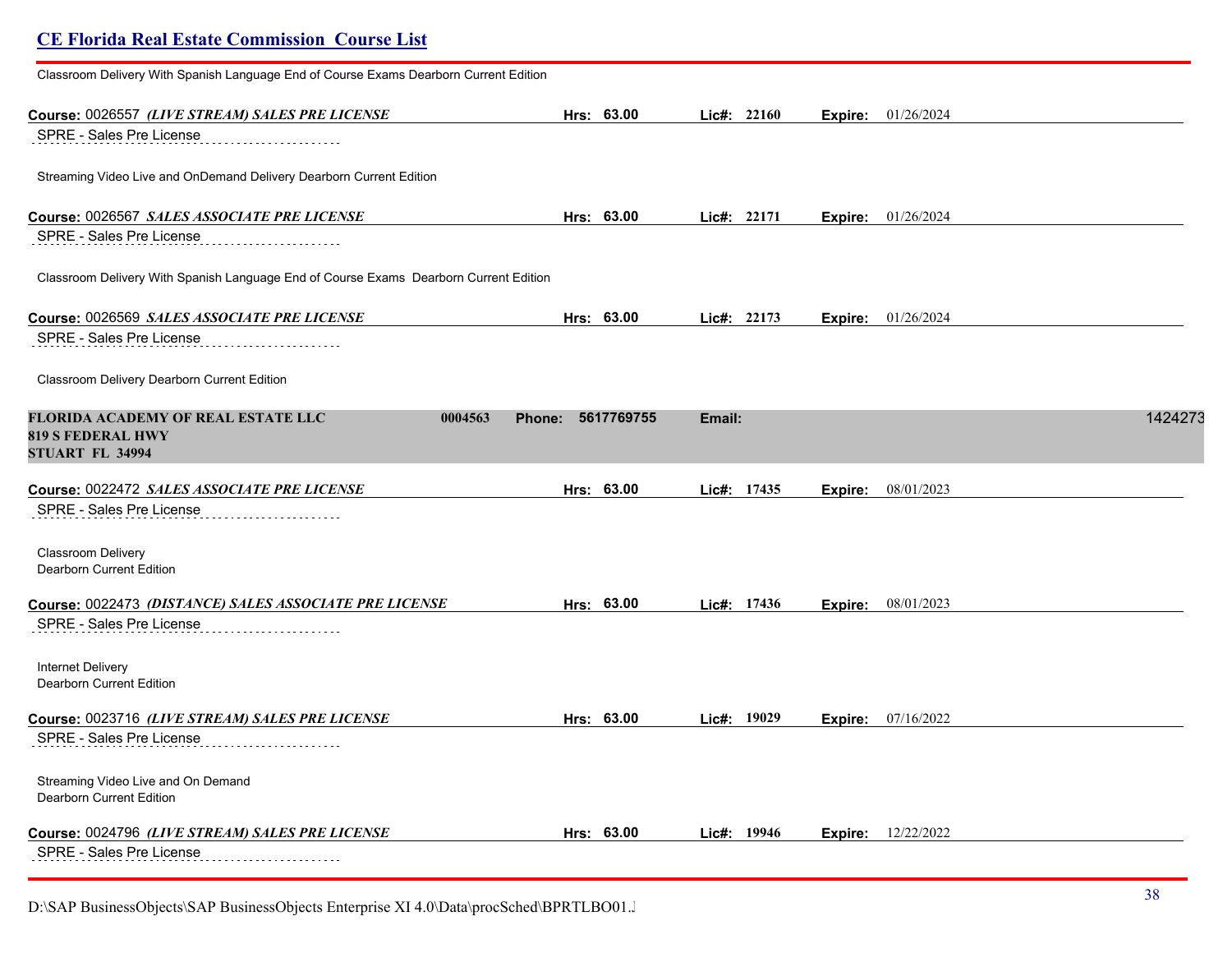Streaming Video Live and OnDemand Dearborn Current Edition

| FLORIDA INSTITUTE OF REAL ESTATE EDUCATI<br>1750 UNIVERSITY BLVD N<br><b>JACKSONVILLE FL 32211</b>  | 0005164 | 904-701-8634<br><b>Phone:</b> | Email: info@v-campus.com                     | 2705942 |
|-----------------------------------------------------------------------------------------------------|---------|-------------------------------|----------------------------------------------|---------|
| Course: 0013095 SALES PRE-LICENSE                                                                   |         | Hrs: 63.00                    | Lic#: 20923<br>04/20/2023<br>Expire:         |         |
| SPRE - Sales Pre License                                                                            |         |                               |                                              |         |
| <b>FLORIDA LICENSING PROFESSIONALS LLC</b><br>1330 LEE ROAD<br><b>ORLANDO FL 32810</b>              | 0009195 | 407-341-5547<br>Phone:        | Email: robin@pickettprofessionalservices.com | 3476141 |
| Course: 0027139 (DISTANCE) SALES PRE LICENSE                                                        |         | Hrs: 63.00                    | Lic#: 22865<br>06/29/2024<br>Expire:         |         |
| SPRE - Sales Pre License                                                                            |         |                               |                                              |         |
| Internet Delivery Dearborn Current Edition                                                          |         |                               |                                              |         |
| Course: 0027140 SALES ASSOCIATE PRE LICENSE                                                         |         | Hrs: 63.00                    | Lic#: 22866<br>06/29/2024<br>Expire:         |         |
| SPRE - Sales Pre License                                                                            |         |                               |                                              |         |
| Classroom Delivery Dearborn Current Edition                                                         |         |                               |                                              |         |
| Course: 0027141 (LIVE STREAM) SALES PRE LICENSE                                                     |         | Hrs: 63.00                    | Lic#: 22867<br>06/29/2024<br>Expire:         |         |
| SPRE - Sales Pre License                                                                            |         |                               |                                              |         |
| Streaming Video Live and OnDemand Dearborn Current Edition                                          |         |                               |                                              |         |
| <b>FLORIDA PREMIER ASSOCIATES LLC</b><br><b>4429 HOLLYWOOD BLVD</b><br>817497<br>HOLLYWOOD FL 33081 | 0007992 | Phone:                        | Email:                                       | 3167660 |
| Course: 0021902 SALES ASSOCIATE PRE LICENSE                                                         |         | Hrs: 63.00                    | Lic#: 16824<br>03/24/2023<br>Expire:         |         |
| SPRE - Sales Pre License<br>Classroom Delivery<br>Dearborn Current Delivery                         |         |                               |                                              |         |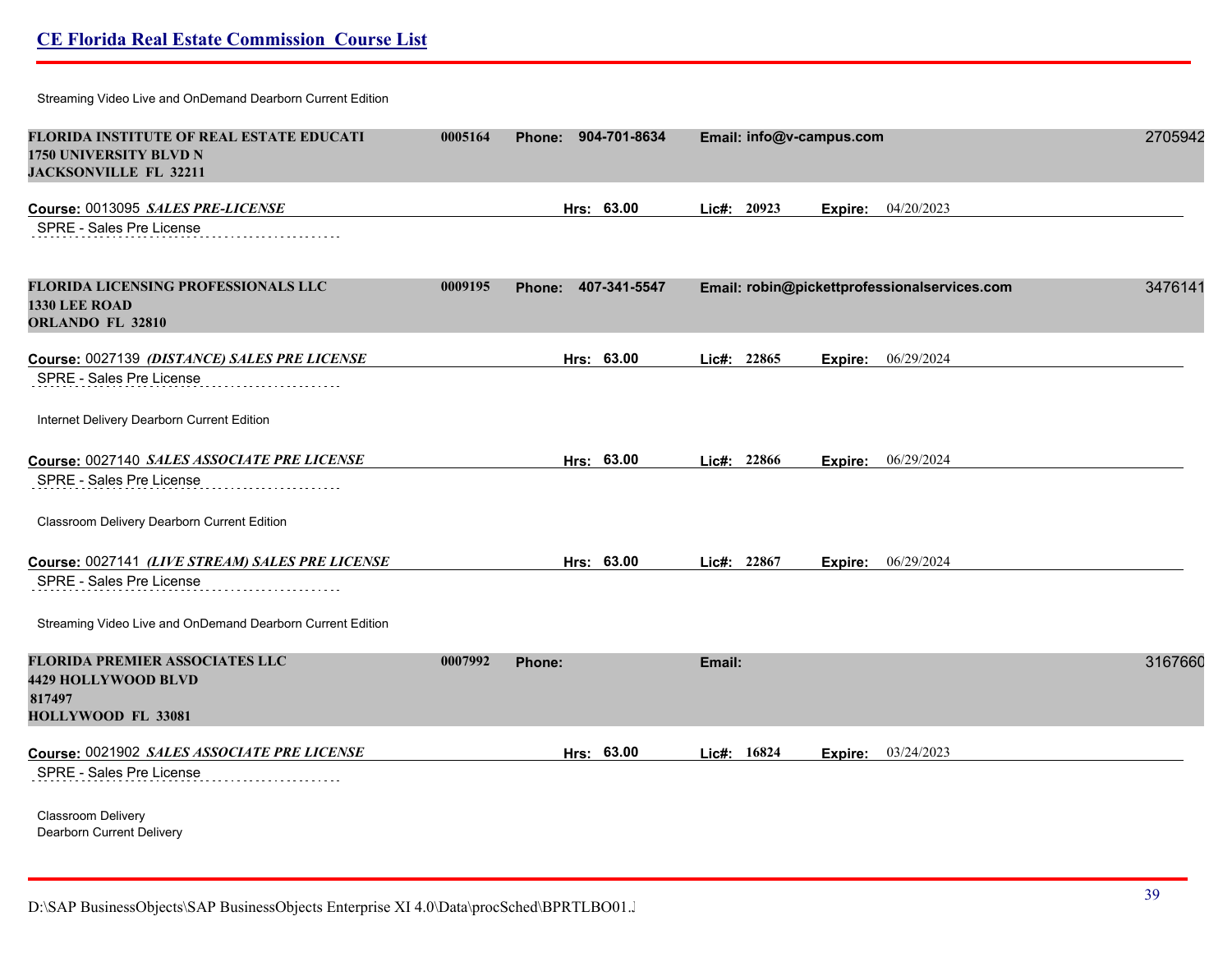| FLORIDA PRO REAL ESTATE ACADEMY<br><b>2343 VANDERBILT BEACH RD</b>                 | 0007908 | Phone: 239-249-9423 |             | Email: NAPLESMULTIMEDIA@ME.COM | 3420114 |
|------------------------------------------------------------------------------------|---------|---------------------|-------------|--------------------------------|---------|
| <b>SUITE #620</b><br><b>NAPLES FL 34109</b>                                        |         |                     |             |                                |         |
|                                                                                    |         |                     |             |                                |         |
| Course: 0021500 SALES ASSOCIATE PRE LICENSE<br>SPRE - Sales Pre License            |         | Hrs: 63.00          | Lic#: 16384 | <b>Expire:</b> $01/14/2023$    |         |
| Classroom Delivery<br>Dearborn Current Edition                                     |         |                     |             |                                |         |
| Course: 0024630 (LIVE STREAM) SALES PRE LICENSE                                    |         | Hrs: 63.00          | Lie#: 19768 | 12/06/2022<br>Expire:          |         |
| SPRE - Sales Pre License                                                           |         |                     |             |                                |         |
| Streaming Video Live and OnDemand Dearborn Current Edition                         |         |                     |             |                                |         |
| FLORIDA REAL ESTATE ACADEMY LLC                                                    | 0003077 | Phone: 850 830 2843 | Email:      |                                | 2980647 |
| <b>327 SOUTH COUNTY HIGHWAY 393</b>                                                |         |                     |             |                                |         |
| <b>SUITE 202</b><br>SANTA ROSA BEACH FL 32459                                      |         |                     |             |                                |         |
|                                                                                    |         |                     |             |                                |         |
| Course: 0009150 (DISTANCE) SALES ASSOCIATE PRE LICENSE<br>SPRE - Sales Pre License |         | Hrs: 63.00          | Lie#: 21359 | 07/25/2023<br>Expire:          |         |
|                                                                                    |         |                     |             |                                |         |
| Internet Delivery                                                                  |         |                     |             |                                |         |
| David Collins and Bryan Kiefer                                                     |         |                     |             |                                |         |
| FLORIDA REAL ESTATE CAMP                                                           | 0008025 | Phone: 321-947-5106 |             | Email: CHERHAM4@GMAIL.COM      | 3196417 |
| 771 S KIRKMAN RD<br><b>ORLANDO FL 32811</b>                                        |         |                     |             |                                |         |
| Course: 0027100 (LIVE STREAM) SALES PRE LICENSE                                    |         | Hrs: 63.00          | Lic#: 22825 | 06/21/2024<br>Expire:          |         |
| SPRE - Sales Pre License                                                           |         |                     |             |                                |         |
| Streaming Video Live and OnDemand Performance Programs Company Current Edition     |         |                     |             |                                |         |
| FLORIDA REAL ESTATE COLLEGE                                                        | 0008510 | <b>Phone:</b>       | Email:      |                                | 3358934 |
| <b>18101 HIGHWOODS PRESERVE PKWY</b><br><b>TAMPA FL 33647</b>                      |         |                     |             |                                |         |
| Course: 0023889 (LIVE STREAM) SALES PRE LICENSE                                    |         | Hrs: 63.00          | Lic#: 19109 | <b>Expire:</b> 07/27/2022      |         |
| SPRE - Sales Pre License                                                           |         |                     |             |                                |         |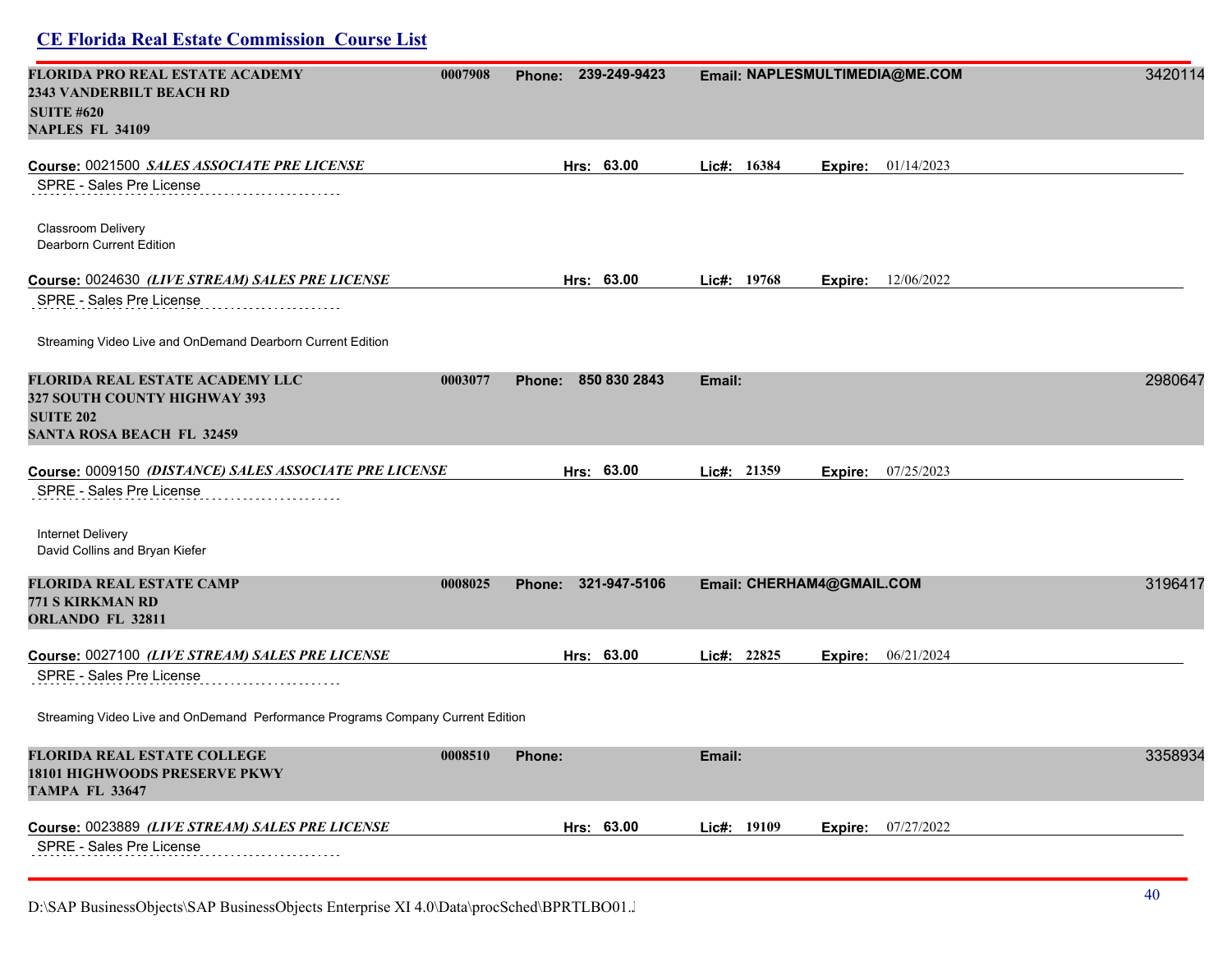| Streaming Video Live and OnDemand Dearborn Current Edition                                            |                        |                              |                           |         |
|-------------------------------------------------------------------------------------------------------|------------------------|------------------------------|---------------------------|---------|
| Course: 0023911 (DISTANCE) SALES PRE LICENSE                                                          | Hrs: 63.00             | Lic#: 19145                  | 07/30/2022<br>Expire:     |         |
| SPRE - Sales Pre License                                                                              |                        |                              |                           |         |
| Internet Delivery Dearborn Current Edition                                                            |                        |                              |                           |         |
| FLORIDA REAL ESTATE EDUCATIONAL CENTER L<br>0003043                                                   | 561-306-0545<br>Phone: | Email: pbcrealty@hotmail.com |                           | 3423929 |
| 6951 ISLA VISTA DR<br>WEST PALM BEACH FL 33412                                                        |                        |                              |                           |         |
| Course: 0008523 (DISTANCE) SALES ASSOCIATE PRE-LICENSE                                                | Hrs: 63.00             | $Lic\#: 22639$               | 05/11/2024<br>Expire:     |         |
| SPRE - Sales Pre License                                                                              |                        |                              |                           |         |
| Internet Delivery<br>Career WebSchool Current Edition                                                 |                        |                              |                           |         |
| FLORIDA REAL ESTATE INSTITUTE INC<br>0001904<br>3501 S W 2ND AVE #2300<br><b>GAINESVILLE FL 32607</b> | Phone:                 | Email:                       |                           | 151103  |
| Course: 0017078 (DISTANCE) SALES PRE-LICENSE                                                          | Hrs: 63.00             | Lic#: 21231                  | <b>Expire:</b> 06/21/2023 |         |
| SPRE - Sales Pre License                                                                              |                        |                              |                           |         |
| Internet Delivery<br>Dearborn Current Edition                                                         |                        |                              |                           |         |
| Course: 0017079 SALES ASSOCIATE PRE LICENSE                                                           | Hrs: 63.00             | Lic#: 21333                  | 07/21/2023                |         |
| SPRE - Sales Pre License                                                                              |                        |                              | Expire:                   |         |
| Classroom Delivery                                                                                    |                        |                              |                           |         |
| Dearborn Current Edition                                                                              |                        |                              |                           |         |
| Course: 0017946 REAL ESTATE PRINCIPLES AND PRACTICES 1<br>SPRE - Sales Pre License                    | Hrs: 63.00             | Lic#: 22724                  | <b>Expire:</b> 06/02/2024 |         |
| 2nd edition                                                                                           |                        |                              |                           |         |
| Course: 0023900 (LIVE STREAM) SALES PRE LICENSE                                                       | Hrs: 63.00             | Lic#: 19269                  | 08/17/2022<br>Expire:     |         |
| SPRE - Sales Pre License<br>.                                                                         |                        |                              |                           |         |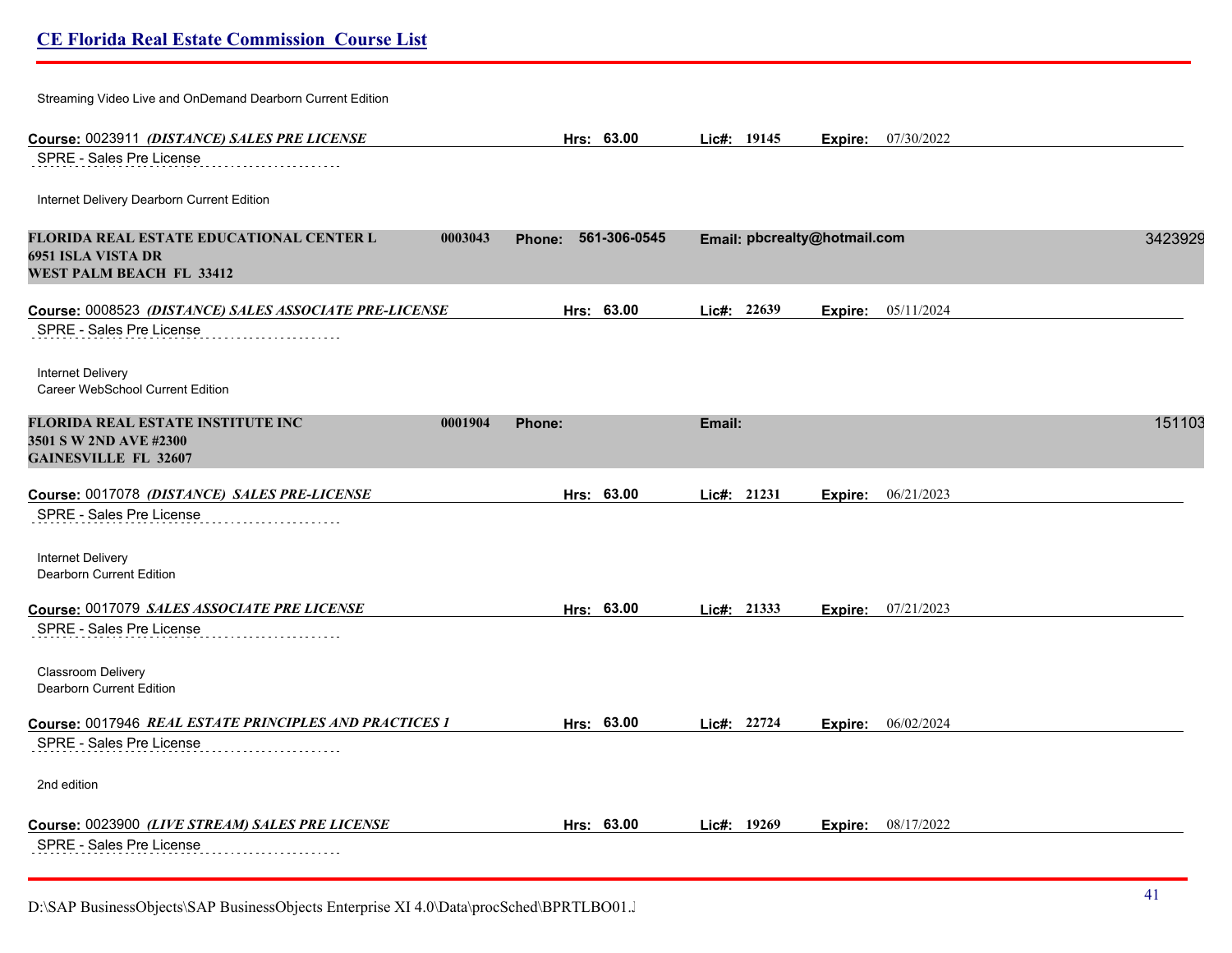| FLORIDA REAL ESTATE LEARNING-CENTER INC<br>913 PONDVIEW LANE<br><b>CELEBRATION FL 34747</b> | 0002595 | 407-375-0509<br><b>Phone:</b> | Email: nickcariot@aol.com                    | 2888268 |
|---------------------------------------------------------------------------------------------|---------|-------------------------------|----------------------------------------------|---------|
| Course: 0023446 (LIVE STREAM) SALES PRE LICENSE                                             |         | Hrs: 63.00                    | Lic#: 18677<br>04/06/2024<br>Expire:         |         |
| SPRE - Sales Pre License                                                                    |         |                               |                                              |         |
| Live Streaming Live and On-Demand<br>Dearborn Current Edition                               |         |                               |                                              |         |
| FLORIDA REAL ESTATE UNIVERSITY.COM                                                          | 0005473 | 888-738-7381<br><b>Phone:</b> | Email: CAMPUS@FLORIDAREALESTATEUNIVERITY.COM | 3249951 |
| 6081 W. CARUSO CT<br><b>DUNNELLON FL 34433</b>                                              |         |                               |                                              |         |
| Course: 0016752 SALES ASSOCIATE PRE LICENSE                                                 |         | Hrs: 63.00                    | Lic#: 21555<br>08/17/2023<br>Expire:         |         |
| SPRE - Sales Pre License                                                                    |         |                               |                                              |         |
| Classroom Delivery<br>Dearborn Current Edition                                              |         |                               |                                              |         |
| Course: 0016753 (DISTANCE) SALES PRE-LICENSE                                                |         | Hrs: 63.00                    | Lic#: 21552<br><b>Expire:</b> 08/17/2023     |         |
| SPRE - Sales Pre License                                                                    |         |                               |                                              |         |
| Internet Delivery<br><b>Dearborn Current Edition</b>                                        |         |                               |                                              |         |
| Course: 0019577 (LIVE STREAMING) SALES PRE LICENSE                                          |         | Hrs: 63.00                    | Lie#: 21554<br><b>Expire:</b> 08/17/2023     |         |
| SPRE - Sales Pre License                                                                    |         |                               |                                              |         |
| Streaming Video - Live and On-Demand<br><b>Dearborn Current Edition</b>                     |         |                               |                                              |         |
| FLORIDA REALTY SCHOOL OF MIAMI<br><b>9415 SUNSET DR 236</b><br><b>MIAMI FL 33173</b>        | 0007962 | 786-588-4262<br>Phone:        | Email: info@floridarealtyschoolofmiami.com   | 3157235 |
| Course: 0021746 SALES ASSOCIATE PRE LICENSE<br>SPRE - Sales Pre License                     |         | Hrs: 63.00                    | Lie#: 16665<br>02/26/2023<br>Expire:         |         |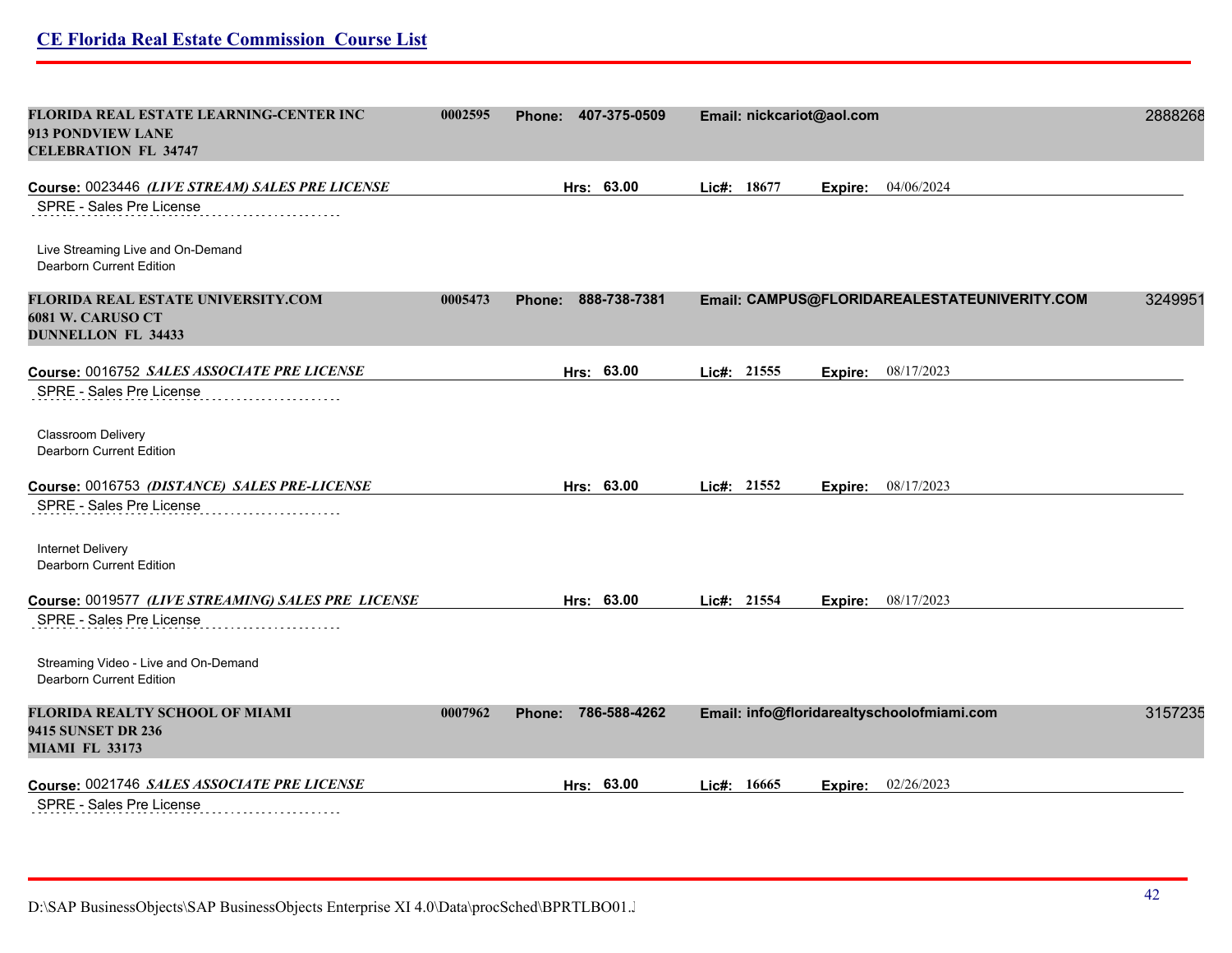| <b>CE Florida Real Estate Commission Course List</b>                                                            |                               |                                             |         |
|-----------------------------------------------------------------------------------------------------------------|-------------------------------|---------------------------------------------|---------|
| Classroom Delivery<br>Dearborn Current Edition                                                                  |                               |                                             |         |
| Course: 0021747 SALES ASSOCIATE PRE LICENSE                                                                     | Hrs: 63.00                    | Lic#: 16666<br>02/26/2023<br>Expire:        |         |
| SPRE - Sales Pre License                                                                                        |                               |                                             |         |
| Classroom Delivery With Spanish Language End of Course Exams<br><b>Dearborn Current Edition</b>                 |                               |                                             |         |
| Course: 0021748 (DISTANCE) SALES ASSOCIATE PRE LICENSE<br>SPRE - Sales Pre License                              | Hrs: 63.00                    | Lic#: 16667<br>02/26/2023<br>Expire:        |         |
| Internet Delivery<br><b>Dearborn Current Edition</b>                                                            |                               |                                             |         |
| <b>FLORIDA SCHOOL FOR REAL ESTATE</b><br>0008307<br>1343 ROGERO RD<br><b>JACKSONVILLE FL 32211</b>              | 904-853-6746<br><b>Phone:</b> | Email: FLORIDASCHOOLFORRE@GMAIL.COM         | 3258796 |
| Course: 0025093 DISTANCE) SALES PRE LICENSE                                                                     | Hrs: 63.00                    | Lic#: 20391<br>02/10/2023<br><b>Expire:</b> |         |
| SPRE - Sales Pre License                                                                                        |                               |                                             |         |
| Internet Delivery Dearborn Current Edition                                                                      |                               |                                             |         |
| <b>FLORIDA SCHOOL OF REAL ESTATE CONSTRUCTI</b><br>0007120<br><b>11517 LEANNE LANE</b><br><b>TAMPA FL 33637</b> | Phone: 239-777-1874           | Email:                                      | 2854963 |
| Course: 0018170 (DISTANCE) SALES PRE-LICENSE                                                                    | Hrs: 63.00                    | 02/13/2023<br>Lic#: 16573<br>Expire:        |         |
| SPRE - Sales Pre License                                                                                        |                               |                                             |         |
| Internet Delivery<br><b>Dearborn Current Edition</b>                                                            |                               |                                             |         |
| Course: 0018187 SALES ASSOCIATE PRE LICENSE                                                                     | Hrs: 63.00                    | Expire: 02/13/2023<br>Lic#: 16585           |         |
| SPRE - Sales Pre License                                                                                        |                               |                                             |         |
| Classroom Delivery<br>Dearborn Current Edition                                                                  |                               |                                             |         |
| <b>FLORIDA SCHOOL OF REAL ESTATE LLC</b><br>0006452<br><b>10450 SAN JOSE</b>                                    | Phone: 904-495-5163           | Email: education@flschoolofrealestate.com   | 3376601 |
|                                                                                                                 |                               |                                             |         |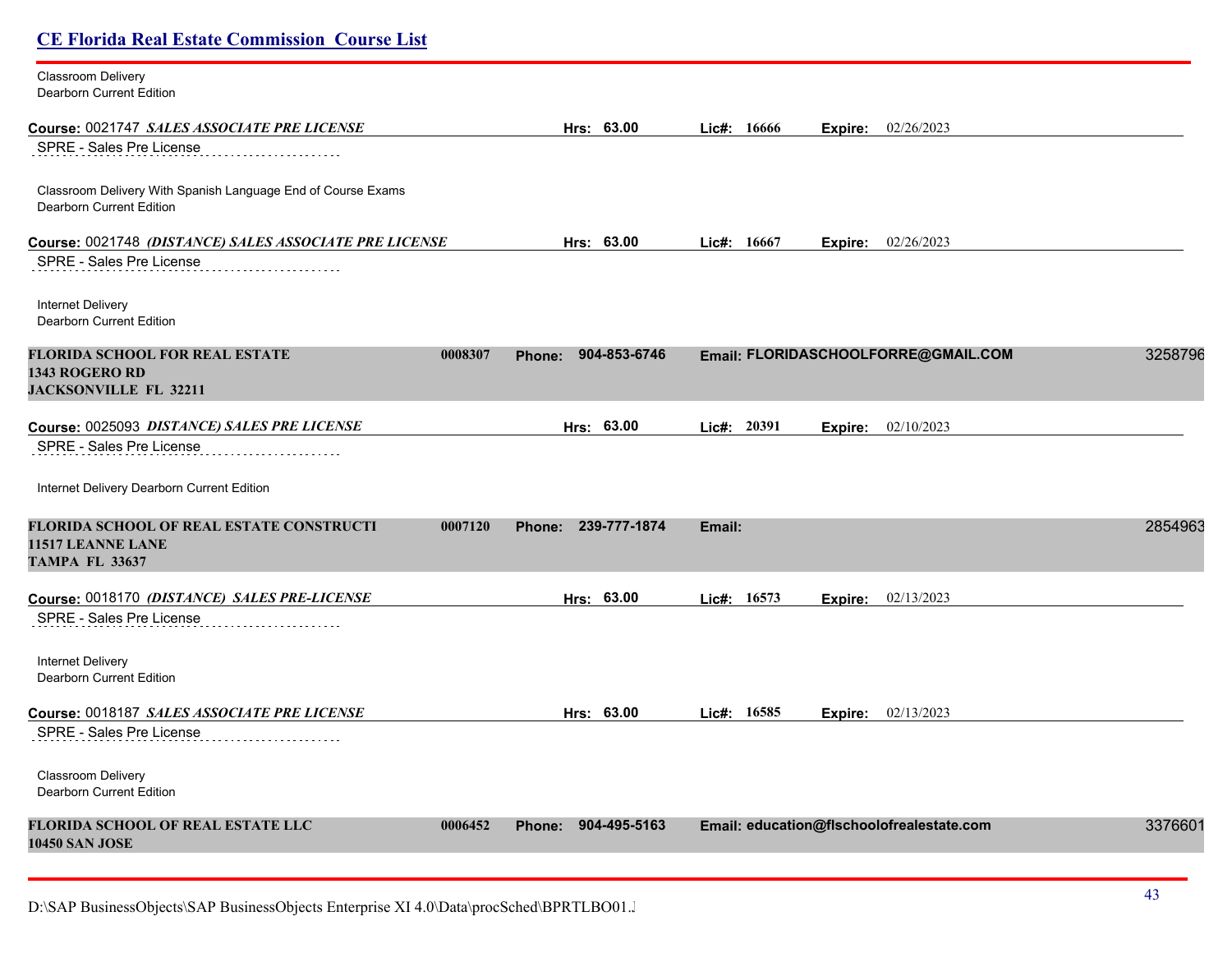| <b>CE Florida Real Estate Commission Course List</b>                                                         |                                   |                                          |         |
|--------------------------------------------------------------------------------------------------------------|-----------------------------------|------------------------------------------|---------|
| <b>SUITE 3</b><br><b>JACKSONVILLE FL 32257</b>                                                               |                                   |                                          |         |
| Course: 0026215 (DISTANCE) SALES PRE LICENSE                                                                 | Hrs: 63.00                        | Lic#: 21723<br>09/26/2023<br>Expire:     |         |
| SPRE - Sales Pre License                                                                                     |                                   |                                          |         |
| Internet Delivery Dearborn Current Edition                                                                   |                                   |                                          |         |
| <b>FLORIDA STATE COLLEGE AT JACKSONVILLE</b><br><b>601 WEST STATE STREET</b><br><b>JACKSONVILLE FL 32202</b> | 0002638<br>Phone: 904-361-6220    | Email: workforceops@fscj.edu             | 3408589 |
| Course: 0021864 (DISTANCE) SALES ASSOCIATE PRE LICENSE                                                       | Hrs: 63.00                        | Lic#: 16781<br>03/13/2023<br>Expire:     |         |
| SPRE - Sales Pre License                                                                                     |                                   |                                          |         |
| Internet Delivery<br><b>Dearborn Current Edition</b>                                                         |                                   |                                          |         |
| Course: 0026178 (LIVE STREAM) SALES PRE LICENSE                                                              | Hrs: 63.00                        | Lic#: 21657<br><b>Expire:</b> 09/01/2023 |         |
| SPRE - Sales Pre License                                                                                     |                                   |                                          |         |
| Streaming Video Live and OnDemand Dearborn Current Edition                                                   |                                   |                                          |         |
| FLORIDA STATE SCHOOL OF REAL ESTATE                                                                          | 0004386<br>386.688.3651<br>Phone: | Email: brokerlauren@yahoo.com            | 3580517 |
| 10097 169TH ROAD<br><b>LIVE OAK FL 32060</b>                                                                 |                                   |                                          |         |
| Course: 0024172 (LIVE STREAM) SALES PRE LICENSE                                                              | Hrs: 63.00                        | Lic#: 19428<br>09/07/2022<br>Expire:     |         |
| SPRE - Sales Pre License                                                                                     |                                   |                                          |         |
| Streaming Video Live and OnDemand Performance Program Company Current Edition                                |                                   |                                          |         |
| <b>FLORIDA'S REAL ESTATE SCHOOL</b><br>0008047                                                               | Phone: 954-606-7926               | Email: RMGEBAUER@GMAIL.COM               | 2769970 |
| 9881 NW 37TH<br>CORAL SPRINGS FL 33065                                                                       |                                   |                                          |         |
| Course: 0022057 (DISTANCE) SALES ASSOCIATE PRE LICENSE                                                       | Hrs: 63.00                        | Lic#: 16957<br>05/02/2023<br>Expire:     |         |
| SPRE - Sales Pre License                                                                                     |                                   |                                          |         |
| <b>Distance Education Delivery</b><br>Career WebSchool Current Edition                                       |                                   |                                          |         |
|                                                                                                              |                                   |                                          |         |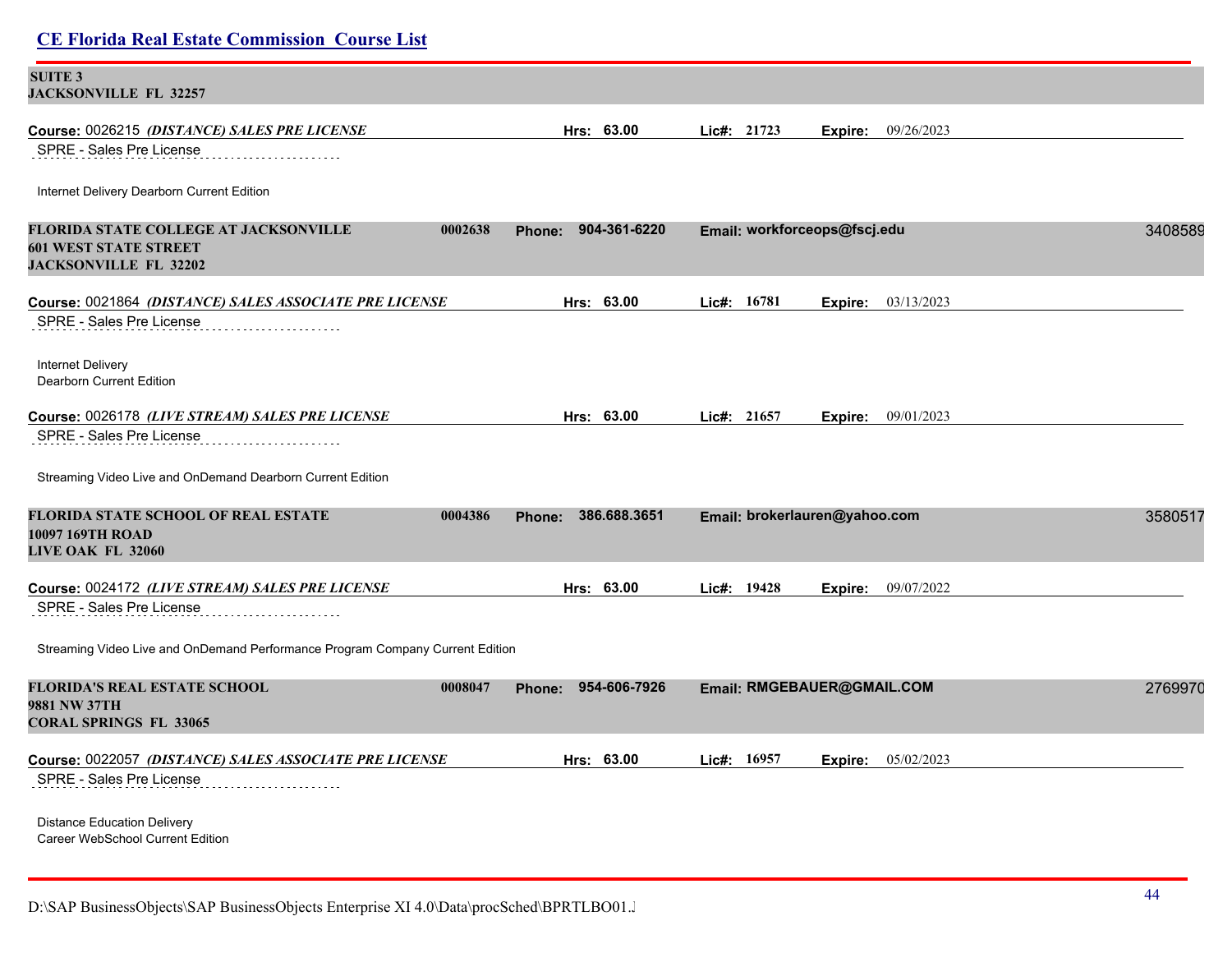| FRE SCHOOL LLC<br>5927 SW 70 STREET UNIT 431808<br><b>SOUTH MIAMI FL 33143</b>                  | 0005895 | 305-653-8002<br><b>Phone:</b> |                | Email: perry@floridarealestateschool.com      | 3468641 |
|-------------------------------------------------------------------------------------------------|---------|-------------------------------|----------------|-----------------------------------------------|---------|
| Course: 0021833 SALES ASSOCIATE PRE LICENSE<br>SPRE - Sales Pre License                         |         | Hrs: 63.00                    | Lic#: $16753$  | <b>Expire:</b> 03/10/2023                     |         |
| Classroom Delivery<br>Dearborn Current Edition                                                  |         |                               |                |                                               |         |
| Course: 0021834 (DISTANCE) SALES ASSOCIATE PRE LICENSE                                          |         | Hrs: 63.00                    | Lie#: 16754    | <b>Expire:</b> 03/10/2023                     |         |
| SPRE - Sales Pre License                                                                        |         |                               |                |                                               |         |
| Internet Delivery<br>Dearborn Current Edition                                                   |         |                               |                |                                               |         |
| Course: 0021983 SALES ASSOCIATE PRE LICENSE                                                     |         | Hrs: 63.00                    | Lic#: 17259    | <b>Expire:</b> $07/09/2023$                   |         |
| SPRE - Sales Pre License                                                                        |         |                               |                |                                               |         |
| Course: 0022005 (DISTANCE) SALES ASSOCIATE PRE LICENSE<br>SPRE - Sales Pre License              |         | Hrs: 63.00                    | Lic#: 17258    | 07/09/2023<br>Expire:                         |         |
| <b>GATEWAY SCHOOL OF REAL ESTATE INC</b><br><b>143 SW MONTEREY RD</b><br><b>STUART FL 34994</b> | 0006415 | Phone: 772-919-2687           |                | Email: jennifer@gatewayschoolofrealestate.com | 3244223 |
| Course: 0016777 SALES ASSOCIATE PRE LICENSE<br>SPRE - Sales Pre License                         |         | Hrs: 63.00                    | $Lic\#: 20943$ | 04/21/2023<br>Expire:                         |         |
| Classroom Delivery<br>Dearborn Current Edition                                                  |         |                               |                |                                               |         |
| Course: 0016778 <i>(DISTANCE) SALES ASSOCIATE PRE-LICENSE</i>                                   |         | Hrs: 63.00                    | Lic#: 20963    | <b>Expire:</b> $04/26/2023$                   |         |
| SPRE - Sales Pre License                                                                        |         |                               |                |                                               |         |
| <b>Internet Delivery</b><br>Dearborn Current Edition                                            |         |                               |                |                                               |         |
| GIUMENTA SCHOOL OF REAL ESTATE<br>9005 CHARLES ROWLAND DR                                       | 0001911 | <b>Phone:</b>                 | Email:         |                                               | 988392  |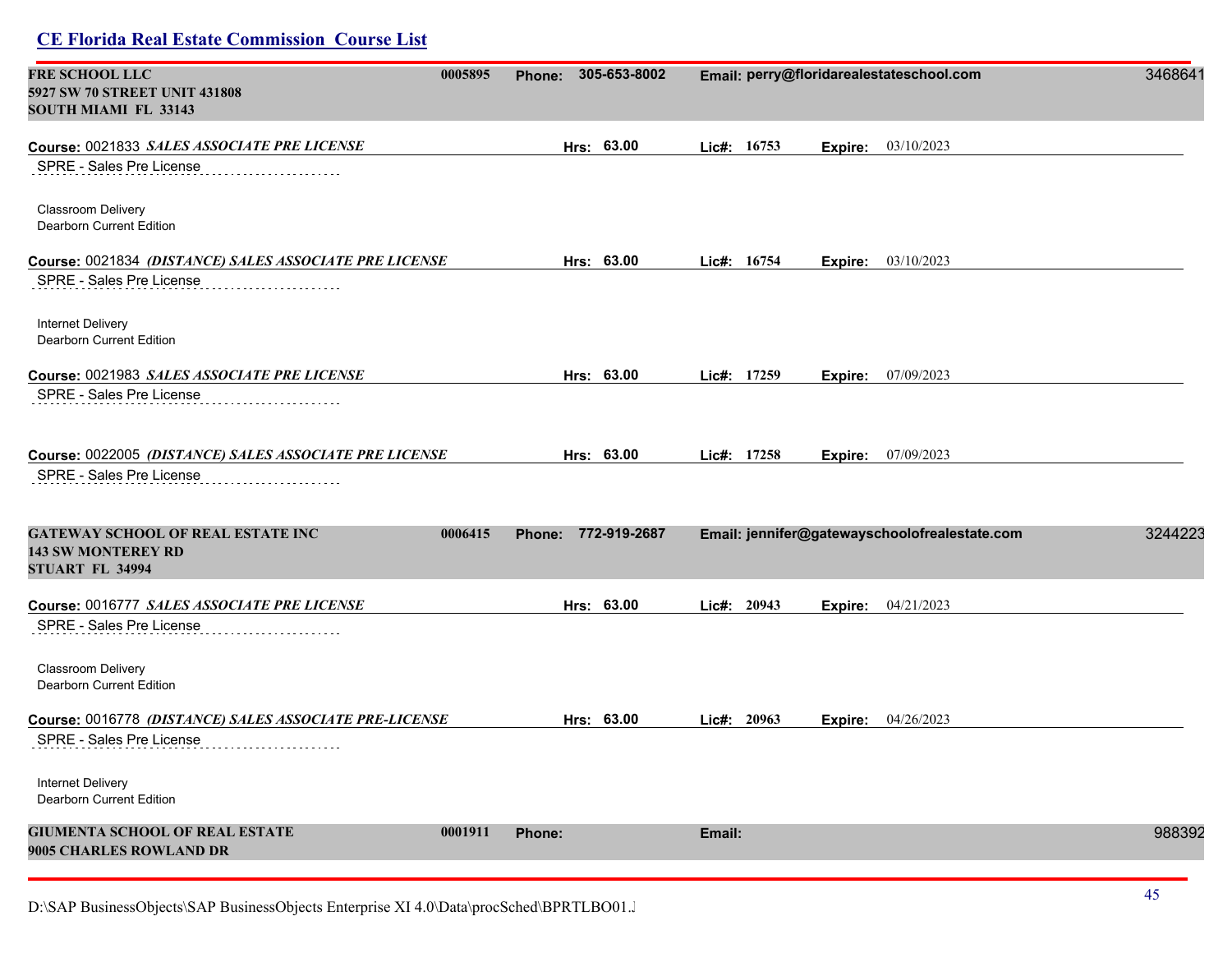| <b>TERMINAL #10</b><br><b>CAPE CANAVERAL FL 32920</b>                                           |         |                     |             |               |                             |                                    |         |
|-------------------------------------------------------------------------------------------------|---------|---------------------|-------------|---------------|-----------------------------|------------------------------------|---------|
| Course: 0017340 SALES ASSOCIATE PRE LICENSE                                                     |         | Hrs: 63.00          |             | Lic#: 22136   | Expire:                     | 01/19/2024                         |         |
| SPRE - Sales Pre License                                                                        |         |                     |             |               |                             |                                    |         |
| Classroom Delivery<br>Dearborn Current Edition                                                  |         |                     |             |               |                             |                                    |         |
| Course: 0019545 (DISTANCE) SALES PRE-LICENSE                                                    |         | Hrs: 63.00          |             | Lic#: $21116$ | Expire:                     | 05/20/2023                         |         |
| SPRE - Sales Pre License                                                                        |         |                     |             |               |                             |                                    |         |
| <b>Internet Delivery</b><br>Dearborn Current Edition                                            |         |                     |             |               |                             |                                    |         |
| Course: 0024401 (LIVE STREAM) SALES PRE LICENSE                                                 |         | Hrs: 63.00          |             | Lic#: $19630$ |                             | <b>Expire:</b> 11/09/2022          |         |
| SPRE - Sales Pre License                                                                        |         |                     |             |               |                             |                                    |         |
| Streaming Video Live and OnDemand Dearborn Current Edition                                      |         |                     |             |               |                             |                                    |         |
| <b>GLOBAL REAL ESTATE SCHOOL</b><br><b>717 OZARK DR.</b><br><b>FARMINGTON MO 63640</b>          | 0007399 | Phone: 573-760-4220 |             |               | Email: JOHNM@MAYFIELDRE.COM |                                    | 3329732 |
| Course: 0023797 (DISTANCE) SALES PRE LICENSE                                                    |         | Hrs: 63.00          |             | Lie#: 19340   | Expire:                     | 08/24/2022                         |         |
| SPRE - Sales Pre License                                                                        |         |                     |             |               |                             |                                    |         |
| <b>GLOBALWIDE SCHOOL OF REAL ESTATE</b><br><b>7620 SW 60TH AVE</b>                              | 0008256 | Phone: 352-598-9693 |             |               |                             | Email: MIGUEL@GLOBALWIDEREALTY.COM | 3580662 |
| OCALA FL 34476                                                                                  |         |                     |             |               |                             |                                    |         |
| Course: 0022809 SALES ASSOCIATE PRE LICENSE                                                     |         | Hrs: 63.00          |             | Lic#: 17870   | Expire:                     | 10/09/2023                         |         |
| SPRE - Sales Pre License                                                                        |         |                     |             |               |                             |                                    |         |
| <b>Classroom Delivery</b><br>Dearborn Current Edition With Spanish Language End of Course Exams |         |                     |             |               |                             |                                    |         |
| Course: 0022810 SALES ASSOCIATE PRE LICENSE<br>SPRE - Sales Pre License                         |         | Hrs: 63.00          | Lic#: 17871 |               |                             | <b>Expire:</b> 10/09/2023          |         |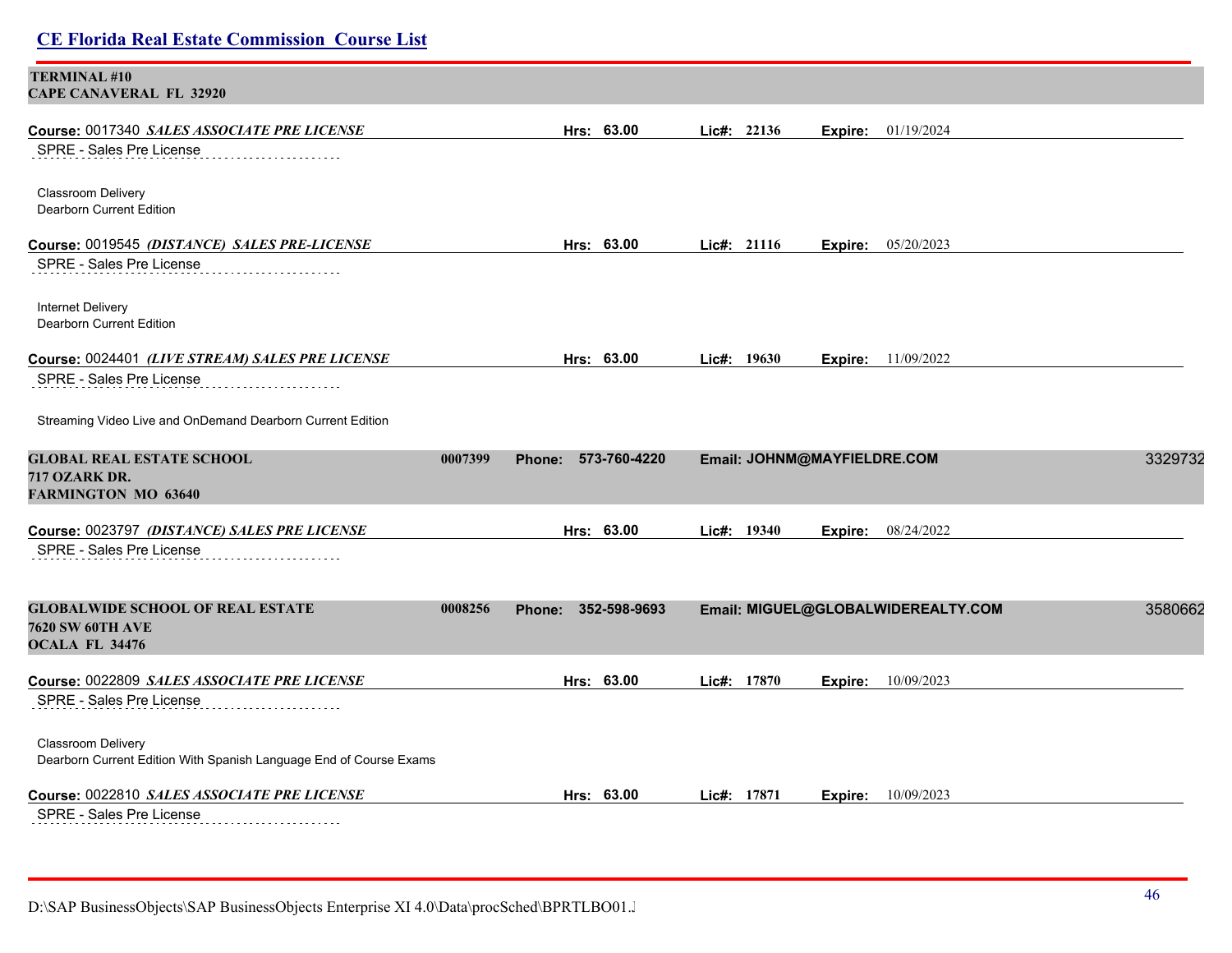| <b>CE Florida Real Estate Commission Course List</b>                                             |         |                     |               |         |                                   |         |
|--------------------------------------------------------------------------------------------------|---------|---------------------|---------------|---------|-----------------------------------|---------|
| Classroom Delivery<br>Dearborn Current Edition                                                   |         |                     |               |         |                                   |         |
| Course: 0023427 (DISTANCE) SALES PRE LICENSE                                                     |         | Hrs: 63.00          | Lic#: 18635   | Expire: | 04/01/2024                        |         |
| SPRE - Sales Pre License                                                                         |         |                     |               |         |                                   |         |
| <b>Internet Delivery</b><br>Dearborn Current Edition                                             |         |                     |               |         |                                   |         |
| Course: 0026945 SALES ASSOCIATE PRE LICENSE                                                      |         | Hrs: 63.00          | Lic#: $22620$ |         | <b>Expire:</b> 05/05/2024         |         |
| SPRE - Sales Pre License                                                                         |         |                     |               |         |                                   |         |
| Streaming Video Live and OnDemand Dearborn Current Edition                                       |         |                     |               |         |                                   |         |
| <b>GO REAL ESTATE LICENSE, LLC</b><br>2655 AIRPORT RD N 61236<br><b>FORT MYERS FL 33907</b>      | 0008759 | Phone: 239-471-8500 |               |         | Email: larsonpublishing@gmail.com | 3410389 |
| Course: 0025287 (DISTANCE) SALES PRE LICENSE<br>SPRE - Sales Pre License                         |         | Hrs: 63.00          | Lic#: 20813   | Expire: | 03/30/2023                        |         |
| <b>GOLD COAST PROFESSIONAL SCHOOLS LLC</b><br>2950 PINEDA PLAZA WAY<br><b>MELBOURNE FL 32940</b> | 0002560 | Phone:              | Email:        |         |                                   | 3337923 |
| Course: 0017036 SALES ASSOCIATE PRE LICENSE                                                      |         | Hrs: 63.00          | Lic#: 21535   | Expire: | 08/16/2023                        |         |
| SPRE - Sales Pre License                                                                         |         |                     |               |         |                                   |         |
| <b>Classroom Delivery</b><br>Gold Coast School of Real Estate                                    |         |                     |               |         |                                   |         |
| Course: 0017040 (DISTANCE) SALES PRE-LICENSE                                                     |         | Hrs: 63.00          | Lic#: $17168$ |         | <b>Expire:</b> 06/30/2023         |         |
| SPRE - Sales Pre License                                                                         |         |                     |               |         |                                   |         |
| Internet Delivery; Updated 08/01/2017;<br>Gold Coast School of Real Estate                       |         |                     |               |         |                                   |         |
| Course: 0017133 (SPANISH)SALES ASSOCIATE PRE LICENSE                                             |         | Hrs: 63.00          | Lic#: 21533   | Expire: | 08/16/2023                        |         |
| SPRE - Sales Pre License                                                                         |         |                     |               |         |                                   |         |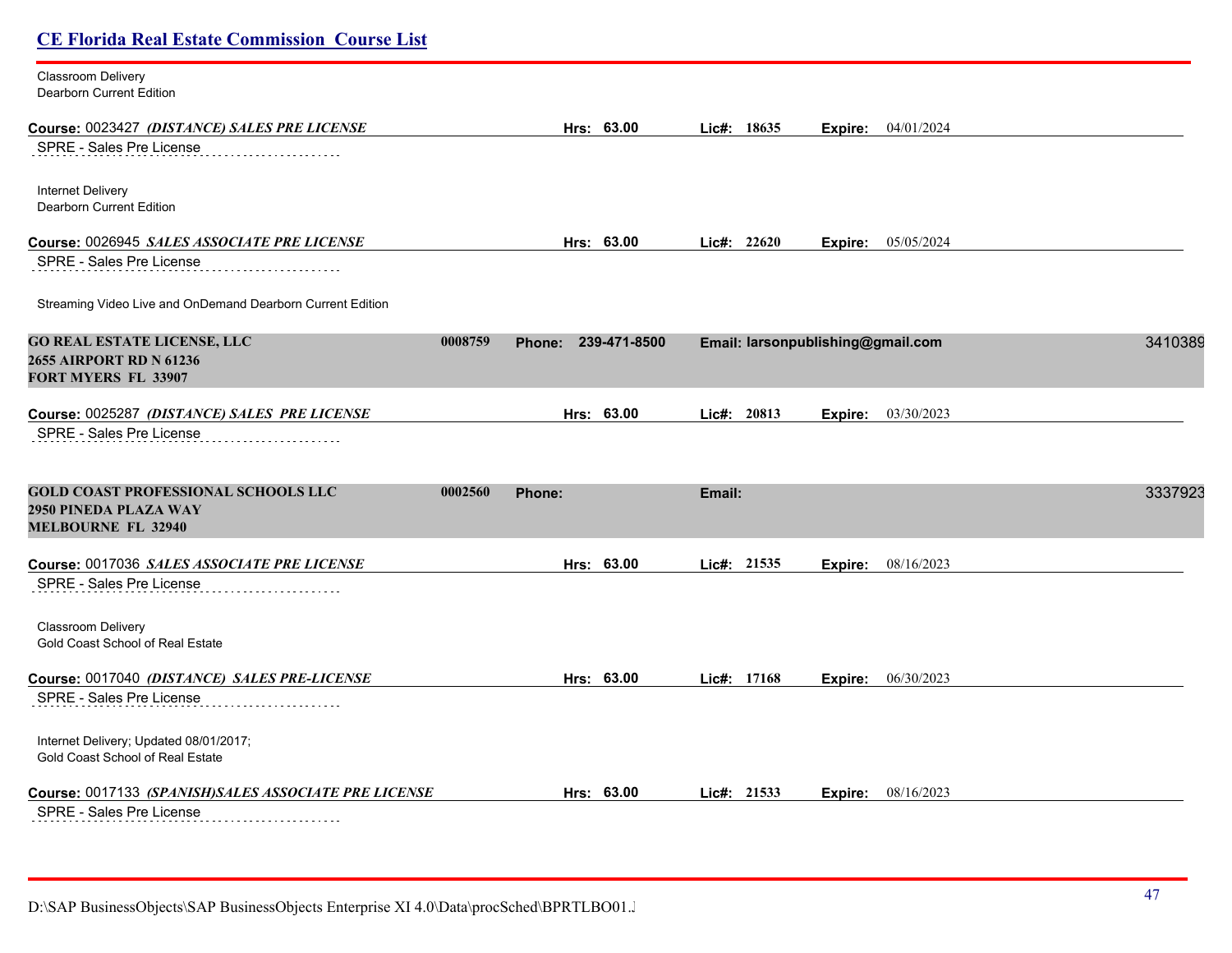| <b>CE Florida Real Estate Commission Course List</b>                                                     |                        |                             |                                  |         |
|----------------------------------------------------------------------------------------------------------|------------------------|-----------------------------|----------------------------------|---------|
| Internet Delivery<br>Gold Coast School of Real Estate                                                    |                        |                             |                                  |         |
| Course: 0017134 (SPANISH) SALES ASSOCIATE PRE LICENSE                                                    | Hrs: 63.00             | Lic#: $21536$               | 08/16/2023<br>Expire:            |         |
| SPRE - Sales Pre License                                                                                 |                        |                             |                                  |         |
| Classroom Delivery<br>Gold Coast School of Real Estate                                                   |                        |                             |                                  |         |
| Course: 0023360 (LIVE STREAM) SPANISH SALES PRE LICENSE                                                  | Hrs: 63.00             | Lic#: 18571                 | 03/22/2024<br>Expire:            |         |
| SPRE - Sales Pre License                                                                                 |                        |                             |                                  |         |
| Course: 0023361 (LIVE STREAM)SALES ASSOCIATE PRE LICENSE                                                 | Hrs: 63.00             | Lic#: 18572                 | 03/22/2024<br>Expire:            |         |
| SPRE - Sales Pre License                                                                                 |                        |                             |                                  |         |
| <b>GOLD EAGLE 21 TRAINING INC</b><br>0006222<br>PO BOX 160024<br><b>MIAMI FL 33116</b>                   | Phone:                 | Email:                      |                                  | 2590135 |
| Course: 0023203 SALES ASSOCIATES PRE LICENSE                                                             | Hrs: 63.00             | Lic#: 18405                 | 02/11/2024<br>Expire:            |         |
| SPRE - Sales Pre License                                                                                 |                        |                             |                                  |         |
| <b>Classroom Delivery</b><br>Dearborn Current Edition with Spanish Language End of Course Exams          |                        |                             |                                  |         |
| <b>GOLIATH REAL ESTATE INC.</b><br>0009085                                                               | Phone: 6783586509      | Email: jim@jamesvincent.com |                                  | 3475024 |
| <b>2385 HOPEWELL PLANTATION</b><br><b>ALPHARETTA GA 30004</b>                                            |                        |                             |                                  |         |
| Course: 0026682 SALES ASSOCIATE PRE LICENSE                                                              | Hrs: 63.00             | Lic#: 22287                 | 02/21/2024<br>Expire:            |         |
| SPRE - Sales Pre License                                                                                 |                        |                             |                                  |         |
| Internet Delivery Dearborn Current Edition                                                               |                        |                             |                                  |         |
| HABITARE SCHOOL OF REAL ESTATE LLC<br>0006101<br>1900 N BAYSHORE DR SUITE 1A/1B<br><b>MIAMI FL 33132</b> | 305 728 6466<br>Phone: |                             | Email: CAROLINA@HABITAREINTL.COM | 3080977 |
| Course: 0016922 SALES ASSOCIATE PRE LICENSE<br>SPRE - Sales Pre License                                  | Hrs: 63.00             | Lic#: 21313                 | 07/18/2023<br>Expire:            |         |

D:\SAP BusinessObjects\SAP BusinessObjects Enterprise XI 4.0\Data\procSched\BPRTLBO01.Jobserver2\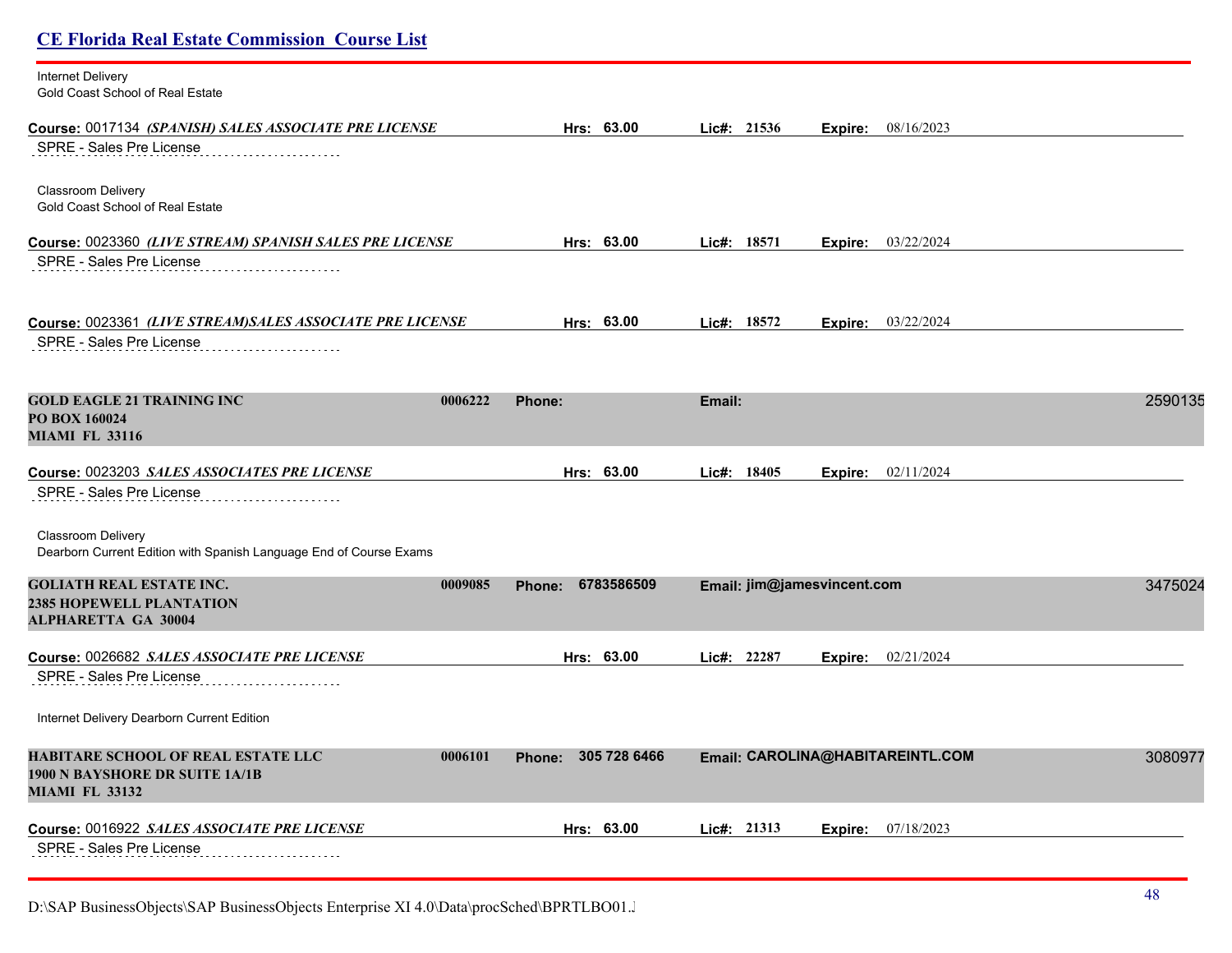| Classroom Delivery<br>Dearborn Current Edition                                                                              |                        |             |                                            |         |
|-----------------------------------------------------------------------------------------------------------------------------|------------------------|-------------|--------------------------------------------|---------|
| Course: 0021041 (DISTANCE) SALES PRE LICENSE                                                                                | Hrs: 63.00             | Lic#: 15922 | 08/23/2022<br>Expire:                      |         |
| SPRE - Sales Pre License                                                                                                    |                        |             |                                            |         |
| <b>Distance Education Delivery</b><br>Career WebSchool Current Edition                                                      |                        |             |                                            |         |
| Course: 0022315 SALES ASSOCIATE PRE LICENSE                                                                                 | Hrs: 63.00             | Lic#: 17213 | 07/07/2023<br>Expire:                      |         |
| SPRE - Sales Pre License                                                                                                    |                        |             |                                            |         |
| Classroom Delivery<br>Dearborn Current Edition with Spanish language end of course exams                                    |                        |             |                                            |         |
| Course: 0025065 (LIVE STREAM) SALES PRE LICENSE                                                                             | Hrs: 63.00             | Lie#: 20369 | 02/07/2023<br>Expire:                      |         |
| SPRE - Sales Pre License                                                                                                    |                        |             |                                            |         |
| Streaming Video Live and OnDemand Dearborn Current Edition                                                                  |                        |             |                                            |         |
| Course: 0025066 (LIVE STREAM) SALES PRE LICENSE-SPANISH                                                                     | Hrs: 63.00             | Lic#: 20370 | 02/07/2023<br>Expire:                      |         |
| SPRE - Sales Pre License                                                                                                    |                        |             |                                            |         |
| Streaming Video Live and OnDemand Dearborn Current Edition                                                                  |                        |             |                                            |         |
| Course: 0027077 (DISTANCE) SALES ASSOCIATE PRE LICENSE                                                                      | Hrs: 63.00             | Lic#: 22784 | 06/19/2024<br>Expire:                      |         |
| SPRE - Sales Pre License                                                                                                    |                        |             |                                            |         |
| The CE Shop                                                                                                                 |                        |             |                                            |         |
| <b>HALLMARK SCHOOL OF REAL ESTATE LLC</b><br>0006562<br>1898 S CLYDE MORRIS BLVD SUITE 480<br><b>SOUTH DAYTONA FL 32119</b> | 386-947-7810<br>Phone: |             | Email: lisa@hallmarkschoolofrealestate.com | 3264045 |
| Course: 0016994 SALES ASSOCIATE PRE LICENSE<br>SPRE - Sales Pre License                                                     | Hrs: 63.00             | Lic#: 17812 | 10/01/2023<br>Expire:                      |         |
| Classroom Delivery<br>Dearborn Current Edition                                                                              |                        |             |                                            |         |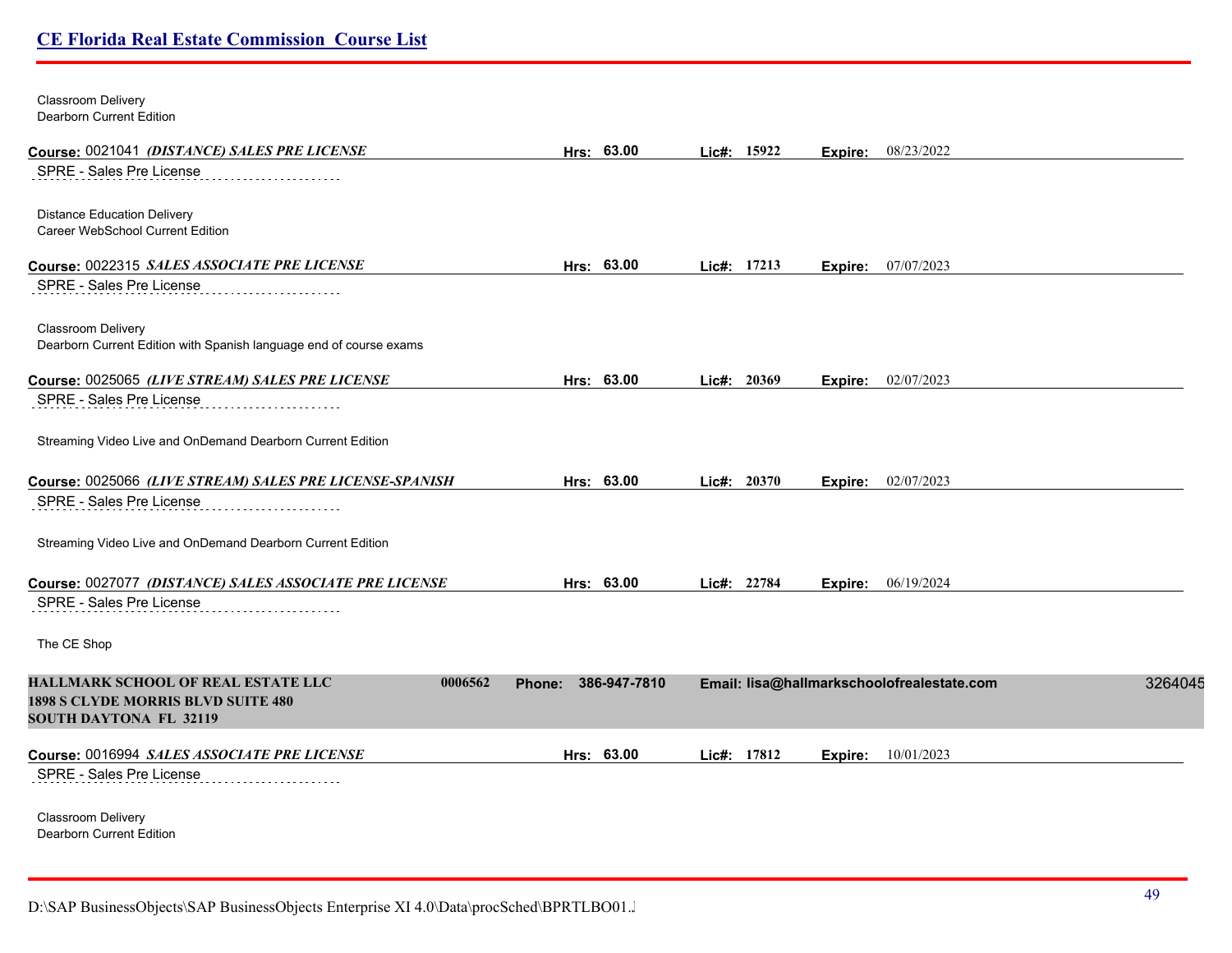| Course: 0016995 (DISTANCE) SALES PRE-LICENSE                                                     |         | Hrs: 63.00                    | Lic#: 21551             |         | Expire: 08/17/2023           |         |
|--------------------------------------------------------------------------------------------------|---------|-------------------------------|-------------------------|---------|------------------------------|---------|
| SPRE - Sales Pre License                                                                         |         |                               |                         |         |                              |         |
| Internet Delivery<br><b>Dearborn Current Edition</b>                                             |         |                               |                         |         |                              |         |
| Course: 0025716 (DISTANCE) SALES PRE LICENSE                                                     |         | Hrs: 63.00                    | Lic#: 21070             |         | <b>Expire:</b> 05/17/2023    |         |
| SPRE - Sales Pre License                                                                         |         |                               |                         |         |                              |         |
| Internet Delivery Dearborn Current Edition                                                       |         |                               |                         |         |                              |         |
| <b>HARPER SCHOOL OF REAL ESTATE</b>                                                              | 0008058 | 904-619-9488<br><b>Phone:</b> | Email: DEBROKER@ATT.NET |         |                              | 3182669 |
| <b>1461 ROGERO ROAD B</b><br><b>JACKSONVILLE FL 32211</b>                                        |         |                               |                         |         |                              |         |
| Course: 0022101 SALES ASSOCIATE PRE LICENSE                                                      |         | Hrs: 63.00                    | Lic#: 16997             | Expire: | 05/08/2023                   |         |
| SPRE - Sales Pre License                                                                         |         |                               |                         |         |                              |         |
| Classroom Delivery<br>Dearborn Current Edition                                                   |         |                               |                         |         |                              |         |
| Course: 0022105 SALES ASSOCIATE PRE LICENSE                                                      |         | Hrs: 63.00                    | Lic#: 17002             |         | Expire: 05/09/2023           |         |
| SPRE - Sales Pre License                                                                         |         |                               |                         |         |                              |         |
| Classroom Delivery<br>Dearborn Current Edition With Spanish Language End of Course Exams         |         |                               |                         |         |                              |         |
| Course: 0023811 (DISTANCE) SALES PRE LICENSE                                                     |         | Hrs: 63.00                    | Lic#: 19342             | Expire: | 08/24/2022                   |         |
| SPRE - Sales Pre License                                                                         |         |                               |                         |         |                              |         |
| <b>HARRIS REAL ESTATE SCHOOL</b><br>12331 TOWNE LAKE DRIVE SUITE 2<br><b>FORT MYERS FL 33913</b> | 0007448 | Phone: 239-470-9064           |                         |         | Email: DEBHARRIS2011@AOL.COM | 3454446 |
| Course: 0020116 (DISTANCE) SALES PRE-LICENSE                                                     |         | Hrs: 63.00                    | Lic#: 22231             |         | Expire: 02/06/2024           |         |
| SPRE - Sales Pre License                                                                         |         |                               |                         |         |                              |         |
| <b>Internet Delivery</b><br>Dearborn Current Edition                                             |         |                               |                         |         |                              |         |
| Course: 0020982 SALES ASSOCIATE PRE LICENSE                                                      |         | Hrs: 63.00                    | Lic#: 22822             | Expire: | 06/21/2024                   |         |
|                                                                                                  |         |                               |                         |         |                              |         |

D:\SAP BusinessObjects\SAP BusinessObjects Enterprise XI 4.0\Data\procSched\BPRTLBO01.Jobserver2\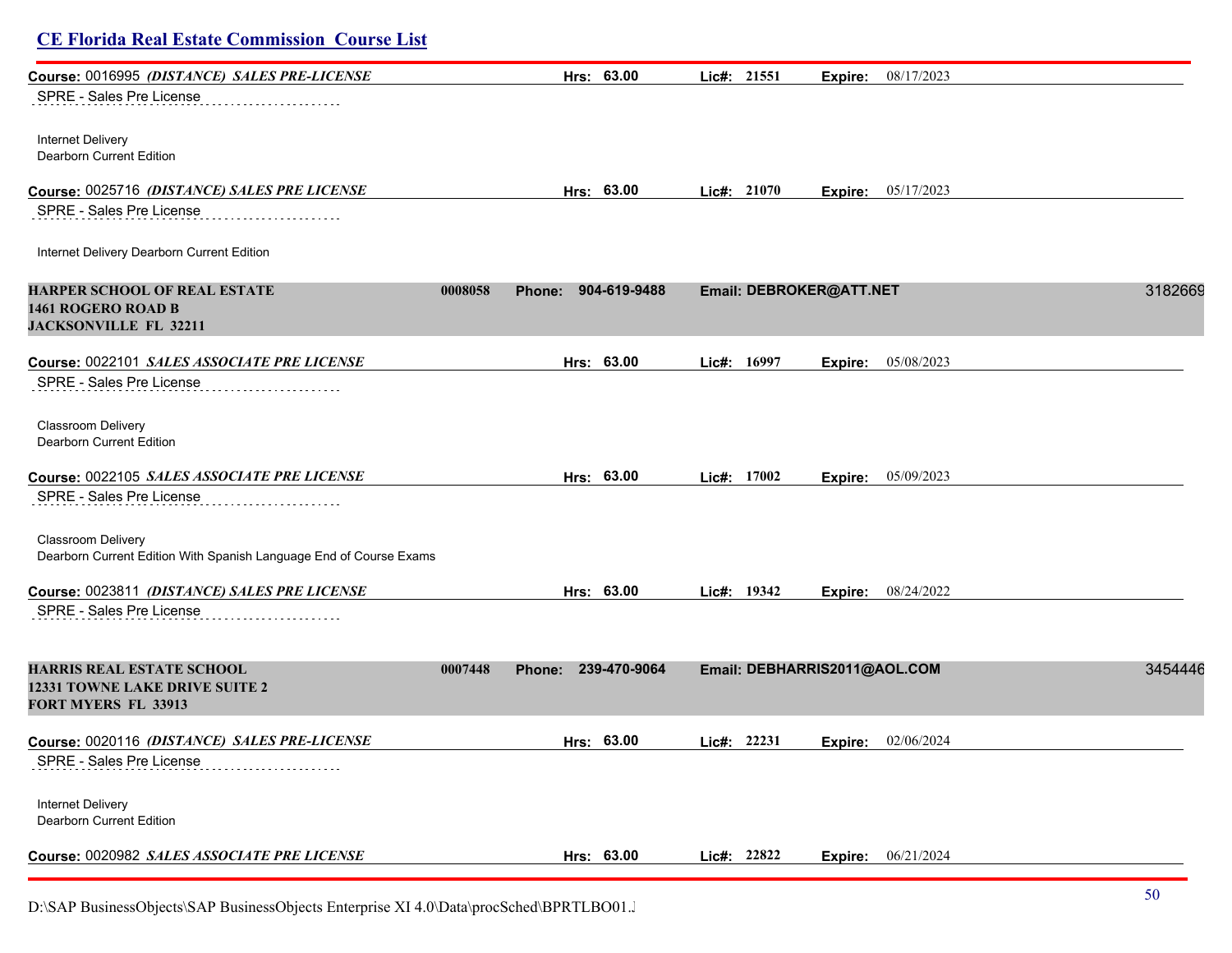| <b>CE Florida Real Estate Commission Course List</b>                                                     |         |                               |                            |                                      |         |
|----------------------------------------------------------------------------------------------------------|---------|-------------------------------|----------------------------|--------------------------------------|---------|
| SPRE - Sales Pre License                                                                                 |         |                               |                            |                                      |         |
| Classroom Delivery<br>Dearborn Current Edition                                                           |         |                               |                            |                                      |         |
| <b>HEART OF FLORIDA SCHOOL OF REAL ESTATE</b><br><b>1108 HAMLIN COURT</b><br><b>HAINES CITY FL 33844</b> | 0008412 | 863-353-7370<br><b>Phone:</b> |                            | Email: heartofflschoolofre@gmail.com | 3635279 |
| Course: 0023255 SALES ASSOCIATE PRE LICENSE                                                              |         | Hrs: 63.00                    | Lic#: 18452                | 02/25/2024<br>Expire:                |         |
| SPRE - Sales Pre License                                                                                 |         |                               |                            |                                      |         |
| Classroom Delivery<br>Dearborn Current Edition                                                           |         |                               |                            |                                      |         |
| Course: 0023449 (LIVE STREAM) SALES PRE LICENSE                                                          |         | Hrs: 63.00                    | Lic#: 18670                | <b>Expire:</b> 04/05/2024            |         |
| SPRE - Sales Pre License                                                                                 |         |                               |                            |                                      |         |
| Streaming Video Live and On-Demand Dearborn Current Edition                                              |         |                               |                            |                                      |         |
| HELPMATES REALTY INC.<br>5931 SE HAMES RD<br><b>BELLEVIEW FL 34420</b>                                   | 0008880 | <b>Phone:</b>                 | Email:                     |                                      | 3462371 |
| Course: 0025817 SALES ASSOCIATE PRE LICENSE<br>SPRE - Sales Pre License                                  |         | Hrs: 63.00                    | Lic#: 21274                | Expire: 06/29/2023                   |         |
| Classroom Delivery Dearborn Current Edition                                                              |         |                               |                            |                                      |         |
| <b>HOLLYWOOD CAREER INSTITUTE</b><br><b>1617 S 21 AVENUE SUITE 21</b><br>HOLLYWOOD FL 33020              | 0006815 | Phone: 305 979 1400           | Email: yvaldes@comcast.net |                                      | 2785869 |
| Course: 0017638 SALES ASSOCIATE PRE LICENSE                                                              |         | Hrs: 63.00                    | Lic#: 16144                | 10/22/2022<br>Expire:                |         |
| SPRE - Sales Pre License                                                                                 |         |                               |                            |                                      |         |
| Classroom Delivery<br>Dearborn Current Edition                                                           |         |                               |                            |                                      |         |
| Course: 0024480 (LIVE STREAM) SALES PRE LICENSE                                                          |         | Hrs: 63.00                    | Lic#: 19683                | <b>Expire:</b> 11/19/2022            |         |
| SPRE - Sales Pre License                                                                                 |         |                               |                            |                                      |         |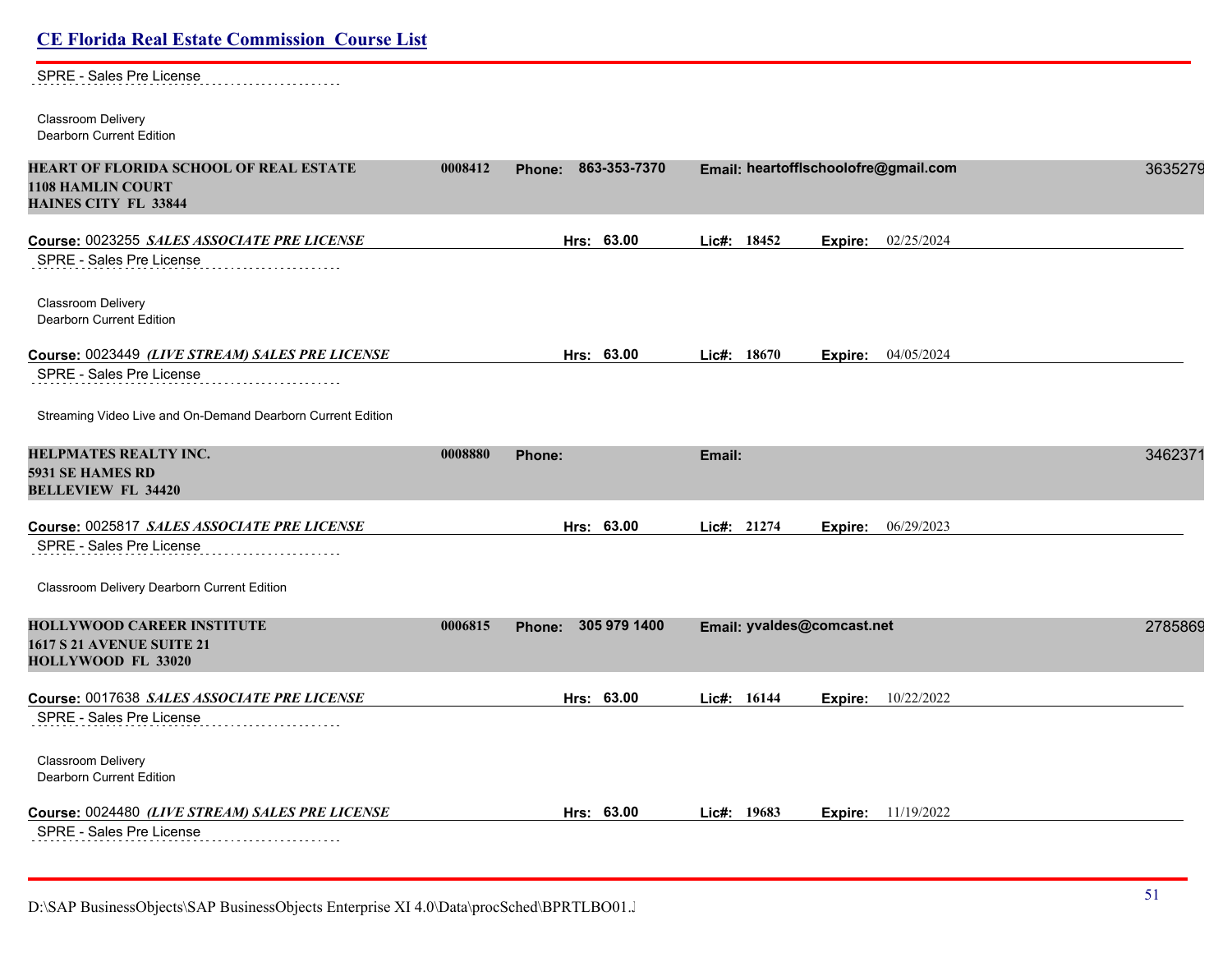| Streaming Video Live and OnDemand Dearborn Current Edition                                 |         |                     |                         |         |                    |         |
|--------------------------------------------------------------------------------------------|---------|---------------------|-------------------------|---------|--------------------|---------|
| <b>HUGS REAL ESTATE SCHOOL</b><br><b>600 N THACKER AVE</b><br>KISSIMMEE FL 34741           | 0008444 | <b>Phone:</b>       | Email:                  |         |                    | 3308574 |
| Course: 0023367 (DISTANCE) SALES PRE LICENSE<br>SPRE - Sales Pre License                   |         | Hrs: 63.00          | Lic#: 18579             | Expire: | 03/23/2024         |         |
| Internet Delivery<br>Dearborn Current Edition                                              |         |                     |                         |         |                    |         |
| INDIAN RIVER SCHOOL OF REAL ESTATE LLC<br>1205 US HIGHWAY 1<br><b>SEBASTIAN FL 32958</b>   | 0007248 | <b>Phone:</b>       | Email:                  |         |                    | 3010599 |
| Course: 0018640 SALES ASSOCIATE PRE LICENSE<br>SPRE - Sales Pre License                    |         | Hrs: 63.00          | Lic#: 20468             | Expire: | 02/11/2023         |         |
| Classroom Delivery<br>Dearborn Current Edition                                             |         |                     |                         |         |                    |         |
| Course: 0018970 (DISTANCE) SALES PRE-LICENSE                                               |         | Hrs: 63.00          | Lic#: 20387             | Expire: | 02/09/2023         |         |
| SPRE - Sales Pre License                                                                   |         |                     |                         |         |                    |         |
| Internet Delivery<br><b>Dearborn Current Edition</b>                                       |         |                     |                         |         |                    |         |
| Course: 0026952 <i>(LIVE STREAM) SALES PRE LICENSE</i>                                     |         | Hrs: 63.00          | Lic#: $22631$           |         | Expire: 05/09/2024 |         |
| SPRE - Sales Pre License                                                                   |         |                     |                         |         |                    |         |
| Streaming Video Live and OnDemand Dearborn Current Edition                                 |         |                     |                         |         |                    |         |
| INDIAN RIVER STATE COLLEGE<br><b>3209 VIRGINIA AVE</b><br><b>FORT PIERCE FL 34981-5596</b> | 0000927 | Phone: 772-462-4223 | Email: draneri@ircc.edu |         |                    | 816315  |
| Course: 0008112 FLORIDA REAL ESTATE PRINCIPLES & PRACTIC                                   |         | Hrs: 63.00          | Lic#: 21276             | Expire: | 06/29/2023         |         |
| CDDE Coloo Dro Liganoo                                                                     |         |                     |                         |         |                    |         |

SPRE - Sales Pre License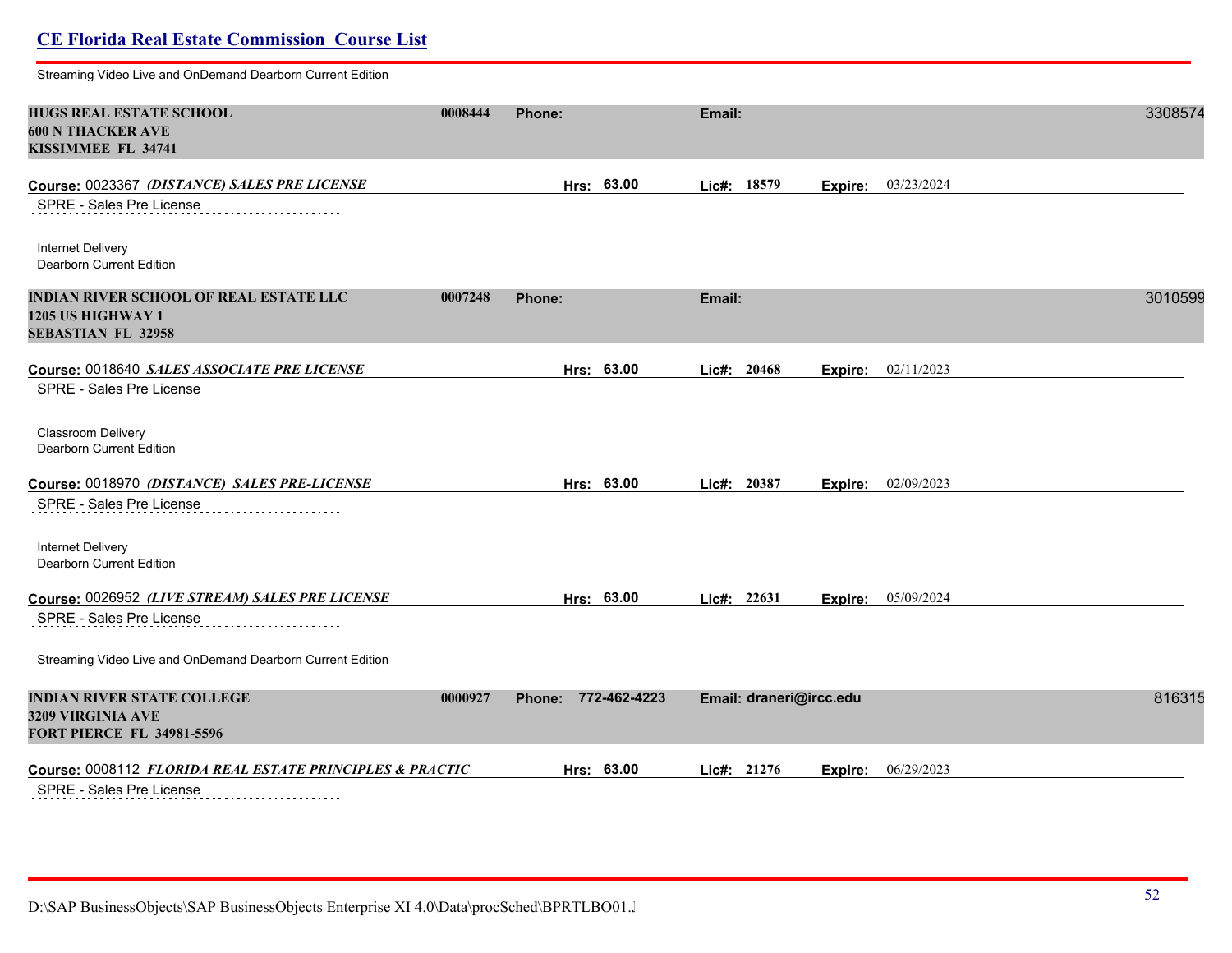| Classroom Delivery<br><b>Dearborn Current Edition</b>                                                                   |                   |                                            |         |
|-------------------------------------------------------------------------------------------------------------------------|-------------------|--------------------------------------------|---------|
| <b>INSTITUTE OF REAL ESTATE WORLD CONSULTAN</b><br>0005242<br><b>111 E MONUMENT AVE SUITE 324</b><br>KISSIMMEE FL 34744 | Phone:            | Email:                                     | 1637434 |
| Course: 0021624 SALES ASSOCIATE PRE LICENSE<br>SPRE - Sales Pre License                                                 | Hrs: 63.00        | Lic#: 19653<br>11/12/2022<br>Expire:       |         |
| Classroom Delivery<br><b>Dearborn Current Edition</b>                                                                   |                   |                                            |         |
| Course: 0021625 SALES ASSOCIATE PRE LICENSE<br>SPRE - Sales Pre License                                                 | Hrs: 63.00        | 02/05/2023<br>Lic#: 16515<br>Expire:       |         |
| Classroom Delivery With Spanish Language End of Course Examination<br>Dearborn Current Edition                          |                   |                                            |         |
| Course: 0021626 (DISTANCE) SALES ASSOCIATE PRE LICENSE<br>SPRE - Sales Pre License                                      | Hrs: 63.00        | <b>Expire:</b> 02/05/2023<br>Lic#: $16516$ |         |
| Internet Delivery<br>Dearborn Current Edition                                                                           |                   |                                            |         |
| Course: 0024417 (LIVE STREAM) SALES PRE LICENSE<br>SPRE - Sales Pre License                                             | Hrs: 63.00        | Lic#: 19651<br><b>Expire:</b> 11/11/2022   |         |
| Streaming Video Live and OnDemand Dearborn Current Edition                                                              |                   |                                            |         |
| Course: 0024419 (DISTANCE) SALES PRE LICENSE<br>SPRE - Sales Pre License                                                | Hrs: 63.00        | Lic#: 19652<br>11/11/2022<br>Expire:       |         |
| Internet Delivery Dearborn Current Edition                                                                              |                   |                                            |         |
| Course: 0027022 SALES ASSOCIATE PRE LICENSE<br>SPRE - Sales Pre License                                                 | Hrs: 63.00        | Lic#: 22717<br>Expire: 06/01/2024          |         |
| Classroom Delivery Dearborn Current Edition                                                                             |                   |                                            |         |
| <b>INTERNATIONAL ACADEMY OF REAL PROPERTIES</b><br>0007578                                                              | Phone: 7874555151 | Email: Ivettesa@aol.com                    | 3199217 |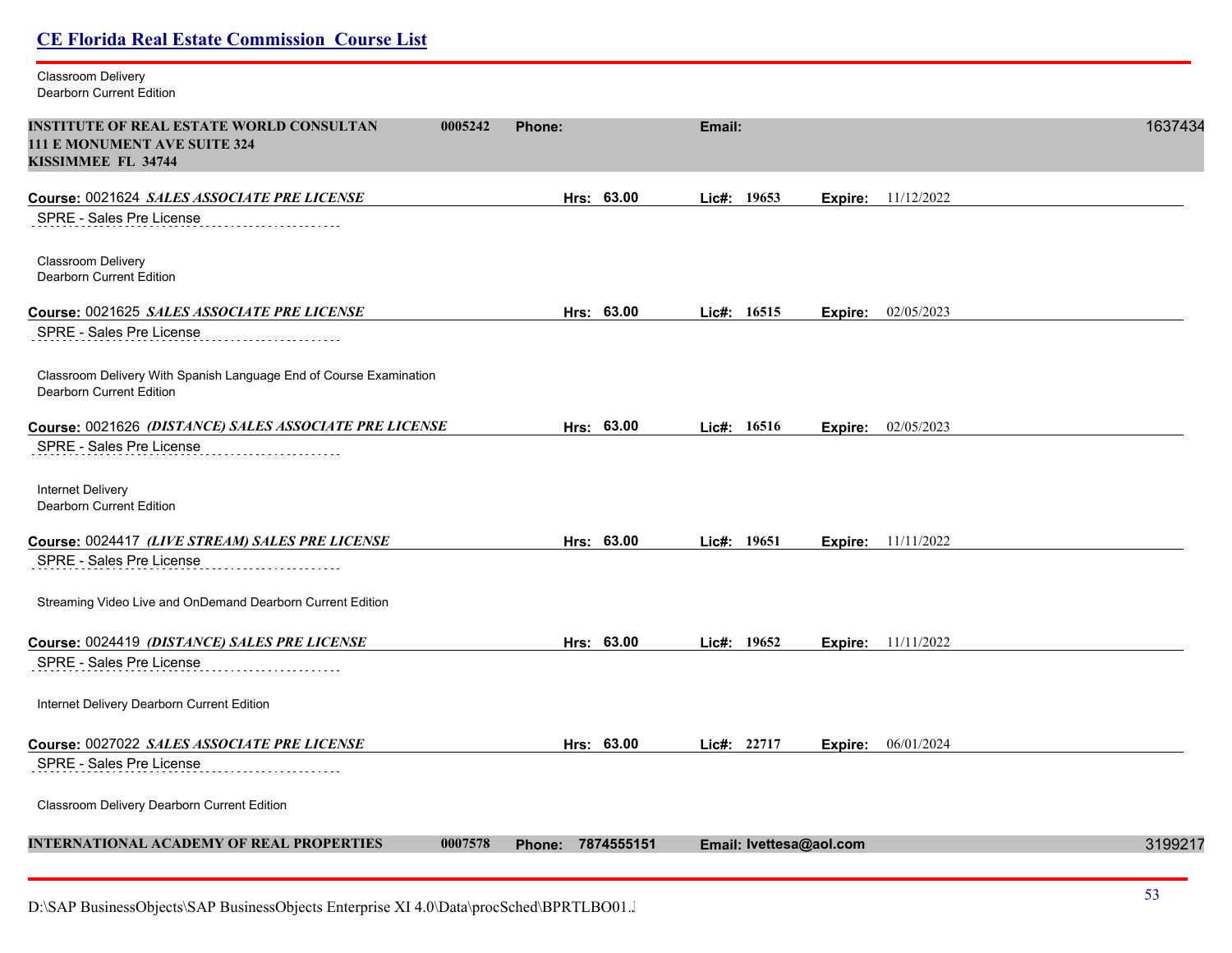| <b>CE Florida Real Estate Commission Course List</b>                                                          |         |                               |        |                          |         |                           |
|---------------------------------------------------------------------------------------------------------------|---------|-------------------------------|--------|--------------------------|---------|---------------------------|
| 1000 N 191 ST<br><b>UNIT F-17</b><br><b>MIAMI FL 33179</b>                                                    |         |                               |        |                          |         |                           |
| Course: 0025176 (LIVE STREAM) SALES PRE LICENSE<br>SPRE - Sales Pre License                                   |         | Hrs: 63.00                    |        | Lic#: 20533              | Expire: | 02/22/2023                |
| Streaming Video Live and OnDemand Dearborn Current Edition                                                    |         |                               |        |                          |         |                           |
| <b>INTERNATIONAL REAL ESTATE SCHOOLS</b><br>1417 N SEMORAN BLVD SUITE 207<br><b>ORLANDO FL 32807</b>          | 0008125 | <b>Phone:</b>                 | Email: |                          |         | 3222574                   |
| Course: 0022248 SALES ASSOCIATE PRE LICENSE                                                                   |         | Hrs: 63.00                    |        | Lic#: 17136              | Expire: | 06/25/2023                |
| SPRE - Sales Pre License                                                                                      |         |                               |        |                          |         |                           |
| Classroom Delivery<br>Dearborn Current with Spanish Language end of course exams                              |         |                               |        |                          |         |                           |
| <b>INTERNATIONAL SCHOOL OF REAL ESTATE LLC</b><br><b>425 TOWN PLAZA AVENUE</b><br><b>PONTE VEDRA FL 32081</b> | 0006252 | 786-264-1488<br><b>Phone:</b> |        | Email: luz@forexfxti.com |         | 3383716                   |
| Course: 0024131 SALES PRE LICENSE                                                                             |         | Hrs: 63.00                    |        | Lic#: 19386              | Expire: | 09/01/2022                |
| SPRE - Sales Pre License                                                                                      |         |                               |        |                          |         |                           |
| Classroom Delivery Dearborn Current Edition                                                                   |         |                               |        |                          |         |                           |
| Course: 0024132 (DISTANCE) SALES PRE LICENSE                                                                  |         | Hrs: 63.00                    |        | Lic#: 19387              |         | <b>Expire:</b> 09/01/2022 |
| SPRE - Sales Pre License                                                                                      |         |                               |        |                          |         |                           |
| Internet Delivery Dearborn Current Edition                                                                    |         |                               |        |                          |         |                           |
| Course: 0024133 <i>(LIVE STREAM) SALES PRE LICENSE</i>                                                        |         | Hrs: 63.00                    |        | Lic#: 19388              | Expire: | 09/01/2022                |
| SPRE - Sales Pre License                                                                                      |         |                               |        |                          |         |                           |
| Streaming Video Live and OnDemand Delivery Dearborn Current Edition                                           |         |                               |        |                          |         |                           |
| Course: 0026877 SALES ASSOCIATE PRE LICENSE                                                                   |         | Hrs: 63.00                    |        | Lic#: 22523              | Expire: | 04/14/2024                |
| SPRE - Sales Pre License                                                                                      |         |                               |        |                          |         |                           |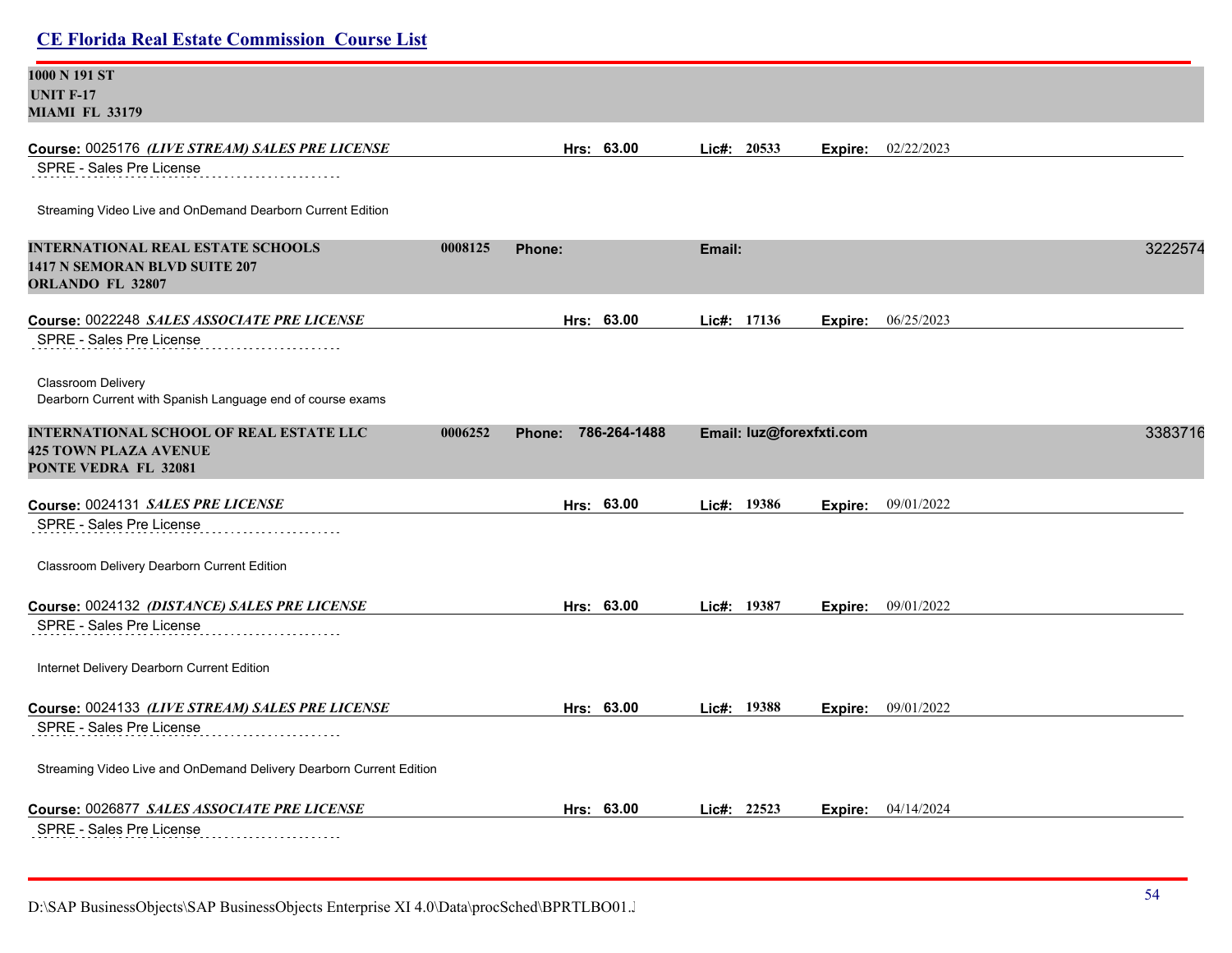# **CE Florida Real Estate Commission Course List** Classroom Delivery Dearborn Current Edition With Spanish End of Course Exams **Course:** 0026878 *(LIVE STREAM) SALES PRE LICENSE* **Hrs: 63.00 Lic#: 22524 Expire:** 04/14/2024 SPL - Sales Post License Streaming Video Live and OnDemand Dearborn Current Edition with Spanish Language End of Course Exams **Course:** 0026879 *(LIVE STREAM) SALES PRE LICENSE* **Hrs: 63.00 Lic#: 22525 Expire:** 04/14/2024 SPRE - Sales Pre License Streaming Video Live and OnDemand Dearborn Current Edition **Course:** 0026880 *(DISTANCE) SALES PRE LICENSE* **Hrs: 63.00 Lic#: 22526 Expire:** 04/14/2024 SPRE - Sales Pre License Internet Delivery Dearborn Current Edition **Course:** 0026881 *SALES ASSOCIATE PRE LICENSE* **Hrs: 63.00 Lic#: 22527 Expire:** 04/14/2024 SPRE - Sales Pre License Classroom Delivery Dearborn Current Edition **JAY ALAN SCHOOL OF REAL ESTATE 0008130 Phone: 727-543-0799 Email: BROKER@JAYALANREALESTATE.COM** 32880866 **1499 BEACH DR SE SUITE B ST. PETERSBURG FL 33701 Course:** 0024665 *(LIVE STREAM) SALES PRE LICENSE* **Hrs: 63.00 Lic#: 19789 Expire:** 12/08/2022 SPRE - Sales Pre License Streaming Video Live and OnDemand Dearborn Current Edition **Course:** 0024666 *(LIVE STREAM) SPANISH SALES PRE LICENSE* **Hrs: 63.00 Lic#: 19790 Expire:** 12/08/2022 SPRE - Sales Pre License Streaming Video Live and OnDemand Dearborn Current Edition **JEANNE M GAVISH PA 0002694 Phone: Email:** 31525090 **105 W MAIN ST INVERNESS FL 34450**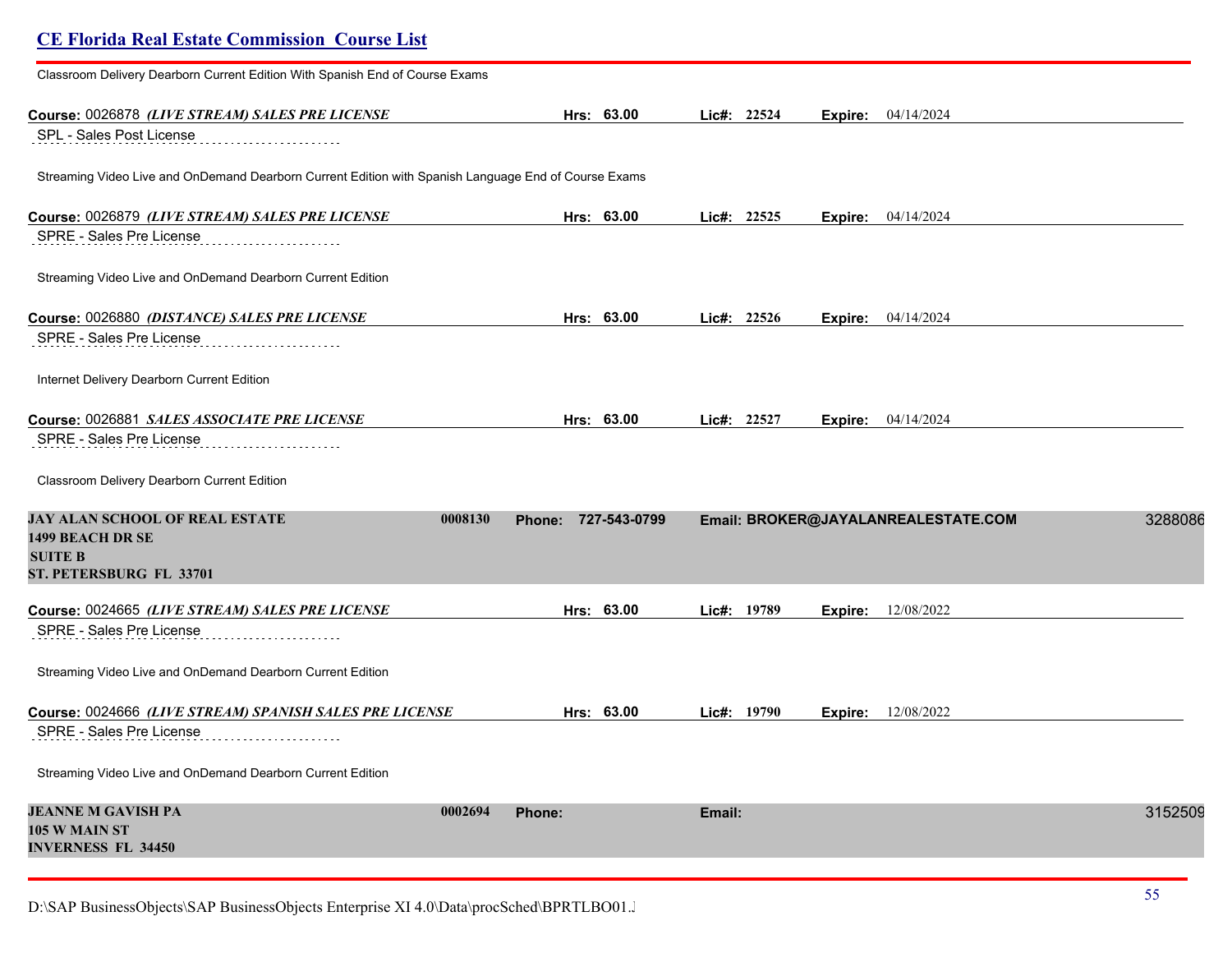| <b>CE Florida Real Estate Commission Course List</b>                                                                   |               |            |        |             |                |                    |         |
|------------------------------------------------------------------------------------------------------------------------|---------------|------------|--------|-------------|----------------|--------------------|---------|
| Course: 0017058 SALES ASSOCIATE PRE LICENSE                                                                            |               | Hrs: 63.00 |        | Lic#: 21485 | Expire:        | 08/10/2023         |         |
| SPRE - Sales Pre License                                                                                               |               |            |        |             |                |                    |         |
| Classroom Delivery<br>Dearborn Current Edition                                                                         |               |            |        |             |                |                    |         |
| Course: 0017059 (DISTANCE) SALES PRE-LICENSE                                                                           |               | Hrs: 63.00 |        | Lic#: 21486 | Expire:        | 08/10/2023         |         |
| SPRE - Sales Pre License                                                                                               |               |            |        |             |                |                    |         |
| Internet Delivery<br><b>Dearborn Current Edition</b>                                                                   |               |            |        |             |                |                    |         |
| JM SCHOOL OF REAL ESTATE, INC<br>0003801<br>12394 SW 127 AVE<br><b>MAIMI FL 33186</b>                                  | Phone:        |            | Email: |             |                |                    | 1275843 |
| Course: 0016833 (SPANISH)SALES ASSOCIATE PRE LICENSE<br>SPRE - Sales Pre License                                       |               | Hrs: 63.00 |        | Lic#: 21473 | Expire:        | 08/08/2023         |         |
| Classroom Delivery<br>Dearborn Current Edition<br>With Spanish Language Course Material and End of Course Examinations |               |            |        |             |                |                    |         |
| Course: 0016834 (DISTANCE) SALES PRE-LICENSE                                                                           |               | Hrs: 63.00 |        | Lic#: 21474 |                | Expire: 08/08/2023 |         |
| SPRE - Sales Pre License                                                                                               |               |            |        |             |                |                    |         |
| Internet Delivery<br>Dearborn Current Edition                                                                          |               |            |        |             |                |                    |         |
| Course: 0016835 SALES ASSOCIATE PRE LICENSE                                                                            |               | Hrs: 63.00 |        | Lic#: 21475 | Expire:        | 08/08/2023         |         |
| SPRE - Sales Pre License                                                                                               |               |            |        |             |                |                    |         |
| Classroom Delivery<br>Dearborn Current Edition                                                                         |               |            |        |             |                |                    |         |
| JOAQUIN GUTIERREZ REAL ESTATE SCHOOL<br>0007970<br>2883 EXECUTIVE PARK DR SUITE 201<br><b>WESTON FL 33331</b>          | <b>Phone:</b> |            | Email: |             |                |                    | 3239933 |
| Course: 0021823 SALES ASSOCIATE PRE LICENSE                                                                            |               | Hrs: 63.00 |        | Lic#: 20874 | <b>Expire:</b> | 04/14/2023         |         |
| SPRE - Sales Pre License                                                                                               |               |            |        |             |                |                    |         |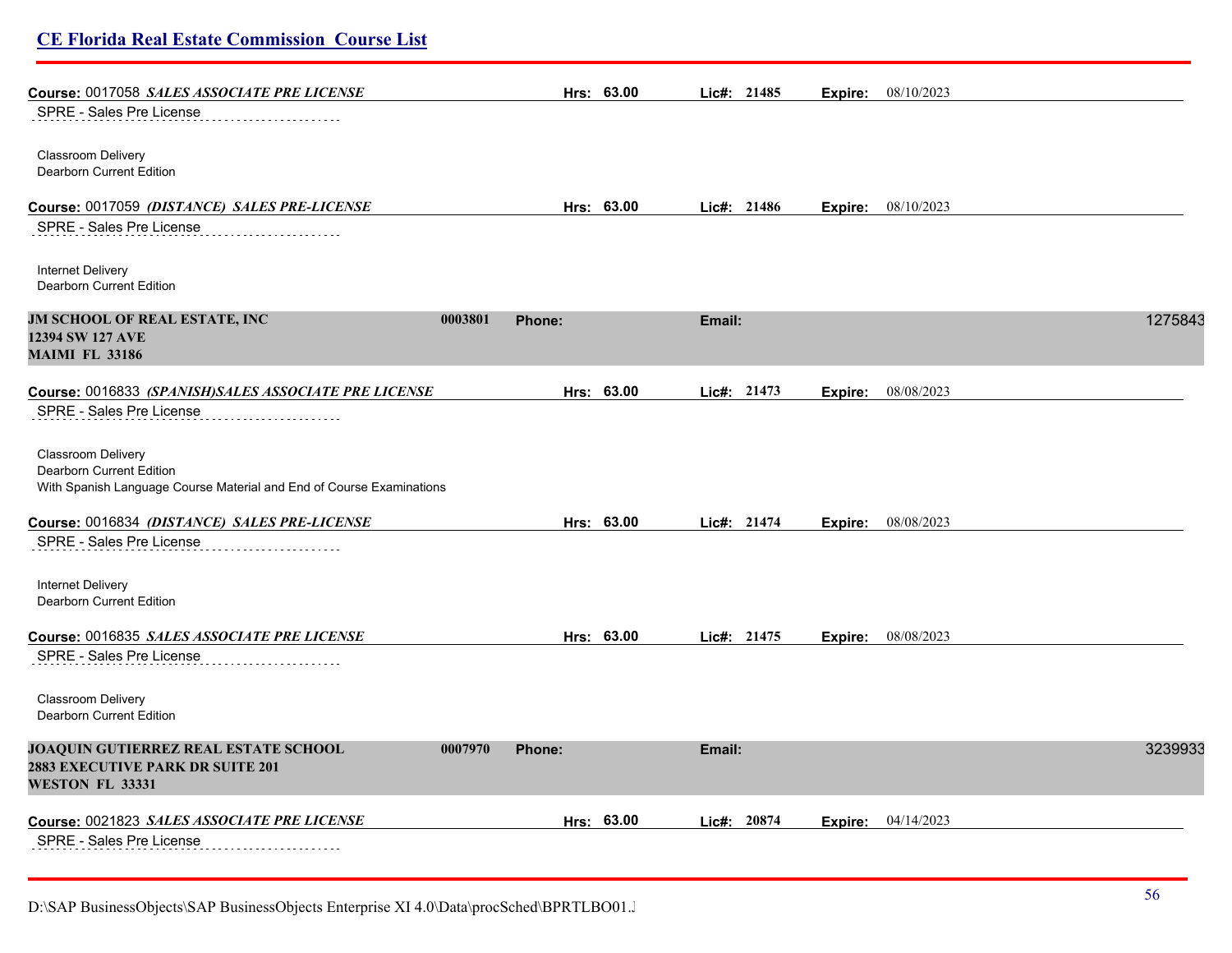Classroom Delivery Dearborn Current Edition

| JULIANNA E.GIORDANO, PA D/B/A FLORIDA ADV<br>9005 CHARLES M ROWLAND DRIVE<br><b>CAPE CANAVERAL FL 32920</b> | 0006459 | Phone:                  | Email:                          |                       | 3277260 |
|-------------------------------------------------------------------------------------------------------------|---------|-------------------------|---------------------------------|-----------------------|---------|
| Course: 0016818 SALES ASSOCIATE PRE LICENSE<br>SPRE - Sales Pre License                                     |         | Hrs: 63.00              | Lic#: 19664                     | 11/16/2022<br>Expire: |         |
| Classroom Delivery<br>Dearborn Current Edition                                                              |         |                         |                                 |                       |         |
| Course: 0025763 (LIVE STREAM) SALES PRE LICENSE<br>SPRE - Sales Pre License                                 |         | Hrs: 63.00              | Lic#: 21123                     | Expire: 05/23/2023    |         |
| Streaming Video Live and OnDemand Dearborn Current Edition                                                  |         |                         |                                 |                       |         |
| KATHLEEN C BARNARD SCHOOL OF REAL ESTATE<br><b>100 FRONTLINE E DRIVE</b><br><b>SAINT AUGUSTINE FL 32084</b> | 0001934 | Phone:                  | Email:                          |                       | 1108132 |
| Course: 0009083 SALES ASSOCIATE PRE LICENSE<br>SPRE - Sales Pre License                                     |         | Hrs: 63.00              | Lic#: 19058                     | 07/19/2022<br>Expire: |         |
| Classroom Delivery<br>Dearborn Current Edition                                                              |         |                         |                                 |                       |         |
| KATINA PREVAILS REAL ESTATE UNIVERSITY<br>2060 CASSAT AVENUE<br><b>JACKSONVILLE FL 32210</b>                | 0008658 | (904)440-6756<br>Phone: | Email: KatinaPrevails@gmail.com |                       | 3368029 |
| Course: 0024343 SALES PRE LICENSE                                                                           |         | Hrs: 63.00              | Lic#: 19592                     | 11/01/2022<br>Expire: |         |
| SPRE - Sales Pre License                                                                                    |         |                         |                                 |                       |         |
| Classroom Delivery Dearborn Current Edition                                                                 |         |                         |                                 |                       |         |
| Course: 0024344 (LIVE STREAM) SALES PRE LICENSE                                                             |         | Hrs: 63.00              | Lic#: 19593                     | 11/01/2022<br>Expire: |         |
| SPRE - Sales Pre License                                                                                    |         |                         |                                 |                       |         |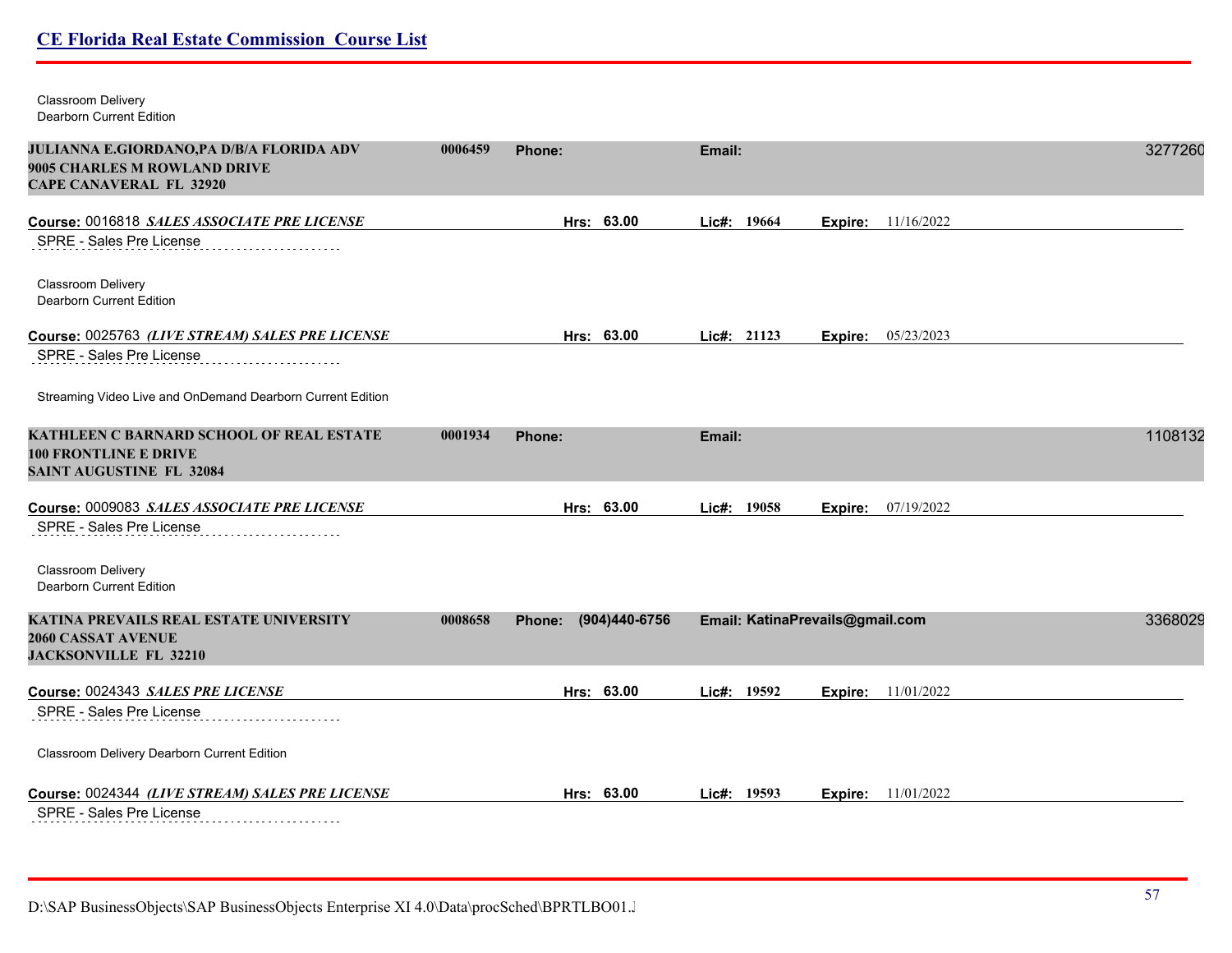# **CE Florida Real Estate Commission Course List** Streaming Video Live and OnDemand Dearborn Current Edition **Course:** 0024648 *(DISTANCE) SALES PRE LICENSE* **Hrs: 63.00 Lic#: 19776 Expire:** 12/08/2022 SPRE - Sales Pre License Internet Delivery Dearborn Current Edition **KEN JONES LLC 0007398 Phone: Email: kenjones77777@yahoo.com** 29842225 **13710 US HIGHWAY 441 SUITE 200 THE VILLAGES FL 32159 Course:** 0019231 *SALES ASSOCIATES PRE LICENSE* **Hrs: 63.00 Lic#: 17453 Expire:** 08/06/2023 SPRE - Sales Pre License Classroom Delivery Dearborn Current Edition **Course:** 0019451 *(DISTANCE) SALES PRE-LICENSE* **Hrs: 63.00 Lic#: 21399 Expire:** 07/28/2023 SPRE - Sales Pre License Internet Delivery Dearborn Current Edition **KIEFER SEMINARS OF FLORIDA INC 0005558 Phone: 850 582 0800 Email: KATHYPKIEFER@HOTMAIL.COM** 28163742 **327 S CO HWY 393 STE 202 SANTA ROSA BEACH FL 32459 Course:** 0026836 *SALES ASSOCIATE PRE LICENSE* **Hrs: 63.00 Lic#: 22492 Expire:** 04/06/2024 SPRE - Sales Pre License Classroom Delivery Dearborn Current Edition **KYLIN REALTY 0006945 Phone: 4078006295 Email: katez@kylinus.com** 28470574 **5168 W COLONIAL DR ORLANDO FL 32808 Course:** 0021447 *(DISTANCE) SALES ASSOCIATE PRE LICENSE* **Hrs: 63.00 Lic#: 16313 Expire:** 12/13/2022 SPRE - Sales Pre License Internet Delivery Dearborn Current Edition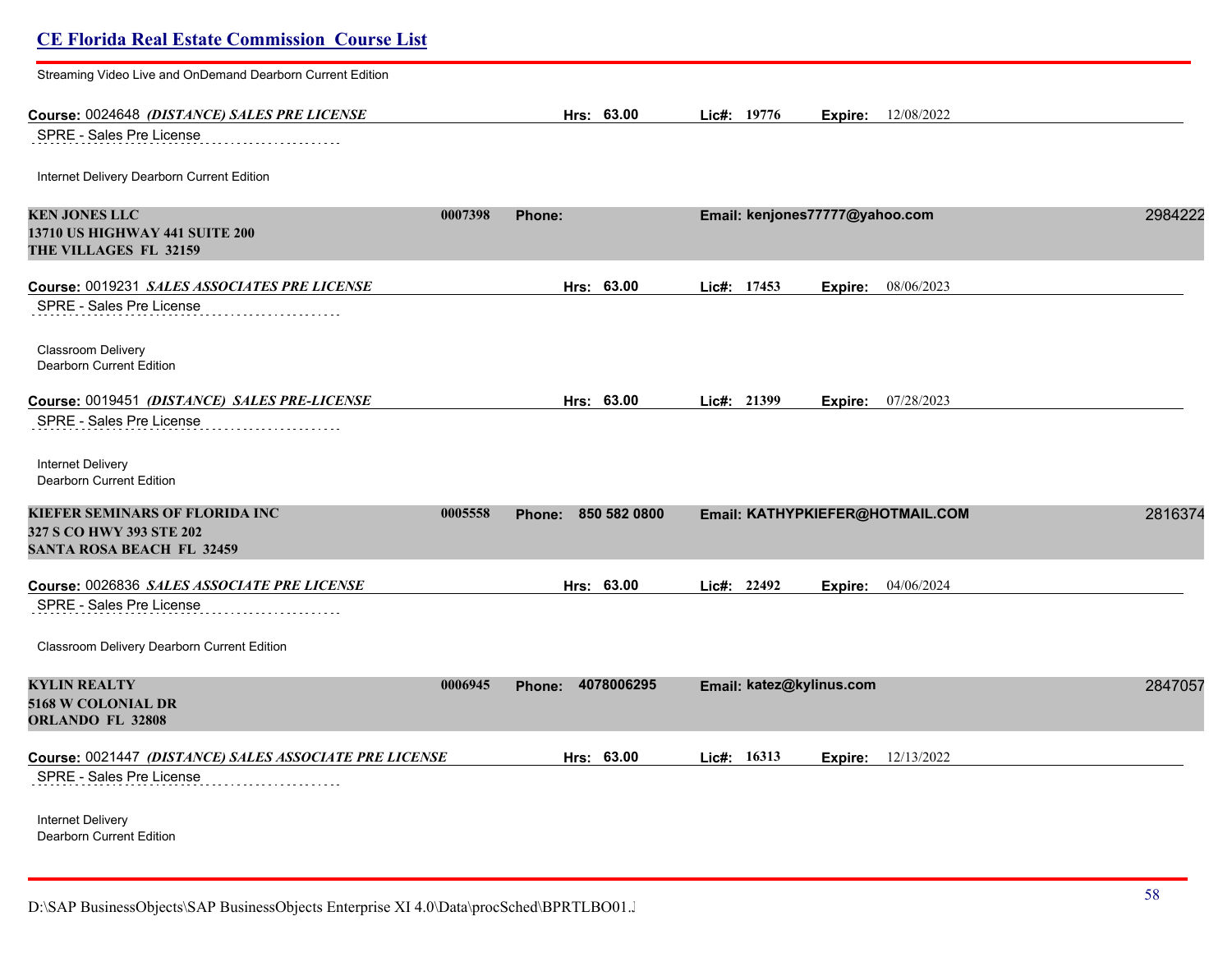| <b>LACADEMIA CENTRAL</b><br>11954 NARCOOSSEE RD.<br>STE.2 #316                    | 0007721 | Phone: 407-610-2000  |             | Email: lacademiacentral@gmail.com | 3433662 |
|-----------------------------------------------------------------------------------|---------|----------------------|-------------|-----------------------------------|---------|
| ORLANDO FL 32832                                                                  |         |                      |             |                                   |         |
| Course: 0023515 (LIVE STREAMING) SALES PRE LICENSE                                |         | Hrs: 63.00           | Lic#: 18725 | Expire: 04/13/2024                |         |
| SPRE - Sales Pre License                                                          |         |                      |             |                                   |         |
| Streaming Video Live and On-Demand<br>Dearborn Current Edition                    |         |                      |             |                                   |         |
| <b>LARSON EDUCATIONAL SERVICES</b><br>3320 LOVELAND BLVD<br>PT CHARLOTTE FL 33980 | 0004491 | Phone:               | Email:      |                                   | 1461318 |
| Course: 0016802 (DISTANCE) SALES PRE-LICENSE                                      |         | Hrs: 63.00           | Lic#: 21749 | 09/29/2023<br>Expire:             |         |
| SPRE - Sales Pre License                                                          |         |                      |             |                                   |         |
| Internet Delivery<br>Dearborn Current Edition                                     |         |                      |             |                                   |         |
| Course: 0016803 SALES ASSOCIATE PRE LICENSE                                       |         | Hrs: 63.00           | Lie#: 21550 | Expire: 08/17/2023                |         |
| SPRE - Sales Pre License                                                          |         |                      |             |                                   |         |
| Classroom Delivery<br>Dearborn Current Edition                                    |         |                      |             |                                   |         |
| Course: 0021114 PRINCIPLES OF FLORIDA REAL ESTATE-FREC                            |         | Hrs: 63.00           | Lic#: 16347 | <b>Expire:</b> 12/27/2022         |         |
| SPRE - Sales Pre License                                                          |         |                      |             |                                   |         |
| COURSE 1                                                                          |         |                      |             |                                   |         |
| Course: 0023390 (LIVE STREAM) SALES PRE LICENSE                                   |         | Hrs: 63.00           | Lic#: 18601 | Expire: 03/29/2024                |         |
| SPRE - Sales Pre License                                                          |         |                      |             |                                   |         |
| Course: 0025909 PRINCIPLES OF FLORIDA REAL ESTATE FREC C                          |         | Hrs: 63.00           |             |                                   |         |
| SPRE - Sales Pre License                                                          |         |                      |             | Lic#: 21596 Expire: 08/22/2023    |         |
| <b>LAURA PETERSEN</b><br><b>610 SYCAMORE ST STE 350</b>                           | 0008894 | 4075662555<br>Phone: |             | Email: laura@yourhomesoldgr.com   | 3472071 |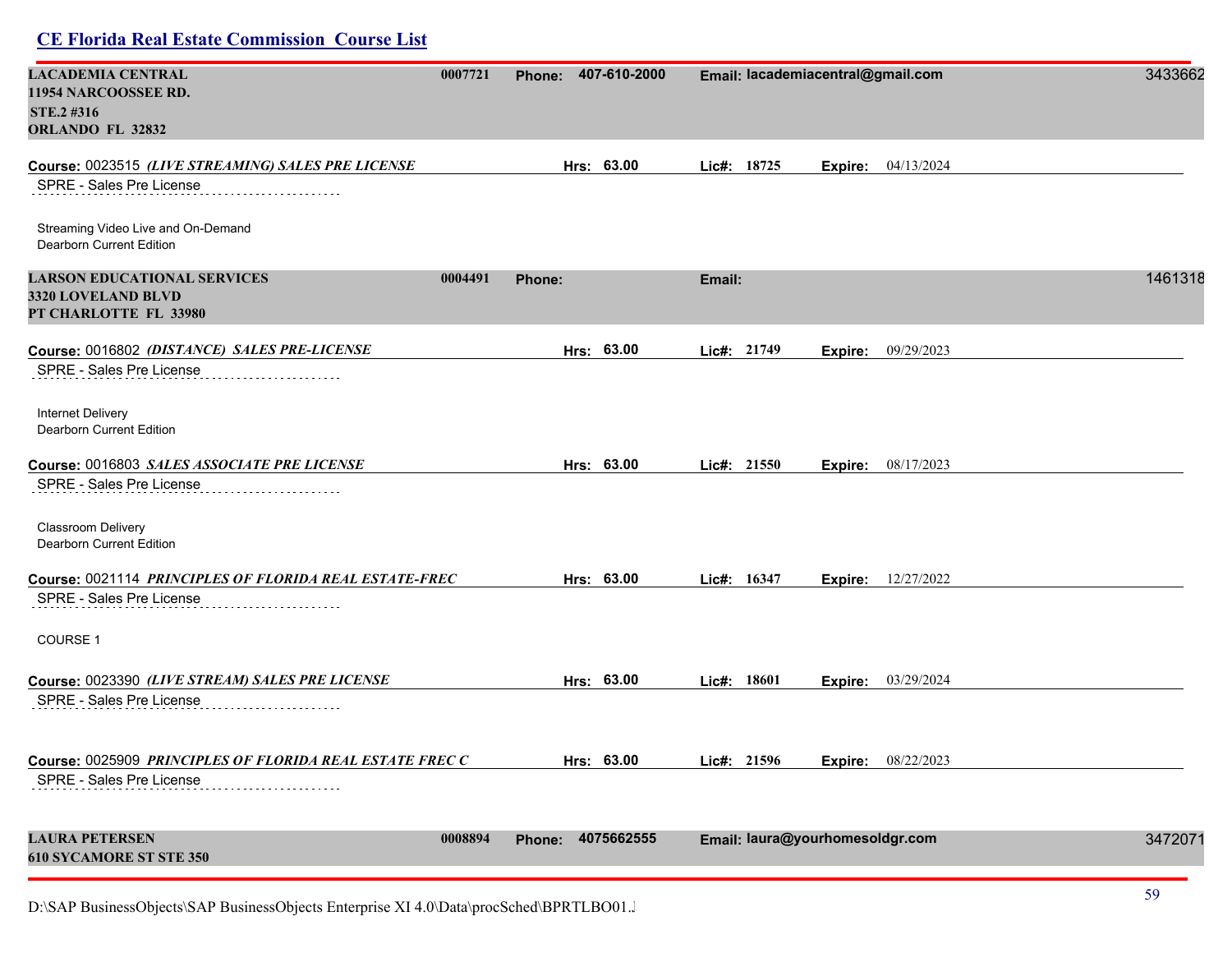| <b>CELEBRATION FL 34747</b>                                             |                          |            |        |             |         |                                            |         |
|-------------------------------------------------------------------------|--------------------------|------------|--------|-------------|---------|--------------------------------------------|---------|
| Course: 0025922 (DISTANCE) SALES PRE LICENSE                            |                          | Hrs: 63.00 |        | Lic#: 21293 | Expire: | 07/06/2023                                 |         |
| SPRE - Sales Pre License                                                |                          |            |        |             |         |                                            |         |
| Internet Delivery Dearborn Current Edition                              |                          |            |        |             |         |                                            |         |
|                                                                         |                          |            |        |             |         |                                            |         |
| <b>LEGACY REALTY &amp; DEVELOPMENT LLC</b>                              | 0009108<br>Phone:        |            | Email: |             |         |                                            | 3591195 |
| <b>801 SOUTH OLIVE AVENUE</b><br><b>SUITE 110</b>                       |                          |            |        |             |         |                                            |         |
| WEST PALM BEACH FL 33401                                                |                          |            |        |             |         |                                            |         |
| Course: 0026790 (DISTANCE) SALES PRE LICENSE                            |                          | Hrs: 63.00 |        | Lic#: 22416 | Expire: | 03/28/2024                                 |         |
| SPRE - Sales Pre License                                                |                          |            |        |             |         |                                            |         |
| Internet Delivery Dearborn Current Edition                              |                          |            |        |             |         |                                            |         |
|                                                                         |                          |            |        |             |         |                                            |         |
| Course: 0026800 SALES ASSOCIATE PRE LICENSE<br>SPRE - Sales Pre License |                          | Hrs: 63.00 |        | Lic#: 22426 | Expire: | 03/28/2024                                 |         |
|                                                                         |                          |            |        |             |         |                                            |         |
| Classroom Delivery Dearborn Current Edition                             |                          |            |        |             |         |                                            |         |
| LIFESTYLE REAL ESTATE SCHOOL, INC                                       | 0008846<br><b>Phone:</b> | 7865861300 |        |             |         | Email: gcanciobello@lifestyleintrealty.com | 3453065 |
| 6175 NW 153RD ST SUITE 400<br><b>MIAMI FL 33014</b>                     |                          |            |        |             |         |                                            |         |
| Course: 0025613 SALES ASSOCIATE PRE LICENSE                             |                          | Hrs: 63.00 |        | Lic#: 20982 | Expire: | 05/02/2023                                 |         |
| SPRE - Sales Pre License                                                |                          |            |        |             |         |                                            |         |
|                                                                         |                          |            |        |             |         |                                            |         |
| Classroom Delivery Dearborn Current Edition                             |                          |            |        |             |         |                                            |         |
| Course: 0025614 (LIVE STREAM) SALES PRE LICENSE                         |                          | Hrs: 63.00 |        | Lic#: 20983 |         | <b>Expire:</b> 05/02/2023                  |         |
| SPRE - Sales Pre License                                                |                          |            |        |             |         |                                            |         |
| Streaming Video Live and OnDemand Delivery Dearborn Current Edition     |                          |            |        |             |         |                                            |         |
| Course: 0025995 (DISTANCE) SALES PRE LICENSE                            |                          | Hrs: 63.00 |        | Lic#: 21400 | Expire: | 07/28/2023                                 |         |
| SPRE - Sales Pre License                                                |                          |            |        |             |         |                                            |         |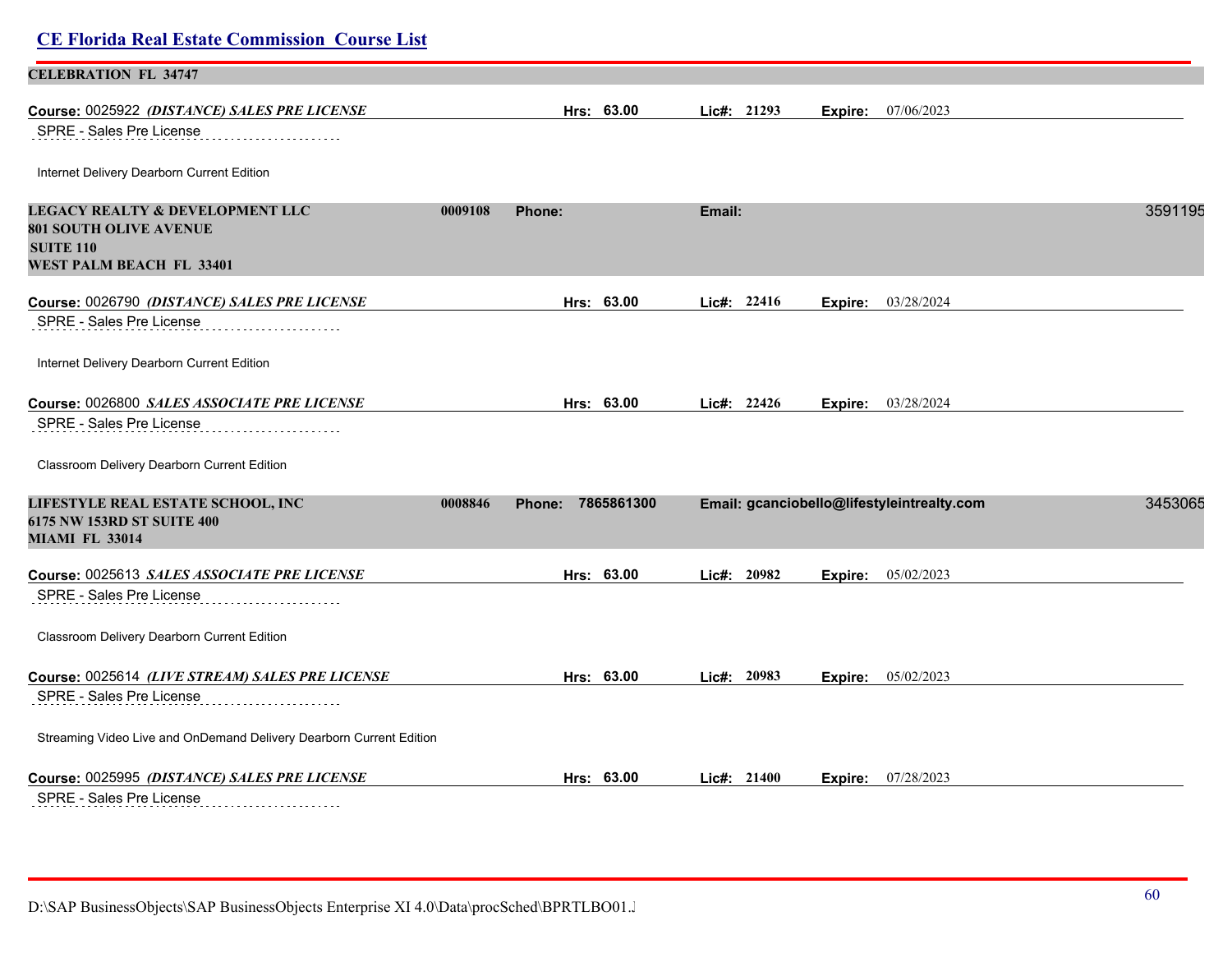# **CE Florida Real Estate Commission Course List** Internet Delivery Dearborn Current Edition **Course:** 0026043 *SALES ASSOCIATE PRE LICENSE* **Hrs: 63.00 Lic#: 21481 Expire:** 08/09/2023 SPRE - Sales Pre License Classroom Delivery Dearborn Current Edition **LING AND ASSOCIATES LLC 0001870 Phone: Email:** 30056190 **7584 NW 4TH BLVD GAINESVILLE FL 32607 Course:** 0016828 *SALES ASSOCIATE PRE LICENSE* **Hrs: 63.00 Lic#: 21330 Expire:** 07/21/2023 SPRE - Sales Pre License Classroom Delivery Dearborn Current Edition **Course:** 0016829 *(DISTANCE) SALES PRE-LICENSE* **Hrs: 63.00 Lic#: 21331 Expire:** 07/21/2023 SPRE - Sales Pre License Internet Delivery Dearborn Current Edition **Course:** 0018940 *SALES ASSOCIATE PRE LICENSE* **Hrs: 63.00 Lic#: 20596 Expire:** 03/01/2023 SPRE - Sales Pre License Classroom Delivery Dearborn Current Edition With Spanish Language End of Course Examinations **Course:** 0019373 *SALES ASSOCIATE PRE LICENSE* **Hrs: 63.00 Lic#: 21129 Expire:** 05/24/2023 SPRE - Sales Pre License Streaming Video - Live and On-Demand Dearborn Current Edition **LOKATION SCHOOL OF REAL ESTATE LLC 0008567 Phone: 9545455583 Email: BROKER@LOKATIONRE.COM** 33364235 **1500 E ATLANTIC BLVD STE B POMPANO BEACH FL 33060 Course:** 0023849 *(DISTANCE) SALES PRE LICENSE* **Hrs: 63.00 Lic#: 19071 Expire:** 07/20/2024 SPRE - Sales Pre License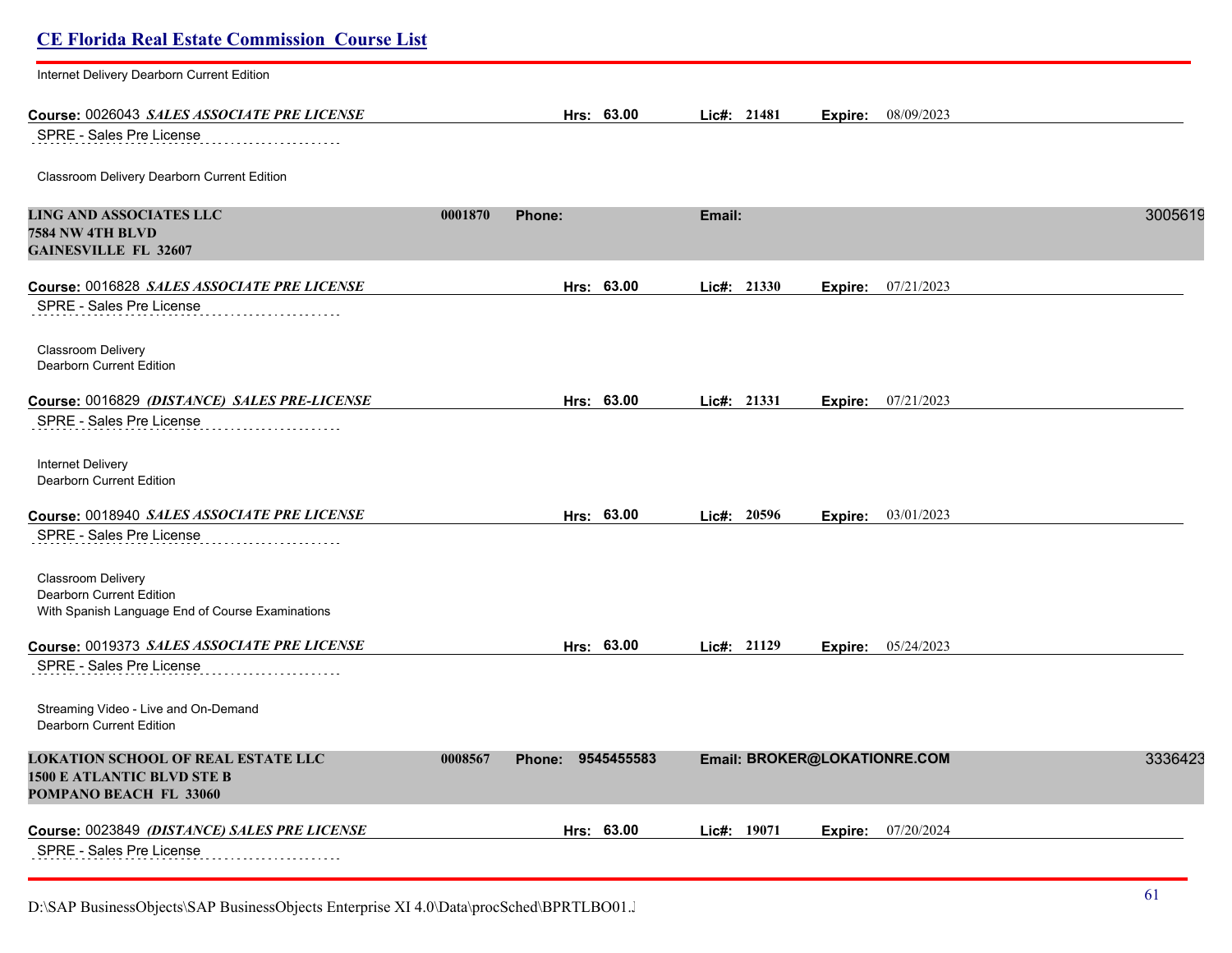Internet Delivery Dearborn Current Edition

| <b>LORENE DENNIS SCHOOL OF REAL ESTATE #1 I</b><br>4601 SW 22ND STREET<br><b>WEST PARK FL 33023</b> | 0009020 | Phone: 954-867-4903    |                              | Email: LDINTERNATIONALREALTY1@GMAIL.COM | 3554798 |
|-----------------------------------------------------------------------------------------------------|---------|------------------------|------------------------------|-----------------------------------------|---------|
| Course: 0026415 SALES ASSOCIATE PRE LICENSE                                                         |         | Hrs: 63.00             | Lic#: 21995                  | 12/02/2023<br>Expire:                   |         |
| SPRE - Sales Pre License                                                                            |         |                        |                              |                                         |         |
| Classroom Delivery Dearborn Current Edition                                                         |         |                        |                              |                                         |         |
| Course: 0026469 (DISTANCE) SALES PRE LICENSE                                                        |         | Hrs: 63.00             | Lic#: 22048                  | 12/09/2023<br>Expire:                   |         |
| SPRE - Sales Pre License                                                                            |         |                        |                              |                                         |         |
| Internet Delivery Mbition learn Real Estate Current Edition                                         |         |                        |                              |                                         |         |
| <b>LUIS JAVIER RODRIGUEZ</b>                                                                        | 0008151 | 787-631-5245<br>Phone: | Email: keyrealtypr@gmail.com |                                         | 3615092 |
| 105 COTTONWOOD DR.<br><b>DAVENPORT FL 33837</b>                                                     |         |                        |                              |                                         |         |
| Course: 0024003 (DISTANCE) SALES PRE LICENSE                                                        |         | Hrs: 63.00             | Lic#: 19249                  | 08/16/2022<br>Expire:                   |         |
| SPRE - Sales Pre License                                                                            |         |                        |                              |                                         |         |
| Internet Delivery Dearborn Current Edition                                                          |         |                        |                              |                                         |         |
| Course: 0024012 (DISTANCE) SALES PRE LICENSE                                                        |         | Hrs: 63.00             | Lic#: 19258                  | <b>Expire:</b> 08/16/2022               |         |
| SPRE - Sales Pre License                                                                            |         |                        |                              |                                         |         |
| Internet Delivery Dearborn Current Edition                                                          |         |                        |                              |                                         |         |
| Course: 0027075 SALES ASSOCIATE PRE LICENSE                                                         |         | Hrs: 63.00             | Lic#: 22780                  | <b>Expire:</b> 06/15/2024               |         |
| SPRE - Sales Pre License                                                                            |         |                        |                              |                                         |         |
| Classroom Delivery Dearborn Current Edition                                                         |         |                        |                              |                                         |         |
| Course: 0027114 (LIVE STREAM) SALES PRE LICENSE                                                     |         | Hrs: 63.00             | Lic#: 22836                  | 06/23/2024<br>Expire:                   |         |
| SPRE - Sales Pre License                                                                            |         |                        |                              |                                         |         |

D:\SAP BusinessObjects\SAP BusinessObjects Enterprise XI 4.0\Data\procSched\BPRTLBO01.J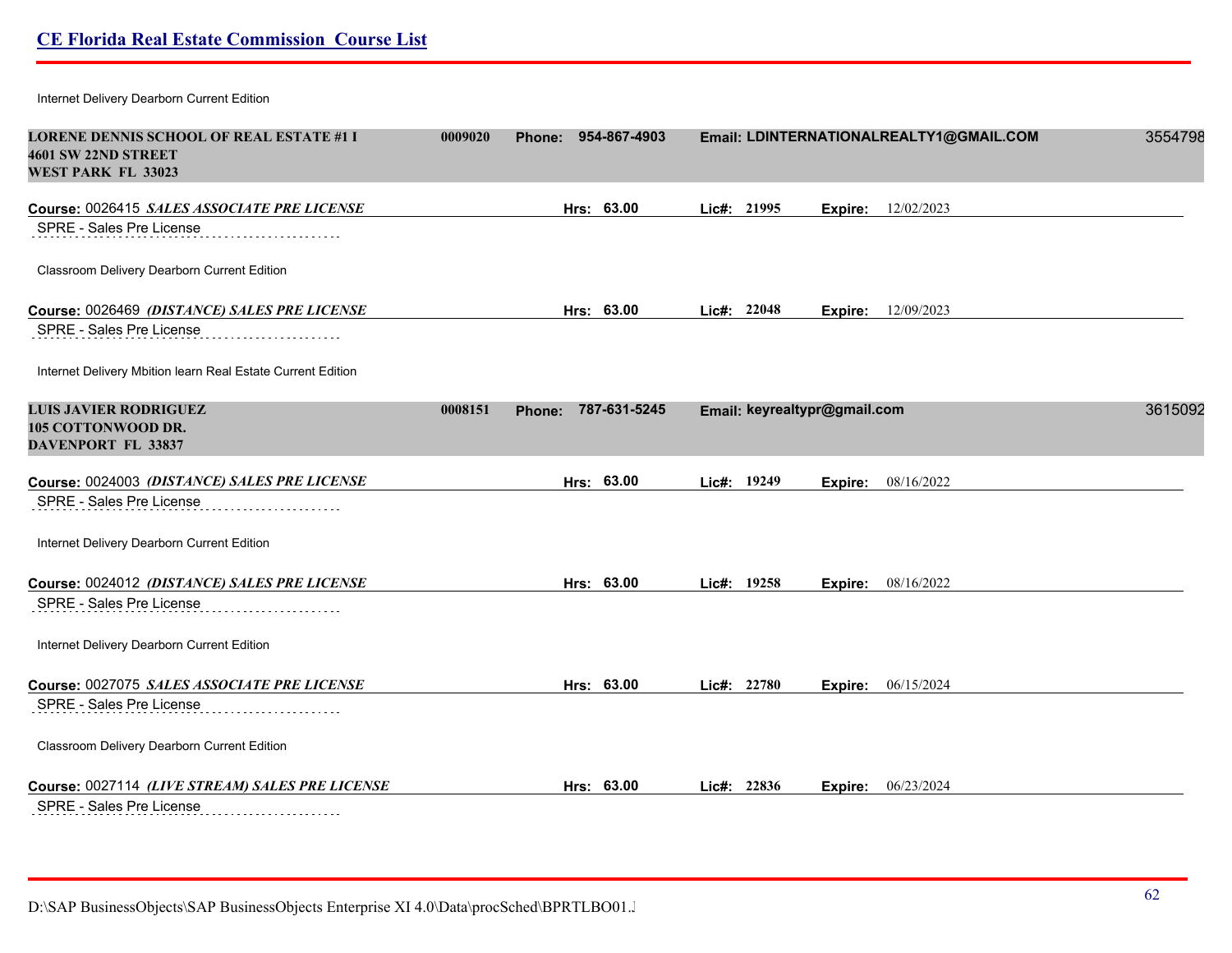Streaming Video Live and OnDemand Dearborn Current Edition

| <b>LUXURY REAL ESTATE SCHOOL LLC</b><br>1104 9TH SQUARE<br><b>VERO BEACH FL 32960</b>    | 0007588 | <b>Phone:</b> | 7725389698 |             |         | Email: Contact@LuxuryRealEstateSchool.com | 3018766 |
|------------------------------------------------------------------------------------------|---------|---------------|------------|-------------|---------|-------------------------------------------|---------|
| Course: 0020040 SALES ASSOCIATE PRE LICENSE                                              |         |               | Hrs: 63.00 | Lic#: 21985 | Expire: | 12/02/2023                                |         |
| SPRE - Sales Pre License                                                                 |         |               |            |             |         |                                           |         |
| Classroom Delivery<br>Dearborn Current Edition with Spanish language end of course exams |         |               |            |             |         |                                           |         |
| Course: 0020044 SALES ASSOCIATE PRE LICENSE                                              |         |               | Hrs: 63.00 | Lic#: 21984 | Expire: | 12/02/2023                                |         |
| SPRE - Sales Pre License                                                                 |         |               |            |             |         |                                           |         |
| Classroom Delivery<br>Dearborn Current Edition                                           |         |               |            |             |         |                                           |         |
| Course: 0020137 (DISTANCE) SALES PRE-LICENSE                                             |         |               | Hrs: 63.00 | Lic#: 21981 | Expire: | 12/02/2023                                |         |
| SPRE - Sales Pre License                                                                 |         |               |            |             |         |                                           |         |
| Internet Delivery<br>Dearborn Current Edition                                            |         |               |            |             |         |                                           |         |
| Course: 0020139 (DISTANCE) SALES PRE-LICENSE                                             |         |               | Hrs: 63.00 | Lic#: 21979 | Expire: | 12/02/2023                                |         |
| SPRE - Sales Pre License                                                                 |         |               |            |             |         |                                           |         |
| Internet Delivery<br>Dearborn Current Edition                                            |         |               |            |             |         |                                           |         |
| Course: 0023728 (DISTANCE) SALES PRE LICENSE                                             |         |               | Hrs: 63.00 | Lic#: 18956 | Expire: | 06/25/2024                                |         |
| SPRE - Sales Pre License                                                                 |         |               |            |             |         |                                           |         |
| Internet Delivery<br>Dearborn Current Edition                                            |         |               |            |             |         |                                           |         |
| Course: 0024097 (LIVE STREAM) SALES PRE LICENSE                                          |         |               | Hrs: 63.00 | Lic#: 19351 |         | Expire: 08/25/2024                        |         |
| SPRE - Sales Pre License                                                                 |         |               |            |             |         |                                           |         |

Streaming Video Live and OnDemand Dearborn Current Edition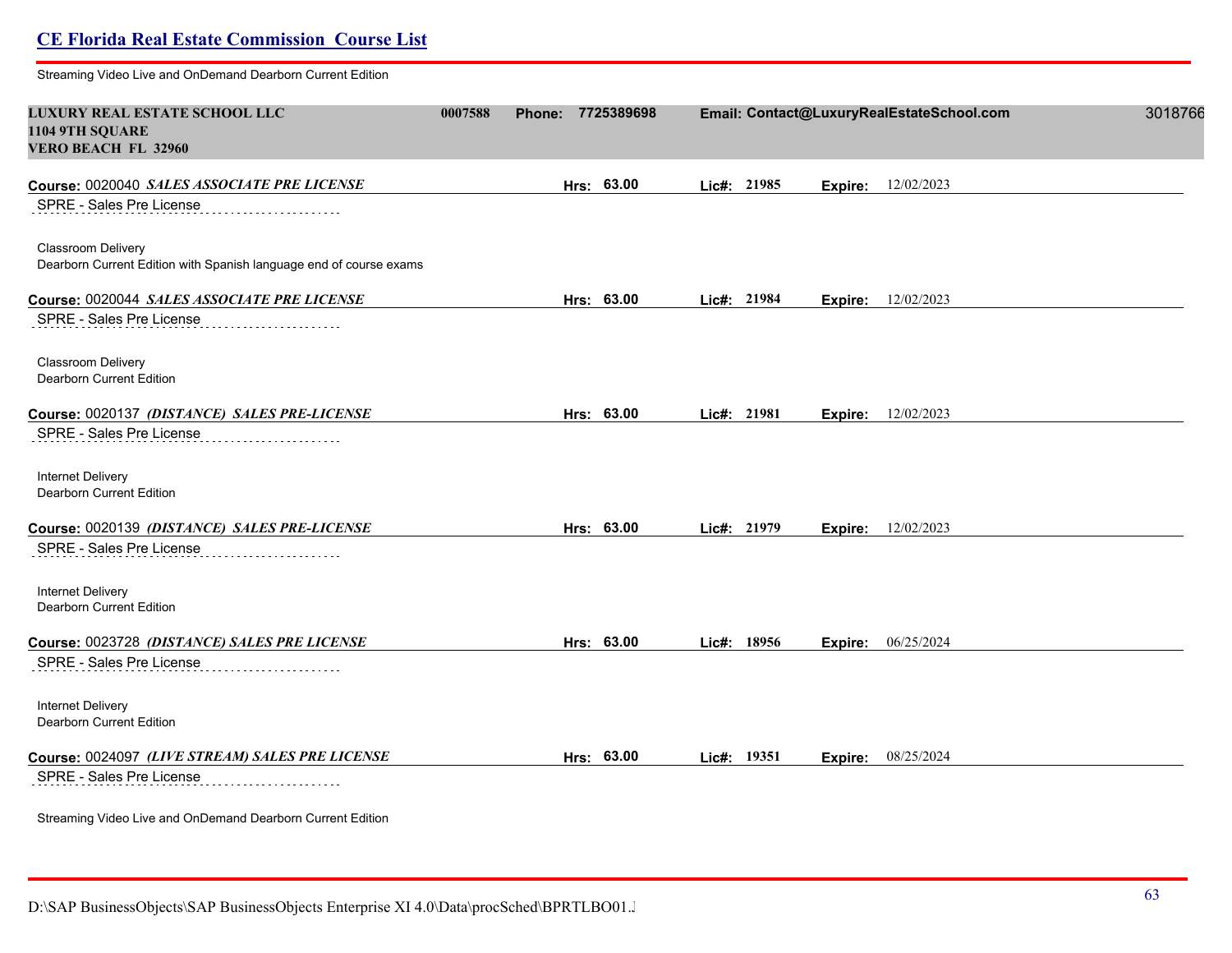| Course: 0026463 SALES ASSOCIATE PRE LICENSE                                                              |         | Hrs: 63.00                  | Lic#: 22043   | 12/09/2023<br>Expire:                   |         |
|----------------------------------------------------------------------------------------------------------|---------|-----------------------------|---------------|-----------------------------------------|---------|
| SPRE - Sales Pre License                                                                                 |         |                             |               |                                         |         |
| Classroom Delivery Dearborn Current Edition                                                              |         |                             |               |                                         |         |
| <b>MAGNOLIA SCHOOL OF REAL ESTATE LLC</b><br><b>2933 MAYFLOWER TERRACE</b><br><b>NORTH PORT FL 34286</b> | 0007866 | Phone: 941-201-2434         |               | Email: qualitymaterial@examworkbook.com | 3420028 |
| Course: 0021311 SALES ASSOCIATE PRE-LICENSEING                                                           |         | Hrs: 63.00                  | Lic#: $16217$ | <b>Expire:</b> 11/14/2022               |         |
| SPRE - Sales Pre License                                                                                 |         |                             |               |                                         |         |
| Classroom Delivery<br>Dearborn current Edition                                                           |         |                             |               |                                         |         |
| Course: 0023858 (DISTANCE) SALES PRE LICENSE                                                             |         | Hrs: 63.00                  | Lic#: 19080   | 07/20/2024<br>Expire:                   |         |
| SPRE - Sales Pre License                                                                                 |         |                             |               |                                         |         |
| Internet Delivery Dearborn Current Edition                                                               |         |                             |               |                                         |         |
| <b>MAKRO INVESTMENT INC</b><br>101 INDUSTRIAL LOOP N<br><b>SUITE A</b><br><b>JACKSONVILLE FL 32073</b>   | 0004264 | $(678)651 - 3600$<br>Phone: |               | Email: bienvenido@hagaserealestate.com  | 3293055 |
| Course: 0018141 SALES ASSOCIATE PRE LICENSE                                                              |         | Hrs: 63.00                  | Lic#: 19607   | 11/04/2022<br><b>Expire:</b>            |         |
| SPRE - Sales Pre License                                                                                 |         |                             |               |                                         |         |
| Aprendiendo Real Estate 3rd Edition                                                                      |         |                             |               |                                         |         |
| <b>MARAID ADVANCE INSTITUTE LLC</b><br>7900 OAK LANE<br><b>SUIT 400</b><br><b>MIAMI LAKES FL 33016</b>   | 0006857 | <b>Phone:</b>               | Email:        |                                         | 3097557 |
| Course: 0017832 SALES ASSOCIATE PRE LICENSE                                                              |         | Hrs: 63.00                  | Lic#: 12845   | 07/28/2022<br>Expire:                   |         |
| SPRE - Sales Pre License                                                                                 |         |                             |               |                                         |         |
| Classroom Delivery<br>Dearborn Current Edition<br>With Spanish Language End of Course Examinations       |         |                             |               |                                         |         |

D:\SAP BusinessObjects\SAP BusinessObjects Enterprise XI 4.0\Data\procSched\BPRTLBO01.Jobserver2\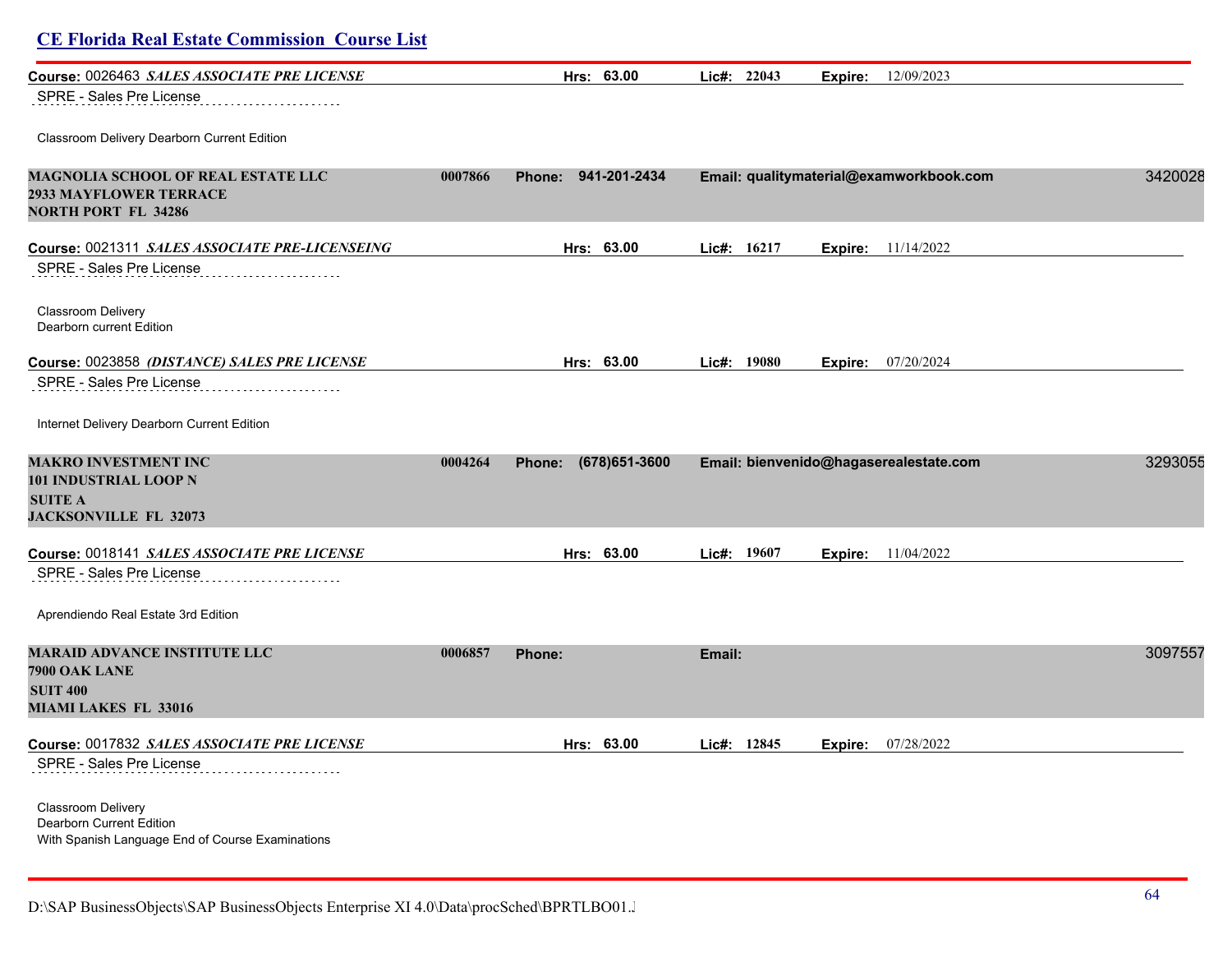| <b>MARIA ISABEL MEDINA</b><br>4741 LUMINOUS LOOP APT 403<br>KISSIMMEE FL 34746                                            | 0008696 | Phone:              | Email:                                     | 3394903 |
|---------------------------------------------------------------------------------------------------------------------------|---------|---------------------|--------------------------------------------|---------|
| Course: 0024740 (SPANISH) SALES PRE LICENSE<br>SPRE - Sales Pre License                                                   |         | Hrs: 63.00          | Lic#: 20622<br>03/02/2023<br>Expire:       |         |
| <b>MBITION LLC</b><br><b>18500 CORPORATE DRIVE</b><br><b>SUITE 250</b><br><b>BROOKFIELD WI 53045</b>                      | 0002294 | Phone: 800-532-7649 | Email: nichol.andler@theceshop.com         | 3418978 |
| Course: 0017775 (DISTANCE) SALES PRE-LICENSE<br>SPRE - Sales Pre License                                                  |         | Hrs: 63.00          | Lic#: 19560<br>10/27/2022<br>Expire:       |         |
| <b>Distance Education Delivery</b><br>Career WebSchool Current Edition                                                    |         |                     |                                            |         |
| <b>MBT REALTY ACADEMY</b><br>1101 MIRANDA LN<br><b>KISSIMMEE FL 34741</b>                                                 | 0008247 | Phone: 407-283-3351 | Email: mbtrealty18@gmail.com               | 3217958 |
| Course: 0022788 SALES ASSOCIATE PRE LICENSE<br>SPRE - Sales Pre License                                                   |         | Hrs: 63.00          | Lic#: 17845<br>10/07/2023<br>Expire:       |         |
| Classroom Delivery<br>Dearborn Current Edition<br>Course: 0022789 SALES ASSOCIATE PRE LICENSE<br>SPRE - Sales Pre License |         | Hrs: 63.00          | Lic#: $17846$<br><b>Expire:</b> 10/07/2023 |         |
| Classroom Delivery<br>Dearborn Current Edition With Spanish Language End of Course Exams                                  |         |                     |                                            |         |
| <b>MDO ACADEMY LLC</b><br><b>8 S ORLANDO AVE</b><br>KISSIMMEE FL 34741                                                    | 0008860 | Phone: 4079617217   | Email: juancarlos@mdolawgroup.com          | 3360655 |
| Course: 0025701 SALES ASSOCIATE PRE LICENSE<br>SPRE - Sales Pre License                                                   |         | Hrs: 63.00          | Lie#: 21686<br>Expire: 09/12/2023          |         |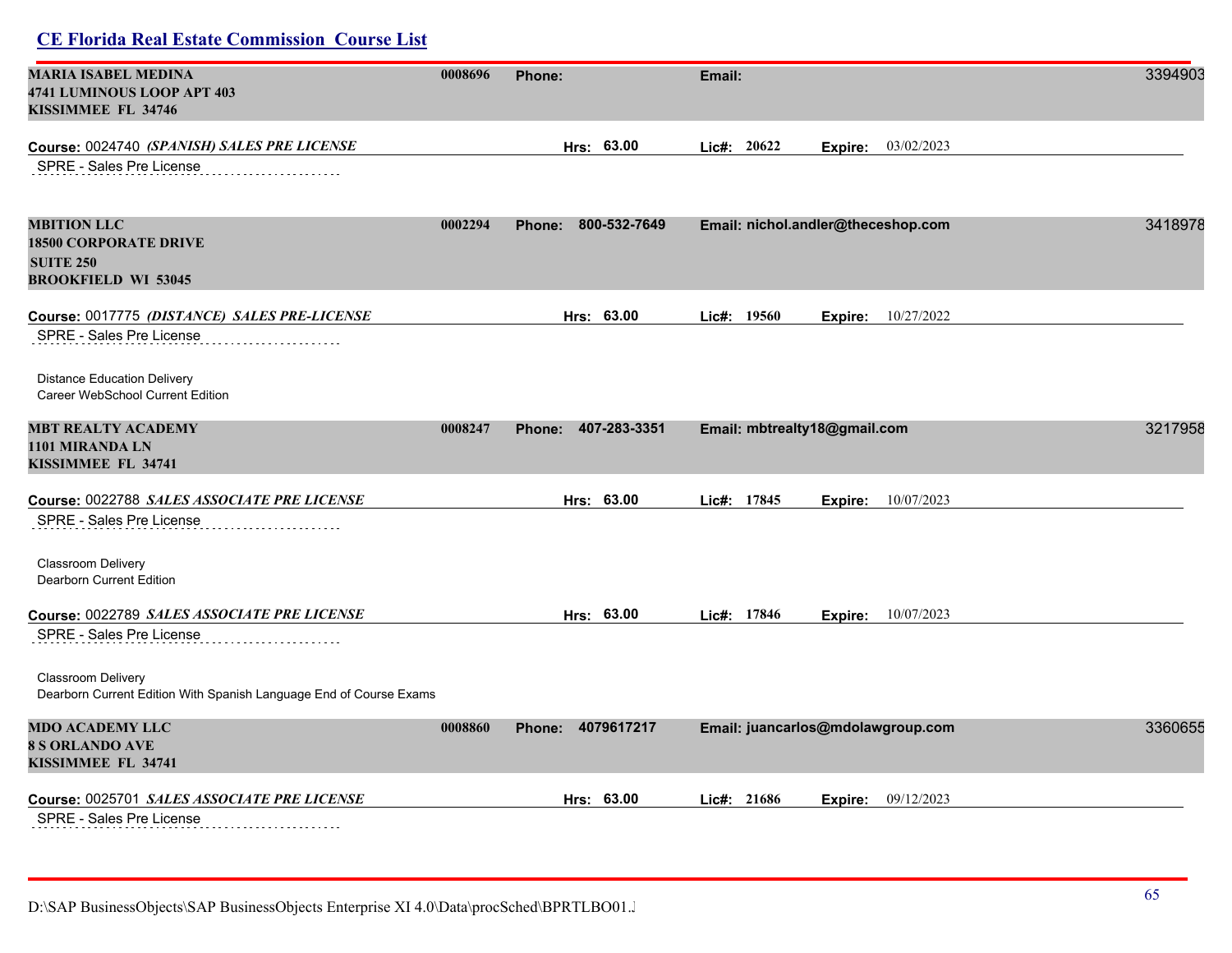| <b>MELBOURNE SCHOOL OF REAL ESTATE</b><br>916 S. WICKHAM RD<br><b>WEST MELBOURNE FL 32904</b> | 0008223 | Phone: 321-831-6131    |        |             |                              | Email: FIRSTPEAKREALESTATE@GMAIL.COM | 3263017 |
|-----------------------------------------------------------------------------------------------|---------|------------------------|--------|-------------|------------------------------|--------------------------------------|---------|
| Course: 0022680 SALES ASSOCIATE PRE LICENSE                                                   |         | Hrs: 63.00             |        | Lic#: 17689 | Expire:                      | 09/10/2023                           |         |
| SPRE - Sales Pre License                                                                      |         |                        |        |             |                              |                                      |         |
| Classroom Delivery<br>Dearborn Current Edition                                                |         |                        |        |             |                              |                                      |         |
| Course: 0022762 (DISTANCE) SALES ASSOCIATE PRE LICENSE                                        |         | Hrs: 63.00             |        | Lic#: 17819 | Expire:                      | 10/02/2023                           |         |
| SPRE - Sales Pre License                                                                      |         |                        |        |             |                              |                                      |         |
| <b>Internet Delivery</b><br>Dearborn Current Edition                                          |         |                        |        |             |                              |                                      |         |
| <b>MEMORYQUEST INC</b><br><b>1201 W MAIN STREET</b><br><b>INVERNESS FL 34450</b>              | 0002002 | <b>Phone:</b>          | Email: |             |                              |                                      | 151745  |
| Course: 0020284 SALES ASSOCIATE PRE LICENSE                                                   |         | Hrs: 63.00             |        | Lic#: 19195 | Expire:                      | 08/06/2022                           |         |
| SPRE - Sales Pre License                                                                      |         |                        |        |             |                              |                                      |         |
| OnCourse Learning<br><b>Distance Current Edition</b>                                          |         |                        |        |             |                              |                                      |         |
| MERRICKDAMON REAL ESTATE SCHOOL<br>2419 N DIXIE HIGHWAY<br><b>FORT LAUDERDALE FL 33305</b>    | 0006409 | 561-945-4389<br>Phone: |        |             | Email: info@merrickdamon.com |                                      | 3411675 |
| Course: 0015809 SALES ASSOCIATE PRE LICENSE                                                   |         | Hrs: 63.00             |        | Lic#: 21748 | Expire:                      | 09/29/2023                           |         |
| SPRE - Sales Pre License                                                                      |         |                        |        |             |                              |                                      |         |
| Classroom Delivery<br>Dearborn Current Edition                                                |         |                        |        |             |                              |                                      |         |
| Course: 0015905 (DISTANCE) SALES PRE-LICENSE                                                  |         | Hrs: 63.00             |        | Lic#: 21751 |                              | <b>Expire:</b> 09/30/2023            |         |
| SPRE - Sales Pre License                                                                      |         |                        |        |             |                              |                                      |         |
| <b>Internet Delivery</b><br>Dearborn Current Edition                                          |         |                        |        |             |                              |                                      |         |

D:\SAP BusinessObjects\SAP BusinessObjects Enterprise XI 4.0\Data\procSched\BPRTLBO01.Jobserver2\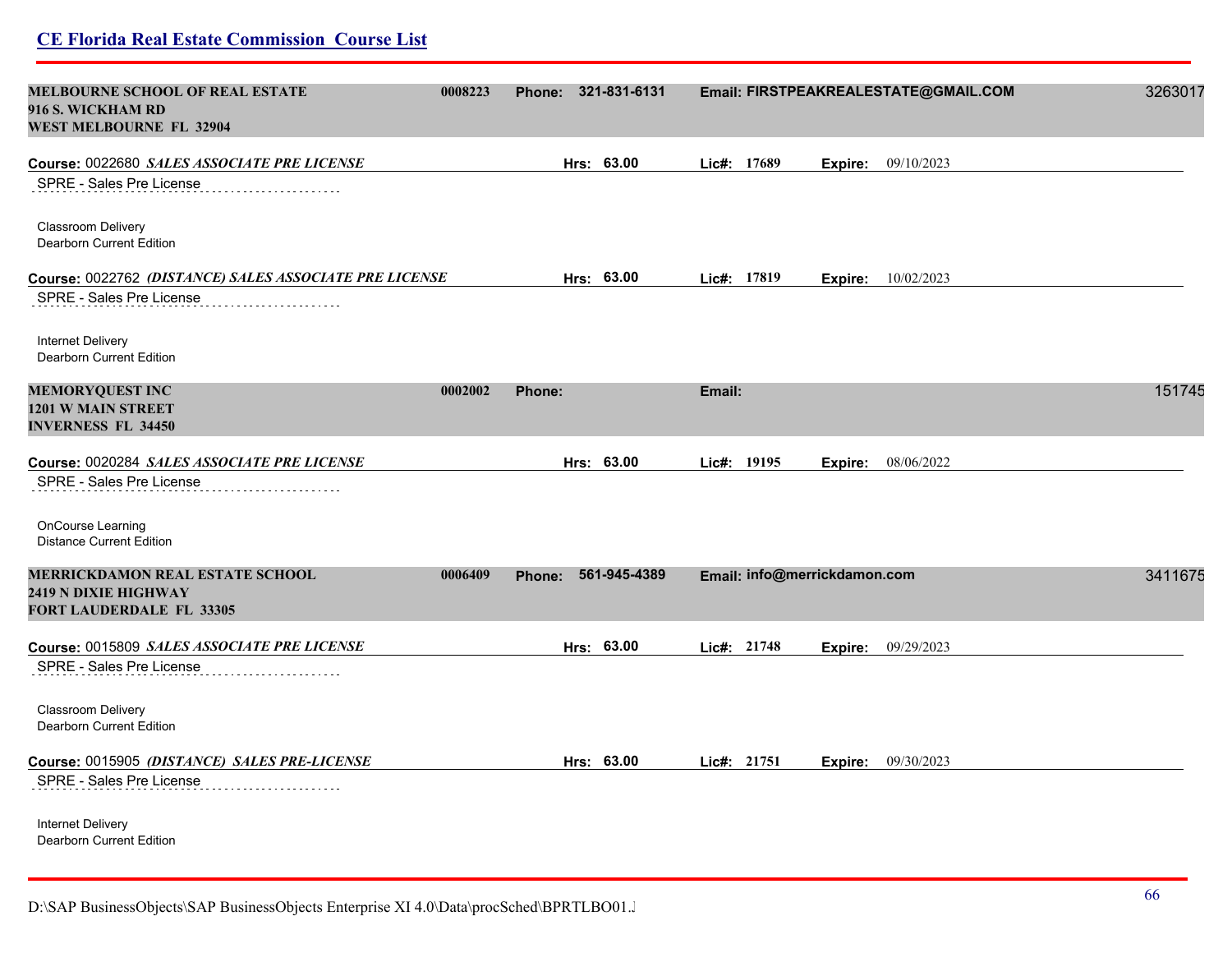| METALUXX REALTY GROUP, LLC<br><b>111 E MONUMENT SUITE 338-310</b><br>KISSIMMEE FL 34741 | 0008628 | 407-288-0260<br><b>Phone:</b> | Email: paganrealty@yahoo.com | 3588363                   |  |
|-----------------------------------------------------------------------------------------|---------|-------------------------------|------------------------------|---------------------------|--|
| Course: 0024217 SALES PRE LICENSE                                                       |         | Hrs: 63.00                    | Lic#: 19501                  | 09/22/2022<br>Expire:     |  |
| SPRE - Sales Pre License                                                                |         |                               |                              |                           |  |
| Classroom Delivery Dearborn Current Edition                                             |         |                               |                              |                           |  |
| Course: 0024864 SALES PRE LICENSE                                                       |         | Hrs: 63.00                    | Lic#: 20150                  | Expire: 01/07/2023        |  |
| SPRE - Sales Pre License                                                                |         |                               |                              |                           |  |
| Classroom Delivery Dearborn Current Edition                                             |         |                               |                              |                           |  |
| Course: 0025086 (LIVE STREAM) SALES PRE LICENSE                                         |         | Hrs: 63.00                    | Lic#: 20374                  | 02/09/2023<br>Expire:     |  |
| SPRE - Sales Pre License                                                                |         |                               |                              |                           |  |
| Streaming Video Live and OnDemand Dearborn Current Edition                              |         |                               |                              |                           |  |
| Course: 0025402 SALES ASSOCIATE PRE LICENSE                                             |         | Hrs: 63.00                    | Lic#: 20780                  | 03/21/2023<br>Expire:     |  |
| SPRE - Sales Pre License                                                                |         |                               |                              |                           |  |
| Classroom Delivery Dearborn Current Edition                                             |         |                               |                              |                           |  |
| Course: 0025647 SALES ASSOCIATE PRE LICENSE                                             |         | Hrs: 63.00                    | Lic#: 21024                  | 05/10/2023<br>Expire:     |  |
| SPRE - Sales Pre License                                                                |         |                               |                              |                           |  |
| Classroom Delivery Dearborn Current Edition                                             |         |                               |                              |                           |  |
| Course: 0025648 (DISTANCE) SALES PRE LICENSE                                            |         | Hrs: 63.00                    | Lic#: $21025$                | 05/10/2023<br>Expire:     |  |
| SPRE - Sales Pre License                                                                |         |                               |                              |                           |  |
| Distance Delivery Dearborn Current Edition                                              |         |                               |                              |                           |  |
| Course: 0025649 (LIVE STREAM) SALES PRE LICENSE                                         |         | Hrs: 63.00                    | Lic#: $21026$                | <b>Expire:</b> 05/10/2023 |  |
| SPRE - Sales Pre License                                                                |         |                               |                              |                           |  |
|                                                                                         |         |                               |                              |                           |  |

Streaming Video Live and OnDemand Dearborn Current Edition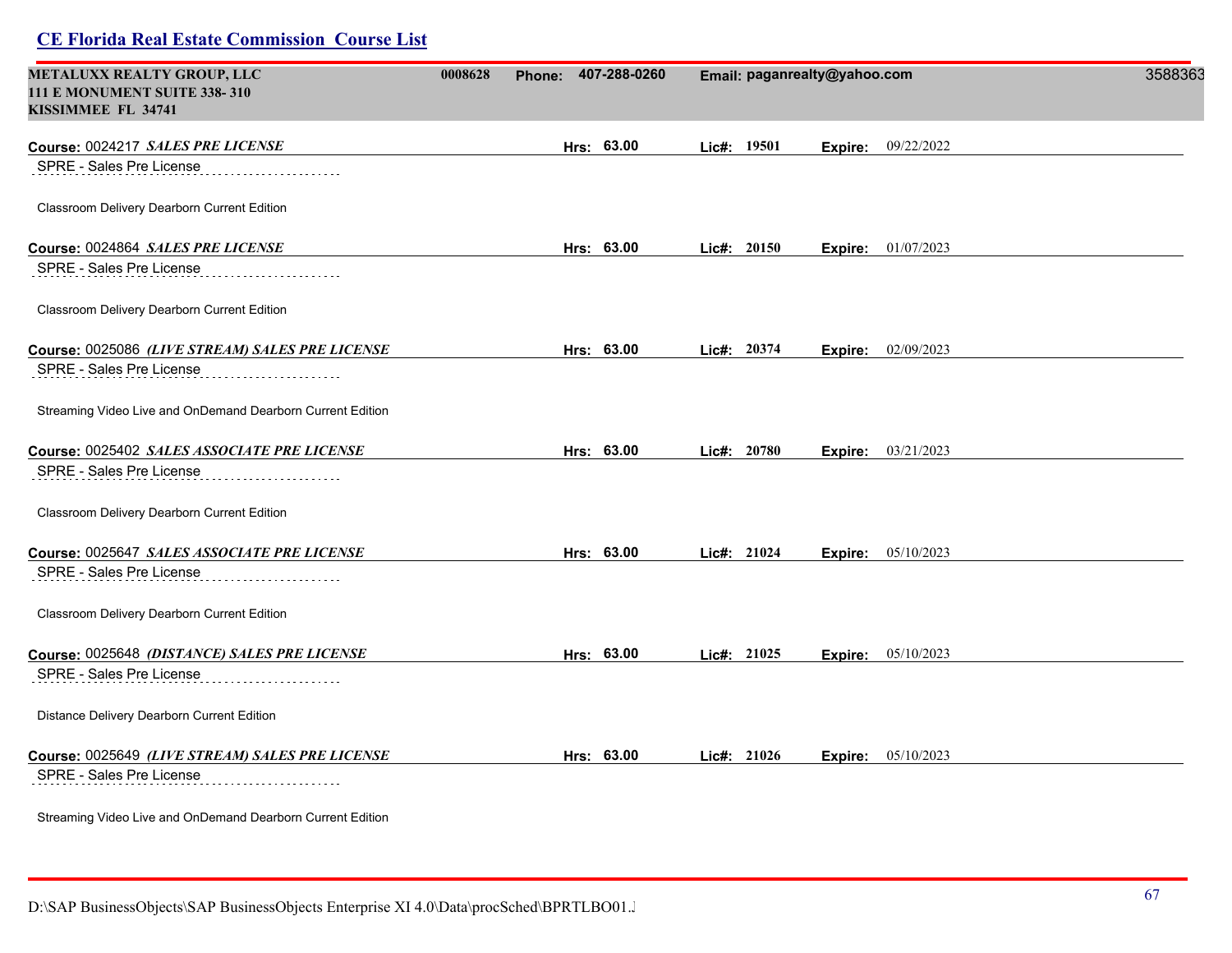# **CE Florida Real Estate Commission Course List Course:** 0026500 *SALES ASSOCIATE PRE LICENSE* **Hrs: 63.00 Lic#: 22094 Expire:** 01/05/2024 SPRE - Sales Pre License Classroom Delivery Dearborn Current Edition **METRO ACADEMY OF REAL ESTATE LLC 0006707 Phone: 407-237-0905 Email: elkhander@gmail.com** 30384452 **13796 BRIDGEWATER CROSSINGS BLVD SUITE 1000 WINDERMERE FL 34786 Course:** 0017334 *SALES ASSOCIATE PRE LICENSE* **Hrs: 63.00 Lic#: 22406 Expire:** 03/23/2024 SPRE - Sales Pre License Classroom Delivery Dearborn Current Edition **Course:** 0026785 *(DISTANCE) SALES PRE LICENSE* **Hrs: 63.00 Lic#: 22405 Expire:** 03/23/2024 SPRE - Sales Pre License Internet Delivery Dearborn Current Edition **MIAMI DADE COLLEGE-SCHOOL OF CONTINUING 0002375 Phone: 305-237-2541 Email: jgame@mdc.edu** 29930291 **11011 SW 104 ST RM # 5101-01 KENDALL CAMPUS MIAMI FL 33176 Course:** 0017171 *(DISTANCE) SALES PRE-LICENSE* **Hrs: 63.00 Lic#: 21977 Expire:** 12/01/2023 SPRE - Sales Pre License Internet Delivery Dearborn Current Edition **Course:** 0017442 *SALES ASSOCIATE PRE LICENSE* **Hrs: 63.00 Lic#: 22127 Expire:** 01/18/2024 SPRE - Sales Pre License Classroom Delivery Dearborn Current Edition With Spanish Language Course Material and End of Course Examinations **Course:** 0017498 *SALES ASSOCIATE PRE LICENSE* **Hrs: 63.00 Lic#: 22120 Expire:** 01/12/2024 SPRE - Sales Pre License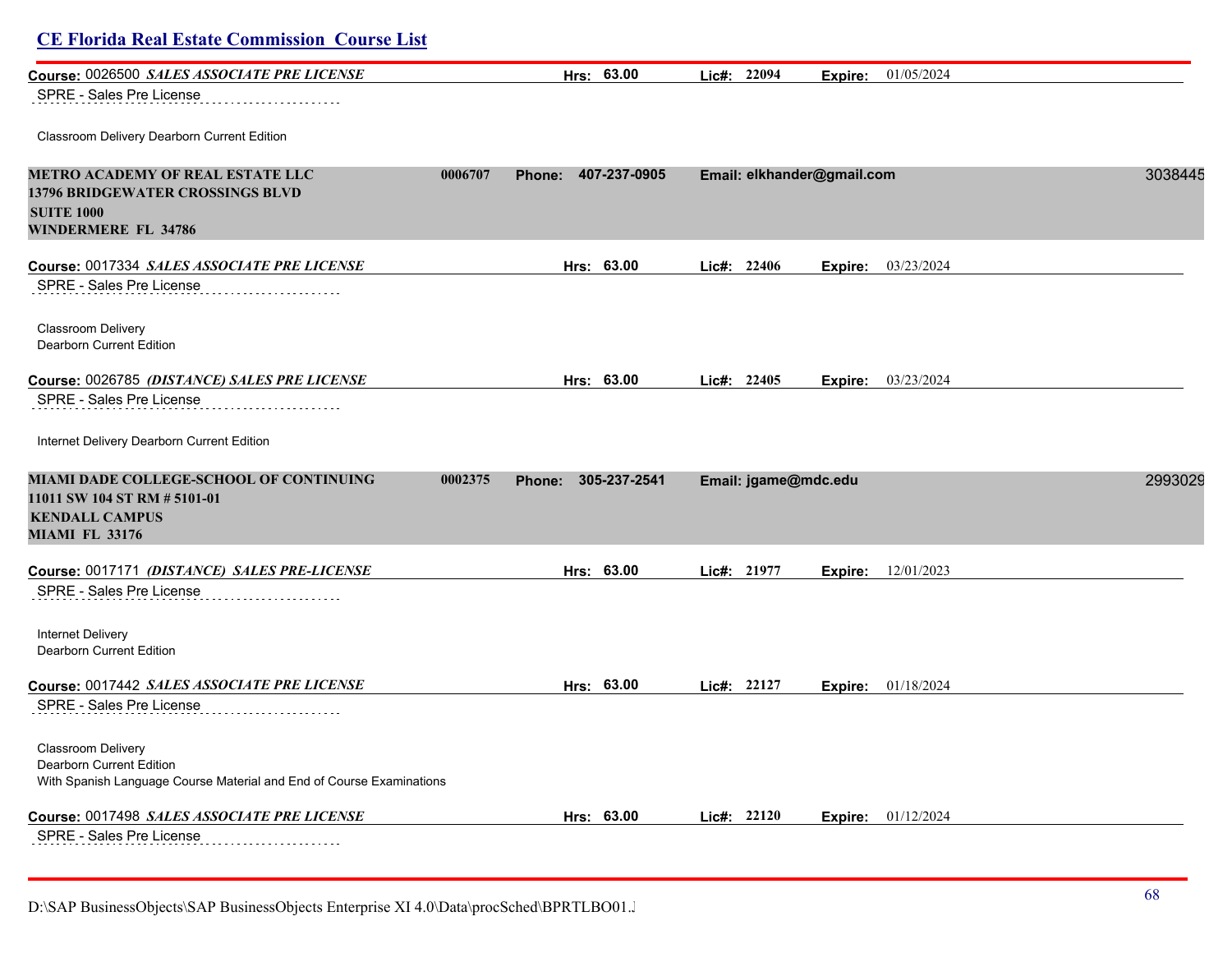| 0004299 | <b>Phone:</b>                                           |                                        |                                                                                     |                               |                                                                                                                              | 1591638 |
|---------|---------------------------------------------------------|----------------------------------------|-------------------------------------------------------------------------------------|-------------------------------|------------------------------------------------------------------------------------------------------------------------------|---------|
|         |                                                         |                                        |                                                                                     |                               |                                                                                                                              |         |
|         |                                                         |                                        |                                                                                     |                               |                                                                                                                              |         |
|         |                                                         |                                        |                                                                                     |                               |                                                                                                                              |         |
|         | Hrs: 63.00                                              |                                        |                                                                                     |                               |                                                                                                                              |         |
|         |                                                         |                                        |                                                                                     |                               |                                                                                                                              |         |
|         |                                                         |                                        |                                                                                     |                               |                                                                                                                              |         |
|         |                                                         |                                        |                                                                                     |                               |                                                                                                                              |         |
|         |                                                         |                                        |                                                                                     |                               |                                                                                                                              |         |
|         |                                                         |                                        |                                                                                     |                               |                                                                                                                              |         |
| 0007974 | Phone: 954-559-9988                                     |                                        |                                                                                     |                               |                                                                                                                              | 3333094 |
|         | Hrs: 63.00                                              |                                        |                                                                                     |                               |                                                                                                                              |         |
|         |                                                         |                                        |                                                                                     |                               |                                                                                                                              |         |
|         |                                                         |                                        |                                                                                     |                               |                                                                                                                              |         |
|         |                                                         |                                        |                                                                                     |                               |                                                                                                                              |         |
|         | Course: 0024317 (LIVE STREAM) SPANISH SALES PRE LICENSE | Hrs: 63.00<br>Hrs: 63.00<br>Hrs: 63.00 | Lic#: $19574$<br>Email:<br>Lic#: 19004<br>Lic#: 19005<br>Lic#: 19006<br>Lic#: 16790 | Expire:<br>Expire:<br>Expire: | 10/29/2022<br>07/06/2022<br><b>Expire:</b> 07/06/2022<br>07/06/2022<br>Email: INFO@MPIMIAMI.COM<br><b>Expire:</b> 03/19/2023 |         |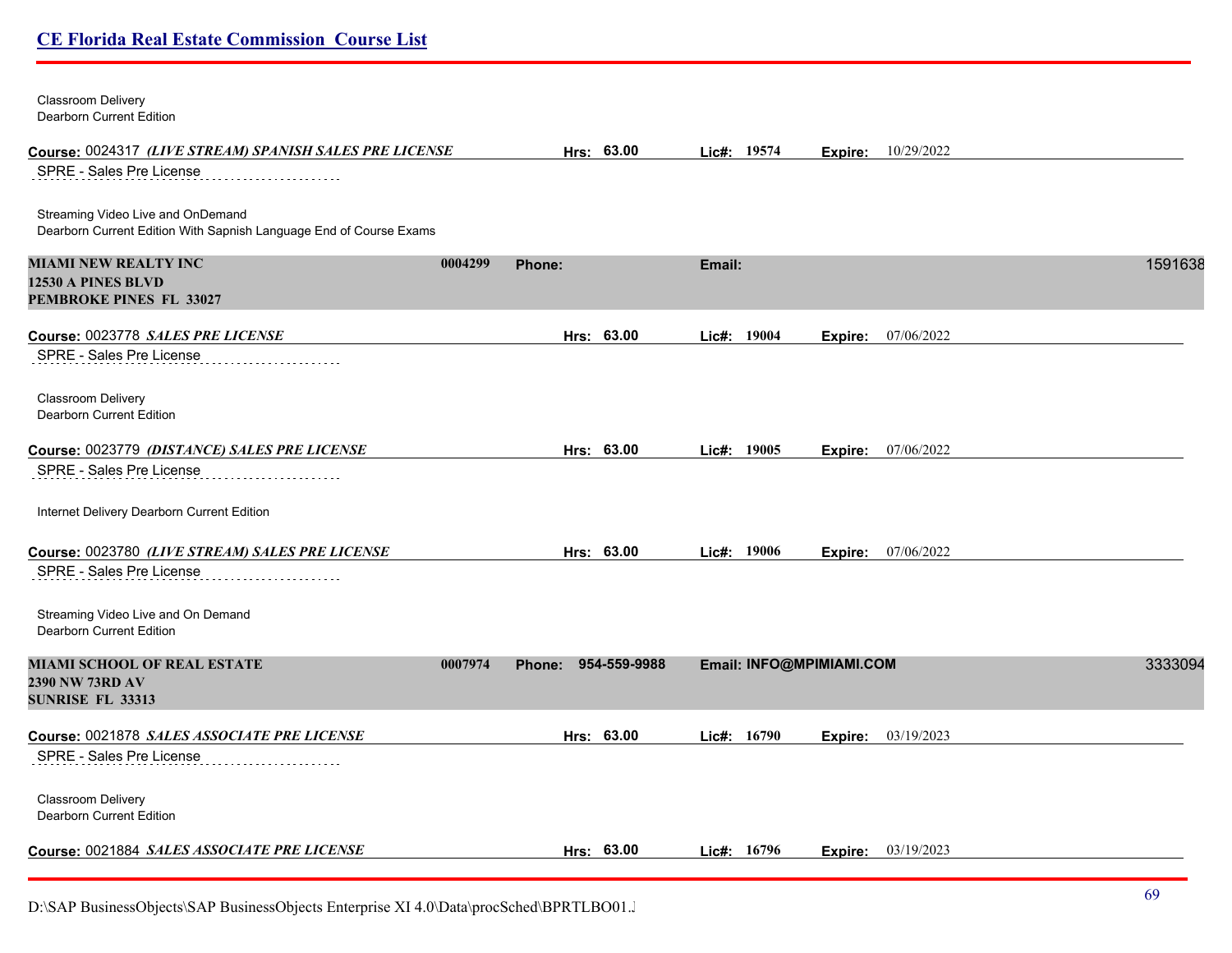SPRE - Sales Pre License . . . . . . . . . . . . . . . . . .

Classroom Delivery Dearborn Current Edition With Spanish Language End of Course Exams

| <b>MILONAS GROUP INC</b><br>3512 SMEDLEY RD.<br>THE VILLAGES FL 32163                       | 0007632 | Phone: 850 240 8422    | Email: dmilonas@kw.com                   | 3595138 |
|---------------------------------------------------------------------------------------------|---------|------------------------|------------------------------------------|---------|
| Course: 0020246 (DISTANCE) SALES PRE-LICENSE<br>SPRE - Sales Pre License                    |         | Hrs: 63.00             | Lic#: 22376<br><b>Expire:</b> 03/15/2024 |         |
| <b>Internet Delivery</b><br>Dearborn Current Edition                                        |         |                        |                                          |         |
| <b>MLS CAMPUS INC</b><br><b>33 E ROBINSON ST SUITE 216</b><br><b>ORLANDO FL 32801</b>       | 0006578 | 877 331 6235<br>Phone: | Email: merouane.remmouche@gmail.com      | 2921719 |
| Course: 0017067 (DISTANCE) SALES PRE-LICENSE                                                |         | Hrs: 63.00             | Lie#: 21156<br>06/03/2023<br>Expire:     |         |
| SPRE - Sales Pre License                                                                    |         |                        |                                          |         |
| Internet Delivery<br>MLS Campus Inc. - 63 Hour Sales Associate Pre-Licensing Course         |         |                        |                                          |         |
| <b>MLS REAL ESTATE SCHOOL</b><br><b>615 E SILVER SPRIAS BLVD</b><br><b>OCALA FL 34470</b>   | 0006286 | Phone:                 | Email:                                   | 2962116 |
| Course: 0016779 SALES ASSOCIATE PRE LICENSE                                                 |         | Hrs: 63.00             | Lic#: 21742<br>09/28/2023<br>Expire:     |         |
| SPRE - Sales Pre License                                                                    |         |                        |                                          |         |
| Classroom Delivery<br><b>Dearborn Current Edition</b>                                       |         |                        |                                          |         |
| <b>MODERN SCHOOL OF REAL ESTATE CORP</b><br>1200 BRICKELL AVE #700<br><b>MIAMI FL 33131</b> | 0007459 | 786-930-9928<br>Phone: | Email: JORGEFELIXPA@GMAIL.COM            | 3049780 |
| Course: 0019556 SALES ASSOCIATE PRE LICENSE                                                 |         | Hrs: 63.00             | 09/20/2023<br>Lie#: 14442<br>Expire:     |         |
| SPRE - Sales Pre License                                                                    |         |                        |                                          |         |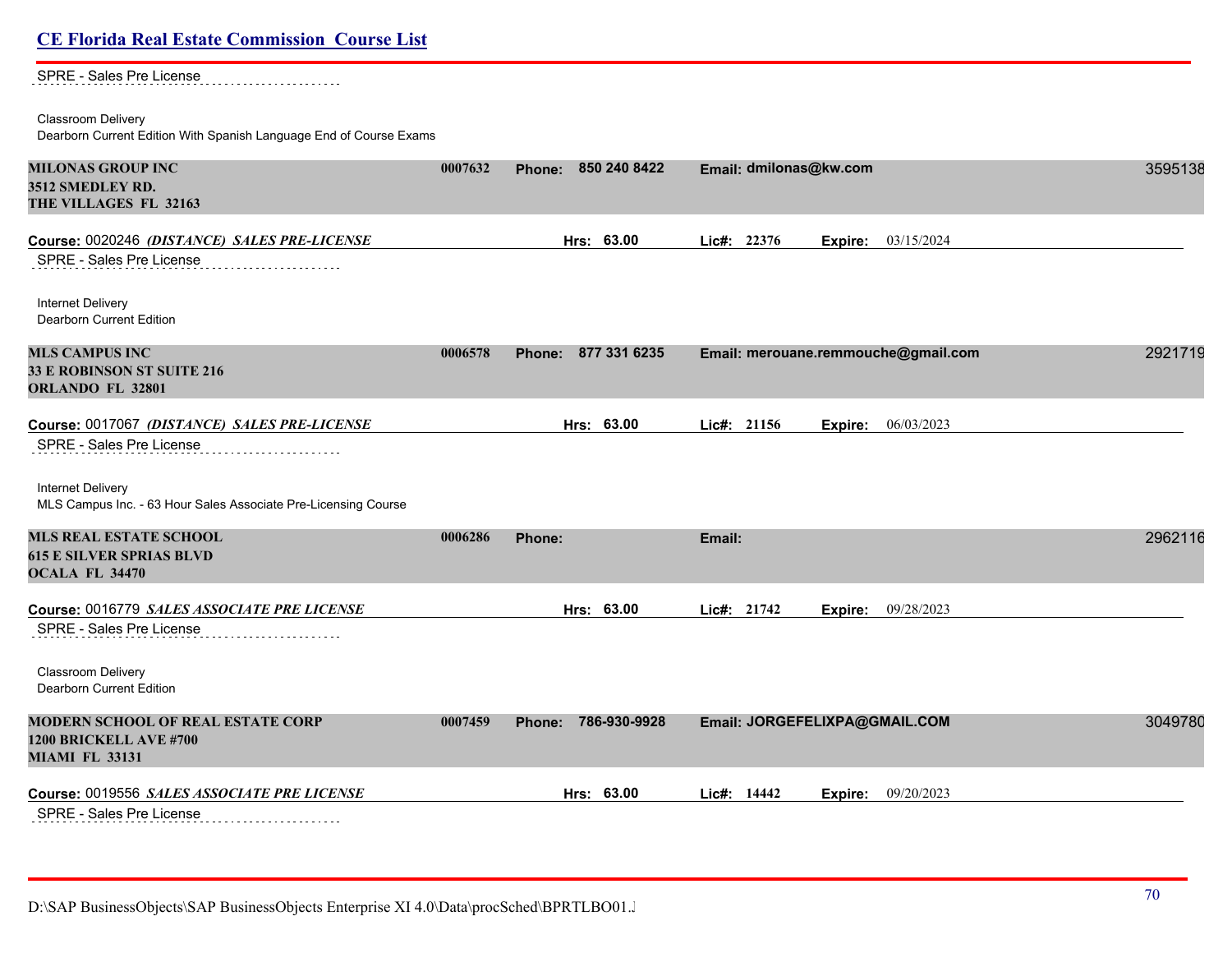| <b>CE Florida Real Estate Commission Course List</b>                                                    |         |                        |             |                                       |         |
|---------------------------------------------------------------------------------------------------------|---------|------------------------|-------------|---------------------------------------|---------|
| Classroom Delivery<br>Dearborn Current Edition                                                          |         |                        |             |                                       |         |
| Course: 0023385 (DISTANCE) SALES PRE LICENSE<br>SPRE - Sales Pre License                                |         | Hrs: 63.00             | Lic#: 18594 | <b>Expire:</b> 03/26/2024             |         |
| Internet Delivery<br>Dearborn Current Edition                                                           |         |                        |             |                                       |         |
| Course: 0023386 SALES ASSOCIATE PRE LICENSE<br>SPRE - Sales Pre License                                 |         | Hrs: 63.00             | Lic#: 18595 | 03/26/2024<br>Expire:                 |         |
| Classroom Delivery Dearborn Current Edition                                                             |         |                        |             |                                       |         |
| MONEY MAGNET SCHOOL OF REAL ESTATE LLC<br>19046 BRUCE B DOWNS BLV SUITE 136<br><b>TAMPA FL 33647</b>    | 0008594 | 813-485-1770<br>Phone: |             | Email: mmschoolofrealestate@gmail.com | 3334420 |
| Course: 0024108 (DISTANCE) SALES PRE LICENSE<br>SPRE - Sales Pre License                                |         | Hrs: 63.00             | Lic#: 19365 | Expire: 08/27/2022                    |         |
| Distance Delivery Mbition Learn Real Estate Current Edition                                             |         |                        |             |                                       |         |
| <b>MOSELEY REAL ESTATE SCHOOLS INC</b><br>3880 S WASHINGTON AVE #238<br><b>TITUSVILLE FL 32780</b>      | 0005981 | <b>Phone:</b>          | Email:      |                                       | 2724471 |
| Course: 0016795 (DISTANCE) SALES PRE-LICENSE                                                            |         | Hrs: 63.00             | Lic#: 21484 | 08/10/2023<br>Expire:                 |         |
| SPRE - Sales Pre License<br><b>Internet Delivery</b>                                                    |         |                        |             |                                       |         |
| Moseley Real Estate Schools, Inc.                                                                       |         |                        |             |                                       |         |
| <b>MURCAR REALTY SCHOOL OF REAL ESTATE</b><br><b>5858 GALL BOULEVARD</b><br><b>ZEPHYRHILLS FL 33542</b> | 0008208 | <b>Phone:</b>          | Email:      |                                       | 3207338 |
| Course: 0022591 SALES ASSOCIATE PRE LICENSE<br>SPRE - Sales Pre License                                 |         | Hrs: 63.00             | Lic#: 17595 | 08/27/2023<br>Expire:                 |         |

<u>SPRE - Sales Pre License Press, Press, Press, Press, Press, Press, Press, Press, Press, Press, Press, Press, P</u>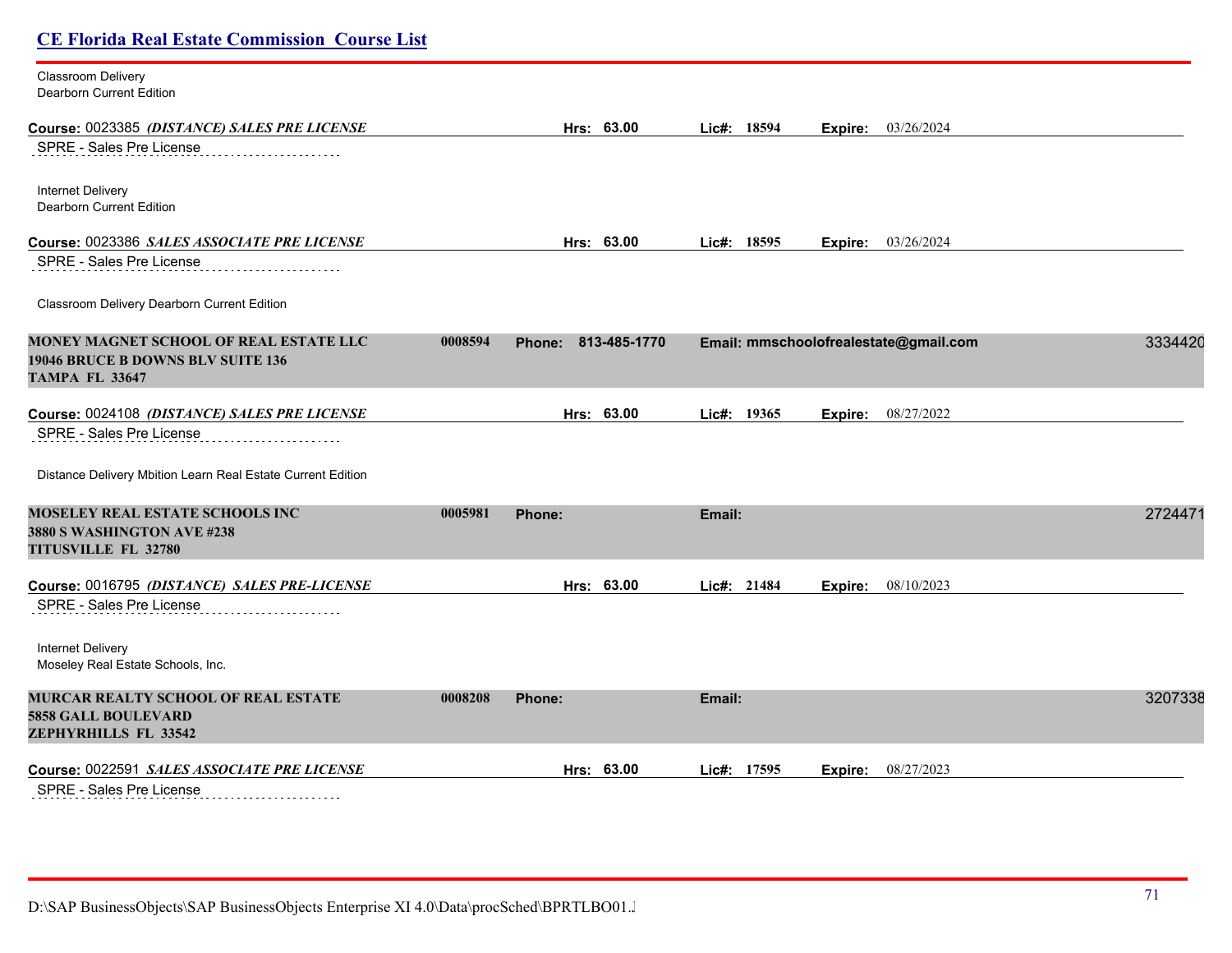# **CE Florida Real Estate Commission Course List** Classroom Delivery Dearborn Current Edition **Course:** 0025683 *(DISTANCE) SALES PRE LICENSE* **Hrs: 63.00 Lic#: 21047 Expire:** 05/12/2023 SPRE - Sales Pre License Internet Delivery Dearborn Current Edition **Course:** 0026174 *(LIVE STREAM) SALES PRE LICENSE* **Hrs: 63.00 Lic#: 21650 Expire:** 08/31/2023 SPRE - Sales Pre License Streaming Video Live and OnDemand Dearborn Current Edition **MY REAL ESTATE PROFESSOR 0002517 Phone: 305-975-0897 Email: flrealestateclasses@gmail.com** 21804238 **2000 PONCE DE LEON BLVD #600 CORAL GABLES FL 33134 Course:** 0014406 *(DISTANCE) SALES PRE LICENSE* **Hrs: 63.00 Lic#: 21854 Expire:** 10/19/2023 SPRE - Sales Pre License Internet Delivery Dearborn Current Edition **Course:** 0016935 *SALES ASSOCIATE PRE LICENSE* **Hrs: 63.00 Lic#: 21849 Expire:** 10/19/2023 SPRE - Sales Pre License Classroom Delivery Dearborn Current Edition **Course:** 0025105 *(LIVE STREAM) SALES PRE LICENSE* **Hrs: 63.00 Lic#: 20409 Expire:** 02/10/2023 SPRE - Sales Pre License Streaming Video Live and OnDemand Dearborn Current Edition **MY REAL ESTATE TUTOR 0004943 Phone: Email:** 14846221 **4327 S HWY 27 STE 126 CLERMONT FL 34711 Course:** 0023049 *(DISTANCE) SALES ASSOCIATE PRE LICENSE* **Hrs: 63.00 Lic#: 18169 Expire:** 12/16/2023 SPRE - Sales Pre License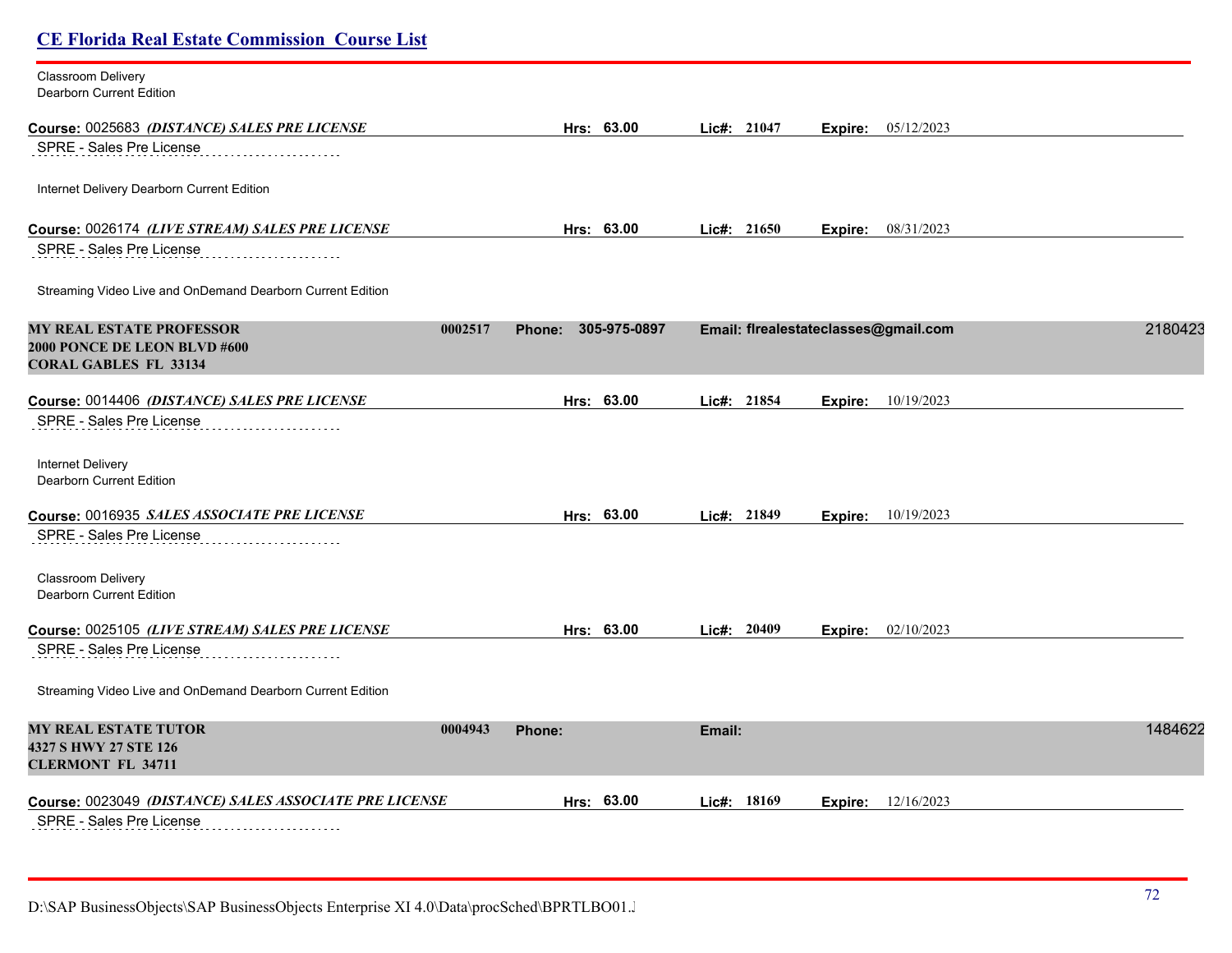| <b>Internet Delivery</b><br><b>Dearborn Current Edition</b>                                                |         |               |            |               |         |                    |        |
|------------------------------------------------------------------------------------------------------------|---------|---------------|------------|---------------|---------|--------------------|--------|
| NAPLES SCHOOL OF REAL ESTATE, INC.<br>2555 N TAMIAMI TRAIL<br><b>QUALITY INN</b><br><b>NAPLES FL 34103</b> | 0002001 | <b>Phone:</b> |            | Email:        |         |                    | 151640 |
| Course: 0017063 (DISTANCE) SALES PRE-LICENSE                                                               |         |               | Hrs: 63.00 | Lic#: 21343   | Expire: | 07/22/2023         |        |
| SPRE - Sales Pre License                                                                                   |         |               |            |               |         |                    |        |
| <b>Internet Delivery</b><br>Dearborn Current Edition                                                       |         |               |            |               |         |                    |        |
| Course: 0017064 SALES ASSOCIATE PRE LICENSE                                                                |         |               | Hrs: 63.00 | Lic#: 21342   |         | Expire: 07/22/2023 |        |
| SPRE - Sales Pre License                                                                                   |         |               |            |               |         |                    |        |
| Classroom Delivery<br>Dearborn Current Edition                                                             |         |               |            |               |         |                    |        |
| NATIONAL EDUCATION SEMINARS OF FLORIDA I<br><b>1123 HARRISON AVE</b><br>PANAMA CITY FL 32601               | 0001947 | <b>Phone:</b> |            | Email:        |         |                    | 151225 |
| Course: 0016086 (DISTANCE) SALES PRE-LICENSE                                                               |         |               | Hrs: 63.00 | Lic#: 21364   | Expire: | 07/26/2023         |        |
| SPRE - Sales Pre License                                                                                   |         |               |            |               |         |                    |        |
| Internet Delivery<br>Ed Klopfer Schools of Real Estate Current Edition                                     |         |               |            |               |         |                    |        |
| Course: 0016549 SALES ASSOCIATE PRE LICENSE                                                                |         |               | Hrs: 63.00 | Lic#: $21367$ |         | Expire: 07/26/2023 |        |
| SPRE - Sales Pre License                                                                                   |         |               |            |               |         |                    |        |
| <b>Classroom Delivery</b><br>Ed Klopfer Schools of Real Estate Current Edition                             |         |               |            |               |         |                    |        |
| Course: 0016762 (DISTANCE) SALES PRE-LICENSE                                                               |         |               | Hrs: 63.00 | Lic#: $21549$ |         | Expire: 08/17/2023 |        |
| SPRE - Sales Pre License                                                                                   |         |               |            |               |         |                    |        |
| Internet Delivery<br>Dearborn Current Edition                                                              |         |               |            |               |         |                    |        |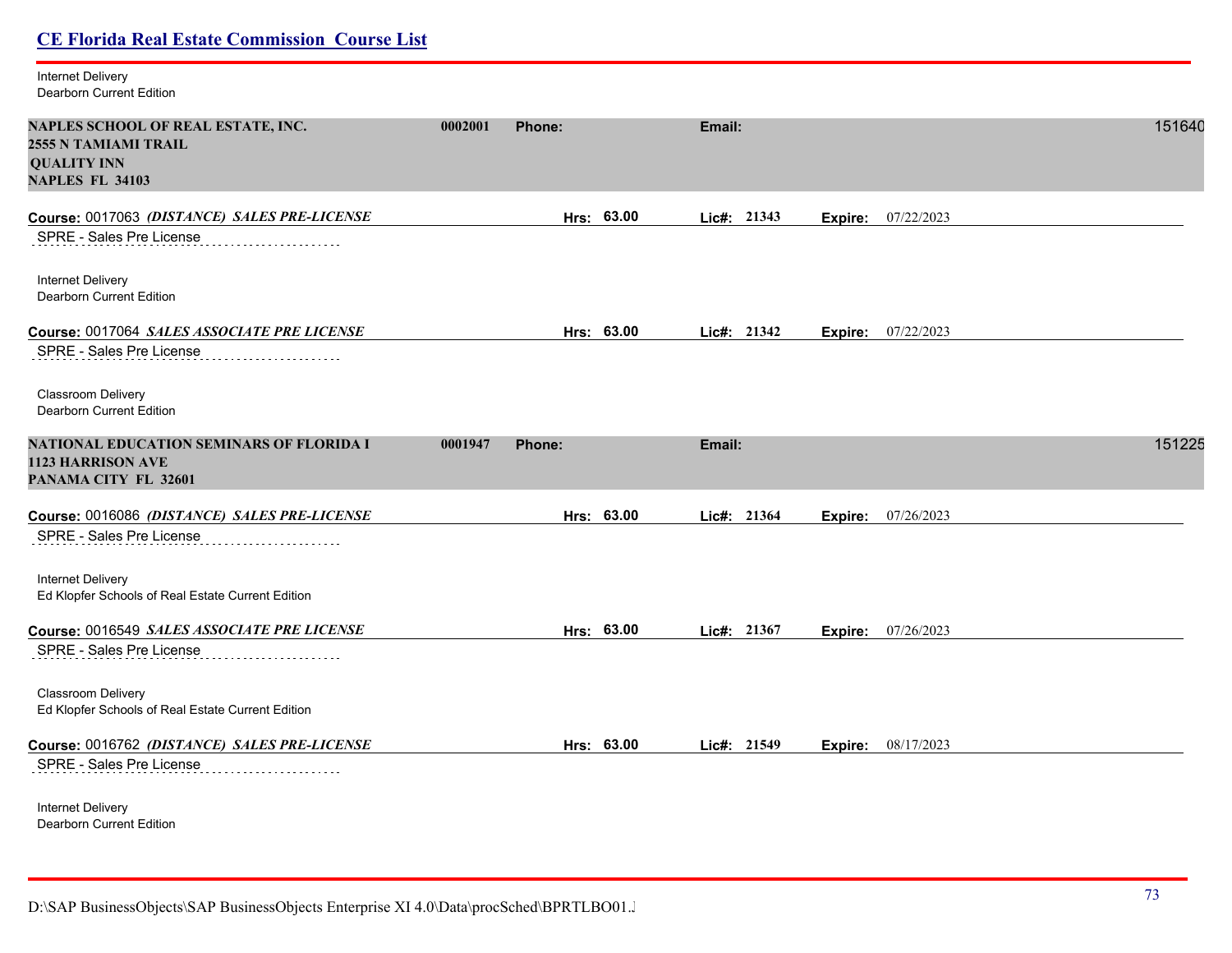### **CE Florida Real Estate Commission Course List Course:** 0023354 *(LIVE STREAM) SALES PRE LICENSE* **Hrs: 63.00 Lic#: 18564 Expire:** 03/17/2024 SPRE - Sales Pre License Live Streaming-Live and On-Demand Delivery Dearborn Current Edition **NATURE COAST REAL ESTATE INSTITUTE LLC 0004310 Phone: Email:** 13979210 **714 S SCARBORO AVE LECANTO FL 34461 Course:** 0016821 *(DISTANCE) SALES PRE-LICENSE* **Hrs: 63.00 Lic#: 21345 Expire:** 07/22/2023 SPRE - Sales Pre License Internet Delivery Dearborn Current Edition **Course:** 0017030 *SALES ASSOCIATE PRE LICENSE* **Hrs: 63.00 Lic#: 22363 Expire:** 03/10/2024 SPRE - Sales Pre License Classroom Delivery Dearborn Current Edition **NAVIGATORS REAL ESTATE SCHOOL LLC 0008153 Phone: 305-878-1019 Email: navigatorsres@gmail.com** 35989715 **8950 SW 74 CT SUITE 2201 MIAMI FL 33156 Course:** 0022423 *SALES ASSOCIATE PRE LICENSE* **Hrs: 63.00 Lic#: 17335 Expire:** 07/23/2023 SPRE - Sales Pre License Classroom Delivery Dearborn Current Edition **Course:** 0022713 *(DISTANCE) SALES ASSOCIATE PRE LICENSE* **Hrs: 63.00 Lic#: 17726 Expire:** 09/19/2023 SPRE - Sales Pre License Internet Delivery Dearborn Current Edition **NEAL HOLLANDS SCHOOL OF REAL ESTATE 0002338 Phone: 904 825-4934 Email: enealholland@yahoo.com** 32778978 **641 N LEGACY TRAIL ST. AUGUSTINE FL 32092**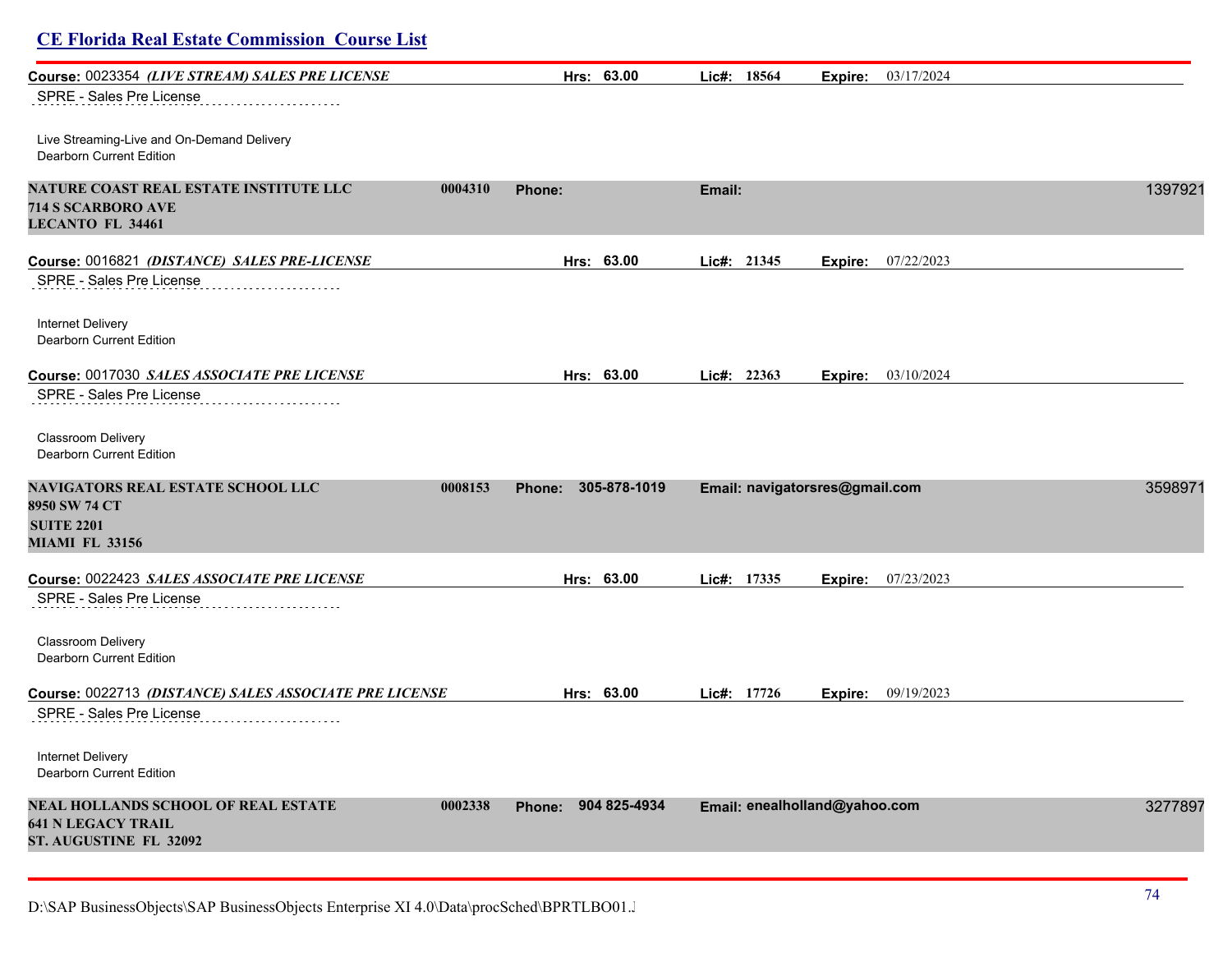| <b>CE Florida Real Estate Commission Course List</b>                |         |                     |            |             |             |                                    |         |
|---------------------------------------------------------------------|---------|---------------------|------------|-------------|-------------|------------------------------------|---------|
| Course: 0017504 SALES ASSOCIATE PRE LICENSE                         |         |                     | Hrs: 63.00 | Lic#: 16435 |             | <b>Expire:</b> 01/22/2023          |         |
| SPRE - Sales Pre License                                            |         |                     |            |             |             |                                    |         |
| Classroom Delivery<br>Dearborn Current Edition                      |         |                     |            |             |             |                                    |         |
| NEW MIAMI REALTY CORP                                               | 0004755 | Phone: 305 635 5000 |            |             |             | Email: jserrano@newmiamirealty.com | 1255470 |
| 12001 SW 128 CT                                                     |         |                     |            |             |             |                                    |         |
| <b>SUITE 104</b><br><b>MIAMI FL 33186</b>                           |         |                     |            |             |             |                                    |         |
| Course: 0025478 SALES PRE LICENSE                                   |         |                     | Hrs: 63.00 |             | Lic#: 20863 | <b>Expire:</b> 04/13/2023          |         |
| SPRE - Sales Pre License                                            |         |                     |            |             |             |                                    |         |
| Classroom Delivery Performance Program Company, LLC Current Edition |         |                     |            |             |             |                                    |         |
| Course: 0025662 (LIVE STREAM) SALES PRE LICENSE                     |         |                     | Hrs: 63.00 |             | Lic#: 21036 | <b>Expire:</b> 05/10/2023          |         |
| SPRE - Sales Pre License                                            |         |                     |            |             |             |                                    |         |
| Streaming Video Live and OnDemand Dearborn Current Edition          |         |                     |            |             |             |                                    |         |
| Course: 0025663 <i>SALES ASSOCIATE PRE LICENSE</i>                  |         |                     | Hrs: 63.00 |             | Lic#: 21037 | <b>Expire:</b> 05/10/2023          |         |
| SPRE - Sales Pre License                                            |         |                     |            |             |             |                                    |         |
| Classroom Delivery Dearborn Current Edition                         |         |                     |            |             |             |                                    |         |
| Course: 0025944 (DISTANCE) SALES PRE LICENSE                        |         |                     | Hrs: 63.00 |             | Lic#: 21322 | <b>Expire:</b> $07/19/2023$        |         |
| SPRE - Sales Pre License                                            |         |                     |            |             |             |                                    |         |
| Internet Delivery Dearborn Current Edition                          |         |                     |            |             |             |                                    |         |
| NEXUS INTERNATIONAL SCHOOL OF REAL ESTAT                            | 0006467 | <b>Phone:</b>       |            | Email:      |             |                                    | 3179487 |
| <b>80 SW 8TH ST SUITE 2000</b><br><b>MIAMI FL 33130</b>             |         |                     |            |             |             |                                    |         |
| Course: 0017119 (DISTANCE) SALES PRE-LICENSE                        |         |                     | Hrs: 63.00 |             | Lie#: 22111 | Expire: 01/12/2024                 |         |
| SPRE - Sales Pre License                                            |         |                     |            |             |             |                                    |         |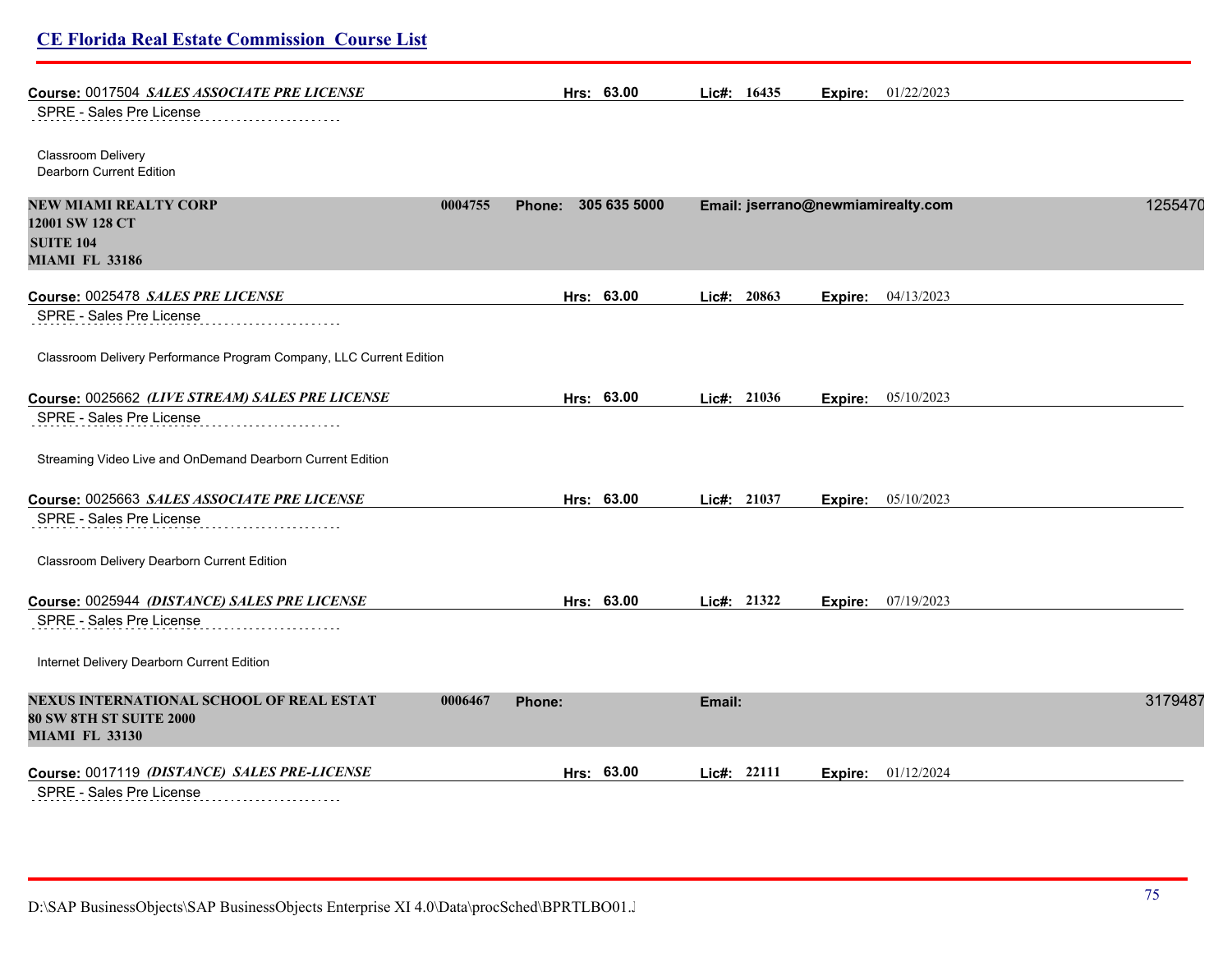| <b>CE Florida Real Estate Commission Course List</b>                                   |                          |                     |               |                             |                                       |         |
|----------------------------------------------------------------------------------------|--------------------------|---------------------|---------------|-----------------------------|---------------------------------------|---------|
| Internet Delivery<br>Dearborn Current Edition                                          |                          |                     |               |                             |                                       |         |
| Course: 0023101 (DISTANCE) SALES ASSOCIATE PRE LICENSE                                 |                          | Hrs: 63.00          | Lic#: 18252   | Expire:                     | 01/14/2024                            |         |
| SPRE - Sales Pre License                                                               |                          |                     |               |                             |                                       |         |
| Internet Delivery<br>Dearborn Current Edition                                          |                          |                     |               |                             |                                       |         |
| Course: 0023834 (LIVE STREAM) SALES PRE LICENSE<br>SPRE - Sales Pre License            |                          | Hrs: 63.00          | Lic#: $19059$ |                             | <b>Expire:</b> 07/19/2022             |         |
| Streaming Video Live and OnDemand<br>Dearborn Current Edition                          |                          |                     |               |                             |                                       |         |
| Course: 0023920 SALES PRE LICENSE                                                      |                          | Hrs: 63.00          | Lic#: $19411$ | Expire:                     | 09/02/2022                            |         |
| SPE - Real Estate Specialty Credit                                                     |                          |                     |               |                             |                                       |         |
| Classroom Delivery with Spanish Language End of Course Exams                           |                          |                     |               |                             |                                       |         |
| <b>NIDUS AMERICA LLC</b><br><b>4720 SALISBURY ROAD</b><br><b>JACKSONVILLE FL 32256</b> | 0008984<br>Phone:        | 904-516-5506        |               | Email: kbcandlish@gmail.com |                                       | 3510382 |
| Course: 0026301 (DISTANCE) SALES PRE LICENSE<br>SPRE - Sales Pre License               |                          | Hrs: 63.00          | Lic#: 21833   | Expire:                     | 10/13/2023                            |         |
| Internet Delivery Dearborn Current Edition                                             |                          |                     |               |                             |                                       |         |
| <b>NOVUS EDUCATION LLC</b><br><b>1651 NW 93RD AVE</b><br>PLANTATION FL 33322           | 0008611<br><b>Phone:</b> | 6466884151          |               |                             | Email: jmooney@novuseducation.org     | 3355694 |
| Course: 0026471 (DISTANCE) SALES PRE LICENSE                                           |                          | Hrs: 63.00          | Lic#: 22558   | Expire:                     | 04/20/2024                            |         |
| SPRE - Sales Pre License                                                               |                          |                     |               |                             |                                       |         |
| Course: 0026661 (DISTANCE) SALES PRE LICENSE<br>SPRE - Sales Pre License               |                          | Hrs: 63.00          | Lic#: 22397   |                             | <b>Expire:</b> 03/21/2024             |         |
| <b>NUVIEW REAL ESTATE SCHOOL LLC</b>                                                   | 0007212                  | Phone: 904-686-4690 |               |                             | Email: randy.wiggins@nuviewrealty.com | 3469619 |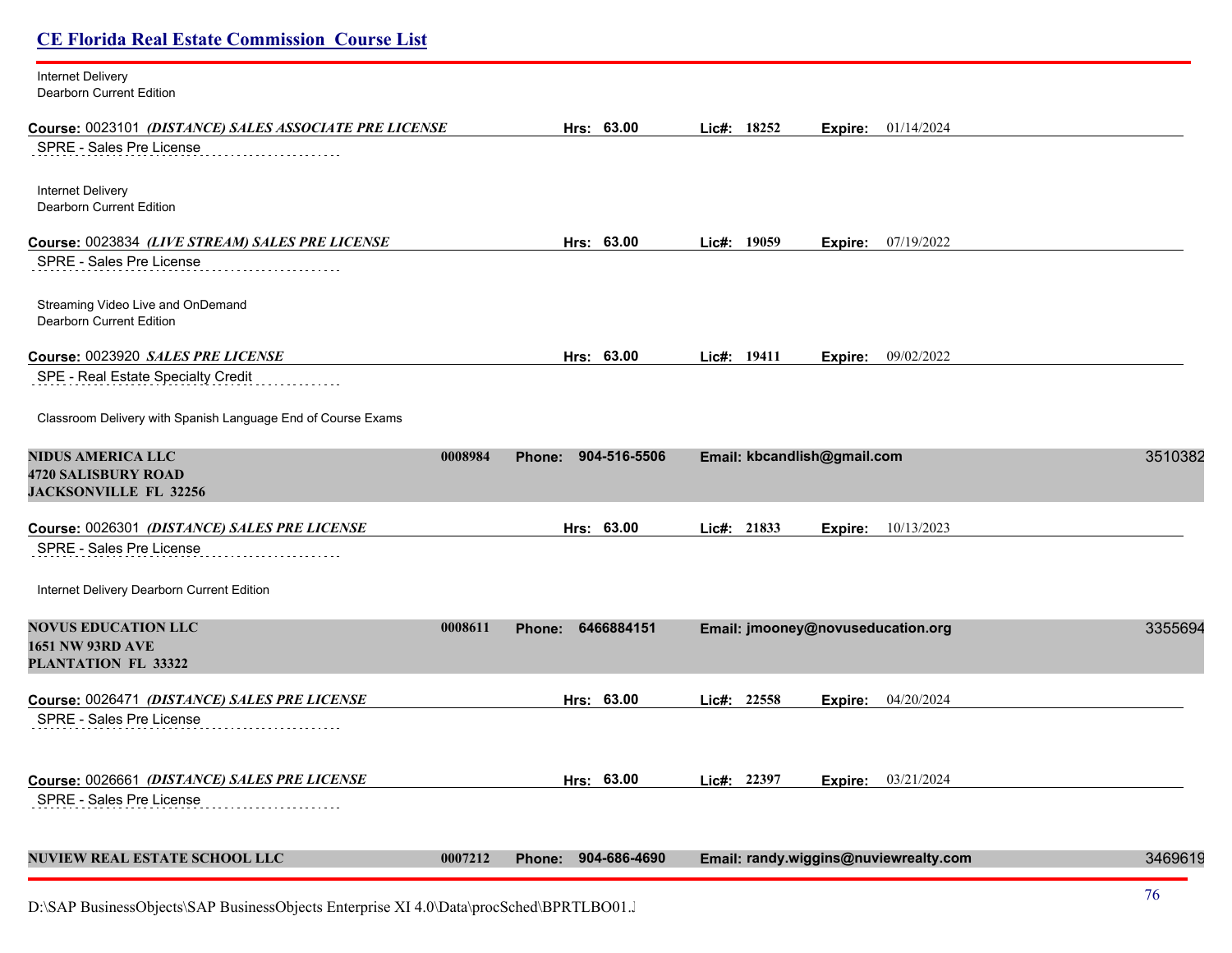|                                                                                                   | <b>CE Florida Real Estate Commission Course List</b> |                                          |         |
|---------------------------------------------------------------------------------------------------|------------------------------------------------------|------------------------------------------|---------|
| <b>4320 DEERWOOD LAKE PARKWAY</b><br><b>SUITE 101-209</b><br><b>JACKSONVILLE FL 32216</b>         |                                                      |                                          |         |
| Course: 0018462 SALES ASSOCIATE PRE LICENSE                                                       | Hrs: 63.00                                           | Lic#: 21735<br>09/27/2023<br>Expire:     |         |
| SPRE - Sales Pre License                                                                          |                                                      |                                          |         |
| Classroom Delivery<br>Dearborn Current Edition                                                    |                                                      |                                          |         |
| Course: 0018479 (DISTANCE) SALES PRE-LICENSE                                                      | Hrs: 63.00                                           | Lic#: $21730$<br>09/27/2023<br>Expire:   |         |
| SPRE - Sales Pre License                                                                          |                                                      |                                          |         |
| Internet Delivery<br><b>Dearborn Current Edition</b>                                              |                                                      |                                          |         |
| Course: 0026225 (LIVE STREAM) SALES PRE LICENSE                                                   | Hrs: 63.00                                           | Lic#: 21737<br>09/27/2023<br>Expire:     |         |
| SPRE - Sales Pre License                                                                          |                                                      |                                          |         |
| Streaming Video Live and OnDemand Dearborn Current Edition                                        |                                                      |                                          |         |
| <b>OCCUPY REAL ESTATE SCHOOL LLC</b><br>8400 BAYMEADOWS WAY STE 9<br><b>JACKSONVILLE FL 32256</b> | Phone: 904-426-8614<br>0008612                       | Email: info@occupyrealestategroup.com    | 3359532 |
|                                                                                                   |                                                      |                                          |         |
|                                                                                                   |                                                      |                                          |         |
| Course: 0024169 (LIVE STREAM) SALES PRE LICENSE<br>SPRE - Sales Pre License                       | Hrs: 63.00                                           | Lic#: 19426<br>09/03/2022<br>Expire:     |         |
| Streaming Video Live and OnDemand Dearborn Current Edition                                        |                                                      |                                          |         |
| Course: 0024170 SALES PRE LICENSE                                                                 | Hrs: 63.00                                           | Lic#: 19427<br>09/03/2022<br>Expire:     |         |
| SPRE - Sales Pre License                                                                          |                                                      |                                          |         |
| Classroom Delivery Dearborn Current Edition                                                       |                                                      |                                          |         |
| Course: 0024435 (DISTANCE) SALES PRE LICENSE                                                      | Hrs: 63.00                                           | Lic#: 19666<br><b>Expire:</b> 11/17/2022 |         |
| SPRE - Sales Pre License                                                                          |                                                      |                                          |         |
| Internet Delivery Dearborn Current Edition                                                        |                                                      |                                          |         |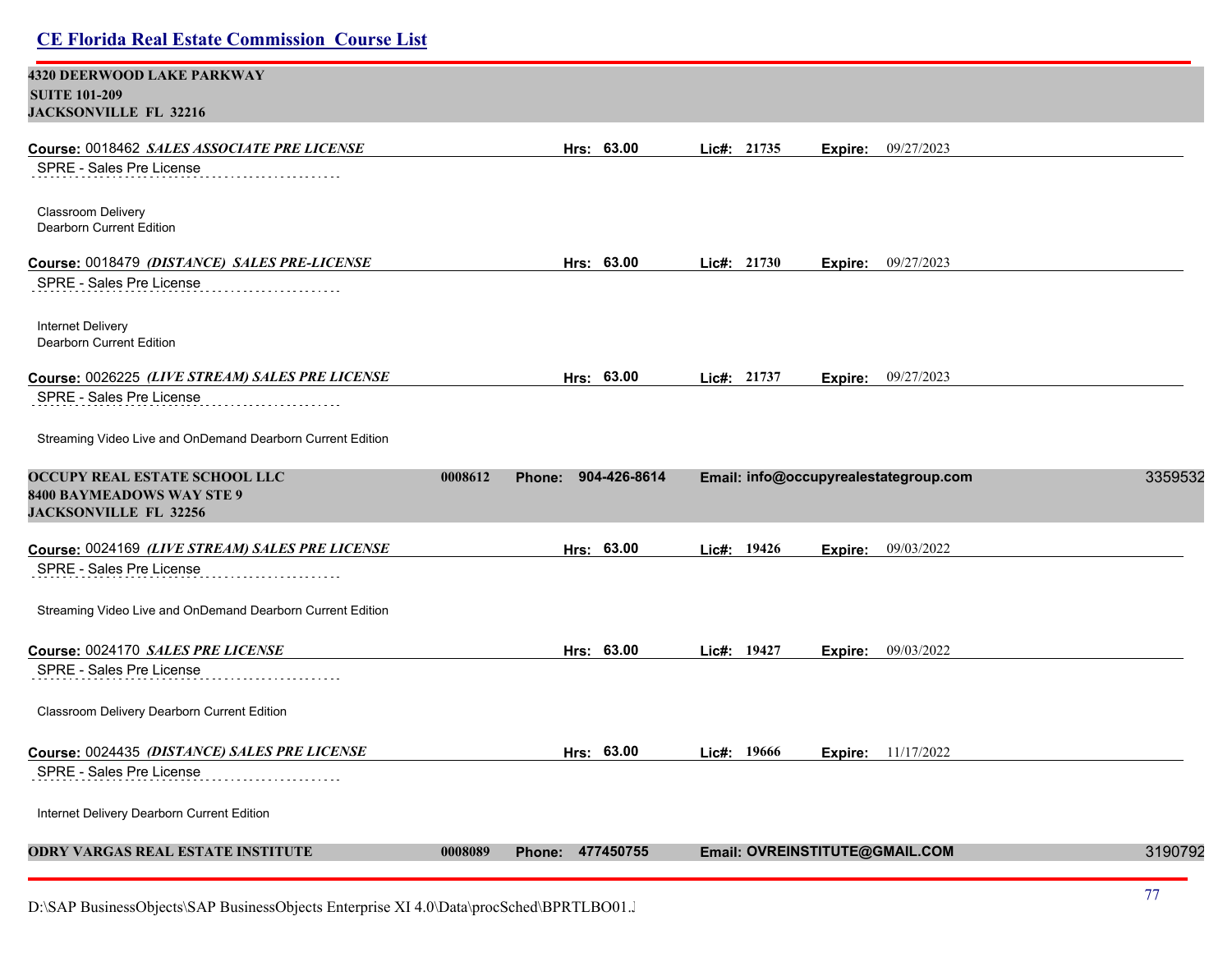## **CE Florida Real Estate Commission Course List 13950 LANDSTAR BLVD ORLANDO FL 32824 Course:** 0022207 *SALES ASSOCIATE PRE LICENSE* **Hrs: 63.00 Lic#: 17088 Expire:** 06/02/2023 SPRE - Sales Pre License Classroom Delivery Dearborn Current Edition **Course:** 0022545 *SALES ASSOCIATE PRE LICENSE* **Hrs: 63.00 Lic#: 17524 Expire:** 08/18/2023 SPRE - Sales Pre License Classroom Delivery Dearborn Current Edition With Spanish Language End of Course Exams **Course:** 0022807 *(DISTANCE) SALES ASSOCIATE PRE LICENSE* **Hrs: 63.00 Lic#: 17866 Expire:** 10/08/2023 SPRE - Sales Pre License Internet Delivery Dearborn Current Edition **OLIVERA REAL ESTATE ACADEMY LLC 0008828 Phone: 305-456-0794 Email: oliverabroker@gmail.com** 34389313 **13501 SW 128TH ST STE 106 MIAMI FL 33186 Course:** 0025499 *SALES PRE LICENSE* **Hrs: 63.00 Lic#: 20877 Expire:** 04/15/2023 SPRE - Sales Pre License Classroom Delivery Dearborn Current Edition **Course:** 0025500 *(LIVE STREAM) SALES PRE LICENSE* **Hrs: 63.00 Lic#: 20878 Expire:** 04/15/2023 SPRE - Sales Pre License Streaming Video Live and OnDemand Dearborn Current Edition **ONEBLUE REAL ESTATE SCHOOL LLC 0006932 Phone: 321 333 5222**101 **Email: kevin@orlandorealestateinstitute.com** 30148299 **5671 SOUTH ORANGE AVENUE ORLANDO FL 32809 Course:** 0018085 *SALES ASSOCIATE PRE LICENSE* **Hrs: 63.00 Lic#: 16749 Expire:** 03/07/2023 SPRE - Sales Pre License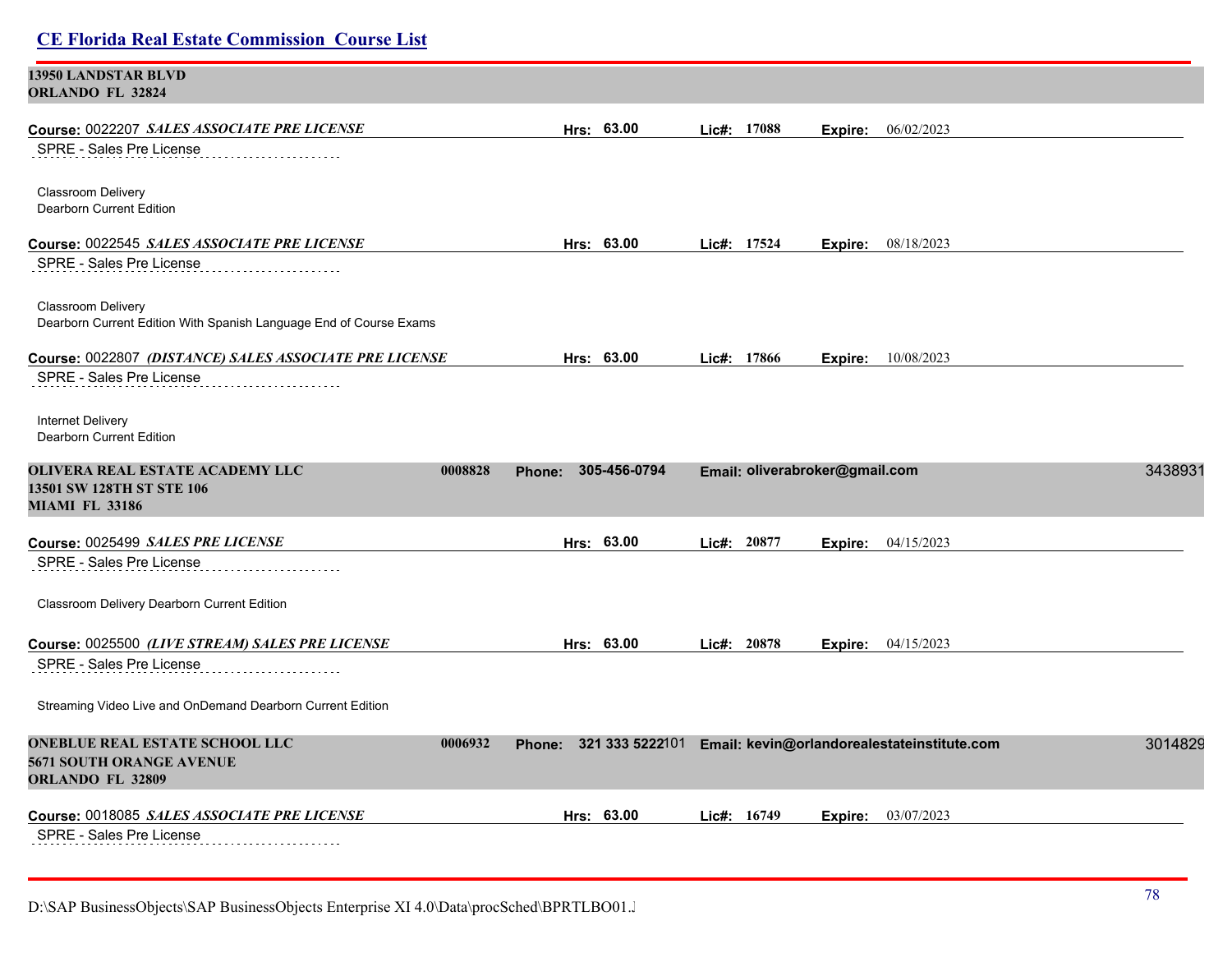| Classroom Delivery<br>Dearborn Current Edition                                                                |        |            |        |             |         |                           |         |
|---------------------------------------------------------------------------------------------------------------|--------|------------|--------|-------------|---------|---------------------------|---------|
| With Spanish Language End of Course Examinations                                                              |        |            |        |             |         |                           |         |
| Course: 0018087 SALES ASSOCIATE PRE LICENSE                                                                   |        | Hrs: 63.00 |        | Lic#: 19754 | Expire: | 11/30/2022                |         |
| SPRE - Sales Pre License                                                                                      |        |            |        |             |         |                           |         |
| Classroom Delivery<br>Dearborn Current Edition                                                                |        |            |        |             |         |                           |         |
| Course: 0018121 (DISTANCE) SALES PRE-LICENSE                                                                  |        | Hrs: 63.00 |        | Lic#: 19753 |         | <b>Expire:</b> 11/30/2022 |         |
| SPRE - Sales Pre License                                                                                      |        |            |        |             |         |                           |         |
| Internet Delivery<br>Dearborn Current Edition                                                                 |        |            |        |             |         |                           |         |
| Course: 0025272 (LIVE STREAM) SALES PRE LICENSE                                                               |        | Hrs: 63.00 |        | Lic#: 20627 | Expire: | 03/03/2023                |         |
| SPRE - Sales Pre License                                                                                      |        |            |        |             |         |                           |         |
| Streaming Video Live and OnDemand Dearborn Current Edition                                                    |        |            |        |             |         |                           |         |
| <b>ONLINE FLORIDA SCHOOL OF REAL ESTATE INC</b><br>0007698<br><b>1613 LITTLE RIVER DR</b><br>ORLANDO FL 32807 | Phone: |            | Email: |             |         |                           | 3044469 |
| Course: 0020484 (DISTANCE SALES PRE LICENSE                                                                   |        | Hrs: 63.00 |        | Lic#: 22478 | Expire: | 04/04/2024                |         |
| SPRE - Sales Pre License                                                                                      |        |            |        |             |         |                           |         |
| Internet Delivery<br>Dearborn Current Edition                                                                 |        |            |        |             |         |                           |         |
| Course: 0025516 (LIVE STREAM) SALES PRE LICENSE                                                               |        | Hrs: 63.00 |        | Lie#: 20901 |         | Expire: 04/15/2023        |         |
| SPRE - Sales Pre License                                                                                      |        |            |        |             |         |                           |         |
| Streaming Video Live and OnDemand Performance Program Company Current Edition                                 |        |            |        |             |         |                           |         |
| Course: 0025517 SALES PRE LICENSE                                                                             |        | Hrs: 63.00 |        | Lic#: 20902 | Expire: | 04/15/2023                |         |
| SPRE - Sales Pre License                                                                                      |        |            |        |             |         |                           |         |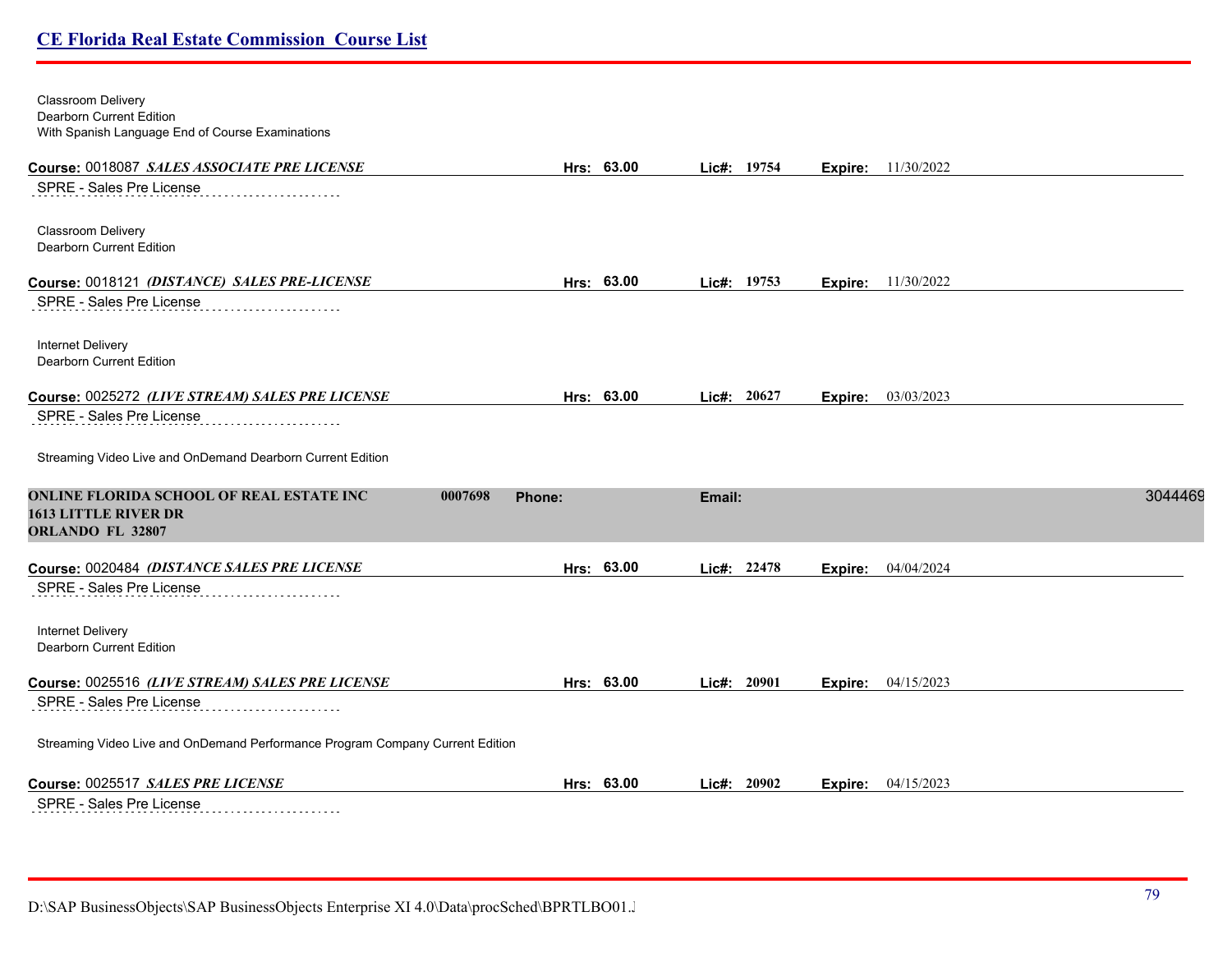Classroom Delivery Performance Program Company Current Edition

| <b>ONLINE REAL ESTATE SCHOOL</b><br><b>100 2ND AVE N STE 220</b><br>ST. PETERSBURG FL 33701                | 0008213 | Phone: 352-697-2522    |             | Email: bpoth@pothandassociates.com | 3226012 |
|------------------------------------------------------------------------------------------------------------|---------|------------------------|-------------|------------------------------------|---------|
| Course: 0024039 SALES PRE LICENSE                                                                          |         | Hrs: 63.00             | Lic#: 19285 | 08/18/2022<br>Expire:              |         |
| SPRE - Sales Pre License                                                                                   |         |                        |             |                                    |         |
| Classroom Delivery Dearborn Current Edition                                                                |         |                        |             |                                    |         |
| Course: 0024049 (DISTANCE) SALES PRE LICENSE                                                               |         | Hrs: 63.00             | Lie#: 19295 | Expire: 08/18/2022                 |         |
| SPRE - Sales Pre License                                                                                   |         |                        |             |                                    |         |
| Internet Delivery Dearborn Current Edition                                                                 |         |                        |             |                                    |         |
| Course: 0024241 (DISTANCE) SALES PRE LICENSE                                                               |         | Hrs: 63.00             | Lic#: 19495 | 09/21/2022<br>Expire:              |         |
| SPRE - Sales Pre License                                                                                   |         |                        |             |                                    |         |
| The CE Shop                                                                                                |         |                        |             |                                    |         |
| <b>ONLINE TRAINING INC</b><br><b>2669 FOREST HILL BLVD</b><br><b>SUITE 207</b><br>WEST PALM BEACH FL 33406 | 0008196 | 561-283-0333<br>Phone: |             | Email: donwidmayer@gmail.com       | 3231220 |
| Course: 0022552 (DISTANCE) SALES ASSOCIATE PRE LICENSE                                                     |         | Hrs: 63.00             | Lic#: 17531 | 08/18/2023<br>Expire:              |         |
| SPRE - Sales Pre License                                                                                   |         |                        |             |                                    |         |
| <b>OPTIMUM SCHOOL OF REAL ESTATE LLC</b><br><b>18246 COLLINS AVE</b><br>SUNNY ISLES BEACH FL 33160         | 0008756 | 3057911780<br>Phone:   |             | Email: carmen@optimumschoolre.com  | 3544268 |
| Course: 0025273 SALES PRE LICENSE                                                                          |         | Hrs: 63.00             | Lic#: 20628 | <b>Expire:</b> 03/03/2023          |         |
| SPRE - Sales Pre License                                                                                   |         |                        |             |                                    |         |
| Classroom Delivery Dearborn Current Edition                                                                |         |                        |             |                                    |         |
| Course: 0025733 (LIVE STREAM) SALES PRE LICENSE                                                            |         | Hrs: 63.00             | Lic#: 21093 | <b>Expire:</b> 05/18/2023          |         |
| SPRE - Sales Pre License<br>.                                                                              |         |                        |             |                                    |         |

D:\SAP BusinessObjects\SAP BusinessObjects Enterprise XI 4.0\Data\procSched\BPRTLBO01.J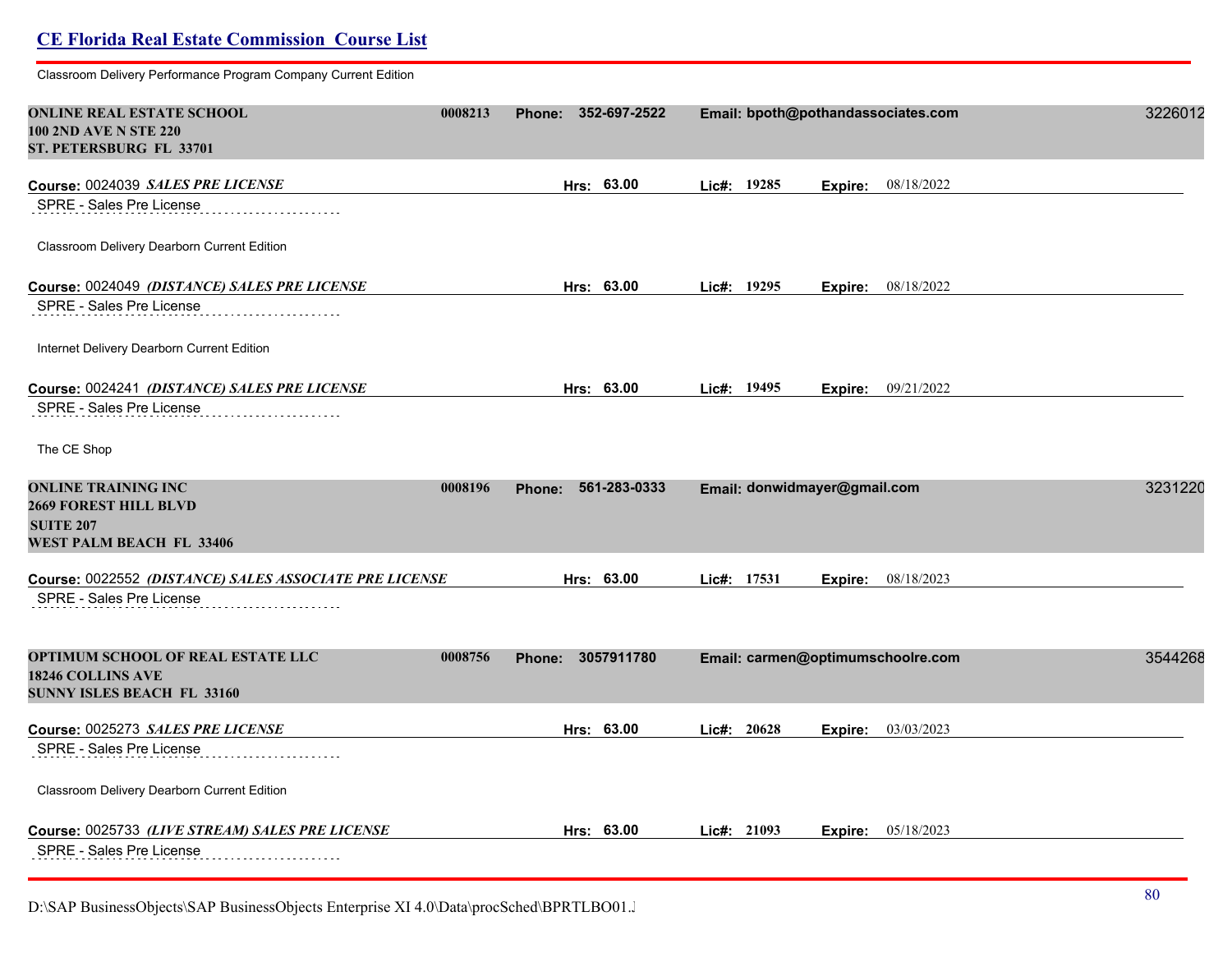| Streaming Video Live and OnDemand Dearborn Current Edition                                      |         |                               |             |                                   |         |
|-------------------------------------------------------------------------------------------------|---------|-------------------------------|-------------|-----------------------------------|---------|
| Course: 0025769 (DISTANCE) SALES PRE LICENSE                                                    |         | Hrs: 63.00                    | Lic#: 21130 | <b>Expire:</b> 05/24/2023         |         |
| SPRE - Sales Pre License                                                                        |         |                               |             |                                   |         |
| Internet Delivery Dearborn Current Edition                                                      |         |                               |             |                                   |         |
| ORSON BING SCHOOL OF REAL ESTATE LLC<br>927 LINCOLN ROAD STE 209<br><b>MIAMI BEACH FL 33139</b> | 0004860 | Phone: 305-673-5728           |             | Email: AJBIERMAN@AOL.COM          | 1471409 |
| Course: 0012492 SALES ASSOCIATE PRE-LICENSE<br>SPE - Real Estate Specialty Credit               |         | Hrs: 63.00                    | Lic#: 14348 | 08/05/2023<br>Expire:             |         |
| SPL - Sales Post License                                                                        |         |                               |             |                                   |         |
| Classroom Delivery<br><b>Dearborn Current Edition</b>                                           |         |                               |             |                                   |         |
| Course: 0019540 <i>(DISTANCE) SALES PRE-LICENSE</i>                                             |         | Hrs: 63.00                    | Lie#: 21519 | Expire: 08/16/2023                |         |
| SPRE - Sales Pre License                                                                        |         |                               |             |                                   |         |
| <b>Internet Delivery</b><br>Dearborn Current Edition                                            |         |                               |             |                                   |         |
| ORW SCHOOL OF REAL ESTATE LLC                                                                   | 0007421 | Phone: 3524270749             |             | Email: ocalarealtyworld@gmail.com | 3427792 |
| <b>2709 SW 27TH AVE</b><br><b>STE 103</b><br>OCALA FL 34471                                     |         |                               |             |                                   |         |
| Course: 0023862 (DISTANCE) SALES PRE LICENSE<br>SPRE - Sales Pre License                        |         | Hrs: 63.00                    | Lic#: 19083 | 07/20/2022<br>Expire:             |         |
| Internet Delivery Dearborn Current Edition                                                      |         |                               |             |                                   |         |
| <b>OSMANY MONDACA</b><br><b>9284 SW 212 TERRACE</b><br><b>MIAMI FL 33189</b>                    | 0007550 | 305-490-8840<br><b>Phone:</b> |             | Email: OSMANY@OSMANYMONDA.COM     | 2991252 |
| Course: 0019860 SALES ASSOCIATE PRE LICENSE                                                     |         | Hrs: 63.00                    | Lic#: 14725 | <b>Expire:</b> 12/15/2023         |         |
|                                                                                                 |         |                               |             |                                   |         |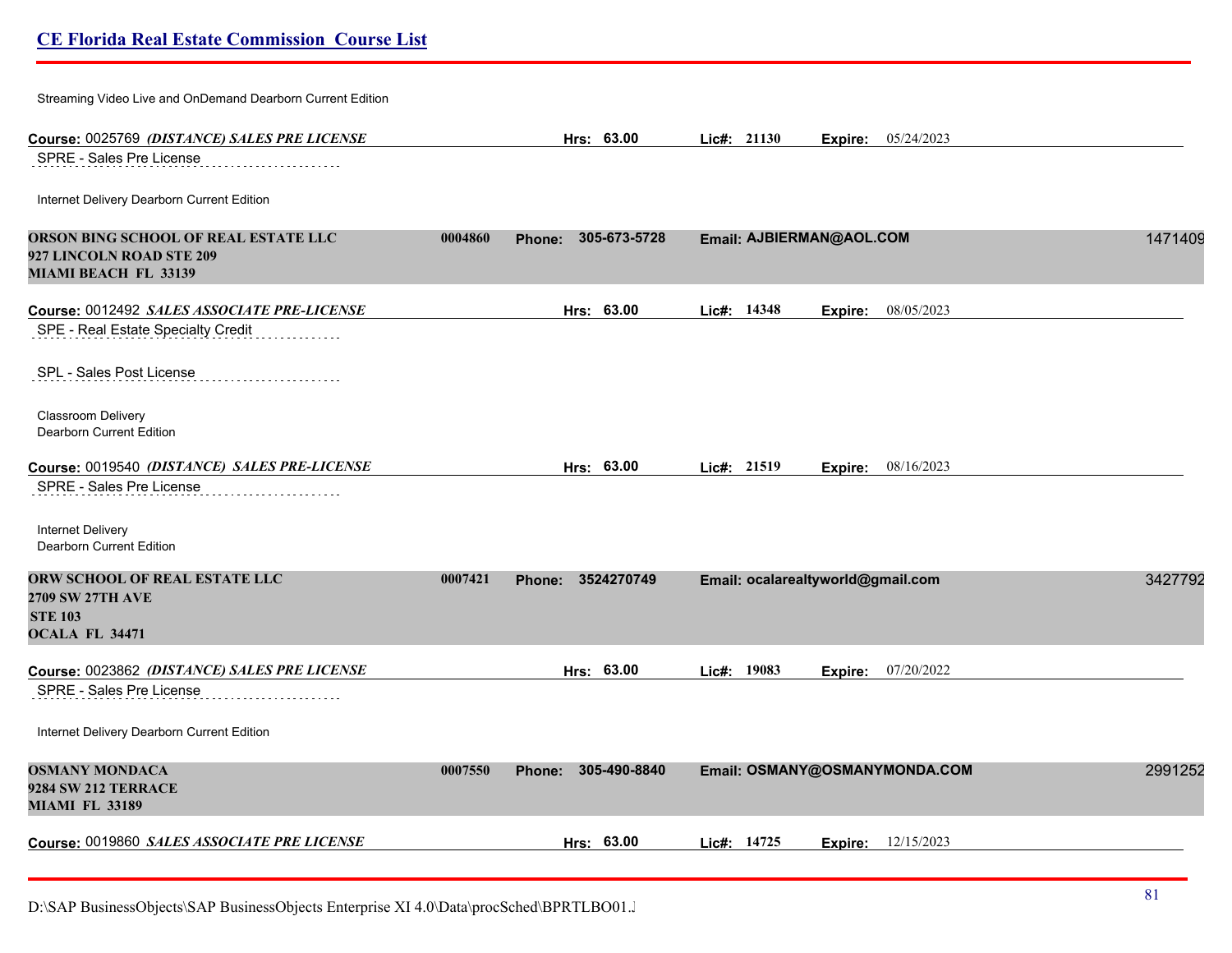| <b>CE Florida Real Estate Commission Course List</b>                                               |         |                     |             |                                  |         |
|----------------------------------------------------------------------------------------------------|---------|---------------------|-------------|----------------------------------|---------|
| SPRE - Sales Pre License                                                                           |         |                     |             |                                  |         |
| Classroom Delivery<br>Dearborn Current Edition<br>With Spanish Language End of Course Examinations |         |                     |             |                                  |         |
| Course: 0019861 SALES ASSOCIATE PRE LICENSE                                                        |         | Hrs: 63.00          | Lic#: 14726 | 12/14/2023<br>Expire:            |         |
| SPRE - Sales Pre License                                                                           |         |                     |             |                                  |         |
| Classroom Delivery<br>Dearborn Current Edition                                                     |         |                     |             |                                  |         |
| Course: 0020274 (DISTANCE) SALES PRE-LICENSE                                                       |         | Hrs: 63.00          | Lic#: 22328 | 02/24/2024<br>Expire:            |         |
| SPRE - Sales Pre License                                                                           |         |                     |             |                                  |         |
| <b>Internet Delivery</b><br><b>Dearborn Current Edition</b>                                        |         |                     |             |                                  |         |
| <b>OWN ACADEMY INC</b><br>924 N MAGNOLIA AVE SUITE 202<br>ORLANDO FL 32803                         | 0007474 | Phone:              | Email:      |                                  | 3430349 |
| Course: 0022281 (DISTANCE) SALES ASSOCIATE PRE LICENSE                                             |         | Hrs: 63.00          | Lic#: 17821 | 10/02/2023<br>Expire:            |         |
| SPRE - Sales Pre License                                                                           |         |                     |             |                                  |         |
| PAINITE INTERNATIONAL SCHOOL OF REAL EST<br>5508 N 50TH ST STE 14 & 24<br><b>TAMPA FL 33610</b>    | 0009006 | <b>Phone:</b>       | Email:      |                                  | 3607182 |
| Course: 0026366 (DISTANCE) SALES PRE LICENSE                                                       |         | Hrs: 63.00          | Lic#: 21921 | 11/16/2023<br>Expire:            |         |
| SPRE - Sales Pre License                                                                           |         |                     |             |                                  |         |
| Internet Delivery Dearborn Current Edition                                                         |         |                     |             |                                  |         |
| Course: 0026378 SALES ASSOCIATE PRE LICENSE                                                        |         | Hrs: 63.00          | Lic#: 21933 | 11/17/2023<br>Expire:            |         |
| SPRE - Sales Pre License                                                                           |         |                     |             |                                  |         |
| Classroom Delivery Dearborn Current Edition                                                        |         |                     |             |                                  |         |
| PALM BEACH REAL ESTATE INSTITUTE<br><b>200 EAST 23RD ST</b>                                        | 0006056 | Phone: 561 223 1703 |             | Email: nelleanderson22@gmail.com | 3008663 |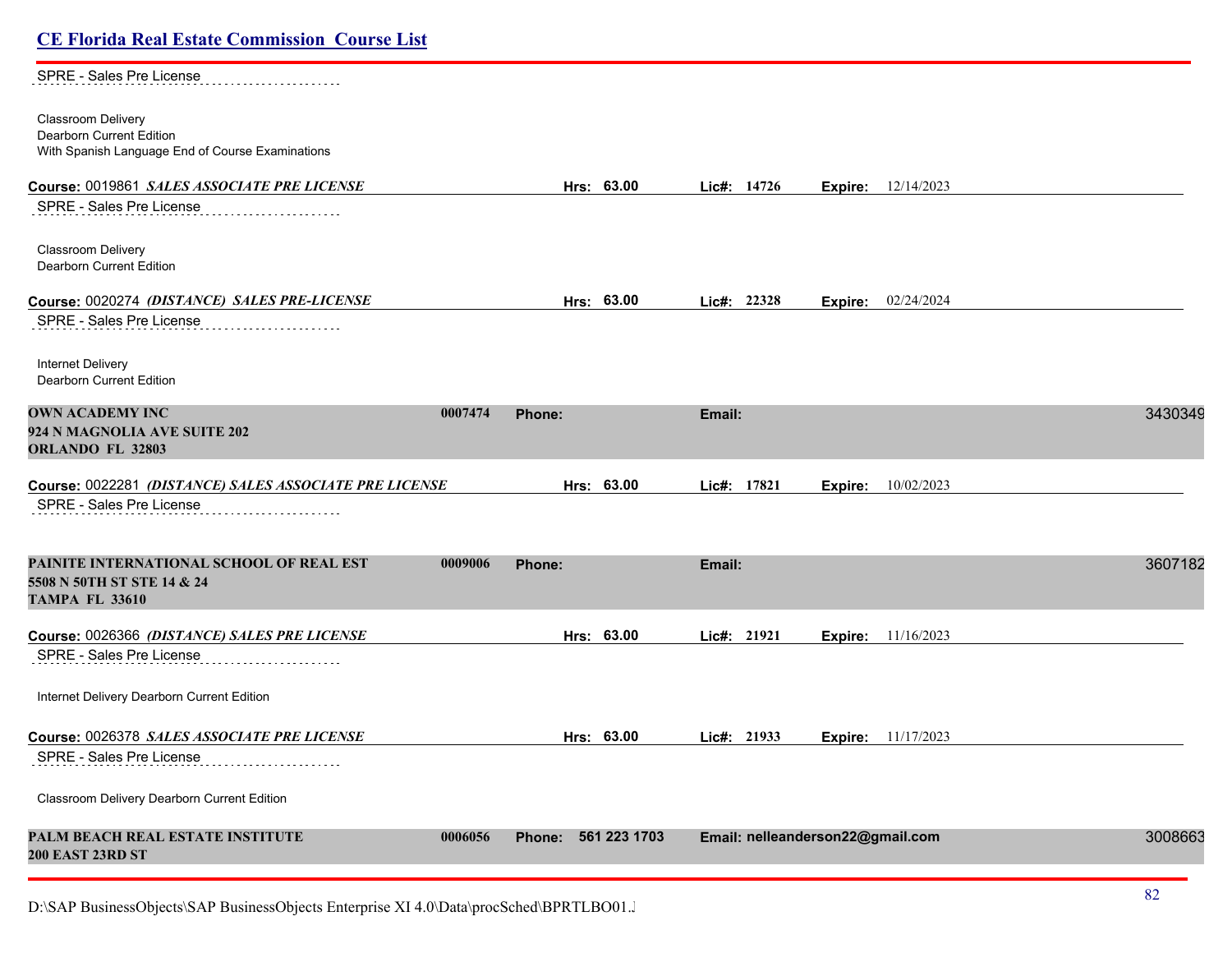| RIVIERA BEACH FL 33404                                                                       |                     |                                      |         |
|----------------------------------------------------------------------------------------------|---------------------|--------------------------------------|---------|
| Course: 0017140 (DISTANCE) SALES PRE-LICENSE                                                 | Hrs: 63.00          | Lic#: 21639<br>08/30/2023<br>Expire: |         |
| SPRE - Sales Pre License                                                                     |                     |                                      |         |
| Internet Delivery<br>Dearborn Current Edition                                                |                     |                                      |         |
| PATRICIA C MELLERSON REAL ESTATE SCHOOL<br>0004490<br>PO BOX 770608<br><b>MIAMI FL 33177</b> | Phone:              | Email:                               | 2995459 |
| Course: 0016775 (DISTANCE) SALES PRE-LICENSE                                                 | Hrs: 63.00          | Lic#: 21705<br>09/20/2023<br>Expire: |         |
| SPRE - Sales Pre License                                                                     |                     |                                      |         |
| Internet Delivery<br>Dearborn Current Edition                                                |                     |                                      |         |
| <b>PDH ACADEMY</b><br>0006230<br>17888 67TH COURT NORTH<br><b>LOXAHATCHEE FL 33470</b>       | Phone: 888-564-9098 | Email: SUPPORT@PDHACADEMY.COM        | 3366674 |
| Course: 0026598 (DISTANCE) SALES ASSOCIATE PRE LICENSE                                       | Hrs: 63.00          | Lic#: 22388<br>03/16/2024<br>Expire: |         |
| SPRE - Sales Pre License                                                                     |                     |                                      |         |
| PENSACOLA STATE COLLEGE<br>0002584                                                           | Phone:              | Email: thunter@pensacolastate.edu    | 3427684 |
| <b>1000 COLLEGE BOULEVARD</b>                                                                |                     |                                      |         |
| <b>BLDG. 96</b><br><b>OFFICE 9624</b>                                                        |                     |                                      |         |
| PENSACOLA FL 32502                                                                           |                     |                                      |         |
| Course: 0019810 SALES ASSOCIATE PRE LICENSE                                                  | Hrs: 63.00          | 01/08/2024<br>Lic#: 18219<br>Expire: |         |
| SPRE - Sales Pre License                                                                     |                     |                                      |         |
| Classroom Delivery<br>Dearborn Current Edition                                               |                     |                                      |         |
| Course: 0026625 (DISTANCE) SALES PRE LICENSE                                                 | Hrs: 63.00          | Lic#: 22242<br>02/09/2024<br>Expire: |         |
| SPRE - Sales Pre License<br>.                                                                |                     |                                      |         |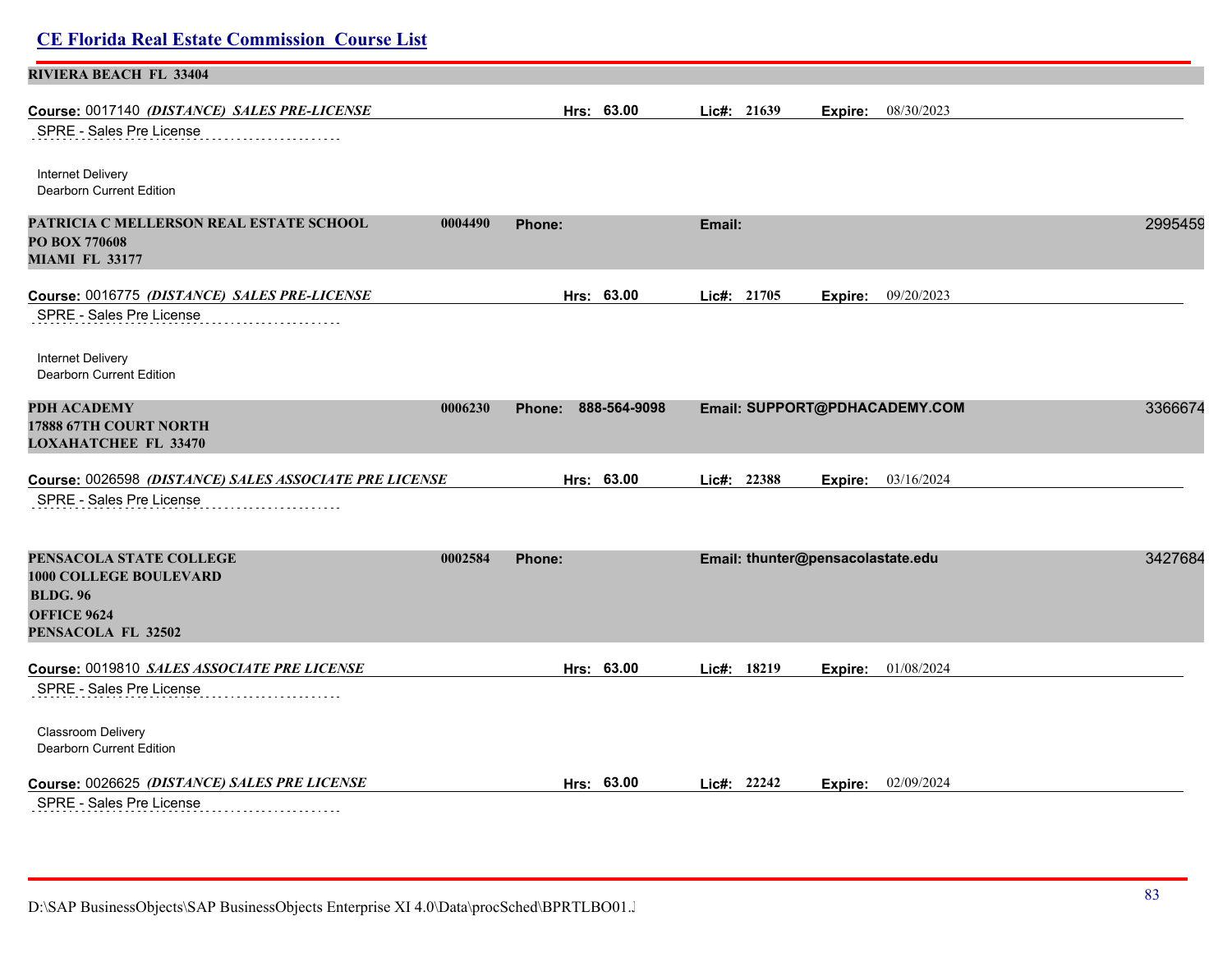| <b>CE Florida Real Estate Commission Course List</b>                                           |         |                     |                                            |         |
|------------------------------------------------------------------------------------------------|---------|---------------------|--------------------------------------------|---------|
| Internet Delivery Dearborn Current Edition                                                     |         |                     |                                            |         |
| PERFORMANCE PROGRAMS COMPANY LLC<br><b>6810 190TH STREET EAST</b><br><b>BRADENTON FL 34211</b> | 0008585 | Phone: 941-677-6043 | Email: info@performanceprogramscompany.com | 3584272 |
| Course: 0023968 SALES PRE LICENSE                                                              |         | Hrs: 63.00          | Lic#: 19316<br>08/20/2024<br>Expire:       |         |
| SPRE - Sales Pre License                                                                       |         |                     |                                            |         |
| Classroom Delivery Performance Program Edition                                                 |         |                     |                                            |         |
| Course: 0023969 (LIVE STREAM) SALES PRE LICENSE                                                |         | Hrs: 63.00          | Lic#: 19317<br>08/20/2024<br>Expire:       |         |
| SPRE - Sales Pre License                                                                       |         |                     |                                            |         |
| Streaming Video Live and OnDemand Performance Programs Company Current Edition                 |         |                     |                                            |         |
| <b>PERT</b><br><b>5 EMERALD CIRCLE</b><br><b>ORMOND BEACH FL 32174</b>                         | 0006228 | Phone: 386-562-0889 | Email: amy@pertseminars.com                | 3061437 |
| Course: 0019452 (DISTANCE) SALES PRE-LICENSE                                                   |         | Hrs: 63.00          | Lic#: 20956<br>04/22/2023<br>Expire:       |         |
| SPRE - Sales Pre License                                                                       |         |                     |                                            |         |
| <b>Internet Delivery</b><br>Dearborn Current Edition                                           |         |                     |                                            |         |
| Course: 0019456 SALES ASSOCIATE PRE LICENSE                                                    |         | Hrs: 63.00          | Lic#: 20955<br>Expire: 04/22/2023          |         |
| SPRE - Sales Pre License                                                                       |         |                     |                                            |         |
| Classroom Delivery<br>Dearborn Current Edition                                                 |         |                     |                                            |         |
| PIMAS & COMPANY P.A.                                                                           | 0008675 | Phone:              | Email:                                     | 3361060 |
| <b>3800 S OCEAN DR</b><br><b>HOLLYWOOD BEACH FL 33019</b>                                      |         |                     |                                            |         |
| Course: 0024552 SALES PRE LICENSE                                                              |         | Hrs: 63.00          | Lic#: 19736<br>11/22/2022<br>Expire:       |         |
| SPRE - Sales Pre License                                                                       |         |                     |                                            |         |
| Classroom Delivery Dearborn Current Edition                                                    |         |                     |                                            |         |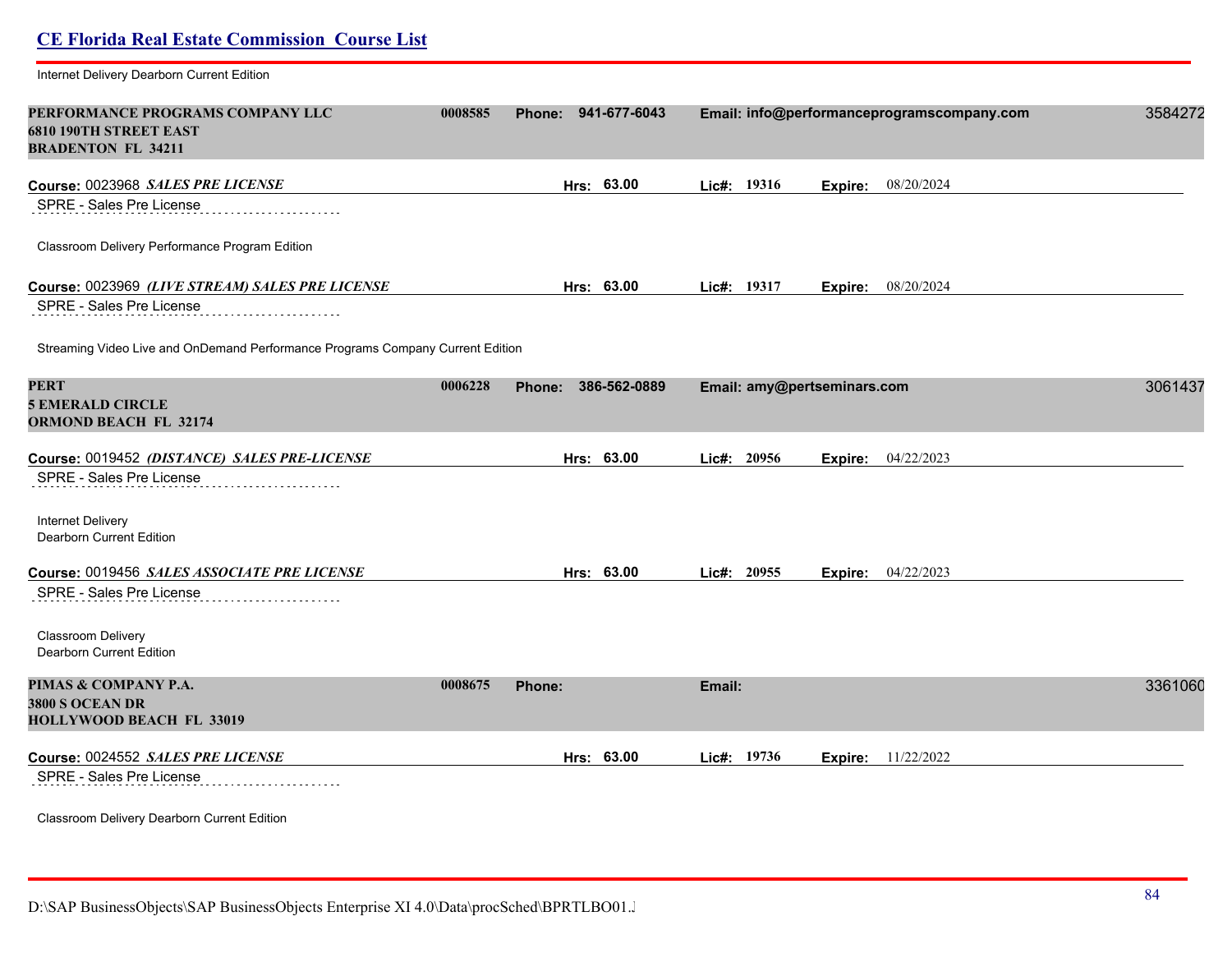| <b>CE Florida Real Estate Commission Course List</b>                                                             |         |                     |        |               |                                |                           |         |
|------------------------------------------------------------------------------------------------------------------|---------|---------------------|--------|---------------|--------------------------------|---------------------------|---------|
| Course: 0024553 (LIVE STREAM) 11 PC PRE/DIS SALESPERSON                                                          |         | Hrs: 63.00          |        | Lic#: 19737   | Expire:                        | 11/22/2022                |         |
| SPRE - Sales Pre License                                                                                         |         |                     |        |               |                                |                           |         |
| Streaming Video Live and OnDemand Dearborn Current Edition                                                       |         |                     |        |               |                                |                           |         |
| PREMIER COAST REAL ESTATE SCHOOL LLC<br>9428 BAYMEADOWS ROAD SUITE 360<br><b>JACKSONVILLE FL 32256</b>           | 0007253 | <b>Phone:</b>       | Email: |               |                                |                           | 3021549 |
| Course: 0018696 SALES ASSOCIATE PRE LICENSE                                                                      |         | Hrs: 63.00          |        | Lic#: 20729   | Expire:                        | 03/14/2023                |         |
| SPRE - Sales Pre License                                                                                         |         |                     |        |               |                                |                           |         |
| <b>Classroom Delivery</b><br><b>Dearborn Current Edition</b><br>With Spanish Language End of Course Examinations |         |                     |        |               |                                |                           |         |
| Course: 0018716 (DISTANCE) SALES PRE-LICENSE                                                                     |         | Hrs: 63.00          |        | Lic#: $20731$ |                                | <b>Expire:</b> 03/14/2023 |         |
| SPRE - Sales Pre License                                                                                         |         |                     |        |               |                                |                           |         |
| <b>Internet Delivery</b><br><b>Dearborn Current Edition</b>                                                      |         |                     |        |               |                                |                           |         |
| Course: 0025366 SALES PRE LICENSE                                                                                |         | Hrs: 63.00          |        | Lic#: 20735   | Expire:                        | 03/15/2023                |         |
| SPRE - Sales Pre License                                                                                         |         |                     |        |               |                                |                           |         |
| Classroom Delivery Dearborn Current Edition                                                                      |         |                     |        |               |                                |                           |         |
| PREMIER REAL ESTATE SCHOOL OF TAMPA<br>15619 PREMIERE DR STE 104<br><b>TAMPA FL 33624</b>                        | 0006544 | Phone: 813-444-8577 |        |               | Email: shachey@hacheylawpa.com |                           | 2859303 |
| Course: 0017066 (DISTANCE) SALES PRE-LICENSE                                                                     |         | Hrs: 63.00          |        | Lic#: $21685$ | Expire:                        | 09/12/2023                |         |
| SPRE - Sales Pre License                                                                                         |         |                     |        |               |                                |                           |         |
| Internet Delivery<br>Dearborn Current Edition                                                                    |         |                     |        |               |                                |                           |         |
| Course: 0026200 SALES ASSOCIATE PRE LICENSE                                                                      |         | Hrs: 63.00          |        | Lie#: 21692   | Expire:                        | 09/19/2023                |         |
| <b>SPRE - Sales Pre License</b>                                                                                  |         |                     |        |               |                                |                           |         |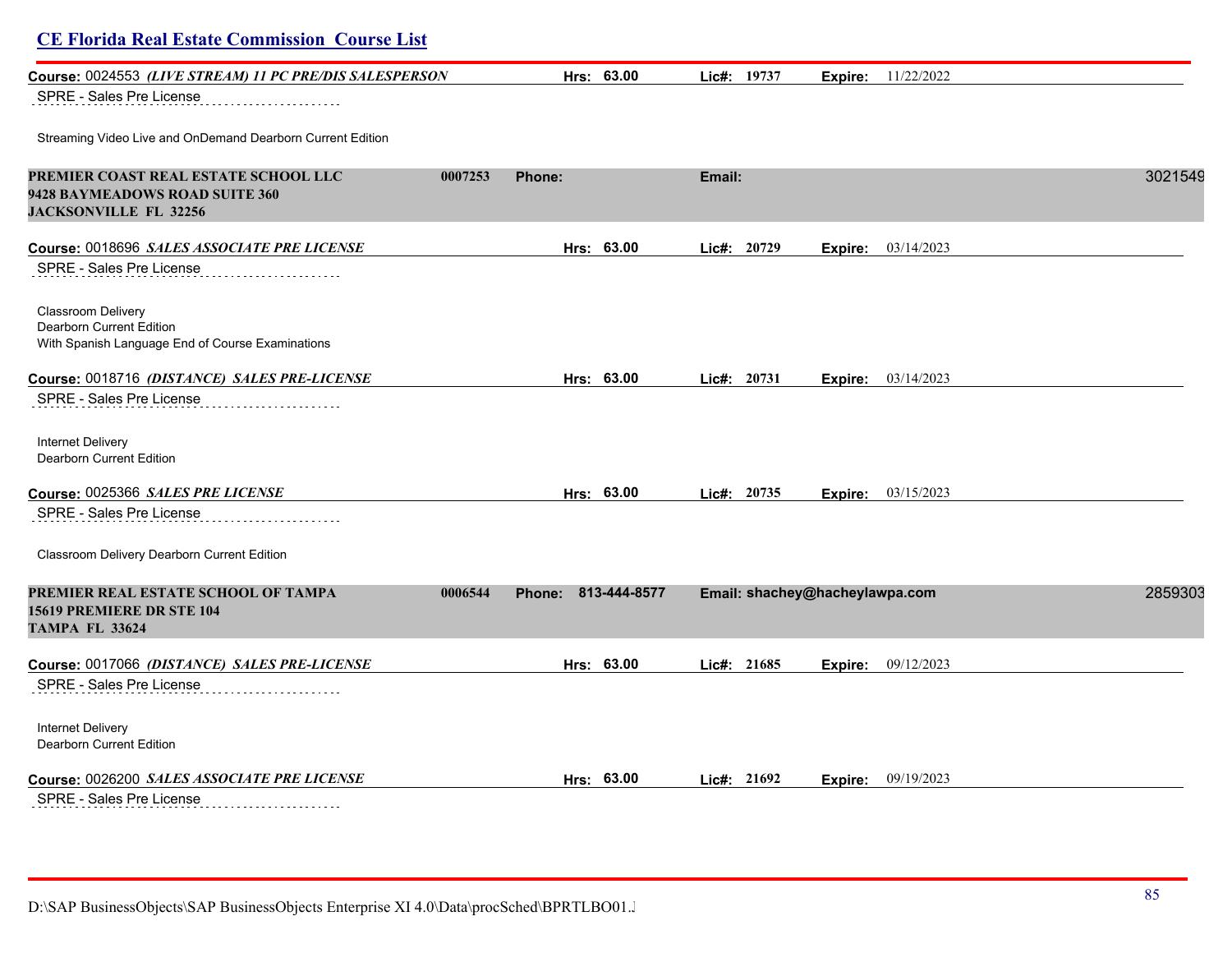| Classroom Delivery Dearborn Current Edition                                               |         |                     |                                      |         |
|-------------------------------------------------------------------------------------------|---------|---------------------|--------------------------------------|---------|
| PREMIUM SOLUTIONS GROUP<br>7921 N 40TH STREET<br><b>TAMPA FL 33604</b>                    | 0007332 | Phone:              | Email:                               | 2931260 |
| Course: 0019007 (DISTANCE) SALES PRE-LICENSE<br>SPRE - Sales Pre License                  |         | Hrs: 63.00          | Lic#: 17383<br>Expire: 07/30/2023    |         |
| Internet Delivery<br>Dearborn Current Edition                                             |         |                     |                                      |         |
| Course: 0019011 SALES ASSOCIATE PRE LICENSE<br>SPRE - Sales Pre License                   |         | Hrs: 63.00          | Lie#: 21463<br>Expire: 08/08/2023    |         |
| Classroom Delivery<br>Dearborn Current Edition                                            |         |                     |                                      |         |
| Course: 0022453 SALES ASSOCIATE PRE LICENSE<br>SPRE - Sales Pre License                   |         | Hrs: 63.00          | Lic#: 17371<br>Expire: 07/30/2023    |         |
| Classroom Delivery<br>Dearborn Current Edition with Spanish Language end of course exams  |         |                     |                                      |         |
| PRINCIPAL SCHOOL OF REAL ESTATE INC<br>5600 SW 135 AVE SUITE 213<br><b>MIAMI FL 33183</b> | 0008941 | Phone: 7863373205   | Email: montesolgroup@gmail.com       | 3433384 |
| Course: 0026148 SALES ASSOCIATE PRE LICENSE<br><b>SPRE - Sales Pre License</b>            |         | Hrs: 63.00          | 08/23/2023<br>Lic#: 21610<br>Expire: |         |
| Classroom Delivery Dearborn Current Edition                                               |         |                     |                                      |         |
| Course: 0026168 (LIVE STREAM) SALES PRE LICENSE<br>SPRE - Sales Pre License               |         | Hrs: 63.00          | Lie#: 21636<br>08/29/2023<br>Expire: |         |
| Streaming Video Live and OnDemand Dearborn Current Edition                                |         |                     |                                      |         |
| <b>PROEDUCATE</b><br>4200 S 1-10 SERVICE RD W SUITE 134<br>METAIRIE LA 70001              | 0007641 | Phone: 800-966-9866 | Email: DRPONTHIER@PROEDUCATE.COM     | 3033501 |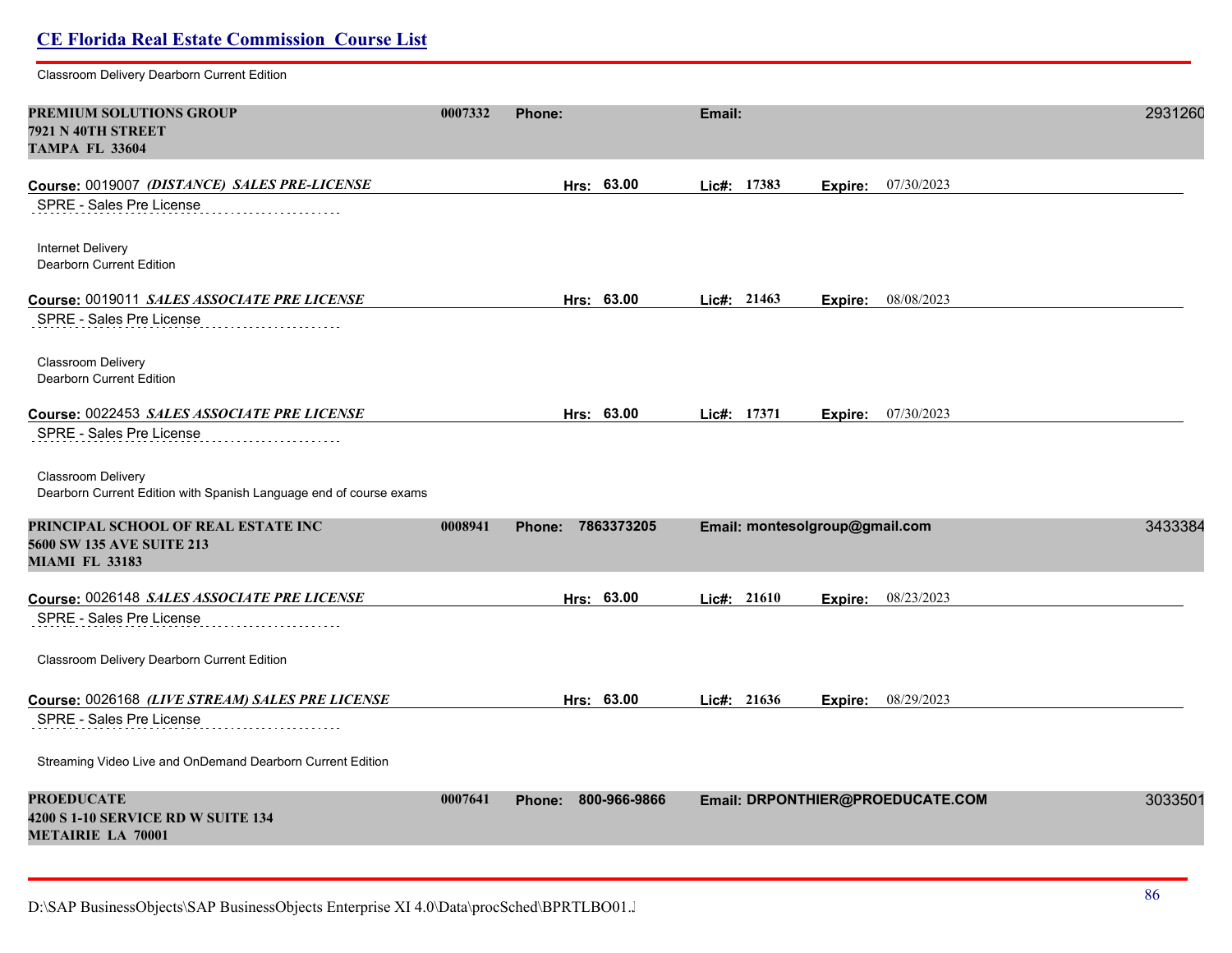| Course: 0020289 (DISTANCE) SALES PRE-LICENSE                                            |         | Hrs: 63.00                    |        | Lic#: 22253 | Expire:                         | 02/14/2024 |         |
|-----------------------------------------------------------------------------------------|---------|-------------------------------|--------|-------------|---------------------------------|------------|---------|
| SPRE - Sales Pre License                                                                |         |                               |        |             |                                 |            |         |
| <b>PROLICENSE FLORIDA</b><br><b>919 NE 24TH AVE</b><br><b>HALLANDALE BEACH FL 33009</b> | 0008225 | 786-301-2214<br><b>Phone:</b> |        |             | Email: marc.pare@flcaa.com      |            | 3279172 |
| Course: 0024216 (DISTANCE) SALES PRE LICENSE<br>SPRE - Sales Pre License                |         | Hrs: 63.00                    |        | Lic#: 19548 | Expire:                         | 10/06/2022 |         |
| Internet Delivery Prolicense Florida Current Edition                                    |         |                               |        |             |                                 |            |         |
| PROPERTY OUTLET LLC<br>13574 VILLAGE PARK DR.<br><b>SUITE 100</b><br>ORLANDO FL 32837   | 0005987 | Phone: 407-723-7921           |        |             | Email: propertyoutlet@gmail.com |            | 3518211 |
| Course: 0016755 (DISTANCE) SALES PRE-LICENSE<br>SPRE - Sales Pre License                |         | Hrs: 63.00                    |        | Lic#: 21689 | Expire:                         | 09/14/2023 |         |
| Internet Delivery<br><b>Dearborn Current Edition</b>                                    |         |                               |        |             |                                 |            |         |
| Course: 0019200 SALES ASSOCIATE PRE LICENSE<br>SPRE - Sales Pre License                 |         | Hrs: 63.00                    |        | Lic#: 21688 | Expire:                         | 09/13/2023 |         |
| Classroom Delivery<br>Dearborn Current Edition                                          |         |                               |        |             |                                 |            |         |
| Course: 0019206 SALES ASSOCIATE PRE LICENSE<br>SPRE - Sales Pre License                 |         | Hrs: 63.00                    |        | Lic#: 17355 | Expire:                         | 07/28/2023 |         |
| Classroom Delivery<br>Dearborn Current Edition                                          |         |                               |        |             |                                 |            |         |
| PROSPERITY REAL ESTATE SCHOOL LLC<br><b>6222 IKES CABIN COURT</b><br>PALMETTO FL 34221  | 0008255 | <b>Phone:</b>                 | Email: |             |                                 |            | 3244232 |
| Course: 0022801 SALES ASSOCIATE PRE LICENSE                                             |         | Hrs: 63.00                    |        | Lic#: 17858 | Expire:                         | 10/08/2023 |         |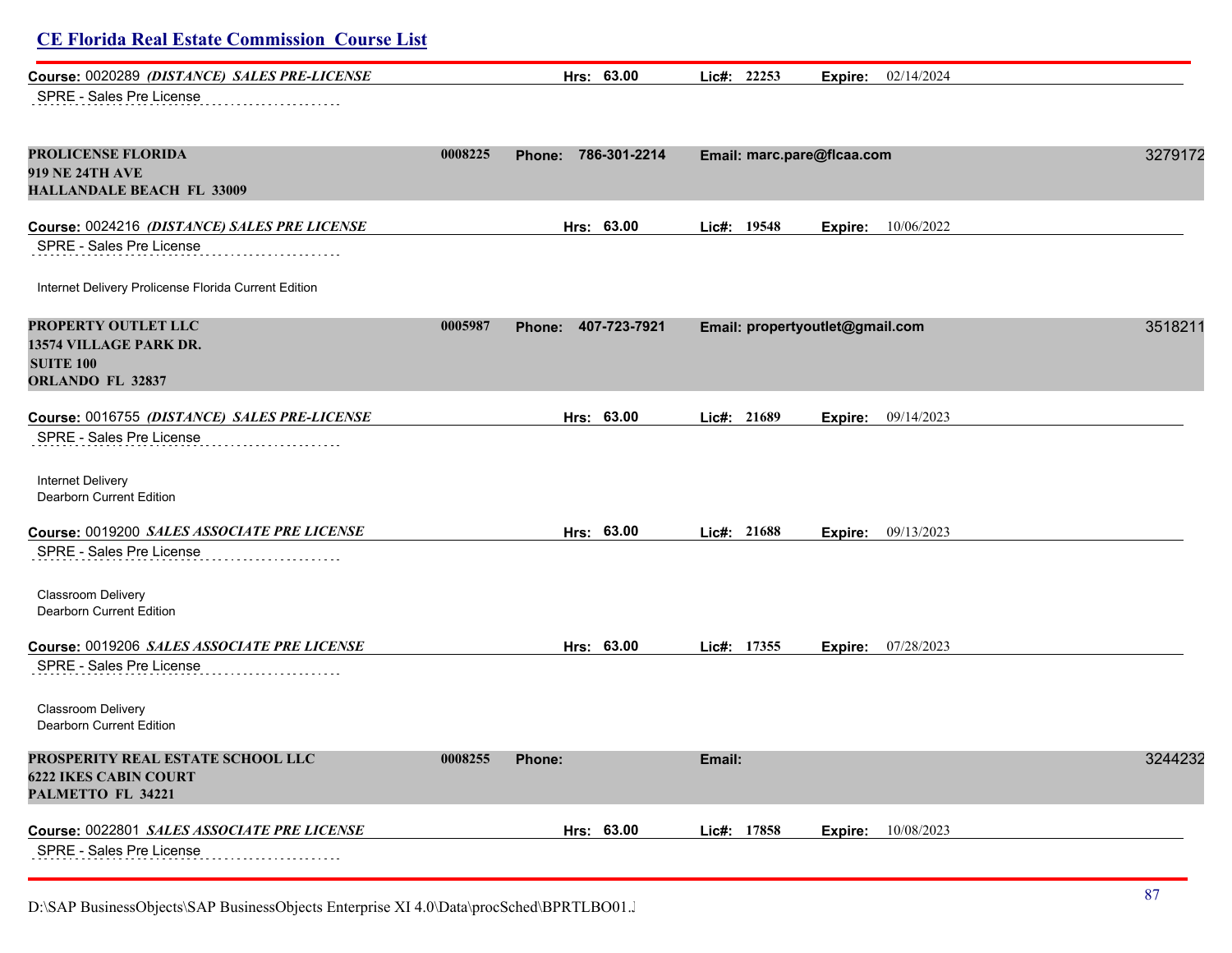Classroom Delivery Dearborn Current Edition **Course:** 0022831 *SALES ASSOCIATE PRE LICENSE* **Hrs: 63.00 Lic#: 17916 Expire:** 10/14/2023 SPRE - Sales Pre License Classroom Delivery Dearborn Current Edition With Spanish Language End of Course Exams **Course:** 0023906 *(LIVE STREAM) SALES PRE LICENSE* **Hrs: 63.00 Lic#: 19140 Expire:** 07/30/2022 SPRE - Sales Pre License Streaming Video Live and OnDemand Dearborn Current Edition **Course:** 0024079 *(DISTANCE) SALES PRE LICENSE* **Hrs: 63.00 Lic#: 19324 Expire:** 08/23/2022 SPRE - Sales Pre License Internet Delivery Dearborn Current Edition **Q BOUTIQUE SPECIALTY REALTY, INC. 0009113 Phone: 407-388-4103 Email: laura@qboutiquerealty.com** 35112476 **771 CIARA CREEK CV LONGWOOD FL 32750 Course:** 0026833 *(LIVE STREAM) SALES PRE LICENSE* **Hrs: 63.00 Lic#: 22484 Expire:** 04/05/2024 SPRE - Sales Pre License Internet Delivery Dearborn Current Edition **Course:** 0026964 *(DISTANCE) SALES ASSOCIATE PRE LICENSE* **Hrs: 63.00 Lic#: 22647 Expire:** 05/16/2024 SPRE - Sales Pre License Internet Delivery Dearborn Current Edition **R. A. THOMAS EDUCATIONAL CENTER, LLC 0009187 Phone: 8887325892 Email: admin@rathomaseducenter.com** 36333777 **15800 PINES BLVD, SUITE 3184 PEMBROKE PINES FL 33027 Course:** 0027107 *SALES ASSOCIATE PRE LICENSE* **Hrs: 63.00 Lic#: 22829 Expire:** 06/22/2024 SPRE - Sales Pre License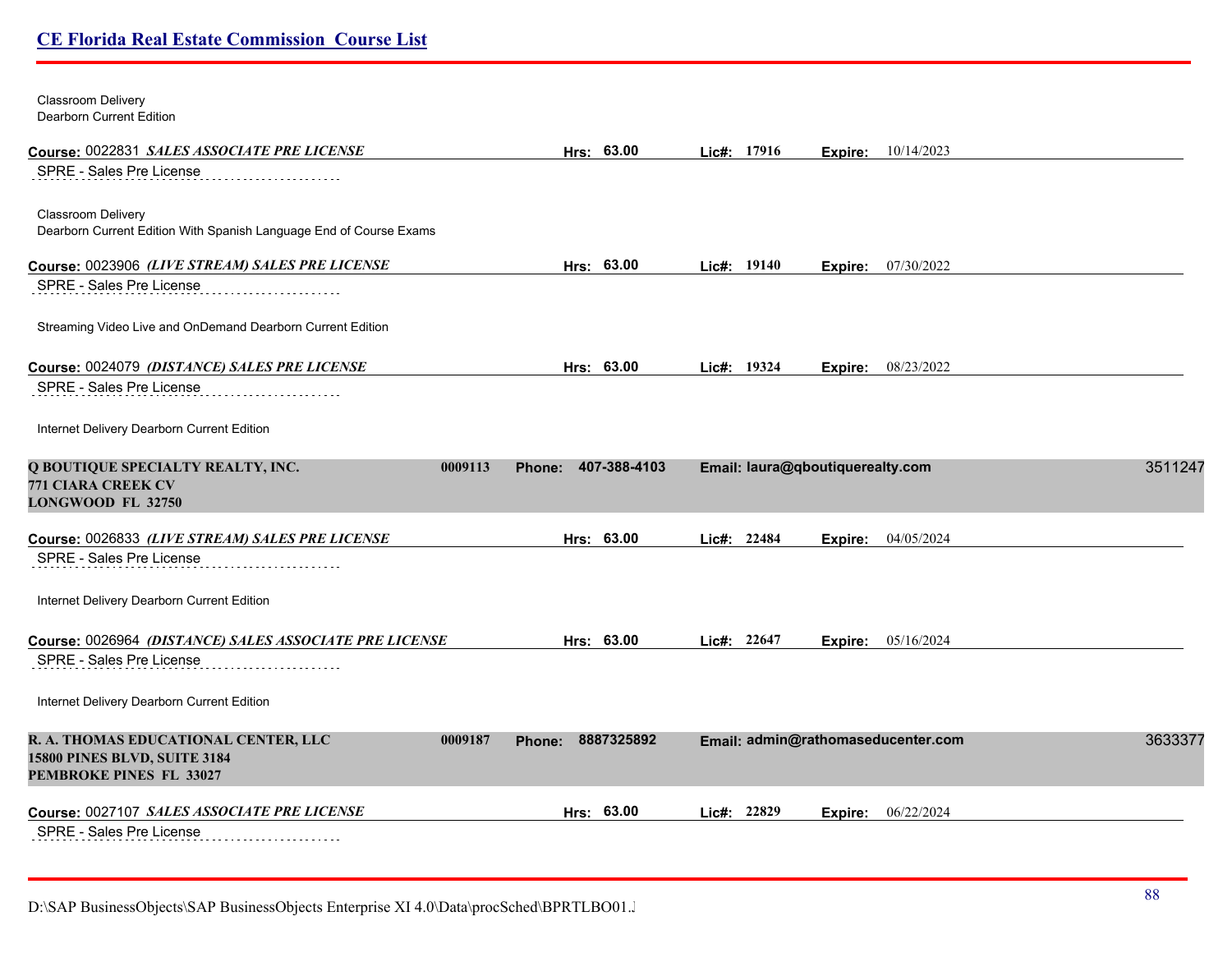| <b>CE Florida Real Estate Commission Course List</b>                                            |                      |                |                             |         |
|-------------------------------------------------------------------------------------------------|----------------------|----------------|-----------------------------|---------|
| Classroom Delivery Dearborn Current Edition                                                     |                      |                |                             |         |
| Course: 0027108 (LIVE STREAM) SALES PRE LICENSE                                                 | Hrs: 63.00           | $Lic\#: 22830$ | 06/22/2024<br>Expire:       |         |
| SPRE - Sales Pre License                                                                        |                      |                |                             |         |
| Streaming Video Live and OnDemand Dearborn Current Edition                                      |                      |                |                             |         |
| <b>RE SCHOOL LLC</b><br>0008133                                                                 | 7868380999<br>Phone: |                | Email: INFO@RESCHOOL.SCHOOL | 3505042 |
| 7900 OAK LANE<br><b>STE 400</b>                                                                 |                      |                |                             |         |
| <b>MIAMI LAKES FL 33016</b>                                                                     |                      |                |                             |         |
| Course: 0022364 SALES ASSOCIATE PRE LICENSE                                                     | Hrs: 63.00           | Lic#: 17264    | 07/10/2023<br>Expire:       |         |
| SPRE - Sales Pre License                                                                        |                      |                |                             |         |
| Classroom Delivery<br>Dearborn Current Edition                                                  |                      |                |                             |         |
| Course: 0022365 SALES ASSOCIATE PRE LICENSE                                                     | Hrs: 63.00           | Lic#: 17265    | 07/10/2023<br>Expire:       |         |
| SPRE - Sales Pre License                                                                        |                      |                |                             |         |
| <b>Classroom Delivery</b><br>Dearborn Current Edition with Spanish Language end of course exams |                      |                |                             |         |
| Course: 0022596 SALES ASSOCIATE PRE LICENSE                                                     | Hrs: 63.00           | Lic#: 17601    | 08/27/2023<br>Expire:       |         |
| SPRE - Sales Pre License                                                                        |                      |                |                             |         |
| Classroom Delivery<br>Dearborn Current Edition                                                  |                      |                |                             |         |
| Course: 0022666 (DISTANCE) SALES ASSOCIATE PRE LICENSE                                          | Hrs: 63.00           | Lic#: 17679    | <b>Expire:</b> 09/05/2023   |         |
| SPRE - Sales Pre License                                                                        |                      |                |                             |         |
| Internet Delivery<br>Dearborn Current Edition                                                   |                      |                |                             |         |
| Course: 0022823 SALES ASSOCIATE PRE LICENSE                                                     | Hrs: 63.00           | Lic#: 17887    | <b>Expire:</b> 10/10/2023   |         |
| CDDE Colog Dro Liganos                                                                          |                      |                |                             |         |

SPRE - Sales Pre License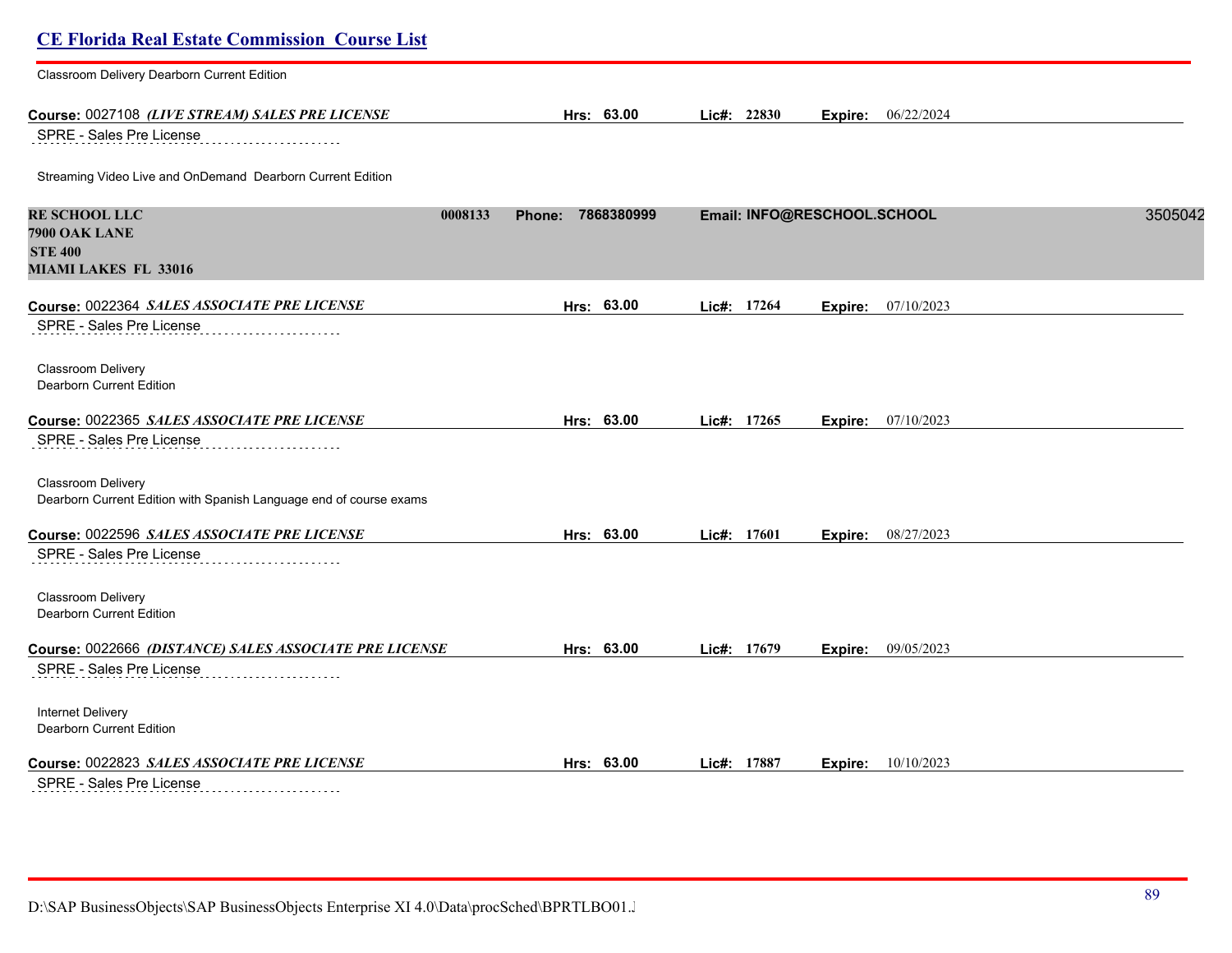| <b>Classroom Delivery</b>    |
|------------------------------|
| Dearborn Current Edition     |
| (taught in Mandarin Chinese) |

| Course: 0022824 (LIVE STREAMING) SALES PRE LICENSE                                              | Hrs: 63.00        | Lic#: 17888   | 10/10/2023<br>Expire:        |         |
|-------------------------------------------------------------------------------------------------|-------------------|---------------|------------------------------|---------|
| SPRE - Sales Pre License                                                                        |                   |               |                              |         |
| Live Streaming Delivery<br><b>Dearborn Current Edition</b><br>(taught in Mandarin Chinese)      |                   |               |                              |         |
| Course: 0024252 (LIVE STREAM) SALES PRE LICENSE                                                 | Hrs: 63.00        | Lic#: $19536$ | 10/05/2022<br>Expire:        |         |
| SPRE - Sales Pre License                                                                        |                   |               |                              |         |
| Streaming Video Live and OnDemand Delivery<br>Performance Programs Company, LLC Current Edition |                   |               |                              |         |
| Course: 0024274 (LIVE STREAM) CHINESE SALES PRE LICENSE                                         | Hrs: 63.00        | Lic#: 19537   | 10/05/2022<br>Expire:        |         |
| SPRE - Sales Pre License                                                                        |                   |               |                              |         |
| Streaming Video Live and OnDemand Delivery<br>Performance Programs Company, LLC Current Edition |                   |               |                              |         |
|                                                                                                 |                   |               |                              |         |
| REAL ESTATE ACADEMY OF LEARNING, INC<br>0006914                                                 | Phone: 5614125533 |               | Email: reacademyfl@gmail.com | 3229625 |
| <b>2300 PALM BEACH LAKES BLVD</b>                                                               |                   |               |                              |         |
| #216<br><b>WEST PALM BEACH FL 33409</b>                                                         |                   |               |                              |         |
|                                                                                                 |                   |               |                              |         |
| Course: 0023995 (DISTANCE) SALES PRE LICENSE<br>SPRE - Sales Pre License                        | Hrs: 63.00        | Lic#: 19241   | 08/13/2022<br>Expire:        |         |
| Internet Delivery Dearborn Current Edition                                                      |                   |               |                              |         |
| Course: 0023996 SALES PRE LICENSE                                                               | Hrs: 63.00        |               | 08/13/2022<br>Expire:        |         |
| SPRE - Sales Pre License                                                                        |                   | Lic#: 19242   |                              |         |
| Classroom Delivery Dearborn Current Edition                                                     |                   |               |                              |         |
| Course: 0023999 SALES ASSOCIATE PRE LICENSE                                                     | Hrs: 63.00        | Lic#: 19245   | 08/13/2022<br>Expire:        |         |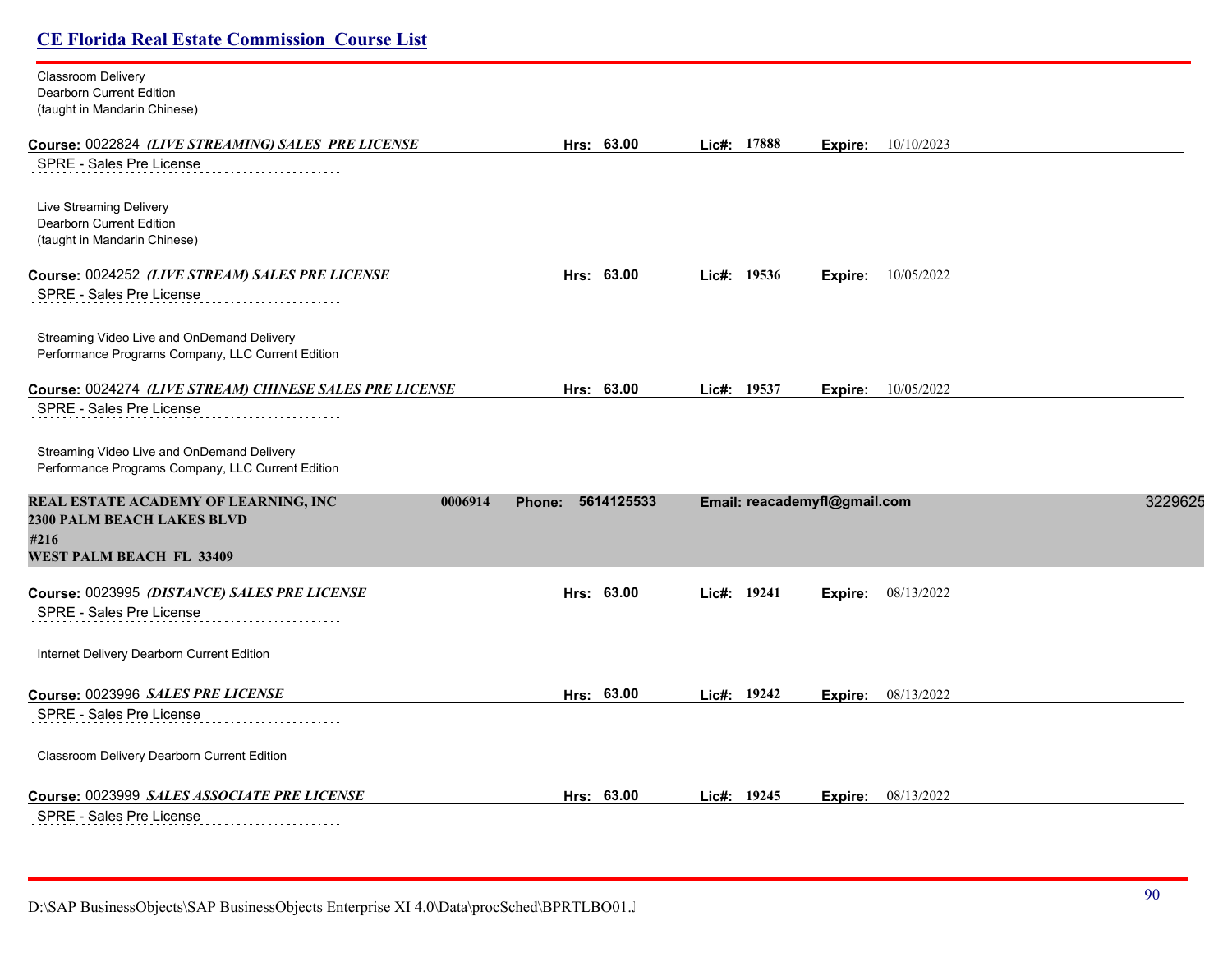### **CE Florida Real Estate Commission Course List** Classroom Delivery Dearborn Current Edition with Spanish Language End of Course Exams **REAL ESTATE CAREER ACADEMY LLC 0006905 Phone: Email:** 34189207 **639 E OCEAN AVENUE SUITE 109 BOYNTON BEACH FL 33435 Course:** 0017938 *(DISTANCE) SALES PRE-LICENSE* **Hrs: 63.00 Lic#: 19757 Expire:** 12/01/2022 SPRE - Sales Pre License . . . . . . . . . . . . . . . . . . Internet Delivery Dearborn Current Edition **REAL ESTATE CAREERQUEST LLC 0004494 Phone: Email:** 13116480 **201 E GOVERNMENT STREET SUITE 23 PENSACOLA FL 32502 Course:** 0017099 *(DISTANCE) SALES PRE-LICENSE* **Hrs: 63.00 Lic#: 21830 Expire:** 10/13/2023 SPRE - Sales Pre License **REAL ESTATE CAREERS LLC 0007699 Phone: 727-452-4652 Email: CARLOS@REALESTATECAREERS.COM** 36052930 **1931 19TH COURT JUPITER FL 33477 Course:** 0020492 *(DISTANCE) SALES PRE LICENSE* **Hrs: 63.00 Lic#: 22529 Expire:** 04/14/2024 SPRE - Sales Pre License Internet Delivery Dearborn Current Edition **Course:** 0021065 *SALES ASSOCIATE PRE LICENSE* **Hrs: 63.00 Lic#: 15942 Expire:** 08/30/2022 SPRE - Sales Pre License Classroom Delivery Dearborn Current Edition with Spanish Language End of Course Exams **Course:** 0021076 *SALES ASSOCIATE PRE LICENSE* **Hrs: 63.00 Lic#: 15953 Expire:** 08/30/2022 SPRE - Sales Pre License Classroom Delivery Dearborn Current Edition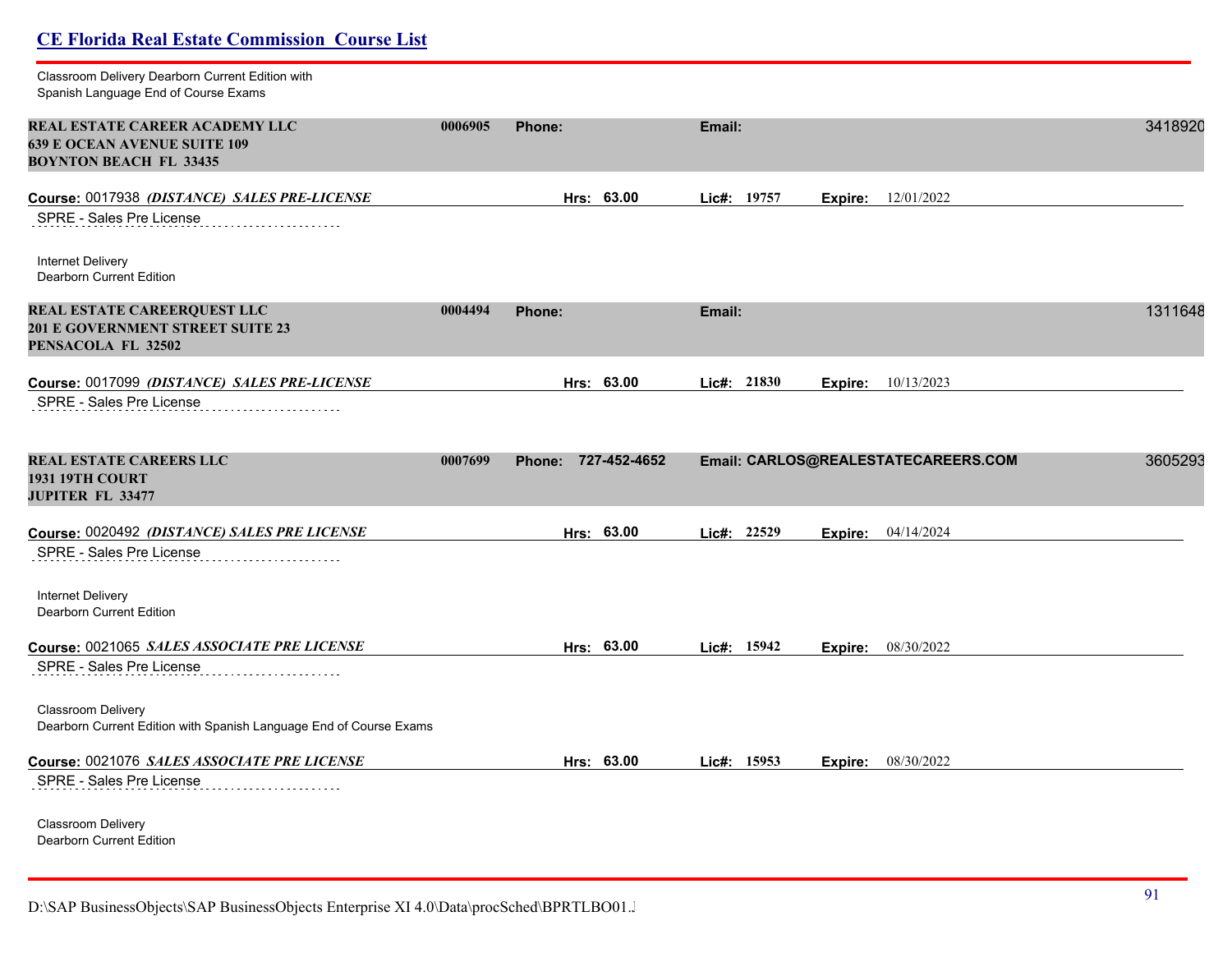| <b>CE Florida Real Estate Commission Course List</b>                                                                                                                  |         |                               |             |         |                                              |         |
|-----------------------------------------------------------------------------------------------------------------------------------------------------------------------|---------|-------------------------------|-------------|---------|----------------------------------------------|---------|
| Course: 0026984 (LIVE STREAM) SALES PRE LICENSE<br>SPRE - Sales Pre License                                                                                           |         | Hrs: 63.00                    | Lic#: 22655 | Expire: | 05/22/2024                                   |         |
| Streaming Video Live and OnDemand Dearborn Current Edition                                                                                                            |         |                               |             |         |                                              |         |
| REAL ESTATE EXPRESS A MCKISSOCK COMPANY<br><b>1801 PARK 270 DRIVE</b><br><b>STE 600</b><br>ST. LOUIS MO 63146                                                         | 0003313 | 866-739-7277<br>Phone:        |             |         | Email: stateadmin@expressschools.com         | 3278748 |
| Course: 0009236 (DISTANCE) SALES PRE LICENSE                                                                                                                          |         | Hrs: 63.00                    | Lic#: 20986 |         | Expire: 05/02/2023                           |         |
| SPRE - Sales Pre License                                                                                                                                              |         |                               |             |         |                                              |         |
| <b>Internet Delivery</b><br>update 10/27/2014-small update to course material to bring in compliance.<br>1014/2015- update to course material to bring in compliance. |         |                               |             |         |                                              |         |
| REAL ESTATE INSTITUTE, INC.<br><b>20 QUAIL ROOST RD</b><br><b>LAKE PLACID FL 33852</b>                                                                                | 0008888 | 6124048116<br>Phone:          |             |         | Email: realestateinstitutefl@gmail.com       | 3464292 |
| Course: 0025874 SALES ASSOCIATE PRE LICENSE                                                                                                                           |         | Hrs: 63.00                    | Lic#: 21234 | Expire: | 06/22/2023                                   |         |
| SPRE - Sales Pre License<br>Classroom Delivery Dearborn Current Edition                                                                                               |         |                               |             |         |                                              |         |
| REAL ESTATE LEARNING ACADEMY LLC<br>12701 S JOHN YOUNG PKWY<br><b>SUITE 206</b><br><b>ORLANDO FL 32837</b>                                                            | 0009098 | 305-244-7937<br><b>Phone:</b> |             |         | Email: realestatelearningacademyfl@gmail.com | 3596312 |
| Course: 0026747 SALES ASSOCIATE PRE LICENSE                                                                                                                           |         | Hrs: 63.00                    | Lic#: 22356 | Expire: | 03/08/2024                                   |         |
| SPRE - Sales Pre License                                                                                                                                              |         |                               |             |         |                                              |         |
| Classroom Delivery Dearborn Current Edition                                                                                                                           |         |                               |             |         |                                              |         |
| Course: 0026748 SALES ASSOCIATE PRE LICENSE                                                                                                                           |         | Hrs: 63.00                    | Lic#: 22357 | Expire: | 03/08/2024                                   |         |
| SPRE - Sales Pre License                                                                                                                                              |         |                               |             |         |                                              |         |

Classroom Delivery Dearborn Current Edition with Spanish Language End of Course Exams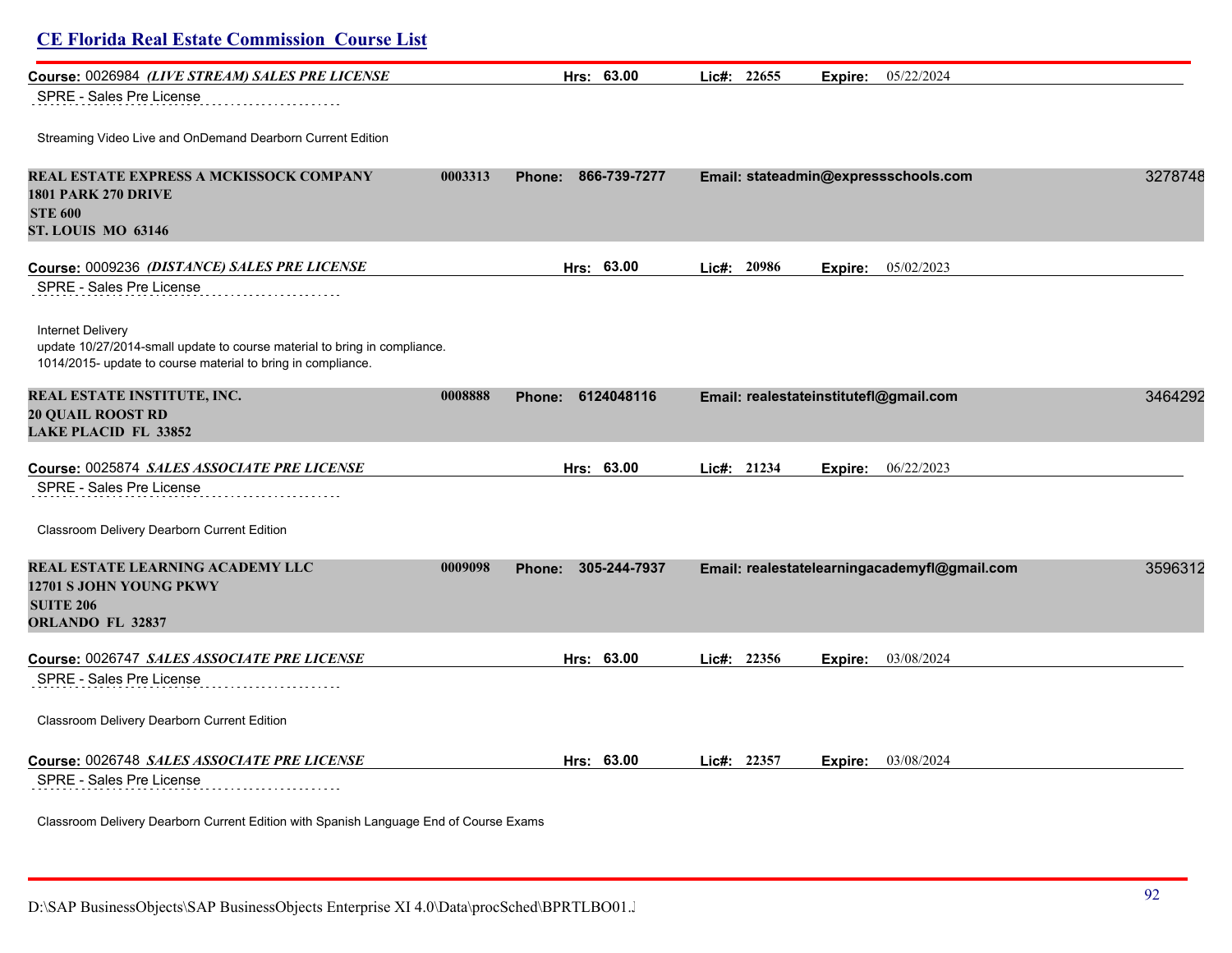# **CE Florida Real Estate Commission Course List REAL ESTATE NETWORK INTERNATIONAL INC 0003746 Phone: 9544619009 Email: info@mti.edu** 35024992 **1955 N FEDERAL HIGHWAY 201 POMPANO BEACH FL 33062 Course:** 0025044 *SALES PRE LICENSE* **Hrs: 63.00 Lic#: 20348 Expire:** 02/04/2023 SPRE - Sales Pre License Classroom Delivery Dearborn Current Edition **Course:** 0025045 *(LIVE STREAM) SALES PRE LICENSE* **Hrs: 63.00 Lic#: 20349 Expire:** 02/04/2023 SPRE - Sales Pre License . . . . . . . . . . . . . . . . . Streaming Video Live and OnDemand Delivery Dearborn Current Edition **Course:** 0025054 *SALES ASSOCIATE PRE LICENSE* **Hrs: 63.00 Lic#: 20358 Expire:** 02/04/2023 SPRE - Sales Pre License classroom Delivery Dearborn Current Edition **Course:** 0026102 *(DISTANCE) SALES PRE LICENSE* **Hrs: 63.00 Lic#: 21560 Expire:** 08/17/2023 SPRE - Sales Pre License Internet Delivery Dearborn Current Edition **REAL ESTATE PREP LLC 0007889 Phone: 863-207-3043 Email: ashleyk.adams@yahoo.com** 34268283 **407 1ST STREET S WINTER HAVEN FL 33881 Course:** 0021430 *SALES ASSOCIATES PRE LICENSE* **Hrs: 63.00 Lic#: 16298 Expire:** 12/12/2022 SPRE - Sales Pre License Classroom Delivery Dearborn Current Edition **Course:** 0021530 *(LIVE STREAMING) SALES PRE LICENSE* **Hrs: 63.00 Lic#: 16405 Expire:** 01/16/2023 SPRE - Sales Pre License Live Streaming Delivery Dearborn Current Edition **REAL ESTATE PRO ACADEMY 0008362 Phone: 352-301-7653 Email: larissa@larissaortiz.com** 34251652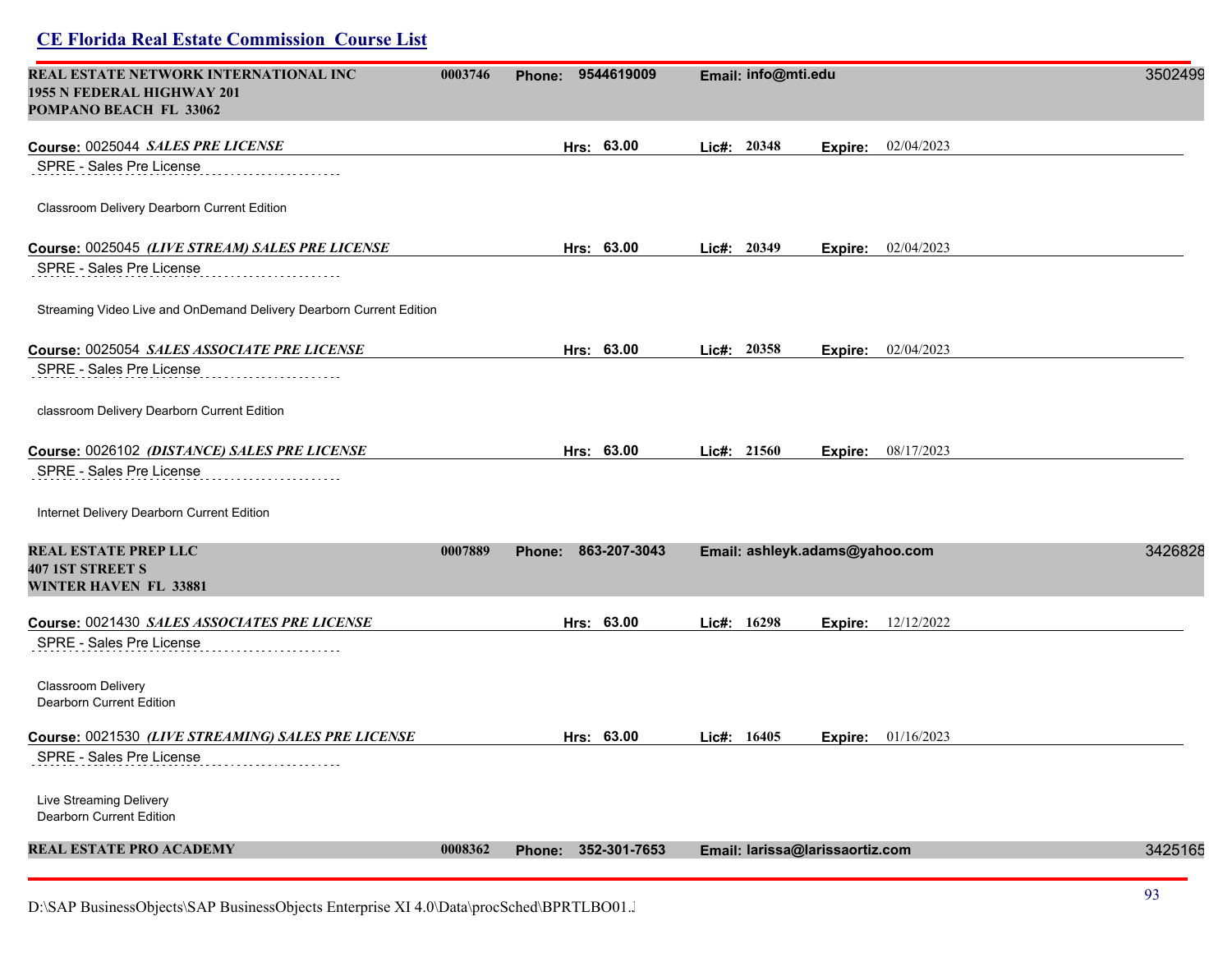| <b>CE Florida Real Estate Commission Course List</b>                               |                   |            |             |                             |         |
|------------------------------------------------------------------------------------|-------------------|------------|-------------|-----------------------------|---------|
| 909 SW 10TH ST<br>OCALA FL 34471                                                   |                   |            |             |                             |         |
| Course: 0023867 (LIVE STREAM) SALES PRE LICENSE<br>SPRE - Sales Pre License        |                   | Hrs: 63.00 | Lic#: 19088 | <b>Expire:</b> 07/21/2022   |         |
| Streaming Video Live and OnDemand Dearborn Current Edition                         |                   |            |             |                             |         |
| <b>REAL ESTATE SALES ACADEMY</b><br>9109 W 151ST ST<br><b>ORLAND PARK IL 60462</b> | 0008497<br>Phone: |            | Email:      |                             | 3457150 |
| Course: 0023587 (DISTANCE) SALES ASSOCIATE PRE LICENSE<br>SPRE - Sales Pre License |                   | Hrs: 63.00 | Lic#: 18828 | <b>Expire:</b> 05/13/2024   |         |
| Internet Delivery<br>Dearborn Current Edition                                      |                   |            |             |                             |         |
| <b>REAL ESTATE SCHOOL INC</b><br><b>3555 S OCEAN DR</b><br>HOLLYWOOD FL 33019      | 0002004<br>Phone: |            | Email:      |                             | 840842  |
| Course: 0016773 (DISTANCE) SALES PRE-LICENSE<br>SPRE - Sales Pre License           |                   | Hrs: 63.00 | Lic#: 21515 | 08/16/2023<br>Expire:       |         |
| Internet Delivery<br>Dearborn Current Edition                                      |                   |            |             |                             |         |
| Course: 0024271 (LIVE STREAM) REAL ESTATE PRINCIPLES<br>SPRE - Sales Pre License   |                   | Hrs: 63.00 | Lie#: 19641 | <b>Expire:</b> $11/11/2022$ |         |
| Course: 0024284 (DISTANCE) SALES PRE LICENSE<br>SPRE - Sales Pre License           |                   | Hrs: 63.00 | Lic#: 19870 | <b>Expire:</b> 12/17/2022   |         |
| Course: 0026904 SALES ASSOCIATE PRE LICENSE<br>SPRE - Sales Pre License            |                   | Hrs: 63.00 | Lic#: 22545 | 04/19/2024<br>Expire:       |         |
| Classroom Delivery Dearborn Current Edition                                        |                   |            |             |                             |         |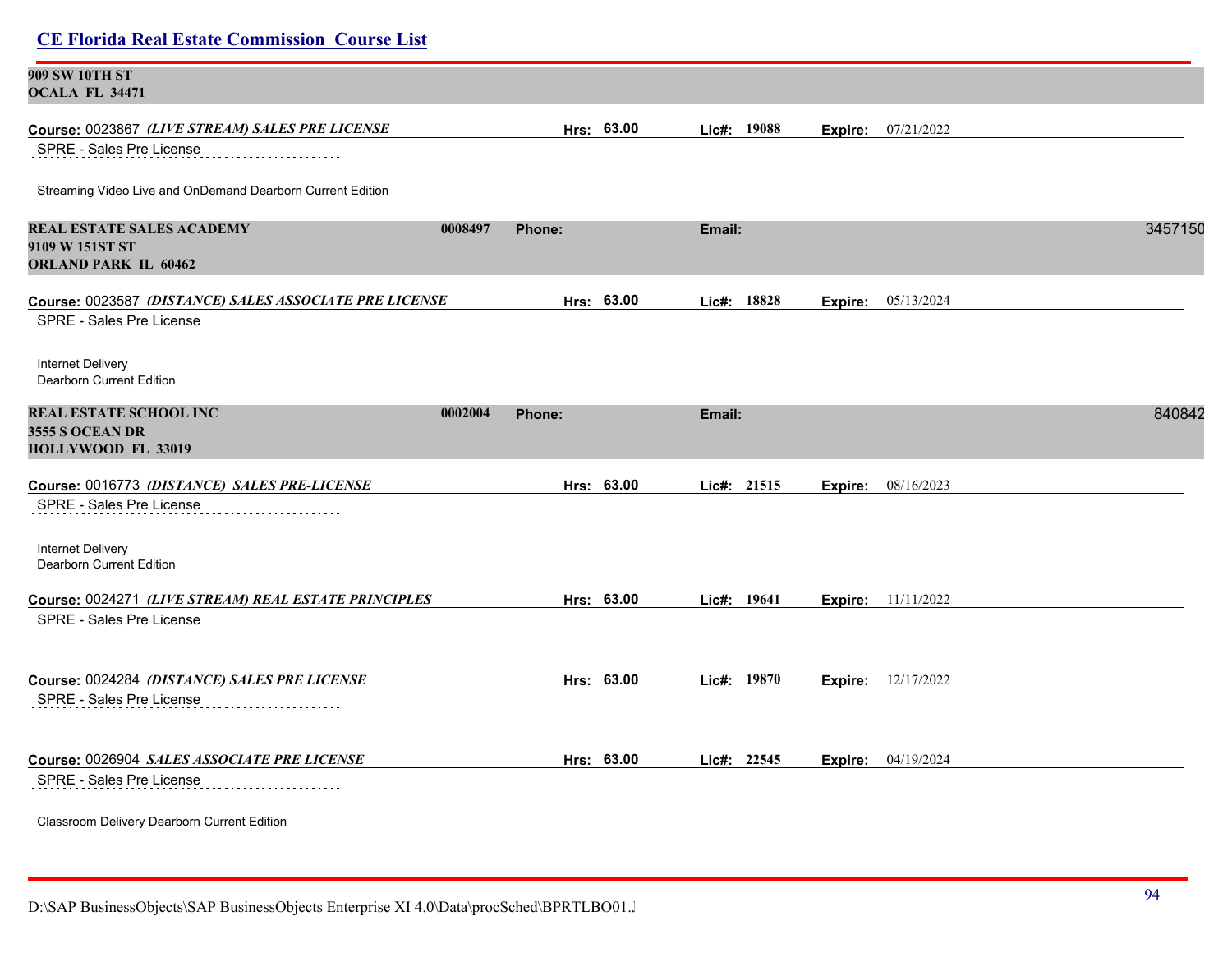# **CE Florida Real Estate Commission Course List Course:** 0026914 *(DISTANCE) SALES ASSOCIATE PRE LICENSE* **Hrs: 63.00 Lic#: 22715 Expire:** 06/01/2024 SPRE - Sales Pre License **REAL ESTATE SCHOOL OF AMERICA INC 0005411 Phone: 305-395-3859 Email: realestateschoolsofamerica@gmail.com** 35795323 **15811 COLLINS AVE UNIT 1106 SUNNY ISLES BEACH FL 33160 Course:** 0026588 *(LIVE STREAM) SALES PRE LICENSE* **Hrs: 63.00 Lic#: 22209 Expire:** 02/01/2024 SPRE - Sales Pre License Streaming Video Live and OnDemand Dearborn Current Edition **Course:** 0026590 *SALES ASSOCIATE PRE LICENSE* **Hrs: 63.00 Lic#: 22211 Expire:** 02/01/2024 SPRE - Sales Pre License Classroom Delivery Dearborn Current Edition **REAL ESTATE SCHOOL OF ATHENS LLC 0008726 Phone: 407-470-8961 Email: ROSSEPROPERTIES@GMAIL.COM** 35801628 **5728 SUITE #735 ORLANDO FL 32819 Course:** 0025241 *SALES ASSOCIATE PRE LICENSE* **Hrs: 63.00 Lic#: 20601 Expire:** 03/01/2023 SPRE - Sales Pre License Classroom Delivery Dearborn Current Edition **Course:** 0025255 *(LIVE STREAM) SALES PRE LICENSE* **Hrs: 63.00 Lic#: 20612 Expire:** 03/02/2023 SPRE - Sales Pre License Streaming Video Live and OnDemand Dearborn Current Edition **REAL ESTATE SCHOOL OF FLORIDA 0002578 Phone: Email:** 31544834 **4475 BAYOU BLVD PENSACOLA FL 32503 Course:** 0016750 *(DISTANCE) SALES PRE-LICENSE* **Hrs: 63.00 Lic#: 21428 Expire:** 08/03/2023 SPRE - Sales Pre License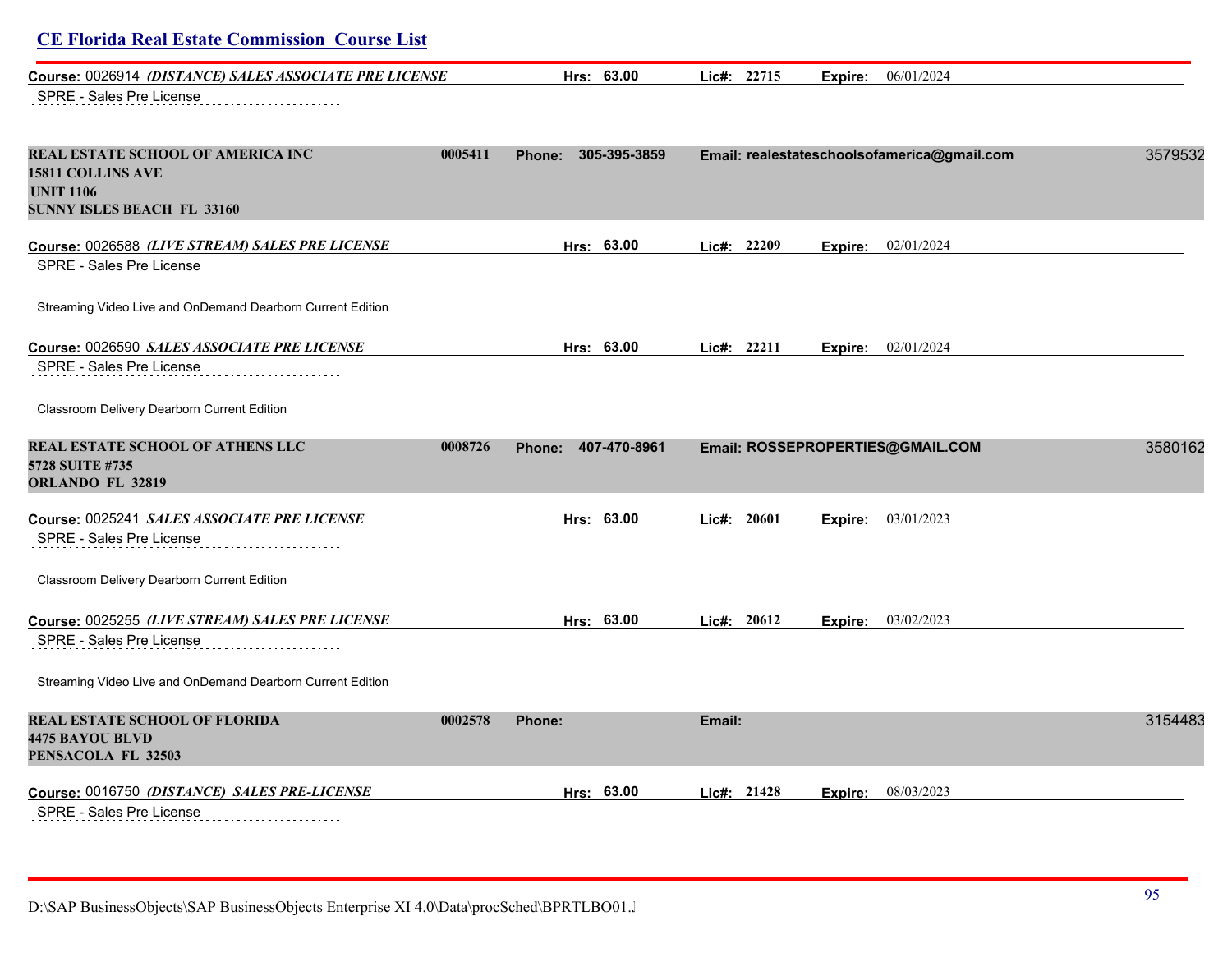| <b>CE Florida Real Estate Commission Course List</b>                                               |         |                        |             |                               |         |
|----------------------------------------------------------------------------------------------------|---------|------------------------|-------------|-------------------------------|---------|
| Internet Delivery<br>Dearborn Current Edition                                                      |         |                        |             |                               |         |
| Course: 0016751 SALES ASSOCIATE PRE LICENSE                                                        |         | Hrs: 63.00             | Lic#: 21427 | 08/03/2023<br>Expire:         |         |
| SPRE - Sales Pre License                                                                           |         |                        |             |                               |         |
| Classroom Delivery<br><b>Dearborn Current Edition</b>                                              |         |                        |             |                               |         |
| REAL ESTATE SCHOOL OF FLORIDA LLC                                                                  | 0007702 | <b>Phone:</b>          | Email:      |                               | 3479414 |
| 4500 SALISBURY RD 465                                                                              |         |                        |             |                               |         |
| <b>JACKSONVILLE FL 32216</b>                                                                       |         |                        |             |                               |         |
| Course: 0025893 (DISTANCE) SALES PRE LICENSE                                                       |         | 63.00<br>Hrs:          | Lic#: 21257 | 06/28/2023<br>Expire:         |         |
| SPRE - Sales Pre License                                                                           |         |                        |             |                               |         |
| Internet Delivery Dearborn Current Edition                                                         |         |                        |             |                               |         |
| Course: 0025894 SALES ASSOCIATE PRE LICENSE                                                        |         | Hrs: 63.00             | Lie#: 21258 | 06/28/2023<br>Expire:         |         |
| SPRE - Sales Pre License                                                                           |         |                        |             |                               |         |
| Classroom Delivery Dearborn Current Edition                                                        |         |                        |             |                               |         |
| REAL ESTATE SCHOOL OF NORTH CENTRAL FLOR<br>4041 NW 37TH PL SUITE B<br><b>GAINESVILLE FL 32606</b> | 0007818 | 352-226-8474<br>Phone: |             | Email: BETSY@BETSYPEPINE .COM | 3036398 |
| Course: 0021123 (DISTANCE) SALES PRE LICENSE                                                       |         | Hrs: 63.00             | Lic#: 22673 | 05/25/2024<br>Expire:         |         |
| SPRE - Sales Pre License                                                                           |         |                        |             |                               |         |
| Internet Delivery<br>Dearborn Current Edition                                                      |         |                        |             |                               |         |
| Course: 0022383 SALES ASSOCIATE PRE LICENSING                                                      |         | 63.00<br>Hrs:          | Lic#: 22651 | 05/18/2024<br>Expire:         |         |
| SPRE - Sales Pre License                                                                           |         |                        |             |                               |         |
| Classroom Delivery<br><b>Dearborn Current Edition</b>                                              |         |                        |             |                               |         |
| Course: 0024754 (LIVE STREAM) SALES PRE LICENSE                                                    |         | Hrs: 63.00             | Lic#: 19943 | 12/22/2024<br>Expire:         |         |
| SPRE - Sales Pre License                                                                           |         |                        |             |                               |         |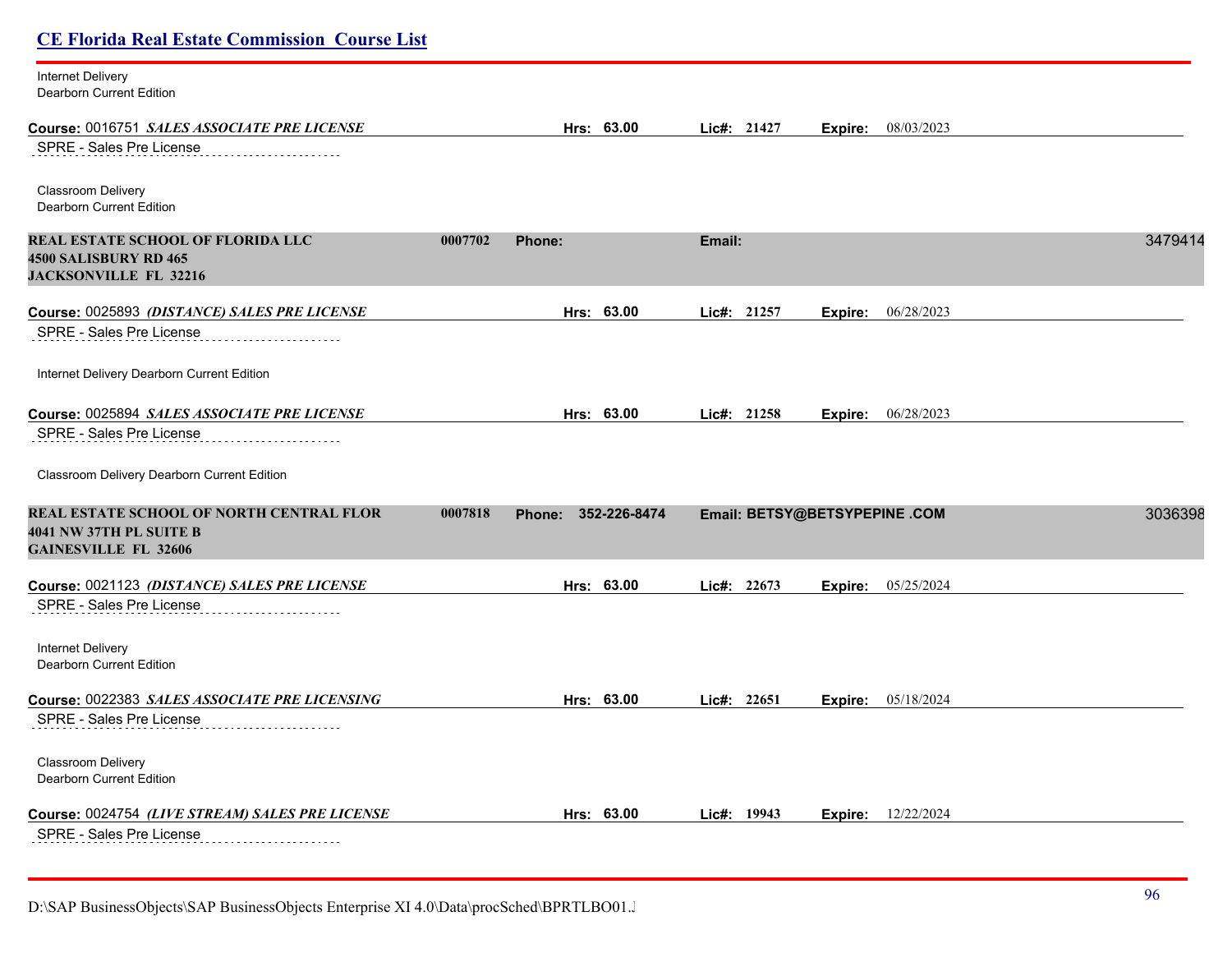Streaming Video Live and OnDemand Dearborn Current Edition

| <b>REAL ESTATE U</b><br><b>100 SE 2ND STREET</b><br><b>SUITE 2000</b><br><b>MIAMI FL 33131</b>                                                              | 0008528 | Phone: 7184404142      | Email: affiliate@realestateu.tv          | 3598855 |
|-------------------------------------------------------------------------------------------------------------------------------------------------------------|---------|------------------------|------------------------------------------|---------|
| Course: 0023718 (DISTANCE) SALES PRE LICENSE<br>SPRE - Sales Pre License                                                                                    |         | Hrs: 63.00             | Lic#: 19113<br>07/28/2024<br>Expire:     |         |
| <b>REAL ESTATE VIRTUAL ACADEMY LLC</b><br><b>7508 PARKSHORE DR</b><br><b>APOLLO BEACH FL 33572</b>                                                          | 0008271 | Phone:                 | Email:                                   | 3238627 |
| Course: 0024150 (LIVE STREAM) SALES PRE LICENSE<br>SPRE - Sales Pre License                                                                                 |         | Hrs: 63.00             | Lic#: 19407<br><b>Expire:</b> 09/02/2022 |         |
| Streaming Video Live and OnDemand Performance Programs Company Current Edition                                                                              |         |                        |                                          |         |
| <b>REALTY EXCHANGE LLC</b><br><b>300 PALM COAST PARKWAY NE</b><br>PALM COAST FL 32137                                                                       | 0006871 | 386-446-0017<br>Phone: | Email: dave@rxreo.com                    | 2815993 |
| Course: 0018206 (DISTANCE) SALES PRE-LICENSE                                                                                                                |         | Hrs: 63.00             | Lie#: 19526<br>09/29/2022<br>Expire:     |         |
| SPRE - Sales Pre License<br><b>Internet Delivery</b><br>Dearborn Current Edition<br>Course: 0021164 SALES ASSOCIATE PRE LICENSE<br>SPRE - Sales Pre License |         | Hrs: 63.00             | Lic#: 16044<br><b>Expire:</b> 09/27/2022 |         |
| <b>Classroom Delivery</b><br>Dearborn Current Edition                                                                                                       |         |                        |                                          |         |
| REALTY PROPERTY GROUP UNIVERSITY LLC<br><b>8875 HIDDEN RIVER PKWY</b><br><b>TAMPA FL 33637</b>                                                              | 0008827 | Phone:                 | Email: info@realtypropertygroup.com      | 3426799 |
| Course: 0025518 SALES PRE LICENSE<br>SPRE - Sales Pre License                                                                                               |         | Hrs: 63.00             | Lic#: 20903<br>Expire: 04/15/2023        |         |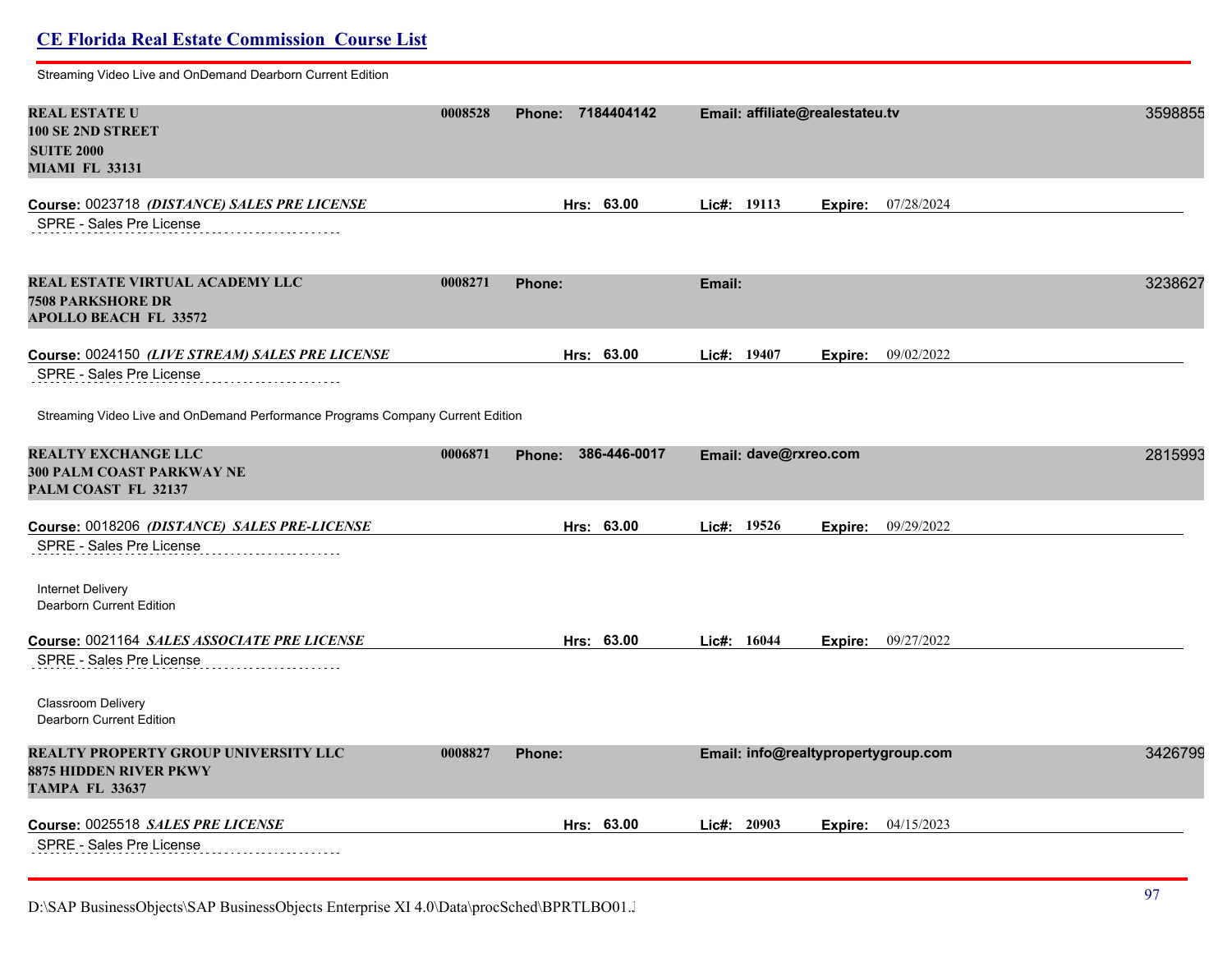| Classroom Delivery Dearborn Current Edition                                                                  |         |                        |                            |                                  |         |
|--------------------------------------------------------------------------------------------------------------|---------|------------------------|----------------------------|----------------------------------|---------|
| Course: 0025521 (LIVE STREAM) SALES PRE LICENSE                                                              |         | Hrs: 63.00             | Lic#: 20906                | <b>Expire:</b> $04/18/2023$      |         |
| SPRE - Sales Pre License                                                                                     |         |                        |                            |                                  |         |
| Streaming Video Live and OnDemand Dearborn Current Edition English Language with Spanish End of course exams |         |                        |                            |                                  |         |
| <b>REALTY PROS OF SOUTH FLORIDA INC</b><br><b>113 SE MIZNER BOULEVARD</b><br><b>BOCA RATON FL 33432</b>      | 0008433 | <b>Phone:</b>          | Email: brucedier@gmail.com |                                  | 3302008 |
| Course: 0023284 SALES ASSOCIATE PRE LICENSE                                                                  |         | Hrs: 63.00             | Lic#: 18495                | Expire: 03/10/2024               |         |
| SPRE - Sales Pre License                                                                                     |         |                        |                            |                                  |         |
| <b>Classroom Delivery</b><br>Dearborn Current Edition                                                        |         |                        |                            |                                  |         |
| <b>REALTY SCHOOL 101 LLC</b><br><b>1710 THOMASVILLE ROAD</b><br>TALLAHASSEE FL 32303                         | 0006568 | 850-567-0002<br>Phone: |                            | Email: REALTYSCHOOL101@GMAIL.COM | 3031298 |
| Course: 0017014 (DISTANCE) SALES PRE-LICENSE<br>SPRE - Sales Pre License                                     |         | Hrs: 63.00             | Lic#: 21362                | 07/25/2023<br>Expire:            |         |
| <b>Internet Delivery</b><br>Dearborn Current Edition                                                         |         |                        |                            |                                  |         |
| Course: 0017015 SALES ASSOCIATE PRE LICENSE                                                                  |         | Hrs: 63.00             | Lic#: 21752                | <b>Expire:</b> $09/30/2023$      |         |
| SPRE - Sales Pre License                                                                                     |         |                        |                            |                                  |         |
| Classroom Delivery<br>Dearborn Current Edition                                                               |         |                        |                            |                                  |         |
| Course: 0019742 <i>(LIVE STREAMING) SALES PRE  LICENSE</i>                                                   |         | Hrs: 63.00             | Lic#: 17803                | <b>Expire:</b> 10/01/2023        |         |
| SPRE - Sales Pre License                                                                                     |         |                        |                            |                                  |         |
| Streaming Video - Live and On-Demand<br>Dearborn Current Edition                                             |         |                        |                            |                                  |         |
| REBA HALEY SCHOOL OF REAL ESTATE                                                                             | 0001980 | Phone:                 | Email:                     |                                  | 151815  |
| <b>808 E OKALOOSA AVE</b>                                                                                    |         |                        |                            |                                  |         |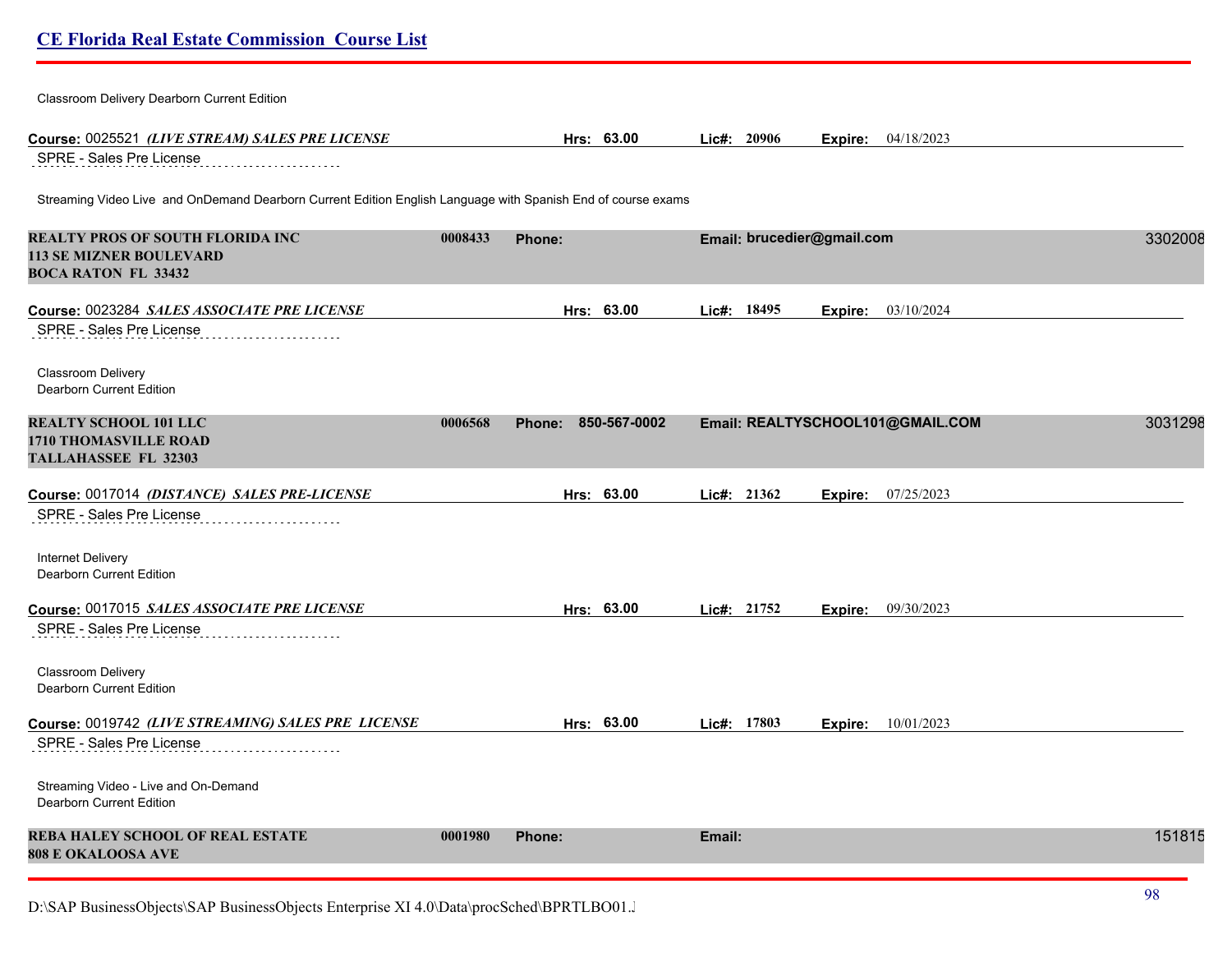| <b>CE Florida Real Estate Commission Course List</b>                                         |                        |                           |                             |         |
|----------------------------------------------------------------------------------------------|------------------------|---------------------------|-----------------------------|---------|
| <b>TAMPA FL 33604</b>                                                                        |                        |                           |                             |         |
| Course: 0016641 SALES ASSOCIATE PRE LICENSE<br>SPRE - Sales Pre License                      | Hrs: 63.00             | Lic#: 21546               | 08/16/2023<br>Expire:       |         |
| Classroom Delivery<br>Dearborn Current Edition                                               |                        |                           |                             |         |
| Course: 0022375 (DISTANCE) SALES ASSOCIATE PRE LICENSE                                       | Hrs: 63.00             | Lic#: 17276               | <b>Expire:</b> 07/11/2023   |         |
| SPRE - Sales Pre License                                                                     |                        |                           |                             |         |
| <b>Internet Delivery</b><br>Dearborn Current Edition                                         |                        |                           |                             |         |
| REFERRAL REALTY INTERNATIONAL<br>0008523<br><b>133 HARRINGTON CT</b><br>DAVENPORT FL 33837   | 302-727-1592<br>Phone: | Email: RGress5183@aol.com |                             | 3330862 |
| Course: 0023871 (DISTANCE) SALES PRE LICENSE<br>SPRE - Sales Pre License                     | Hrs: 63.00             | Lic#: 19119               | Expire: 07/28/2022          |         |
| RESULTS REAL ESTATE SCHOOL<br>0008561<br>1463 OAKFIELD DR STE 122<br><b>BRANDON FL 33511</b> | Phone:                 | Email:                    |                             | 3336482 |
| Course: 0023801 SALES PRE LICENSE                                                            | Hrs: 63.00             | Lic#: 19020               | 07/15/2024<br>Expire:       |         |
| SPRE - Sales Pre License                                                                     |                        |                           |                             |         |
| Classroom Delivery<br>Dearborn Current Edition                                               |                        |                           |                             |         |
| Course: 0023814 (DISTANCE) SALES ASSOCIATE PRE LICENSE<br>SPRE - Sales Pre License           | Hrs: 63.00             | Lic#: 19036               | <b>Expire:</b> $07/16/2024$ |         |
| Internet Delivery Dearborn Current Edition                                                   |                        |                           |                             |         |
| Course: 0026734 SALES ASSOCIATE PRE LICENSE<br>SPRE - Sales Pre License                      | Hrs: 63.00             | $Lic\#: 22342$            | 03/01/2024<br>Expire:       |         |
|                                                                                              |                        |                           |                             |         |

Classroom Delivery Dearborn Current Edition With Spanish Language End of Course Exams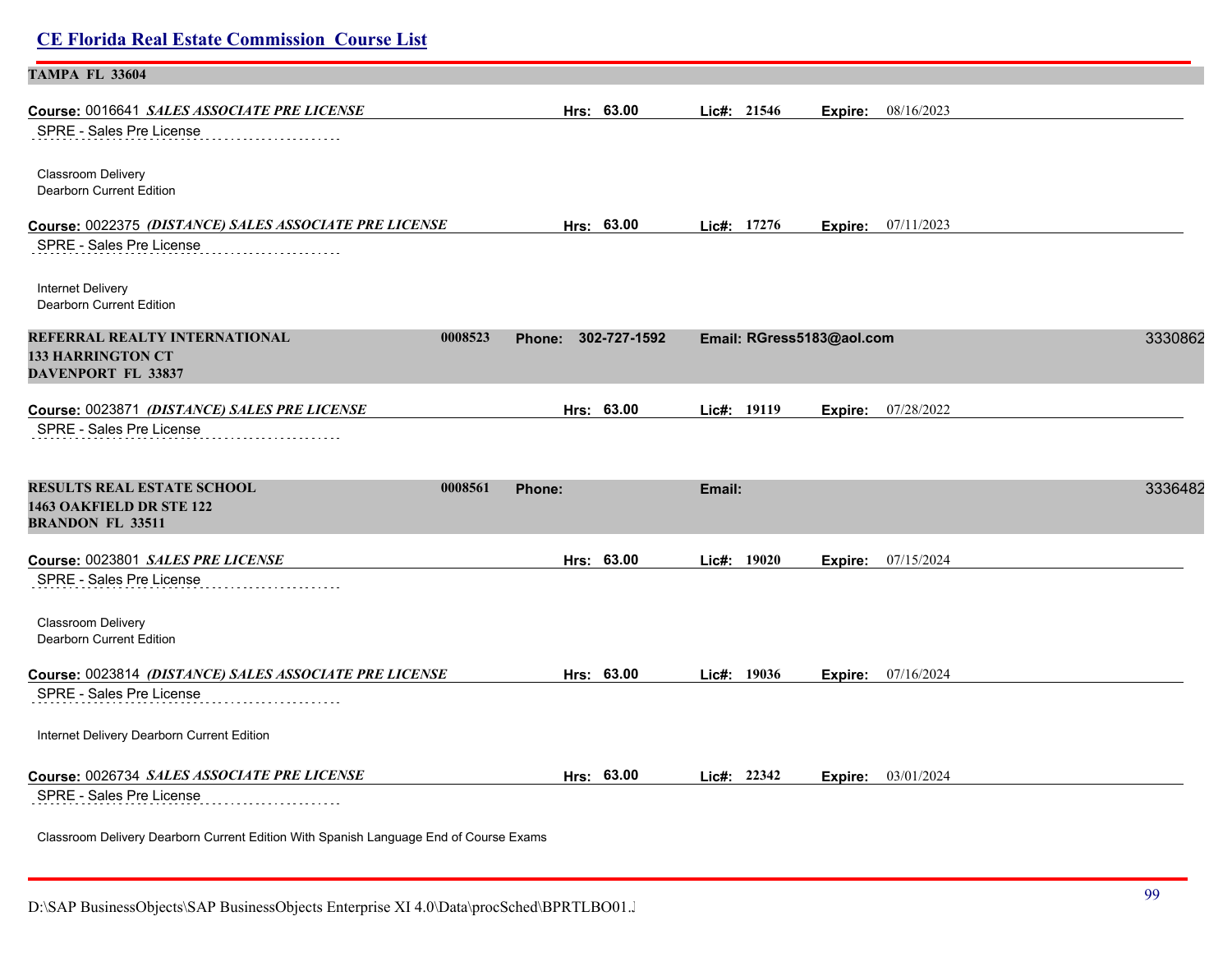| RIALTO SCHOOL OF REAL ESTATE<br>18901 SW 106 AVE<br><b>SUITE 210</b>                         | 0007491 | 786-368-8500<br><b>Phone:</b> | Email: deronjoy@gmail.com                | 3398032 |
|----------------------------------------------------------------------------------------------|---------|-------------------------------|------------------------------------------|---------|
| <b>CUTLER BAY FL 33157</b>                                                                   |         |                               |                                          |         |
| Course: 0026900 SALES ASSOCIATE PRE LICENSE                                                  |         | Hrs: 63.00                    | $Lic\#: 22542$<br>Expire: 04/18/2024     |         |
| SPRE - Sales Pre License                                                                     |         |                               |                                          |         |
| Classroom Delivery Performance Program Company Current Edition                               |         |                               |                                          |         |
| RICHDALE SCHOOL OF REAL ESTATE CORP<br><b>14517 OTTER RUN IMC</b><br><b>ORLANDO FL 32837</b> | 0007633 | 321-278-5512<br>Phone:        | Email: ROBERTSANDROBERTSREALTY@GMAIL.COM | 3030434 |
| Course: 0023554 <i>(DISTANCE) SALES PRE LICENSE</i>                                          |         | Hrs: 63.00                    | Lic#: 18786<br>Expire: 04/20/2024        |         |
| SPRE - Sales Pre License                                                                     |         |                               |                                          |         |
| Internet Delivery Dearborn Current Edition                                                   |         |                               |                                          |         |
| <b>RITTER REALTY LLC</b><br><b>56 PINEHURST PLACE</b><br>ROTONDA WEST FL 33947               | 0008683 | Phone: 813-770-1748           | Email: LOYAL@RITTERREALTYLLC.COM         | 3467445 |
| Course: 0024656 <i>(LIVE STREAM) SALES PRE LCIENSE</i>                                       |         | Hrs: 63.00                    | Lic#: 19783<br>12/08/2022<br>Expire:     |         |
| SPRE - Sales Pre License                                                                     |         |                               |                                          |         |
| Streaming Video Live and OnDemand Dearborn Current Edition                                   |         |                               |                                          |         |
| Course: 0024657 SALES PRE LICESNE                                                            |         | Hrs: 63.00                    | Lic#: 19784<br><b>Expire:</b> 12/08/2022 |         |
| SPRE - Sales Pre License                                                                     |         |                               |                                          |         |
| Classroom Dearborn Current Edition                                                           |         |                               |                                          |         |
| Course: 0024756 (LIVE STREAM) SALES PRE LICENSE                                              |         | Hrs: 63.00                    | Lie#: 19878<br>12/17/2022<br>Expire:     |         |
| SPRE - Sales Pre License                                                                     |         |                               |                                          |         |
| Internet Delivery Dearborn Current Edition                                                   |         |                               |                                          |         |
| ROBERT E KELLER INC<br>4055 TAMIAMI TRL<br><b>NAPLES FL 34103</b>                            | 0004098 | <b>Phone:</b>                 | Email:                                   | 1338937 |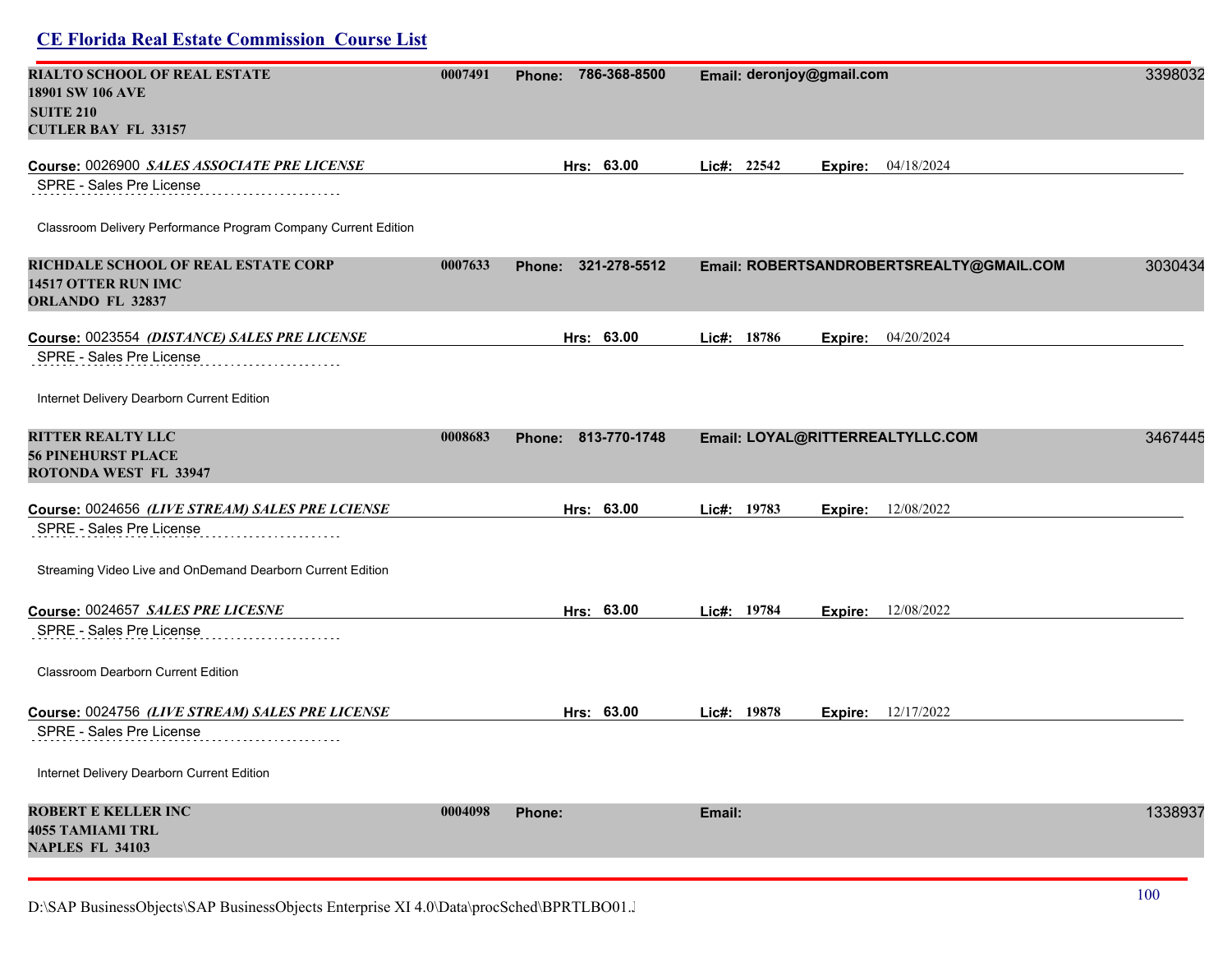| <b>CE Florida Real Estate Commission Course List</b>               |         |                        |        |             |         |                                   |         |
|--------------------------------------------------------------------|---------|------------------------|--------|-------------|---------|-----------------------------------|---------|
| Course: 0025620 SALES ASSOCIATE PRE LICENSE                        |         | Hrs: 63.00             |        | Lic#: 20988 | Expire: | 05/03/2023                        |         |
| <b>SPRE - Sales Pre License</b>                                    |         |                        |        |             |         |                                   |         |
| Classroom Delivery Dearborn Current Edition                        |         |                        |        |             |         |                                   |         |
| Course: 0025621 (LIVE STREAM) SALES PRE LICENSE                    |         | Hrs: 63.00             |        | Lic#: 20989 |         | <b>Expire:</b> 05/03/2023         |         |
| SPRE - Sales Pre License                                           |         |                        |        |             |         |                                   |         |
| Streaming Video Live and OnDemand Dearborn Current Edition         |         |                        |        |             |         |                                   |         |
| Course: 0025665 SALES ASSOCIATE PRE LICENSE                        |         | Hrs: 63.00             |        | Lic#: 21039 | Expire: | 05/10/2023                        |         |
| SPRE - Sales Pre License                                           |         |                        |        |             |         |                                   |         |
| Classroom Delivery Dearborn Current Edition                        |         |                        |        |             |         |                                   |         |
| Course: 0025666 (LIVE STREAM) SALES PRE LICENSE                    |         | Hrs: 63.00             |        | Lic#: 21040 |         | <b>Expire:</b> 05/10/2023         |         |
| SPRE - Sales Pre License                                           |         |                        |        |             |         |                                   |         |
| Streaming Video Live and OnDemand Dearborn Current Edition         |         |                        |        |             |         |                                   |         |
| RODRIGUEZ, RODRIGUEZ, & BUSBEE, INC.<br><b>4307 WHITTNER DRIVE</b> | 0009063 | 813-863-1691<br>Phone: |        |             |         | Email: RodriguezRBusbee@gmail.com | 3532046 |
| <b>LAND O LAKES FL 34639</b>                                       |         |                        |        |             |         |                                   |         |
| Course: 0026584 (DISTANCE) SALES PRE LICENSE                       |         | Hrs: 63.00             |        | Lic#: 22205 | Expire: | 02/01/2024                        |         |
| SPRE - Sales Pre License                                           |         |                        |        |             |         |                                   |         |
| Internet Delivery Dearborn Current Edition                         |         |                        |        |             |         |                                   |         |
| ROLAND INC SCHOOL OF REAL ESTATE                                   | 0001985 | <b>Phone:</b>          | Email: |             |         |                                   | 151662  |
| 8443 N PENSACOLA BLVD<br>PENSACOLA FL 32534                        |         |                        |        |             |         |                                   |         |
|                                                                    |         |                        |        |             |         |                                   |         |
| Course: 0017191 SALES ASSOCIATE PRE LICENSE                        |         | Hrs: 63.00             |        | Lic#: 22344 | Expire: | 03/01/2024                        |         |
| SPRE - Sales Pre License                                           |         |                        |        |             |         |                                   |         |
| Classroom Delivery<br>Dearborn Current Edition                     |         |                        |        |             |         |                                   |         |
| Course: 0020951 (DISTANCE) SALES PRE LICENSE                       |         | Hrs: 63.00             |        | Lic#: 15854 |         | <b>Expire:</b> 08/09/2022         |         |
|                                                                    |         |                        |        |             |         |                                   |         |

D:\SAP BusinessObjects\SAP BusinessObjects Enterprise XI 4.0\Data\procSched\BPRTLBO01.Jobserver2\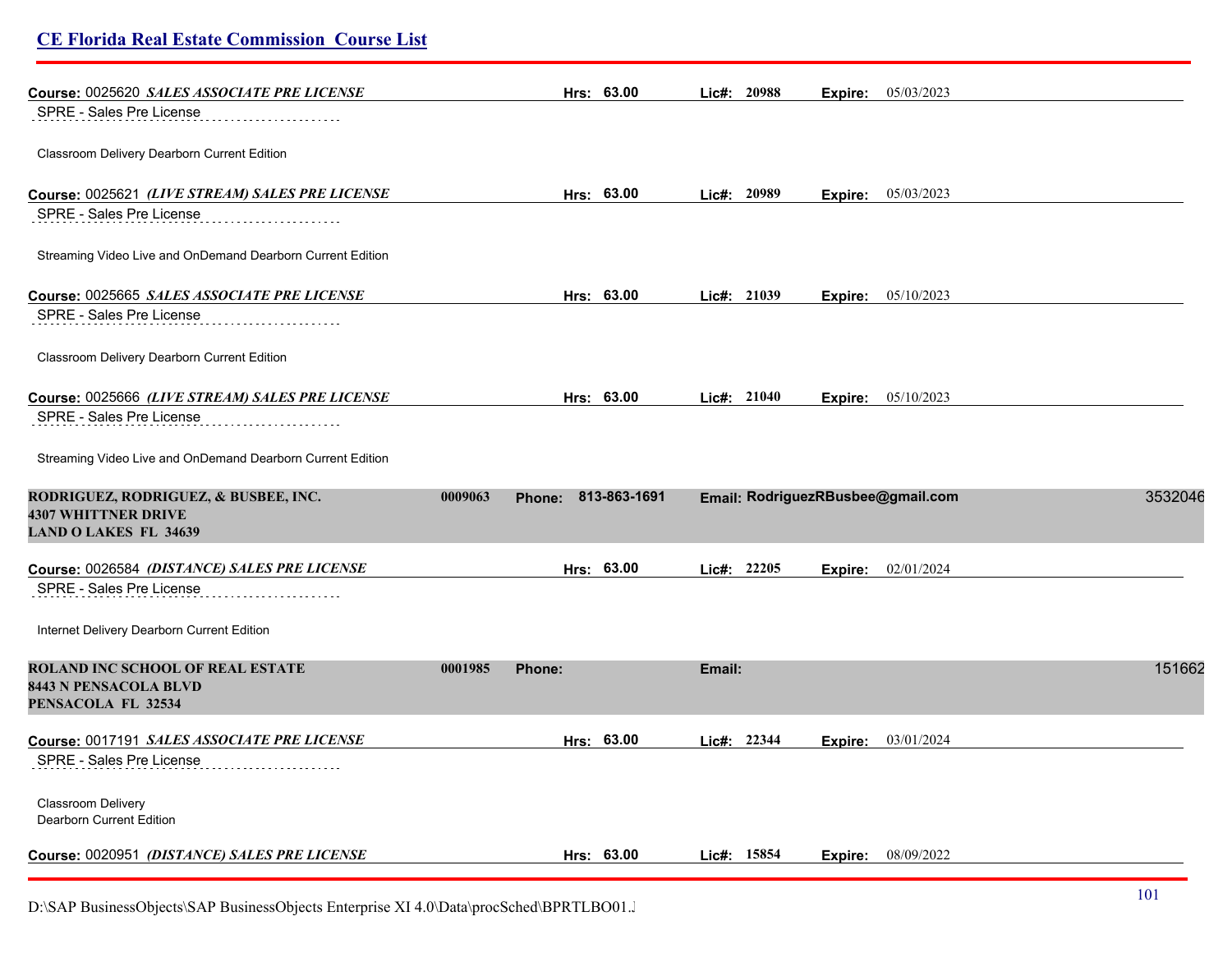SPRE - Sales Pre License . . . . . . . . . . . . . . . . . .

| Internet Delivery<br>Dearborn Current Edition                                                                  |         |                        |             |                                       |         |
|----------------------------------------------------------------------------------------------------------------|---------|------------------------|-------------|---------------------------------------|---------|
| <b>ROSS REAL ESTATE ACADEMY</b><br><b>5741 9TH AVE N</b><br><b>SUITE C</b><br><b>SAINT PETERSBURG FL 33710</b> | 0007886 | 727-776-8730<br>Phone: |             | Email: info@rossrealestateacademy.com | 3605258 |
| Course: 0021370 SALES ASSOCIATE PRE LICENSE                                                                    |         | Hrs: 63.00             | Lic#: 16261 | 12/06/2022<br>Expire:                 |         |
| SPRE - Sales Pre License                                                                                       |         |                        |             |                                       |         |
| Classroom Delivery<br>Dearborn Current Edition With Spanish Language End of course Exam                        |         |                        |             |                                       |         |
| Course: 0023835 (DISTANCE) SALES PRE LICENSE                                                                   |         | Hrs: 63.00             | Lic#: 19060 | 07/19/2024<br>Expire:                 |         |
| SPRE - Sales Pre License                                                                                       |         |                        |             |                                       |         |
| Internet Delivery Dearborn Current Edition                                                                     |         |                        |             |                                       |         |
| ROWLETT REAL ESTATE SCHOOL LLC<br><b>1123 HARRISON AVE</b><br>PANAMA CITY FL 32401                             | 0004600 | Phone:                 | Email:      |                                       | 1397584 |
| Course: 0016790 (DISTANCE) SALES PRE-LICENSE<br>SPRE - Sales Pre License                                       |         | Hrs: 63.00             | Lic#: 21351 | 07/22/2023<br>Expire:                 |         |
| Internet Delivery<br>Dearborn Current Edition                                                                  |         |                        |             |                                       |         |
| Course: 0016792 SALES ASSOCIATE PRE LICENSE                                                                    |         | Hrs: 63.00             | Lic#: 21353 | Expire: 07/22/2023                    |         |
| <b>SPRE - Sales Pre License</b>                                                                                |         |                        |             |                                       |         |
| Classroom Delivery<br>Dearborn Current Edition                                                                 |         |                        |             |                                       |         |
| Course: 0018748 (LIVE STREAM) SALES PRE-LICENSE                                                                |         | Hrs: 63.00             | Lic#: 20347 | 02/04/2023<br>Expire:                 |         |
| SPRE - Sales Pre License                                                                                       |         |                        |             |                                       |         |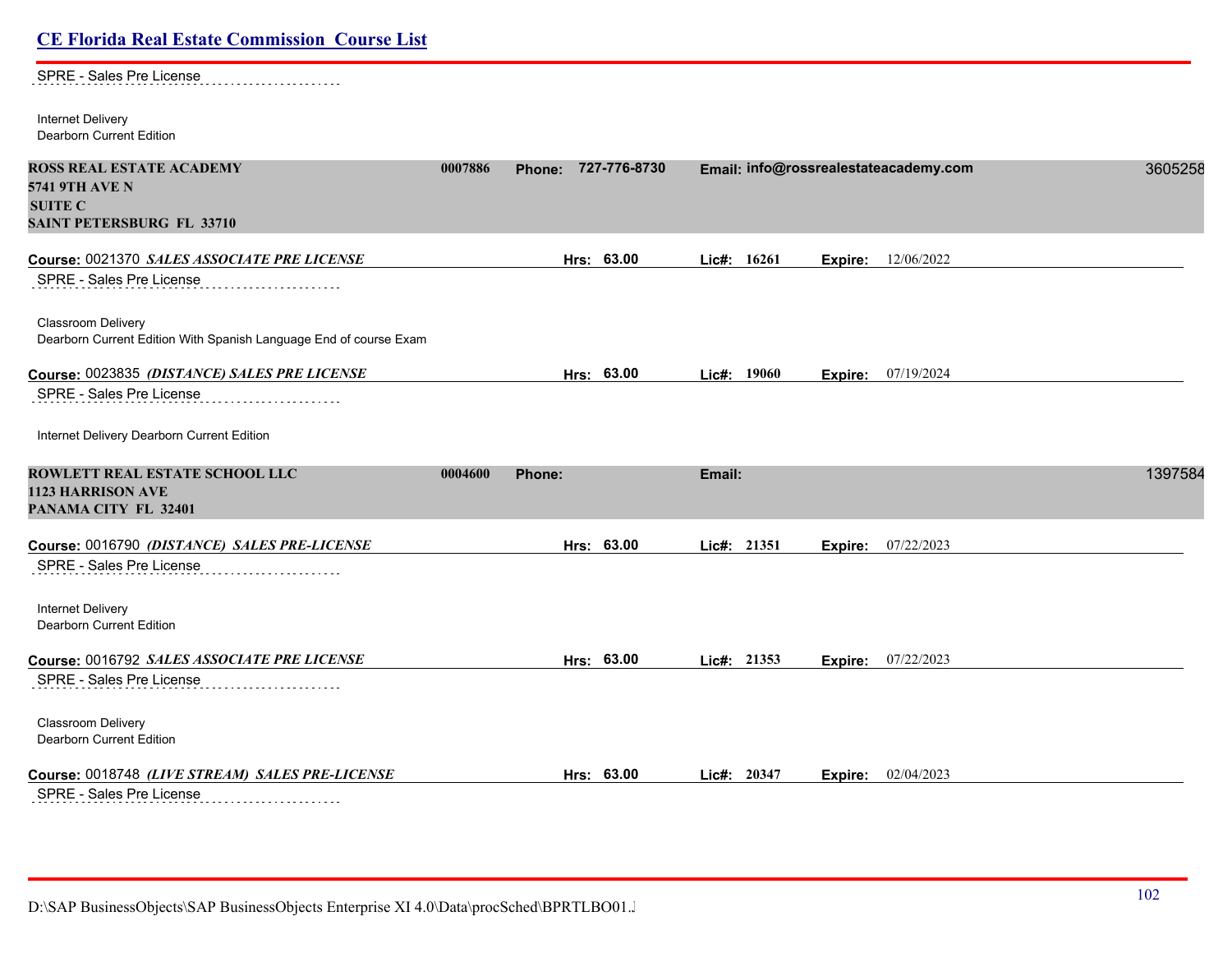# **CE Florida Real Estate Commission Course List** Streaming Video - Live and On-Demand Dearborn Current Edition **Course:** 0026063 *(DISTANCE) SALES PRE LICENSE* **Hrs: 63.00 Lic#: 21505 Expire:** 08/12/2023 SPRE - Sales Pre License Performance Programs Company Current Edition **Course:** 0026065 *(LIVE STREAM) SALES PRE LICENSE* **Hrs: 63.00 Lic#: 21507 Expire:** 08/12/2023 SPRE - Sales Pre License Streaming Video Live and OnDemand Performance Programs Current Edition **Course:** 0026067 *SALES ASSOCIATE PRE LICENSE* **Hrs: 63.00 Lic#: 21509 Expire:** 08/12/2023 SPRE - Sales Pre License Classroom Delivery Performance Programs Current Edition **ROYAL SCHOOL OF REAL ESTATE 0007149 Phone: (813)679-3477 Email: royalschoolofrealestate@gmail.com** 32880978 **207 DONATELLO DR BRANDON FL 33511 Course:** 0022252 *SALES ASSOCIATE PRE LICENSE* **Hrs: 63.00 Lic#: 21183 Expire:** 06/15/2023 SPRE - Sales Pre License Classroom Delivery Dearborn Current Edition **Course:** 0025781 *(DISTANCE) SALE PRE LICENSE* **Hrs: 63.00 Lic#: 21147 Expire:** 05/31/2023 SPRE - Sales Pre License Internet Delivery Dearborn Current Edition **Course:** 0025822 *SALES ASSOCIATE PRE LICENSE* **Hrs: 63.00 Lic#: 21174 Expire:** 06/14/2023 SPRE - Sales Pre License Classroom Delivery Dearborn Current Edition With Spanish Language End of Course Exams **R-PAL REAL ESTATE ACADEMY 0009015 Phone: 617-515-5742 Email: rpalrealestate@gmail.com** 35037518 **16 PLEASANT STREET REVERE MA 02151**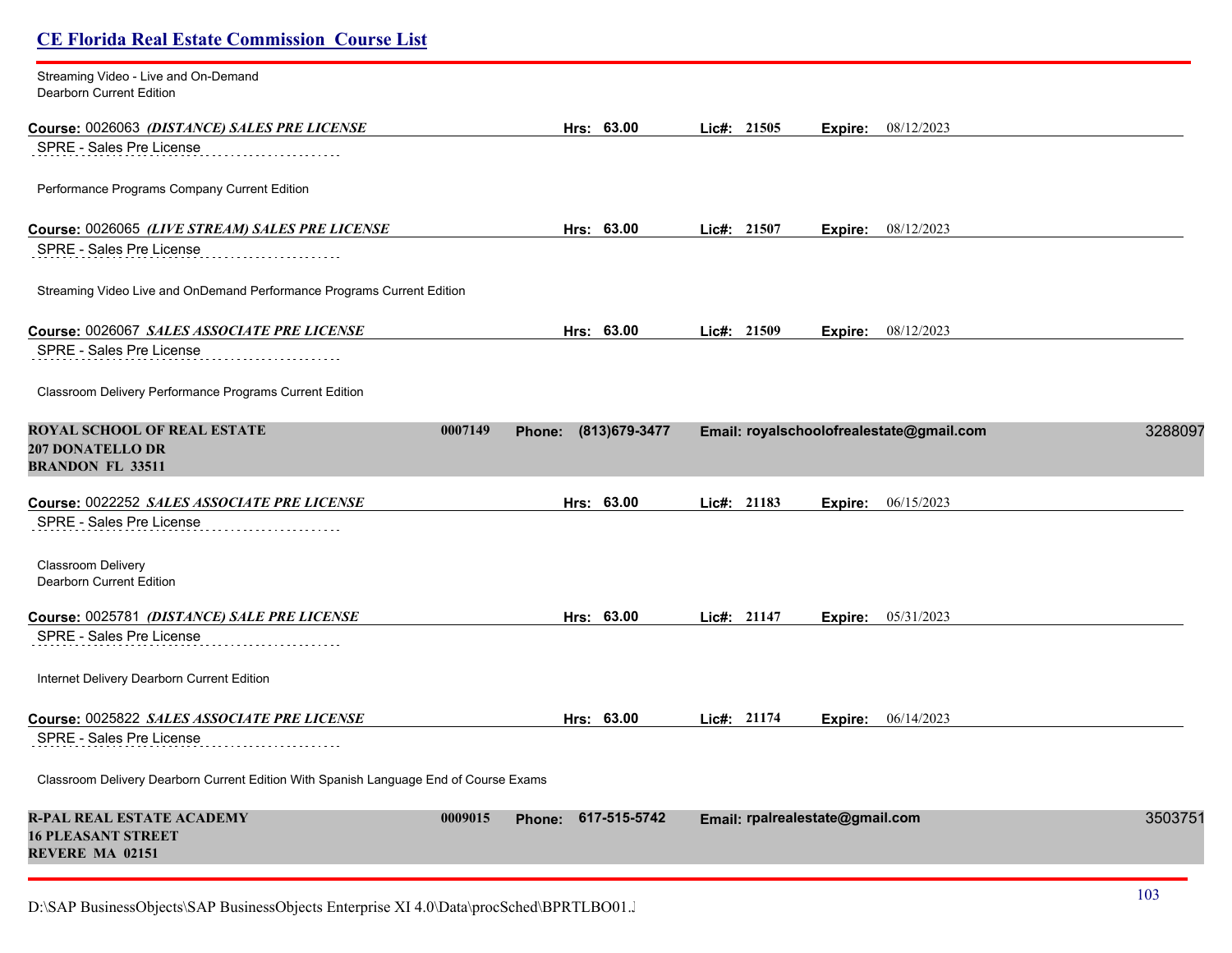| <b>CE Florida Real Estate Commission Course List</b>                           |         |                    |             |             |                                  |            |         |
|--------------------------------------------------------------------------------|---------|--------------------|-------------|-------------|----------------------------------|------------|---------|
| Course: 0026385 (LIVE STREAM) SALES PRE LICENSE                                |         | Hrs: 63.00         |             | Lic#: 21952 | Expire:                          | 11/29/2023 |         |
| SPRE - Sales Pre License                                                       |         |                    |             |             |                                  |            |         |
| Streaming Video Live and OnDemand Performance Programs Company Current Edition |         |                    |             |             |                                  |            |         |
| RSVP SCHOOL OF REAL ESTATE INC<br>16253 NW 14 CT<br>PEMBROKE PINES FL 33028    | 0005628 | Phone:             |             |             | Email: roger2324@bellsouth.net   |            | 2184825 |
| Course: 0017154 SALES ASSOCIATE PRE LICENSE                                    |         | Hrs: 63.00         |             | Lic#: 21859 | Expire:                          | 10/19/2023 |         |
| SPRE - Sales Pre License<br>.                                                  |         |                    |             |             |                                  |            |         |
| Classroom Delivery<br><b>Dearborn Current Edition</b>                          |         |                    |             |             |                                  |            |         |
| Course: 0017155 (DISTANCE)SALES ASSOCIATE PRE LICENSE                          |         | Hrs: 63.00         |             | Lic#: 21858 | Expire:                          | 10/19/2023 |         |
| SPRE - Sales Pre License                                                       |         |                    |             |             |                                  |            |         |
| Internet Delivery<br><b>Dearborn Current Edition</b>                           |         |                    |             |             |                                  |            |         |
| <b>SACRED PLACE GROUP, LLC</b><br>7154 S 7154 STEER BLADE DRIVE                | 0009169 | Phone: 7274084700  |             |             | Email: info@sacredplacegroup.com |            | 3613477 |
| <b>ZEPHYRHILLS</b><br>ZEPHYRHILLS FL 33541                                     |         |                    |             |             |                                  |            |         |
| Course: 0027037 (DISTANCE) SALES PRE LICENSE                                   |         | Hrs: 63.00         | Lic#: 22731 |             | Expire:                          | 06/09/2024 |         |
| SPRE - Sales Pre License                                                       |         |                    |             |             |                                  |            |         |
| Internet Delivery Dearborn Current Edition                                     |         |                    |             |             |                                  |            |         |
| <b>SCHOOL OF REAL ESTATE GEEKS, LLC</b>                                        | 0007121 | Phone: 18884711113 |             |             | Email: carmen@regeeksfl.com      |            | 2858193 |
| <b>4330 E TRADEWINDS AVE</b><br><b>LAUDERDALE BY THESEA FL 33308</b>           |         |                    |             |             |                                  |            |         |
| Course: 0018293 (DISTANCE) SALES PRE-LICENSE                                   |         | Hrs: 63.00         |             | Lic#: 19531 | Expire:                          | 10/04/2022 |         |
| SPRE - Sales Pre License                                                       |         |                    |             |             |                                  |            |         |
| Internet Delivery<br>Dearborn Current Edition                                  |         |                    |             |             |                                  |            |         |
|                                                                                |         |                    |             |             |                                  |            |         |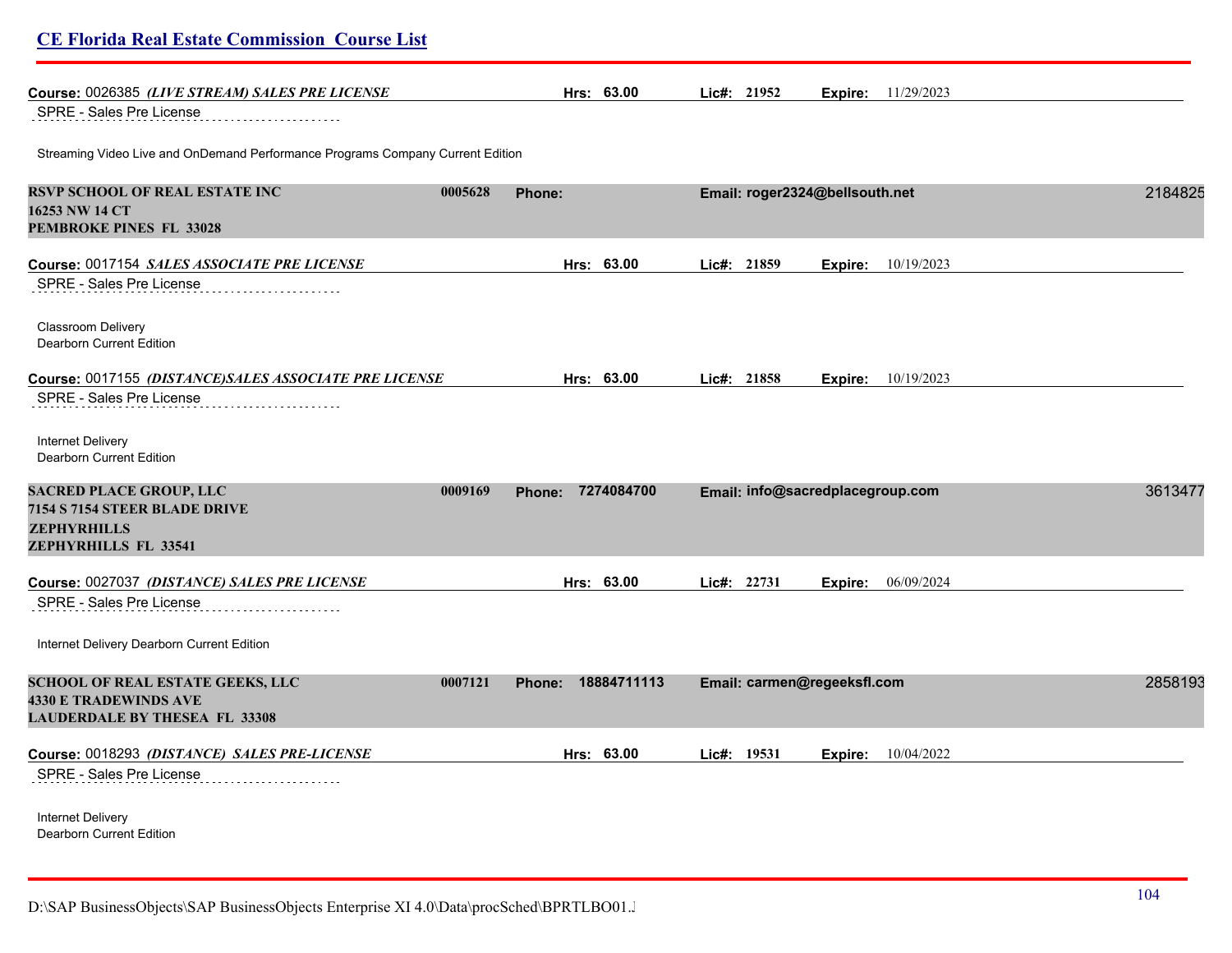| Course: 0021176 (LIVE STREAMING) SALES PRE LICENSE<br>SPRE - Sales Pre License           |         | Hrs: 63.00             | Lic#: 16075 | Expire:                            | 10/01/2022                   |         |
|------------------------------------------------------------------------------------------|---------|------------------------|-------------|------------------------------------|------------------------------|---------|
|                                                                                          |         |                        |             |                                    |                              |         |
| Streaming Video-Live and On-Demand<br>Dearborn Current Edition                           |         |                        |             |                                    |                              |         |
| Course: 0021193 (LIVE STREAMING) SALES PRE LICENSE                                       |         | Hrs: 63.00             | Lie#: 16099 | Expire:                            | 10/04/2022                   |         |
| SPRE - Sales Pre License                                                                 |         |                        |             |                                    |                              |         |
| Streaming Video-Live and On-Demand<br>Dearborn Current Edition                           |         |                        |             |                                    |                              |         |
| Course: 0024273 <i>SALES PRE LICENSE</i>                                                 |         | Hrs: 63.00             | Lic#: 19535 | Expire:                            | 10/05/2022                   |         |
| SPRE - Sales Pre License                                                                 |         |                        |             |                                    |                              |         |
| Classroom Delivery with Spanish Language End of Course Exams Dearborn Current Edition    |         |                        |             |                                    |                              |         |
| SEA CHANGE REAL ESTATE SCHOOL LLC<br>240 S. ATLANTIC AVE<br><b>ORMOND BEACH FL 32176</b> | 0007310 | 386-843-9355<br>Phone: |             | Email: ehemeke@gmail.com           |                              | 3098316 |
| Course: 0024247 <i>(LIVE STREAM) SALES PRE LICENSE</i><br>SPRE - Sales Pre License       |         | Hrs: 63.00             | Lie#: 19506 |                                    | Expire: 09/24/2022           |         |
| Streaming Video Live and OnDemand Dearborn Current Edition                               |         |                        |             |                                    |                              |         |
| SEBRING SCHOOL OF REAL ESTATE LLC<br><b>702 S 6TH AVE</b><br>WAUCHULA FL 33873           | 0006672 | Phone: 8637732122      |             |                                    | Email: ASOUTH@EMBARQMAIL.COM | 2763259 |
| Course: 0025361 (LIVE STREAM) SALES PRE LICENSE                                          |         | Hrs: 63.00             | Lie#: 20726 |                                    | Expire: 03/14/2023           |         |
| SPRE - Sales Pre License                                                                 |         |                        |             |                                    |                              |         |
| Streaming Video Live and OnDemand Dearborn Current Edition                               |         |                        |             |                                    |                              |         |
| <b>SHORE REAL ESTATE ACADEMY LLC</b>                                                     | 0008929 | Phone: (941)376-3405   |             | Email: realtortracyjones@gmail.com |                              | 3501643 |
| 1736 BURGOS DR<br><b>SARASOTA FL 34238</b>                                               |         |                        |             |                                    |                              |         |
| Course: 0026084 (DISTANCE) SALES PRE LICENSE                                             |         | Hrs: 63.00             | Lie#: 21530 |                                    | Expire: 08/16/2023           |         |
| SPRE - Sales Pre License                                                                 |         |                        |             |                                    |                              |         |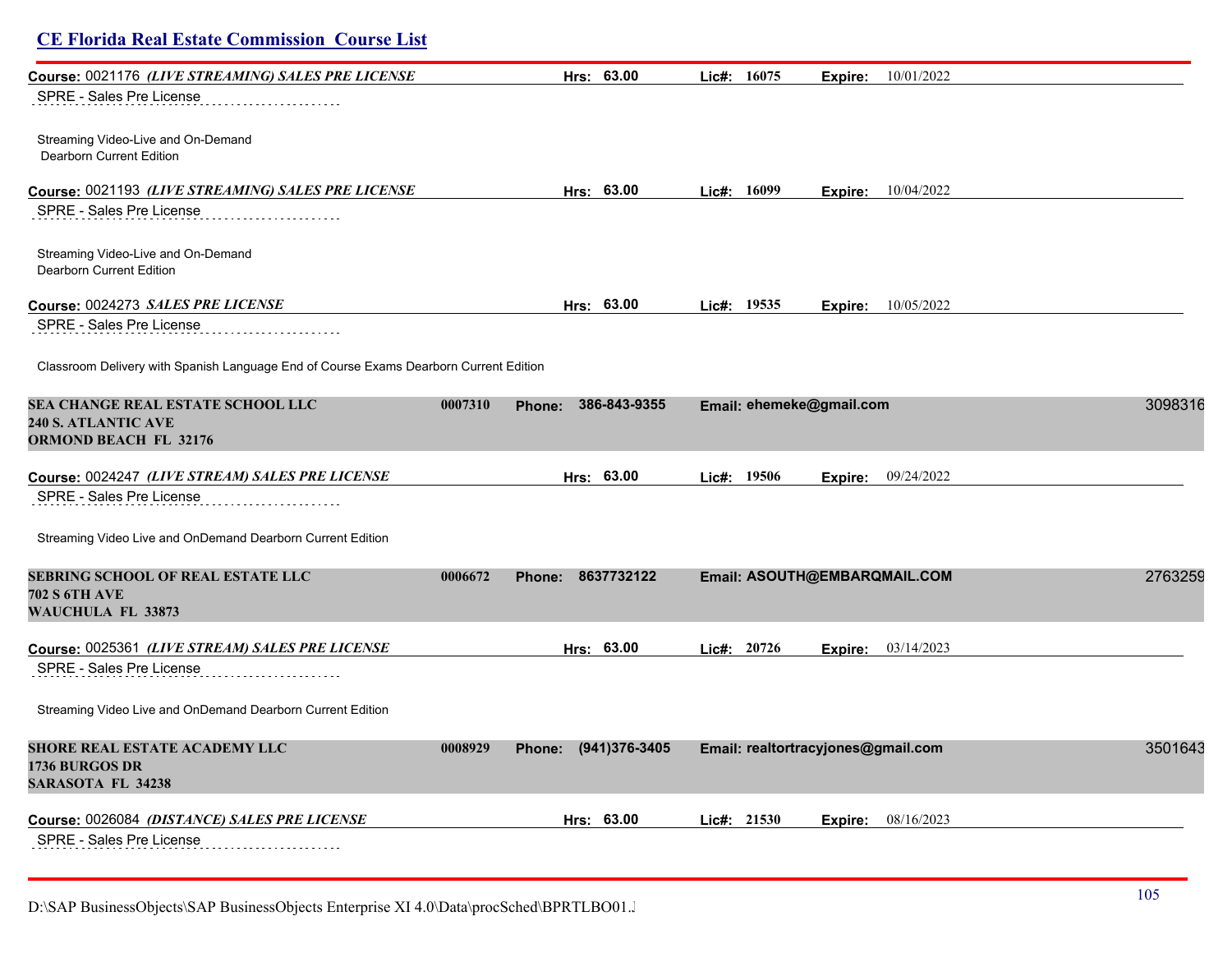Internet Delivery Dearborn Current Edition

| SIGNATURE SCHOOL OF REAL ESTATE LLC<br><b>455 STATE ROAD 84</b><br><b>FORT LAUDERDALE FL 33316</b>         | 0005302 | Phone:                 | Email:                                   | 2239312 |
|------------------------------------------------------------------------------------------------------------|---------|------------------------|------------------------------------------|---------|
| Course: 0017075 SALES ASSOCIATE PRE LICENSE<br>SPRE - Sales Pre License                                    |         | Hrs: 63.00             | Lic#: 21861<br>10/20/2023<br>Expire:     |         |
| Classroom Delivery<br>Dearborn Current Edition                                                             |         |                        |                                          |         |
| Course: 0023401 (LIVE STREAM) SALES PRE LICENSE<br>SPRE - Sales Pre License                                |         | Hrs: 63.00             | Lic#: 18666<br>Expire: 04/02/2024        |         |
| Streaming Video Live and On-Demand Delivery<br><b>Dearborn Current Edition</b>                             |         |                        |                                          |         |
| SILMAR SCHOOL OF REAL ESTATE LLC<br>15807 BISCAYNE BLVD 205<br><b>NORTH MIAMI BEACH FL 33160</b>           | 0008581 | 786-673-2881<br>Phone: | Email: dsilverstein@thesilmargroup.com   | 3517493 |
| Course: 0023937 (DISTANCE) SALES PRE LICENSE<br>SPRE - Sales Pre License                                   |         | Hrs: 63.00             | Lic#: 19169<br>08/04/2024<br>Expire:     |         |
| Internet Delivery Dearborn Current Edition                                                                 |         |                        |                                          |         |
| Course: 0023949 SALES PRE LICENSE<br>SPRE - Sales Pre License                                              |         | Hrs: 63.00             | Lic#: 19184<br><b>Expire:</b> 08/05/2024 |         |
| Classroom Delivery Dearborn Current Edition                                                                |         |                        |                                          |         |
| SILVER ACRE REAL ESTATE ACADEMY CORP<br><b>5881 NW 151 STREET SUITE 123</b><br><b>MIAMI LAKES FL 33014</b> | 0006750 | 786-973-5323<br>Phone: | Email: RD.GOLDENACRE@GMAIL.COM           | 2792272 |
| Course: 0023335 SALES ASSOCIATE PRE LICENSE<br>SPRE - Sales Pre License                                    |         | Hrs: 63.00             | Lic#: 18545<br>03/17/2024<br>Expire:     |         |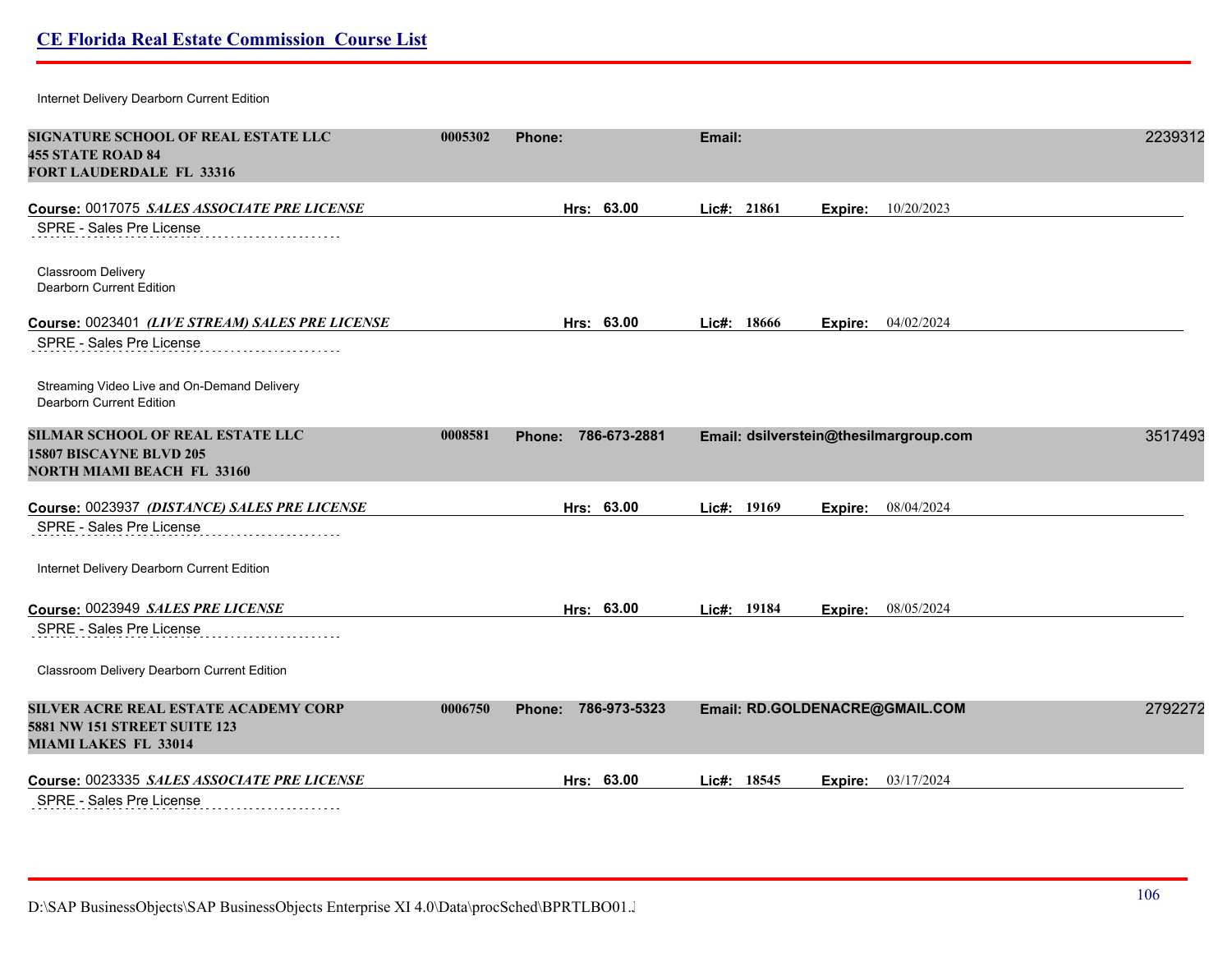| <b>CE Florida Real Estate Commission Course List</b>                                                   |                             |                               |                                  |         |
|--------------------------------------------------------------------------------------------------------|-----------------------------|-------------------------------|----------------------------------|---------|
| Classroom Delivery<br>Dearborn Current Edition                                                         |                             |                               |                                  |         |
| Course: 0023336 (DISTANCE) SALES ASSOCIATE PRE LICENSE                                                 | Hrs: 63.00                  | Lic#: 18546                   | 03/17/2024<br>Expire:            |         |
| SPRE - Sales Pre License                                                                               |                             |                               |                                  |         |
| Internet Delivery<br>Dearborn Current Edition                                                          |                             |                               |                                  |         |
| Course: 0026537 (LIVE STREAM) SALES PRE LICENSE<br>SPRE - Sales Pre License                            | Hrs: 63.00                  | Lic#: 22143                   | 01/23/2024<br>Expire:            |         |
| Streaming Video Live and OnDemand Dearborn Current Edition                                             |                             |                               |                                  |         |
| <b>SKYE SCHOOL OF REAL ESTATE LLC</b><br>0007977<br><b>4894 SW 143RD LOOP</b><br>OCALA FL 34473        | 352-216-6800<br>Phone:      |                               | Email: NAZIMAHYING@YAHOO.COM     | 3162614 |
| Course: 0021835 SALES ASSOCIATE PRE LICENSE                                                            | Hrs: 63.00                  | Lic#: 16755                   | 03/10/2023<br>Expire:            |         |
| SPRE - Sales Pre License                                                                               |                             |                               |                                  |         |
| Classroom Delivery<br>Dearborn Current Edition                                                         |                             |                               |                                  |         |
| Course: 0025331 (DISTANCE) SALES PRE LICENSE                                                           | Hrs: 63.00                  | Lic#: 20703                   | 03/11/2023<br>Expire:            |         |
| SPRE - Sales Pre License                                                                               |                             |                               |                                  |         |
| Internet Delivery Dearborn Current Edition                                                             |                             |                               |                                  |         |
| SKYLINE SCHOOL OF REAL ESTATE LLC<br>0008843<br><b>107 WADE STREET</b>                                 | 7044396440<br><b>Phone:</b> | Email: info@skylineschool.net |                                  | 3452879 |
| <b>SUITE A</b><br><b>JAMESTOWN NC 27282</b>                                                            |                             |                               |                                  |         |
| Course: 0026208 SALES ASSOCIATE PRE LICENSE<br>SPRE - Sales Pre License                                | Hrs: 63.00                  | Lic#: 21715                   | 09/26/2023<br>Expire:            |         |
| CE Shop                                                                                                |                             |                               |                                  |         |
| <b>SOCIETY REAL ESTATE SCHOOL LLC</b><br>0008042<br><b>2649 S BAYSHORE DR</b><br><b>MIAMI FL 33133</b> | Phone: 305-735-6542         |                               | Email: Yuri@SocietyResSchool.com | 3450589 |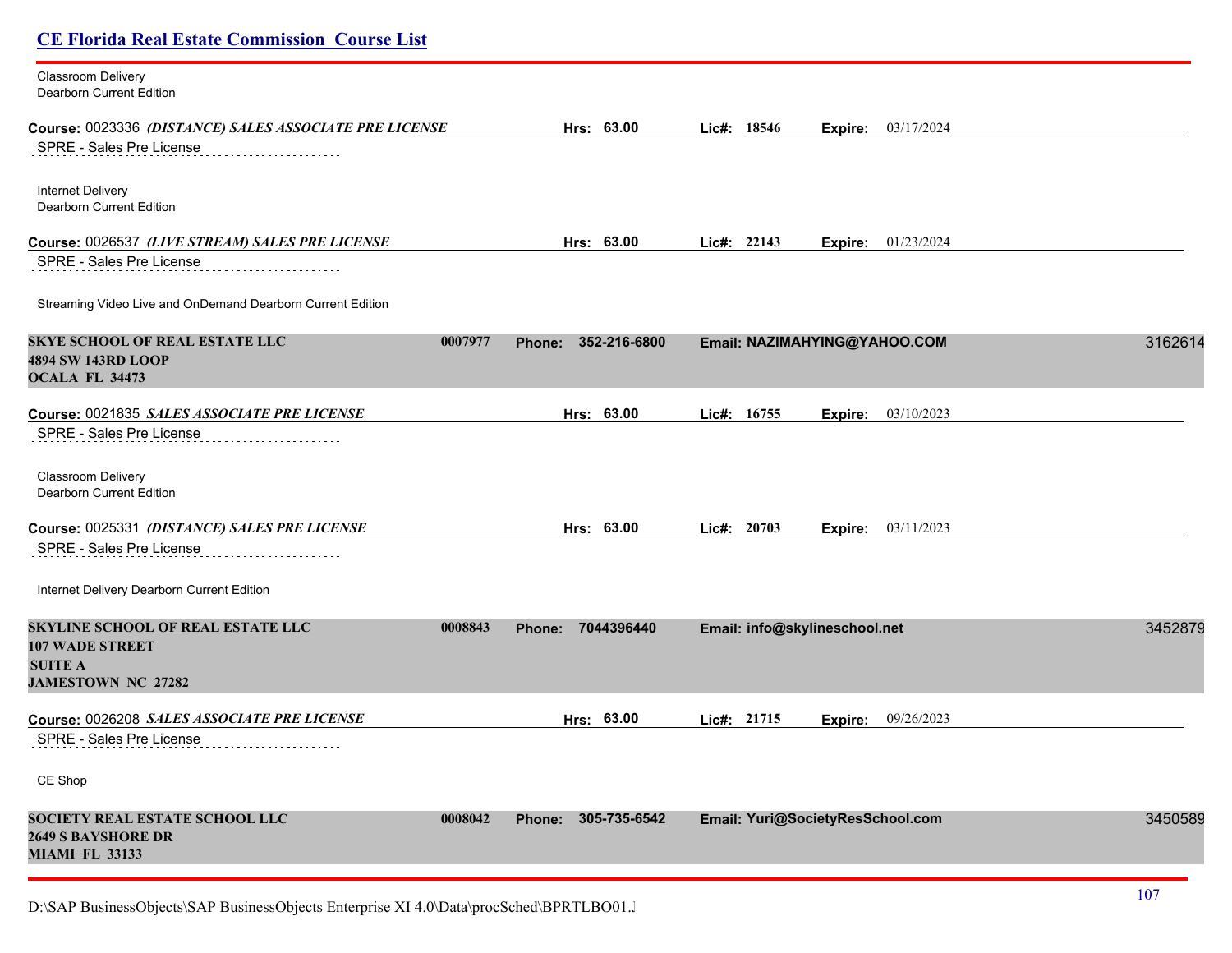| <b>CE Florida Real Estate Commission Course List</b>                                                                          |                        |             |                                       |         |
|-------------------------------------------------------------------------------------------------------------------------------|------------------------|-------------|---------------------------------------|---------|
| Course: 0022046 SALES ASSOCIATE PRE LICENSE                                                                                   | Hrs: 63.00             | Lic#: 16954 | <b>Expire:</b> $04/29/2023$           |         |
| SPRE - Sales Pre License                                                                                                      |                        |             |                                       |         |
| Classroom Delivery<br>Dearborn Current Edition                                                                                |                        |             |                                       |         |
| SOLOMON SCHOOL OF REAL ESTATE, LLC<br>0009091<br>8910 MIRAMAR PKWY #101E<br><b>MIRAMAR FL 33025</b>                           | 954 914 9251<br>Phone: |             | Email: SOLOMON@SOLOMONRESCHOOL.COM    | 3557662 |
| <b>Course: 0026739 <i>(DISTANCE) SALES PRE LICENSE</i></b>                                                                    | Hrs: 63.00             | Lic#: 22352 | Expire: 03/02/2024                    |         |
| SPRE - Sales Pre License                                                                                                      |                        |             |                                       |         |
| Internet Delivery Performance Program Company Current Edition                                                                 |                        |             |                                       |         |
| Course: 0026846 <i>(DISTANCE) SALES PRE LICENSE</i>                                                                           | Hrs: 63.00             | Lic#: 22501 | <b>Expire:</b> $04/11/2024$           |         |
| <b>SPRE - Sales Pre License</b>                                                                                               |                        |             |                                       |         |
| Internet Delivery Dearborn Current Edition                                                                                    |                        |             |                                       |         |
| SONIA GALARZA SCHOOL OF REAL ESTATE AND<br>0004248<br><b>6615 SHELDON RD</b><br><b>TAMPA FL 33615</b>                         | 813-413-4919<br>Phone: |             | Email: soniagalarzarebroker@gmail.com | 3445589 |
| Course: 0010719 <i>(SPANISH) SALES PRE LICENSE</i>                                                                            | Hrs: 63.00             | Lic#: 21312 | Expire: 07/15/2023                    |         |
| SPRE - Sales Pre License                                                                                                      |                        |             |                                       |         |
| <b>Classroom Delivery</b><br>Dearborn Current Edition<br>With Spanish Language Course Material and End of Course Examinations |                        |             |                                       |         |
| Course: 0017105 (DISTANCE) SALES PRE-LICENSE                                                                                  | Hrs: 63.00             | Lie#: 21426 | 08/03/2023<br>Expire:                 |         |
| SPRE - Sales Pre License                                                                                                      |                        |             |                                       |         |
| Internet Delivery<br>Dearborn Current Edition                                                                                 |                        |             |                                       |         |
| Course: 0019694 (LIVE STREAMING) SALES PRE LICENSE                                                                            | Hrs: 63.00             | Lie#: 21649 | <b>Expire:</b> 08/31/2023             |         |
| SPRE - Sales Pre License                                                                                                      |                        |             |                                       |         |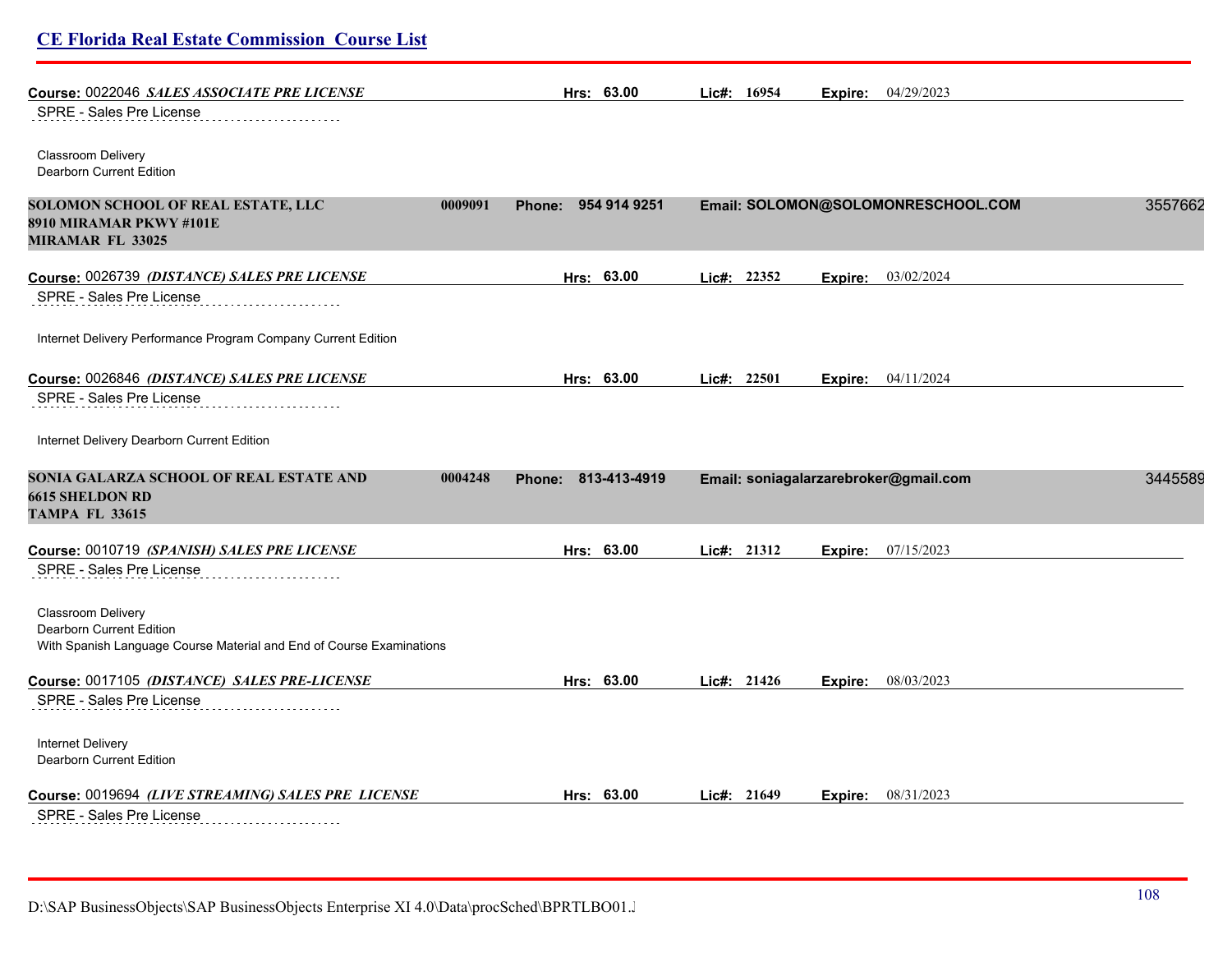| <b>CE Florida Real Estate Commission Course List</b>                                          |         |                     |             |                                   |         |
|-----------------------------------------------------------------------------------------------|---------|---------------------|-------------|-----------------------------------|---------|
| Streaming Video - Live and On-Demand<br>Dearborn Current Edition                              |         |                     |             |                                   |         |
| Course: 0026183 (LIVE STREAM) SALES PRE LICENSE<br>SPRE - Sales Pre License                   |         | Hrs: 63.00          | Lie#: 21661 | Expire: 09/01/2023                |         |
| Streaming Video Live and OnDemand Dearborn Current Edition                                    |         |                     |             |                                   |         |
| <b>SOON PROPERTY MANAGEMENT LLC</b><br>8180 NW 36TH STREET SUITE 320<br><b>DORAL FL 33178</b> | 0002635 | Phone:              | Email:      |                                   | 3043913 |
| Course: 0023106 SALES ASSOCIATES PRE LICENSE                                                  |         | Hrs: 63.00          | Lic#: 18260 | 01/20/2024<br>Expire:             |         |
| SPRE - Sales Pre License                                                                      |         |                     |             |                                   |         |
| Classroom Delivery<br><b>Dearborn Current Edition</b>                                         |         |                     |             |                                   |         |
| Course: 0026660 (DISTANCE) SALES PRE LICENSE                                                  |         | Hrs: 63.00          | Lic#: 22266 | 02/16/2024<br>Expire:             |         |
| SPRE - Sales Pre License                                                                      |         |                     |             |                                   |         |
| Internet Delivery Dearborn Current Edition                                                    |         |                     |             |                                   |         |
| <b>SOTERA LIVING LLC</b>                                                                      | 0009019 | Phone: 321-446-3843 |             | Email: MARGARITA@SOTERALIVING.COM | 3611125 |
| <b>300 S. ORANGE AVENUE</b><br><b>SUITE 1000</b><br><b>ORLANDO FL 32801</b>                   |         |                     |             |                                   |         |
| Course: 0026402 (LIVE STREAM) SALES PRE LICENSE                                               |         | Hrs: 63.00          | Lic#: 21974 | <b>Expire:</b> 11/30/2023         |         |
| SPRE - Sales Pre License                                                                      |         |                     |             |                                   |         |
| Streaming Video Live and OnDemand Dearborn Current Edition                                    |         |                     |             |                                   |         |
| <b>SOUTH FLORIDA CAREER CENTER INC</b><br>10530 NW 26 ST STE 101<br><b>DORAL FL 33172</b>     | 0007869 | Phone:              | Email:      |                                   | 3475793 |
| Course: 0023144 SALES ASSOCIATE PRE LICENSE                                                   |         | Hrs: 63.00          | Lic#: 18310 | 01/26/2024<br>Expire:             |         |
| SPRE - Sales Pre License                                                                      |         |                     |             |                                   |         |

 $SPRE - SdBS PIE LICEISE$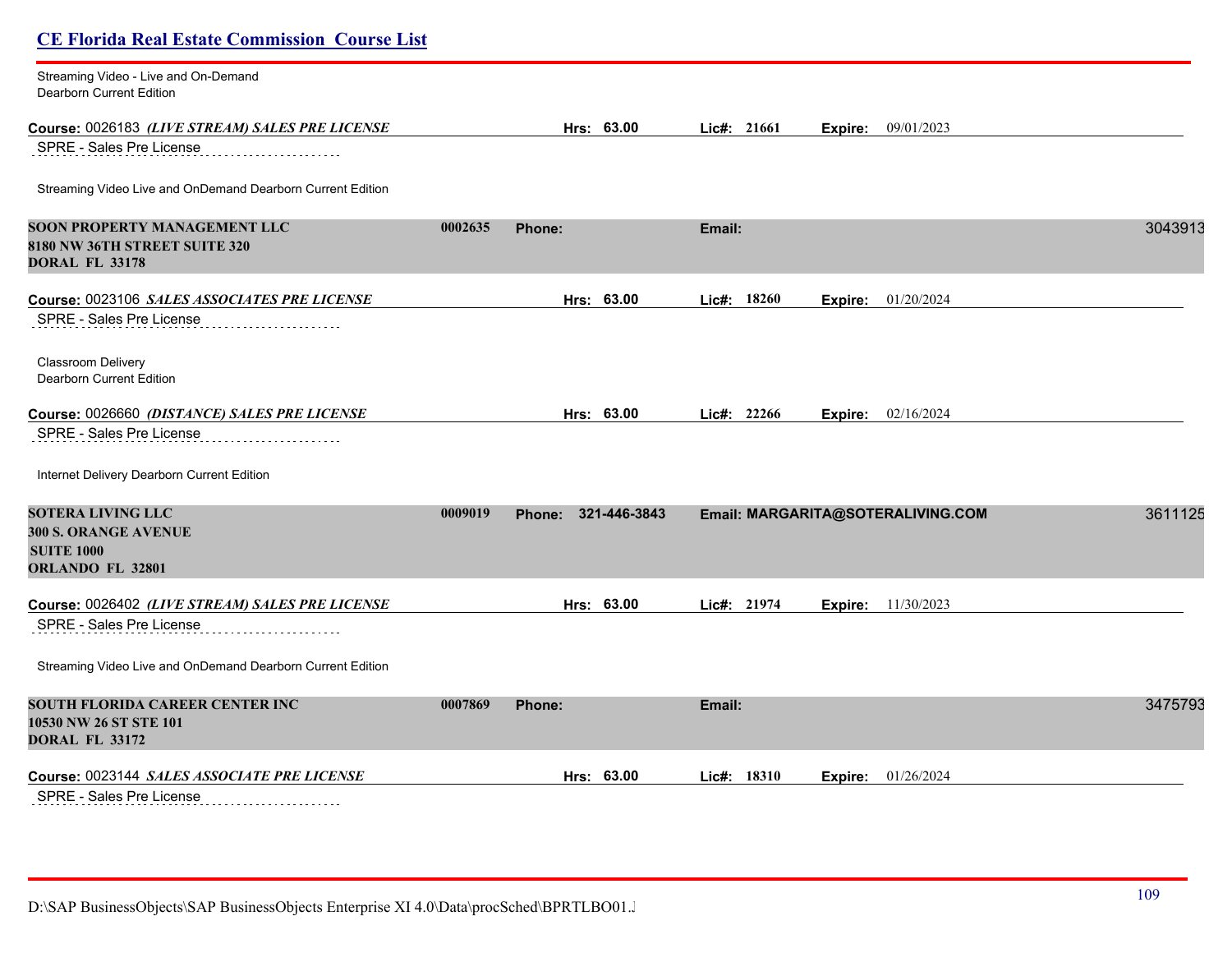| <b>CE Florida Real Estate Commission Course List</b>                                            |         |                     |             |             |         |                                |         |
|-------------------------------------------------------------------------------------------------|---------|---------------------|-------------|-------------|---------|--------------------------------|---------|
| Classroom Delivery<br>Dearborn Current Edition                                                  |         |                     |             |             |         |                                |         |
| Course: 0023146 (SPANISH) SALES ASSOCIATE PRE LICENSE                                           |         | Hrs: 63.00          |             | Lic#: 18312 | Expire: | 01/26/2024                     |         |
| SPRE - Sales Pre License                                                                        |         |                     |             |             |         |                                |         |
| Classroom Delivery<br>Dearborn Current Edition with Spanish Language End of Course Exams        |         |                     |             |             |         |                                |         |
| SOUTH FLORIDA REAL ESTATE SCHOOL<br>1815 GRIFFIN RD STE 104<br><b>DANIA BEACH FL 33004</b>      | 0001976 | Phone:              | Email:      |             |         |                                | 2223756 |
| Course: 0017193 (DISTANCE) SALES PRE-LICENSE<br>SPRE - Sales Pre License                        |         | Hrs: 63.00          | Lic#: 22193 |             | Expire: | 01/30/2024                     |         |
| Internet Delivery<br>Dearborn Current Edition                                                   |         |                     |             |             |         |                                |         |
| Course: 0017194 SALES ASSOCIATE PRE LICENSE<br>SPRE - Sales Pre License                         |         | Hrs: 63.00          | Lic#: 22194 |             | Expire: | 01/30/2024                     |         |
| Classroom Delivery<br>Dearborn Current Edition                                                  |         |                     |             |             |         |                                |         |
| Course: 0024849 (LIVE STREAM) SALES PRE LICENSE                                                 |         | Hrs: 63.00          | Lic#: 20145 |             | Expire: | 01/06/2023                     |         |
| SPRE - Sales Pre License<br>.<br>Streaming Video and Live and OnDemand Dearborn Current Edition |         |                     |             |             |         |                                |         |
| SOUTH FLORIDA SCHOOL OF REAL ESTATE INC<br>9360 SUNSET DR #270<br><b>MIAMI FL 33173</b>         | 0006668 | Phone: 305 401 4516 |             |             |         | Email: IVANIAREALTOR@GMAIL.COM | 2865388 |
| Course: 0017216 SALES ASSOCIATE PRE LICENSE<br>SPRE - Sales Pre License                         |         | Hrs: 63.00          | Lic#: 22125 |             |         | Expire: 01/17/2024             |         |
| Classroom Delivery<br>Dearborn Current Edition                                                  |         |                     |             |             |         |                                |         |
| Course: 0023167 SALES ASSOCIATE PRE LICENSE                                                     |         | Hrs: 63.00          |             | Lic#: 18339 | Expire: | 01/28/2024                     |         |
| SPRE - Sales Pre License                                                                        |         |                     |             |             |         |                                |         |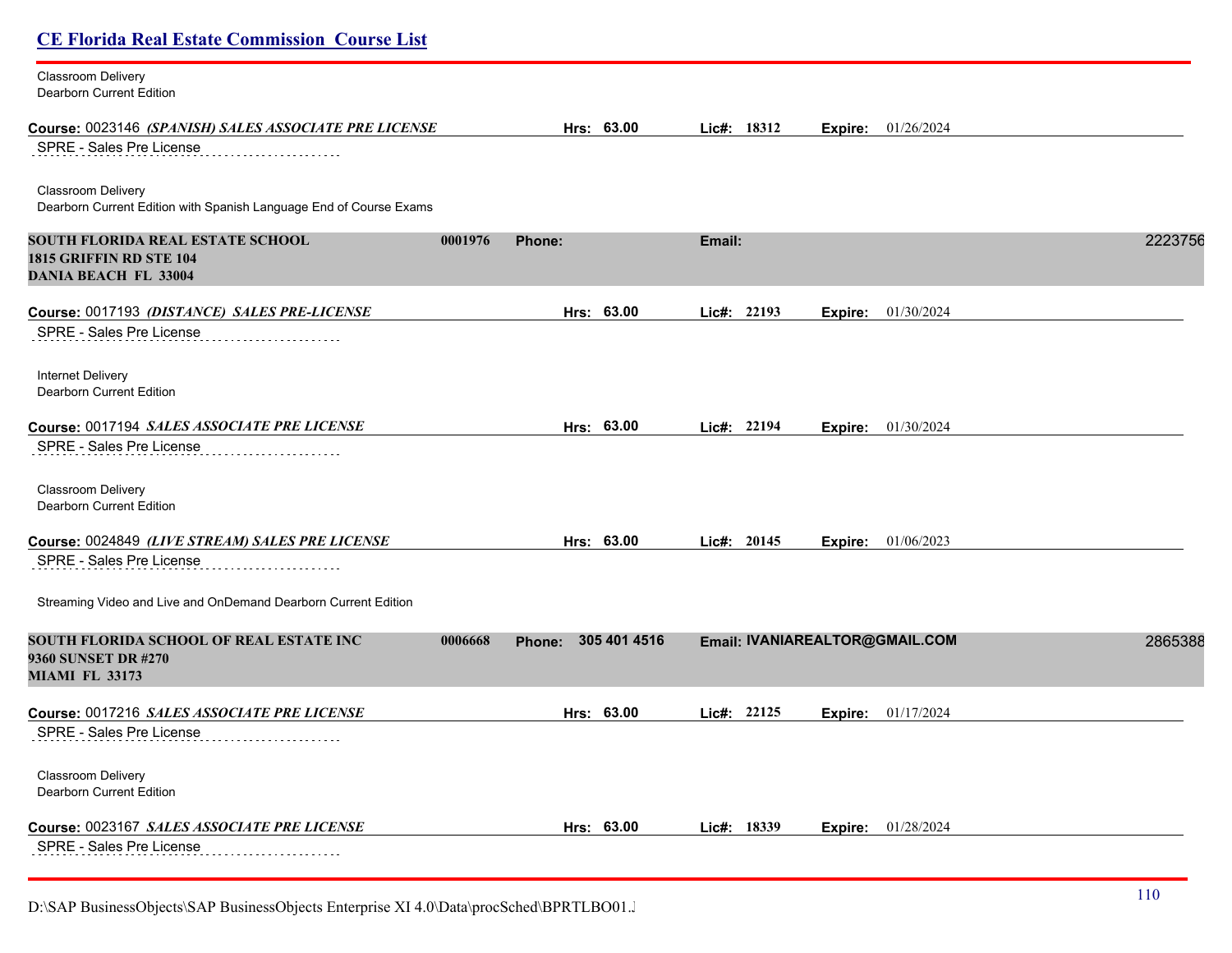#### Classroom Delivery

Dearborn Current Edition with Spanish Language End of Course Exams

| Course: 0024329 (LIVE STREAM) SALES PRE LICENSE                     | Hrs: 63.00        | Lic#: 19582 | Expire:                             | 10/29/2022 |         |
|---------------------------------------------------------------------|-------------------|-------------|-------------------------------------|------------|---------|
| SPRE - Sales Pre License                                            |                   |             |                                     |            |         |
| Streaming Video Live and OnDemand Performance Program Edition       |                   |             |                                     |            |         |
| Course: 0024338 SALES ASSOCIATE PRE LICENSE                         | Hrs: 63.00        | Lic#: 19587 | Expire:                             | 11/01/2022 |         |
| SPRE - Sales Pre License                                            |                   |             |                                     |            |         |
| Performance Programs Company LLC Classroom Delivery Current Edition |                   |             |                                     |            |         |
| Course: 0024616 (DISTANCE) SALES PRE LICENSE                        | Hrs: 63.00        | Lic#: 19759 | Expire:                             | 12/03/2022 |         |
| SPRE - Sales Pre License                                            |                   |             |                                     |            |         |
| Internet Delivery Performance Program Company LLC Current Edition   |                   |             |                                     |            |         |
| Course: 0025399 (LIVE STREAM) SALES PRE LICENSE                     | Hrs: 63.00        | Lic#: 20777 | Expire:                             | 03/21/2023 |         |
| SPRE - Sales Pre License                                            |                   |             |                                     |            |         |
| Streaming Video Live and OnDemand Dearborn Current Edition          |                   |             |                                     |            |         |
| <b>SOUTH FLORIDA STATE COLLEGE</b><br>0002297                       | Phone: 8637847466 |             | Email: tina.gottus@southflorida.edu |            | 3491748 |
| <b>600 W COLLEGE DR</b><br><b>AVON PARK FL 33825</b>                |                   |             |                                     |            |         |
| Course: 0016869 SALES ASSOCIATE PRE LICENSE                         | Hrs: 63.00        | Lic#: 19660 | Expire:                             | 11/15/2022 |         |
| SPRE - Sales Pre License                                            |                   |             |                                     |            |         |
| Classroom Delivery                                                  |                   |             |                                     |            |         |
| Dearborn Current Edition                                            |                   |             |                                     |            |         |
| Course: 0024379 (DISTANCE) SALES PRE LICENSE                        | Hrs: 63.00        | Lic#: 19613 | Expire:                             | 11/08/2022 |         |
| SPRE - Sales Pre License                                            |                   |             |                                     |            |         |
| Internet Delivery Dearborn Current                                  |                   |             |                                     |            |         |
| Course: 0024389 (LIVE STREAM) SALES PRE LICENSE                     | Hrs: 63.00        | Lic#: 19623 | Expire:                             | 11/08/2022 |         |
|                                                                     |                   |             |                                     |            |         |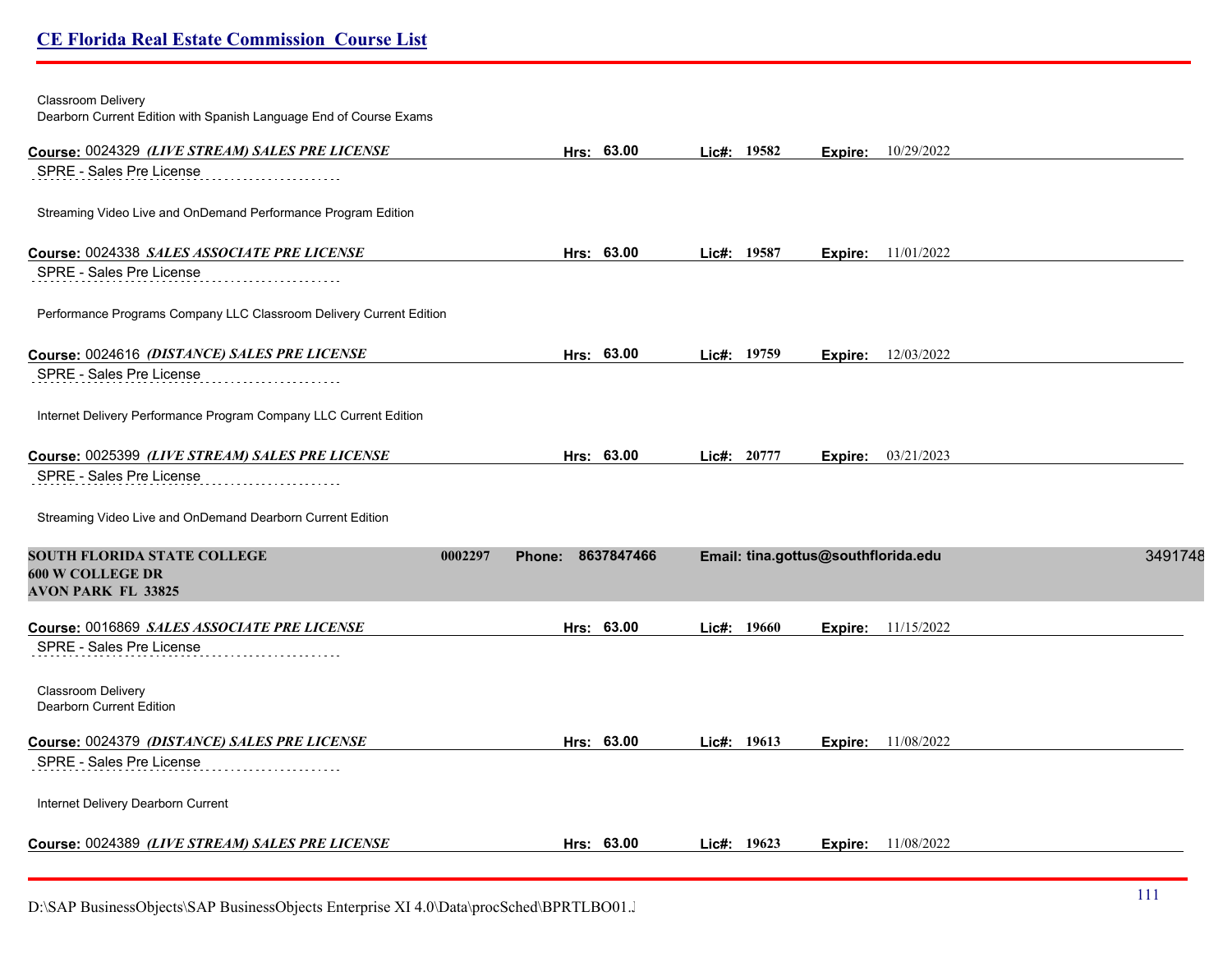#### SPRE - Sales Pre License . . . . . . . . . . . . . . . . . .

Streaming Video Live and OnDemand Dearborn Current Edition

| SOUTHERN REAL ESTATE ACADEMY<br><b>6750 NORTH ANDREWS AVE SUITE 100</b><br><b>FORT LAUDERDALE FL 33309</b> | 0003267 | <b>Phone:</b> | Email: |             |         |                                       | 2897070 |
|------------------------------------------------------------------------------------------------------------|---------|---------------|--------|-------------|---------|---------------------------------------|---------|
| Course: 0017621 SALES ASSOCIATE PRE-LICENSE                                                                |         | Hrs: 63.00    |        | Lic#: 19221 | Expire: | 08/11/2022                            |         |
| SPRE - Sales Pre License                                                                                   |         |               |        |             |         |                                       |         |
| Classroom Delivery<br>Dearborn Current Edition                                                             |         |               |        |             |         |                                       |         |
| Course: 0017622 SALES ASSOCIATE PRE LICENSE                                                                |         | Hrs: 63.00    |        | Lic#: 19352 | Expire: | 08/25/2022                            |         |
| SPRE - Sales Pre License                                                                                   |         |               |        |             |         |                                       |         |
| Internet Delivery<br>Dearborn Current Edition                                                              |         |               |        |             |         |                                       |         |
| <b>SOUTHSHORE SCHOOL OF REAL ESTATE</b>                                                                    | 0008886 | <b>Phone:</b> |        |             |         | Email: SouthShoreSchoolofRE@gmail.com | 3462113 |
| <b>11412 CARLTON FIELDS DRIVE</b>                                                                          |         |               |        |             |         |                                       |         |
| <b>RIVERVIEW FL 33579</b>                                                                                  |         |               |        |             |         |                                       |         |
| Course: 0025857 (DISTANCE) SALES PRE LICENSE                                                               |         | Hrs: 63.00    |        | Lic#: 21217 | Expire: | 06/17/2023                            |         |
| SPRE - Sales Pre License                                                                                   |         |               |        |             |         |                                       |         |
| Internet Delivery Dearborn Current Edition                                                                 |         |               |        |             |         |                                       |         |
| Course: 0025887 (LIVE STREAM) SALES PRE LICENSE                                                            |         | Hrs: 63.00    |        | Lic#: 21252 |         | <b>Expire:</b> 06/23/2023             |         |
| SPRE - Sales Pre License                                                                                   |         |               |        |             |         |                                       |         |
| Streaming Video Live and OnDemand Delivery Dearborn Current Edition                                        |         |               |        |             |         |                                       |         |
| Course: 0025965 SALES ASSOCIATE PRE LICENSE                                                                |         | Hrs: 63.00    |        | Lic#: 21336 |         | <b>Expire:</b> 07/21/2023             |         |
| SPRE - Sales Pre License                                                                                   |         |               |        |             |         |                                       |         |
| Classroom Delivery Dearborn Current Edition                                                                |         |               |        |             |         |                                       |         |
| STATEWIDE SCHOOL OF REAL ESTATE<br><b>1750 NW 80TH BLVD</b>                                                | 0001993 | <b>Phone:</b> | Email: |             |         |                                       | 1206961 |
|                                                                                                            |         |               |        |             |         |                                       |         |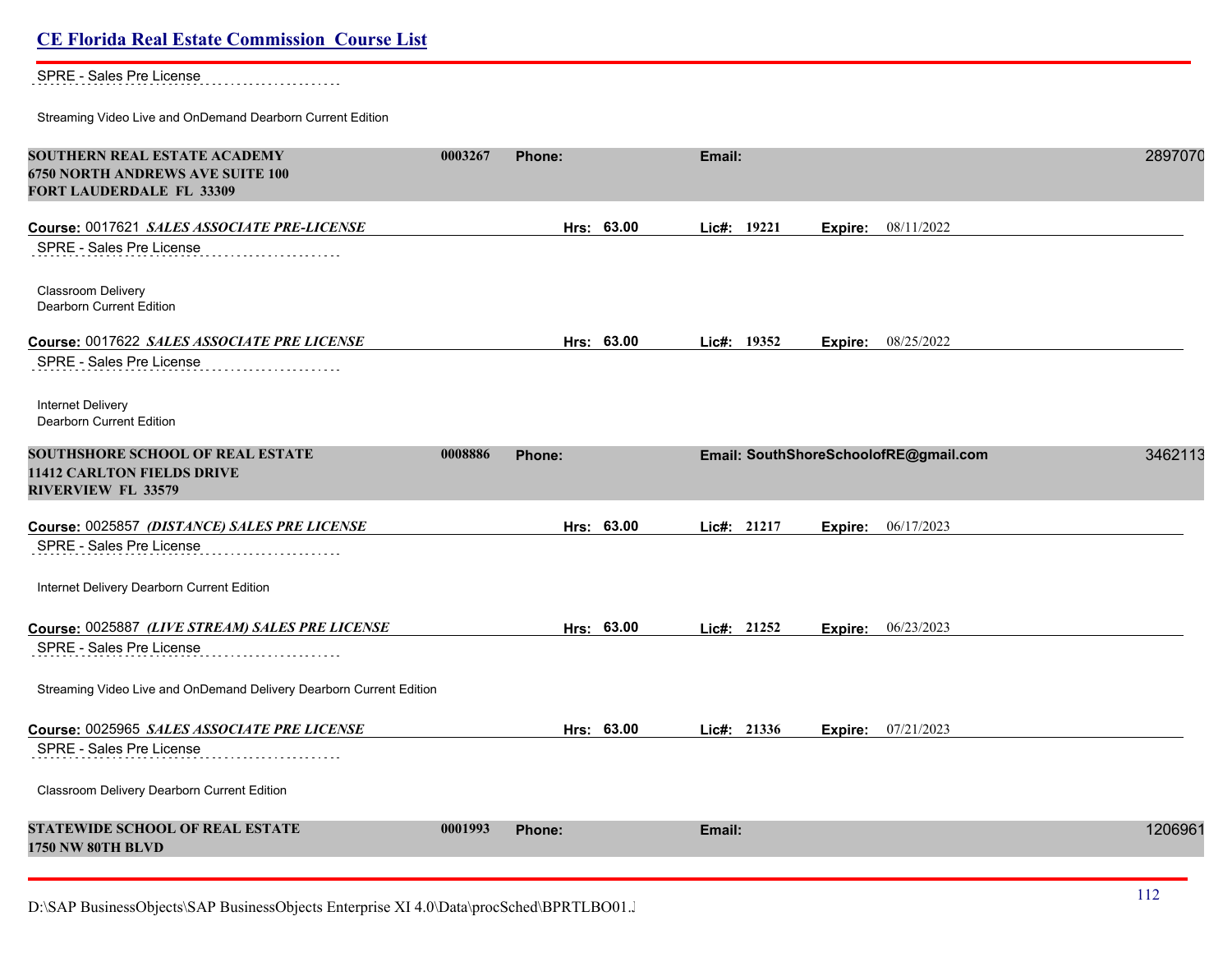| <b>GAINESVILLE FL 32606</b>                      |         |               |            |        |               |         |                             |         |
|--------------------------------------------------|---------|---------------|------------|--------|---------------|---------|-----------------------------|---------|
| Course: 0016887 SALES ASSOCIATE PRE LICENSE      |         |               | Hrs: 63.00 |        | Lic#: 21089   | Expire: | 05/18/2023                  |         |
| SPRE - Sales Pre License                         |         |               |            |        |               |         |                             |         |
| Classroom Delivery                               |         |               |            |        |               |         |                             |         |
| Dearborn Current Edition                         |         |               |            |        |               |         |                             |         |
| STEWART SCHOOL OF REAL ESTATE                    | 0005712 | <b>Phone:</b> |            | Email: |               |         |                             | 2312090 |
| 954 S ORLANDO AVE<br><b>WINTER PARK FL 32789</b> |         |               |            |        |               |         |                             |         |
|                                                  |         |               |            |        |               |         |                             |         |
| Course: 0016760 (DISTANCE) SALES PRE-LICENSE     |         |               | Hrs: 63.00 |        | Lic#: 21159   | Expire: | 06/03/2023                  |         |
| SPRE - Sales Pre License                         |         |               |            |        |               |         |                             |         |
| Internet Delivery                                |         |               |            |        |               |         |                             |         |
| Dearborn Current Edition                         |         |               |            |        |               |         |                             |         |
| Course: 0016761 SALES ASSOCIATE PRE LICENSE      |         |               | Hrs: 63.00 |        | Lic#: 21158   | Expire: | 06/03/2023                  |         |
| SPRE - Sales Pre License                         |         |               |            |        |               |         |                             |         |
| <b>Classroom Delivery</b>                        |         |               |            |        |               |         |                             |         |
| Dearborn Current Edition                         |         |               |            |        |               |         |                             |         |
| Course: 0023798 SALES PRE LICENSE                |         |               | Hrs: 63.00 |        | Lic#: $19017$ | Expire: | 07/14/2022                  |         |
| SPRE - Sales Pre License                         |         |               |            |        |               |         |                             |         |
| <b>Classroom Delivery</b>                        |         |               |            |        |               |         |                             |         |
| Dearborn Current Edition                         |         |               |            |        |               |         |                             |         |
| Course: 0023800 SALES PRE LICENSE                |         |               | Hrs: 63.00 |        | Lic#: 19120   |         | <b>Expire:</b> $07/28/2022$ |         |
| SPRE - Sales Pre License                         |         |               |            |        |               |         |                             |         |
| <b>Current Edition</b>                           |         |               |            |        |               |         |                             |         |
| Course: 0023921 (LIVE STREAM) SALE PRE LICENSE   |         |               | Hrs: 63.00 |        | Lic#: 19199   | Expire: | 08/06/2022                  |         |
| SPRE - Sales Pre License                         |         |               |            |        |               |         |                             |         |
| Performance Programs Company, Ilc                |         |               |            |        |               |         |                             |         |
| Course: 0025487 (DISTANCE) SALES PRE LICENSE     |         |               | Hrs: 63.00 |        | Lic#: 21187   |         | Expire: 06/15/2023          |         |
|                                                  |         |               |            |        |               |         |                             |         |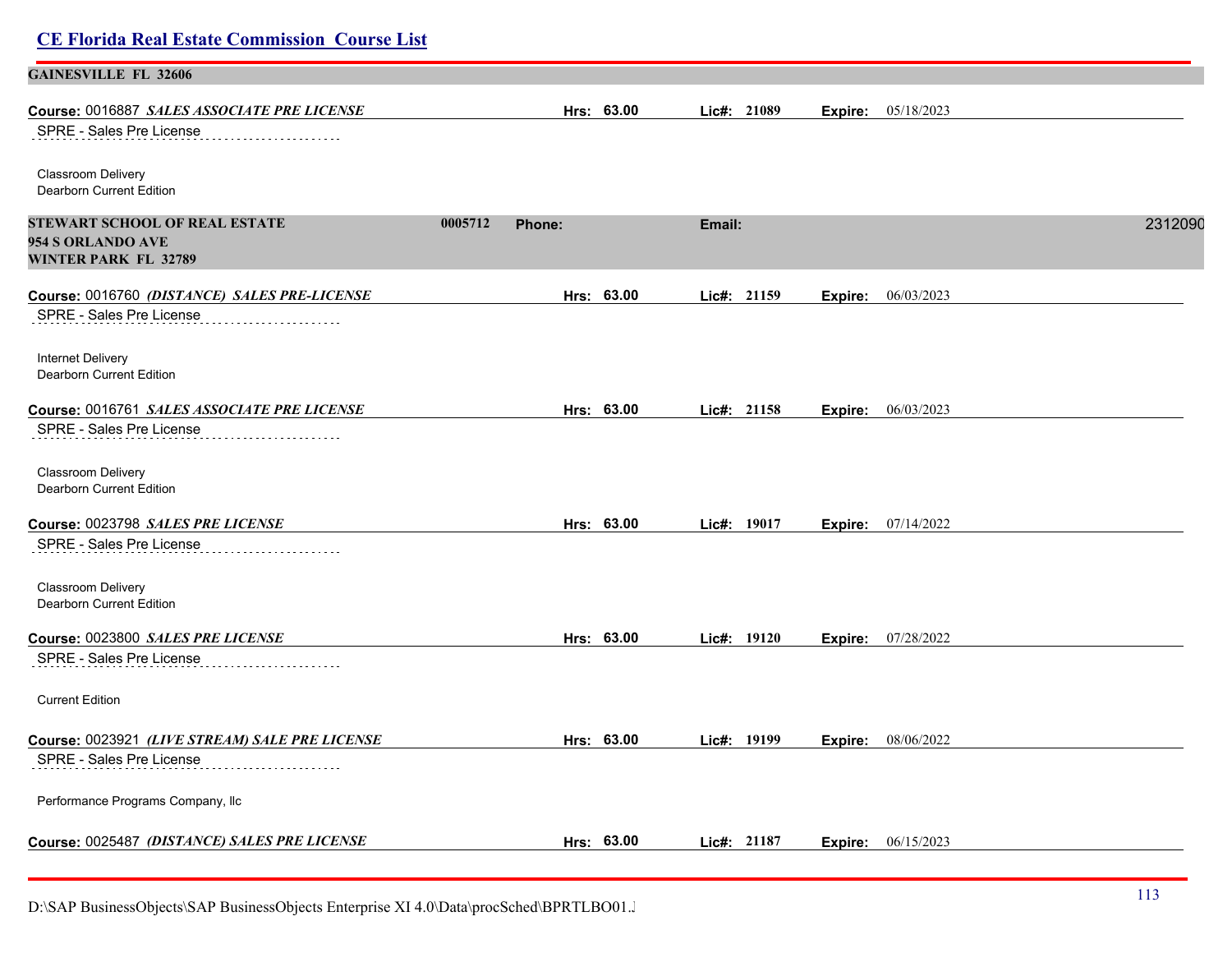| SPRE - Sales Pre License                                                                           |         |                        |                           |                                |         |
|----------------------------------------------------------------------------------------------------|---------|------------------------|---------------------------|--------------------------------|---------|
| Internet Delivery Performance Program Company Current Edition                                      |         |                        |                           |                                |         |
| SUCCESS ONE REAL ESTATE AND INSURANCE IN<br>300 S. PINE ISLAND ROAD                                | 0008674 | 786-582-1205<br>Phone: |                           | Email: Successonerai@gmail.com | 3585966 |
| <b>SUITE 240</b><br>PLANTATION FL 33324                                                            |         |                        |                           |                                |         |
|                                                                                                    |         |                        |                           |                                |         |
| Course: 0024535 SALES PRE LICENSE<br>SPRE - Sales Pre License                                      |         | Hrs: 63.00             | Lic#: 19722               | <b>Expire:</b> 11/22/2022      |         |
| Classroom Delivery Dearborn Current Edition                                                        |         |                        |                           |                                |         |
| Course: 0024536 (LIVE STREAM) SALES PRE LICENSE                                                    |         | Hrs: 63.00             | Lic#: 19723               | <b>Expire:</b> 11/22/2022      |         |
| SPRE - Sales Pre License                                                                           |         |                        |                           |                                |         |
| Streaming Video Live and OnDemand Dearborn Current Delivery                                        |         |                        |                           |                                |         |
| SUCCESS SCHOOL OF REAL ESTATE, LLC<br><b>218 E PINE ST</b><br><b>LAKELAND FL 33801</b>             | 0009079 | 8634305111<br>Phone:   | Email: edquirk1@gmail.com |                                | 3554501 |
| Course: 0026666 SALES ASSOCIATE PRE LICENSE                                                        |         | Hrs: 63.00             | Lic#: 22271               | Expire: 02/16/2024             |         |
| SPRE - Sales Pre License                                                                           |         |                        |                           |                                |         |
| Course: 0026860 (DISTANCE) SALES PRE LICENSE                                                       |         | Hrs: 63.00             | Lic#: 22510               | 04/12/2024<br>Expire:          |         |
| SPRE - Sales Pre License                                                                           |         |                        |                           |                                |         |
| Internet Delivery Dearborn Current Edition                                                         |         |                        |                           |                                |         |
| SUCCESSFUL COLLEGE OF REAL ESTATE LLC<br><b>1731 SNAPPER STREET</b><br><b>SAINT CLOUD FL 34771</b> | 0006491 | Phone:<br>407-668-2448 |                           | Email: RFERNANDEZ01@GMAIL.COM  | 3099824 |
| Course: 0025208 SALES PRE LICENSE                                                                  |         | Hrs: 63.00             | Lic#: 20580               | 02/24/2023<br>Expire:          |         |
| SPRE - Sales Pre License                                                                           |         |                        |                           |                                |         |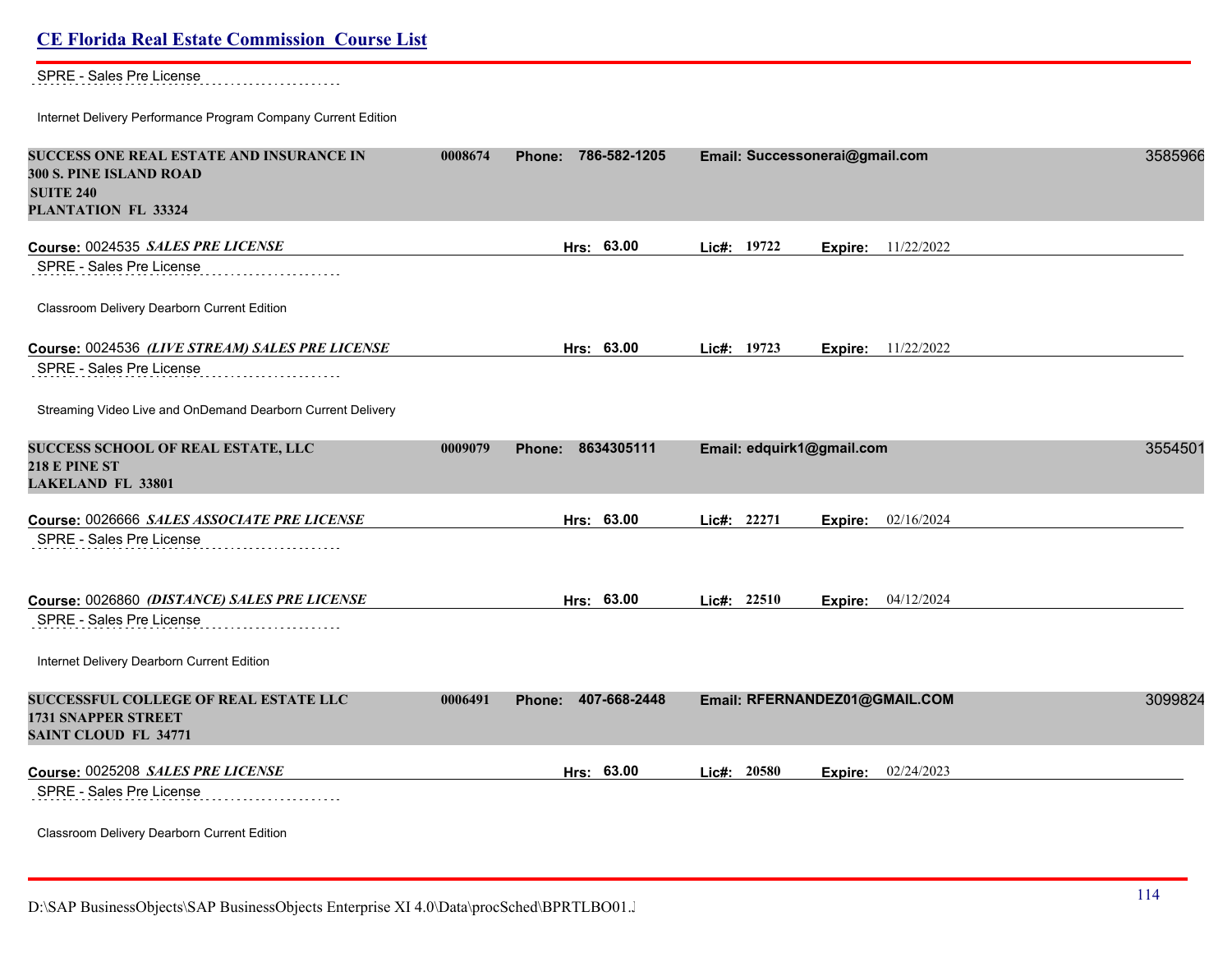| <b>SUDBURY HOLDING CORPORATION</b><br>0008309<br>3321 DEL PRADO BLVD, SUITE 7<br><b>CAPE CORAL FL 33904</b> | Phone: 239-437-3777 |                     |             |                                 | Email: learning@sellstatecorporate.com | 3579615 |
|-------------------------------------------------------------------------------------------------------------|---------------------|---------------------|-------------|---------------------------------|----------------------------------------|---------|
| Course: 0023031 SALES ASSOCIATE PRE LICENSE                                                                 |                     | Hrs: 63.00          | Lie#: 18148 |                                 | <b>Expire:</b> 12/15/2023              |         |
| SPRE - Sales Pre License                                                                                    |                     |                     |             |                                 |                                        |         |
| Classroom Delivery<br>Dearborn Current Edition With Spanish Language end of Course Exams                    |                     |                     |             |                                 |                                        |         |
| Course: 0023032 SALES ASSOCIATE PRE LICENSE                                                                 |                     | Hrs: 63.00          | Lic#: 18149 | Expire:                         | 12/15/2023                             |         |
| SPRE - Sales Pre License                                                                                    |                     |                     |             |                                 |                                        |         |
| Classroom Delivery<br>Dearborn Current Edition                                                              |                     |                     |             |                                 |                                        |         |
| SUNCOAST REAL ESTATE SCHOOL, LLC<br>0003306<br><b>4846 MILE STRETCH DR</b><br><b>HOLIDAY FL 34690</b>       |                     | Phone: 727 938-9900 |             | Email: Julie@SRESchool.com      |                                        | 1165220 |
| Course: 0016853 SALES ASSOCIATE PRE LICENSE                                                                 |                     | Hrs: 63.00          | Lic#: 21598 | Expire:                         | 08/22/2023                             |         |
| SPRE - Sales Pre License                                                                                    |                     |                     |             |                                 |                                        |         |
| <b>Classroom Delivery</b><br>Dearborn Current Edition                                                       |                     |                     |             |                                 |                                        |         |
| Course: 0022900 (DISTANCE) SALES ASSOCIATE PRE LICENSE                                                      |                     | Hrs: 63.00          | Lie#: 17995 |                                 | <b>Expire:</b> 11/11/2023              |         |
| SPRE - Sales Pre License                                                                                    |                     |                     |             |                                 |                                        |         |
| Internet Delivery<br>Dearborn Current Edition                                                               |                     |                     |             |                                 |                                        |         |
| 0008518<br>SUNCOAST SCHOOL OF REAL ESTATE LLC<br>3201 MANATEE AVE W SUITE A<br><b>BRADENTON FL 34205</b>    | Phone:              |                     |             | Email: brokerphilnash@gmail.com |                                        | 3352304 |
| Course: 0023665 SALES PRE LICENSE                                                                           |                     | Hrs: 63.00          | Lic#: 18894 |                                 | Expire: 05/31/2024                     |         |
| SPRE - Sales Pre License                                                                                    |                     |                     |             |                                 |                                        |         |
| <b>Classroom Delivery</b><br>Dearborn Current Edition                                                       |                     |                     |             |                                 |                                        |         |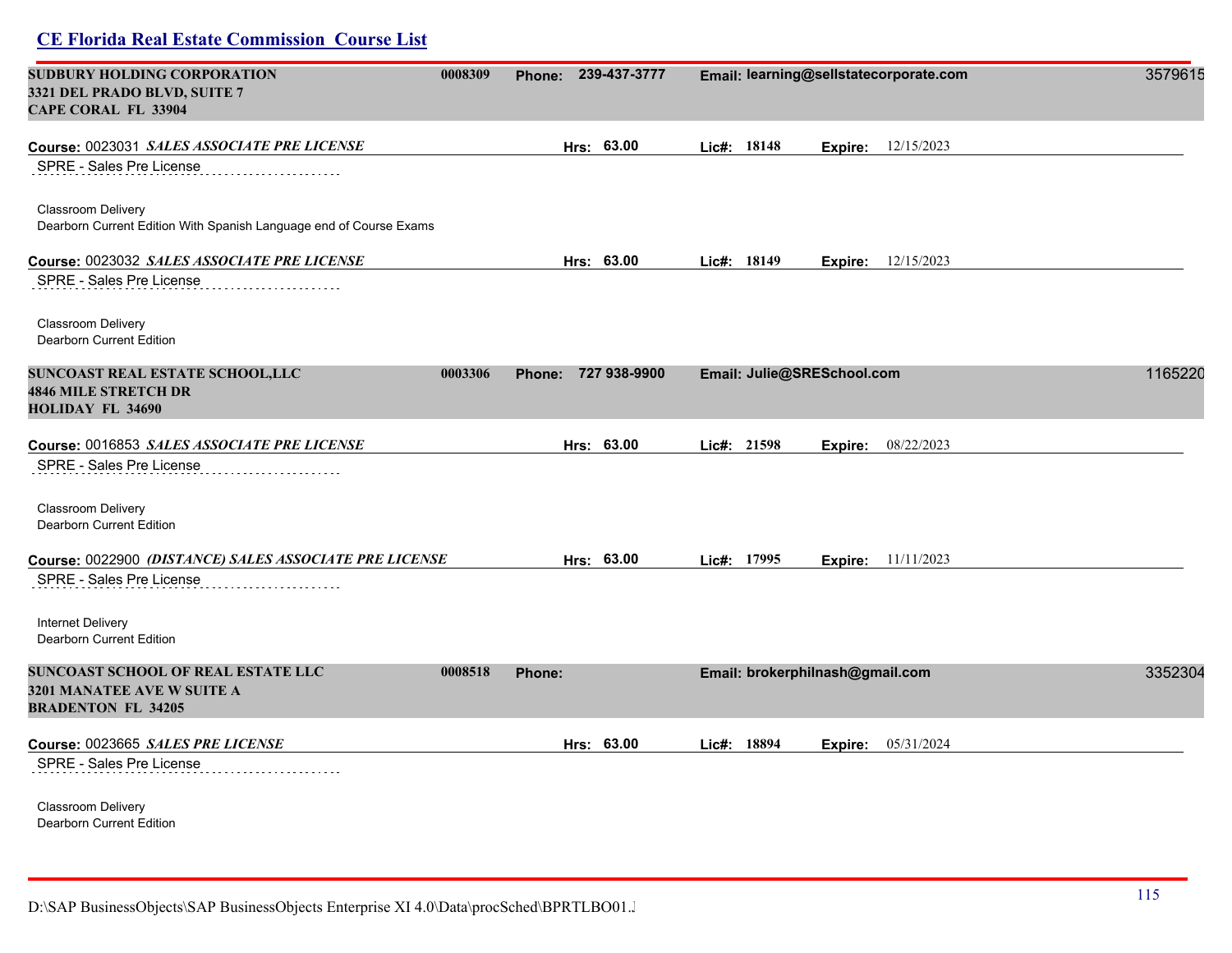# **CE Florida Real Estate Commission Course List Course:** 0024556 *(DISTANCE) SALES PRE LICENSE* **Hrs: 63.00 Lic#: 19739 Expire:** 11/22/2022 SPRE - Sales Pre License Internet Delivery Dearborn Current Edition **SUNCOAST TECHNICAL EDUCATION CENTER 0008348 Phone: 352-797-7088 Email:** 12470948 **4057 CALIFORNIA STREET BROOKSVILLE FL 34604 Course:** 0023224 *SALES PRE LICENSE* **Hrs: 63.00 Lic#: 21011 Expire:** 05/05/2023 SPRE - Sales Pre License Classroom Delivery Dearborn Current Edition **SUNSHINE REAL ESTATE SCHOOL BY TOM GIOVI 0008717 Phone: 7275648077 Email: tomgiovinco@yahoo.com** 35259772 **223 DOLPHIN POINT #9 CLEARWATER BEACH FL 33767 Course:** 0024945 *(LIVE STREAM) SALES PRE LICENSE* **Hrs: 63.00 Lic#: 20213 Expire:** 01/24/2023 SPRE - Sales Pre License Streaming Video Live and OnDemand Dearborn Current Edition **Course:** 0025109 *SALES PRE LICENSE* **Hrs: 63.00 Lic#: 20414 Expire:** 02/10/2023 SPRE - Sales Pre License Classroom Delivery Dearborn Current Edition **Course:** 0025443 *(DISTANCE) SALES PRE LICENSE* **Hrs: 63.00 Lic#: 20835 Expire:** 04/11/2023 SPRE - Sales Pre License Internet Delivery Dearborn Current Edition **SUNSHINE REAL ESTATE SCHOOL,LLC. 0006685 Phone: Email:** 34239286 **5625 SEVEN MILE DRIVE SUITE 104 WILDWOOD FL 34785 Course:** 0017244 *SALES ASSOCIATE PRE LICENSE* **Hrs: 63.00 Lic#: 22035 Expire:** 12/08/2023 SPRE - Sales Pre License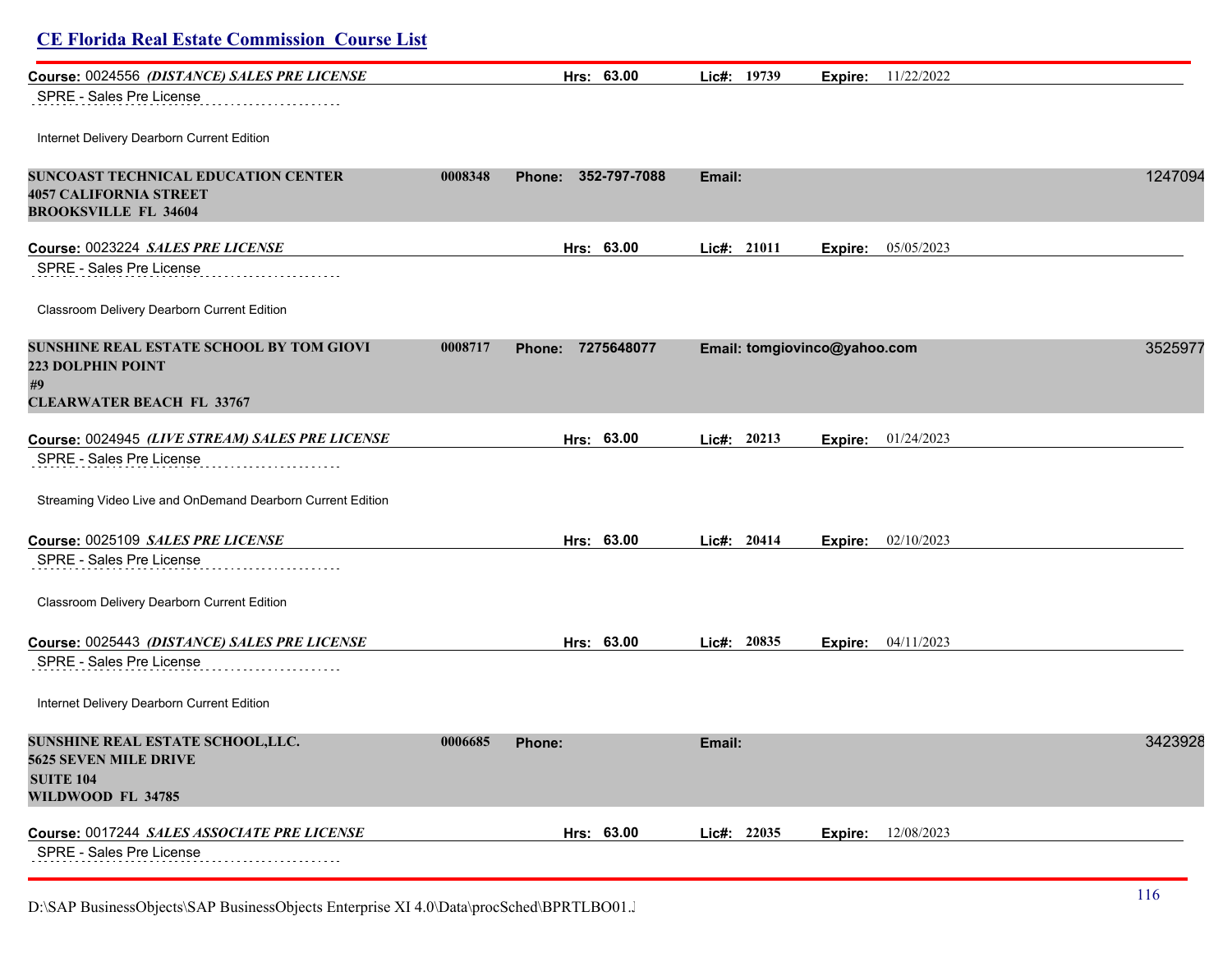| Classroom Delivery<br>Dearborn Current Edition                                                        |        |              |        |             |         |                                      |         |
|-------------------------------------------------------------------------------------------------------|--------|--------------|--------|-------------|---------|--------------------------------------|---------|
| Course: 0026760 SALES ASSOCIATE PRE LICENSE                                                           |        | Hrs: 63.00   |        | Lic#: 22365 |         | Expire: 03/10/2024                   |         |
| SPRE - Sales Pre License                                                                              |        |              |        |             |         |                                      |         |
| Classroom Delivery Dearborn Current Edition With Spanish Language End of Course Exams                 |        |              |        |             |         |                                      |         |
| <b>SUNSHINE REALTY SCHOOL LLC</b><br>0008416<br><b>3852 SW 3RD AVE</b><br><b>GAINESVILLE FL 32607</b> | Phone: | 352-262-0027 |        |             |         | Email: info@sunshinerealtyschool.com | 3326341 |
| Course: 0023264 (DISTANCE) SALES ASSOCIATE PRE LICENSE                                                |        | Hrs: 63.00   |        | Lic#: 18463 | Expire: | 02/27/2024                           |         |
| SPRE - Sales Pre License                                                                              |        |              |        |             |         |                                      |         |
| Internet Delivery<br>Dearborn Current Edition                                                         |        |              |        |             |         |                                      |         |
| Course: 0023278 (DISTANCE) SALES PRE LICENSE                                                          |        | Hrs: 63.00   |        | Lic#: 18483 | Expire: | 03/08/2024                           |         |
| SPRE - Sales Pre License                                                                              |        |              |        |             |         |                                      |         |
| Internet Delivery<br>Dearborn Current Edition                                                         |        |              |        |             |         |                                      |         |
| Course: 0023282 SALES ASSOCIATE PRE LICENSE                                                           |        | Hrs: 63.00   |        | Lic#: 18487 |         | Expire: 03/08/2024                   |         |
| SPRE - Sales Pre License                                                                              |        |              |        |             |         |                                      |         |
| Classroom delivery<br>Dearborn Current Edition                                                        |        |              |        |             |         |                                      |         |
| <b>SWFL REAL ESTATE ACADEMY</b><br>0008250                                                            | Phone: |              | Email: |             |         |                                      | 3246306 |
| <b>2080 COLLIER AVE</b><br>FORT MYERS FL 33901                                                        |        |              |        |             |         |                                      |         |
| Course: 0025101 (LIVE STREAM) SALES ASSOCIATE PRE LICENS                                              |        | Hrs: 63.00   |        | Lic#: 20403 | Expire: | 02/10/2023                           |         |
| SPRE - Sales Pre License                                                                              |        |              |        |             |         |                                      |         |
| Streaming Video Live and OnDemand Dearborn Current Edition                                            |        |              |        |             |         |                                      |         |
| Course: 0026370 SALES ASSOCIATE PRE LICENSE                                                           |        | Hrs: 63.00   |        | Lic#: 21925 |         | <b>Expire:</b> 11/17/2023            |         |
| SPRE - Sales Pre License                                                                              |        |              |        |             |         |                                      |         |
|                                                                                                       |        |              |        |             |         |                                      |         |

D:\SAP BusinessObjects\SAP BusinessObjects Enterprise XI 4.0\Data\procSched\BPRTLBO01.J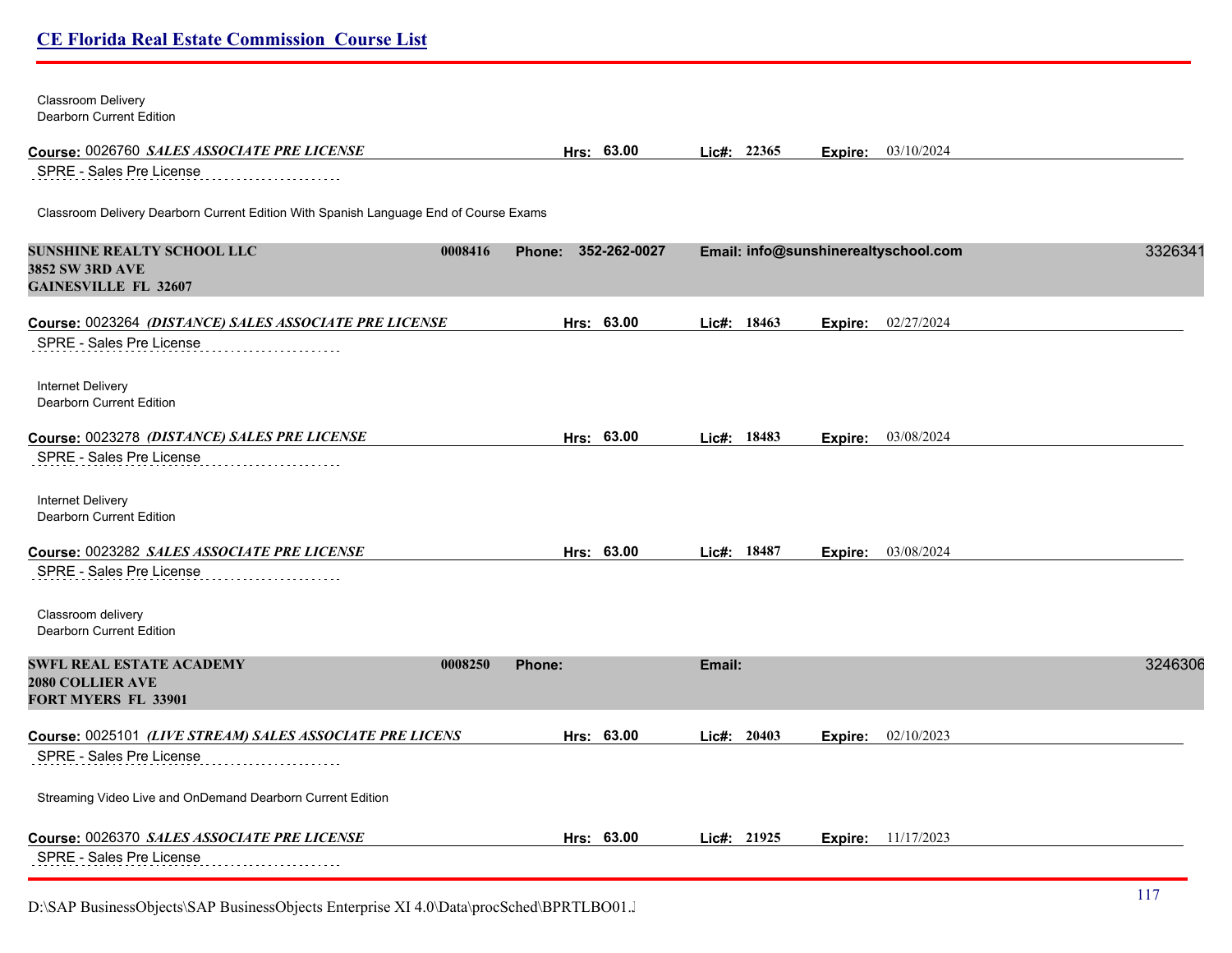| Classroom Delivery Performance Programs Company Current Edition                          |         |                        |             |                                   |         |                                      |         |
|------------------------------------------------------------------------------------------|---------|------------------------|-------------|-----------------------------------|---------|--------------------------------------|---------|
| Course: 0026371 (LIVE STREAM) SALES PRE LICENSE                                          |         | Hrs: 63.00             | Lie#: 21926 |                                   |         | <b>Expire:</b> 11/17/2023            |         |
| SPRE - Sales Pre License                                                                 |         |                        |             |                                   |         |                                      |         |
| Streaming Video Live and OnDemand Performance Programs Company Current Edition           |         |                        |             |                                   |         |                                      |         |
| SWFL SCHOOL OF REAL ESTATE<br><b>7048 WATERFORD PKWY</b><br>PUNTA GORDA FL 33950         | 0008334 | Phone: 941-875-4691    |             |                                   |         | Email: crossedkeysrealtyfl@gmail.com | 3278333 |
| Course: 0023412 (DISTANCE) SALES PRE LICENSE                                             |         | Hrs: 63.00             | Lic#: 18619 |                                   | Expire: | 03/30/2024                           |         |
| SPRE - Sales Pre License                                                                 |         |                        |             |                                   |         |                                      |         |
| Internet Delivery<br>Dearborn Current Edition                                            |         |                        |             |                                   |         |                                      |         |
| Course: 0026485 SALES ASSOCIATE PRE LICENSE                                              |         | Hrs: 63.00             | Lic#: 22067 |                                   |         | Expire: 12/20/2023                   |         |
| SPRE - Sales Pre License                                                                 |         |                        |             |                                   |         |                                      |         |
| Classroom Delivery Dearborn Current Edition                                              |         |                        |             |                                   |         |                                      |         |
| TAMPA REAL ESTATE ACADEMY, LLC<br><b>7320 E FLETCHER AVENUE</b><br><b>TAMPA FL 33637</b> | 0008935 | 813-842-5779<br>Phone: |             | Email: jsmith@rentandrealtyfl.com |         |                                      | 3414533 |
| Course: 0026114 SALES ASSOCIATE PRE LICENSE                                              |         | Hrs: 63.00             | Lic#: 21572 |                                   | Expire: | 08/18/2023                           |         |
| SPRE - Sales Pre License                                                                 |         |                        |             |                                   |         |                                      |         |
| Classroom Delivery Dearborn Current Edition                                              |         |                        |             |                                   |         |                                      |         |
| Course: 0026120 (DISTANCE) SALES PRE LICENSE                                             |         | Hrs: 63.00             | Lic#: 21578 |                                   | Expire: | 08/18/2023                           |         |
| SPRE - Sales Pre License                                                                 |         |                        |             |                                   |         |                                      |         |
| Internet Delivery Dearborn Current Edition                                               |         |                        |             |                                   |         |                                      |         |
| <b>TAMPA SCHOOL OF REAL ESTATE</b><br><b>4117 MARINER BLVD</b><br>SPRING HILL FL 34609   | 0004148 | Phone: 727-777-4547    |             | Email: info@tampaschool.com       |         |                                      | 3476028 |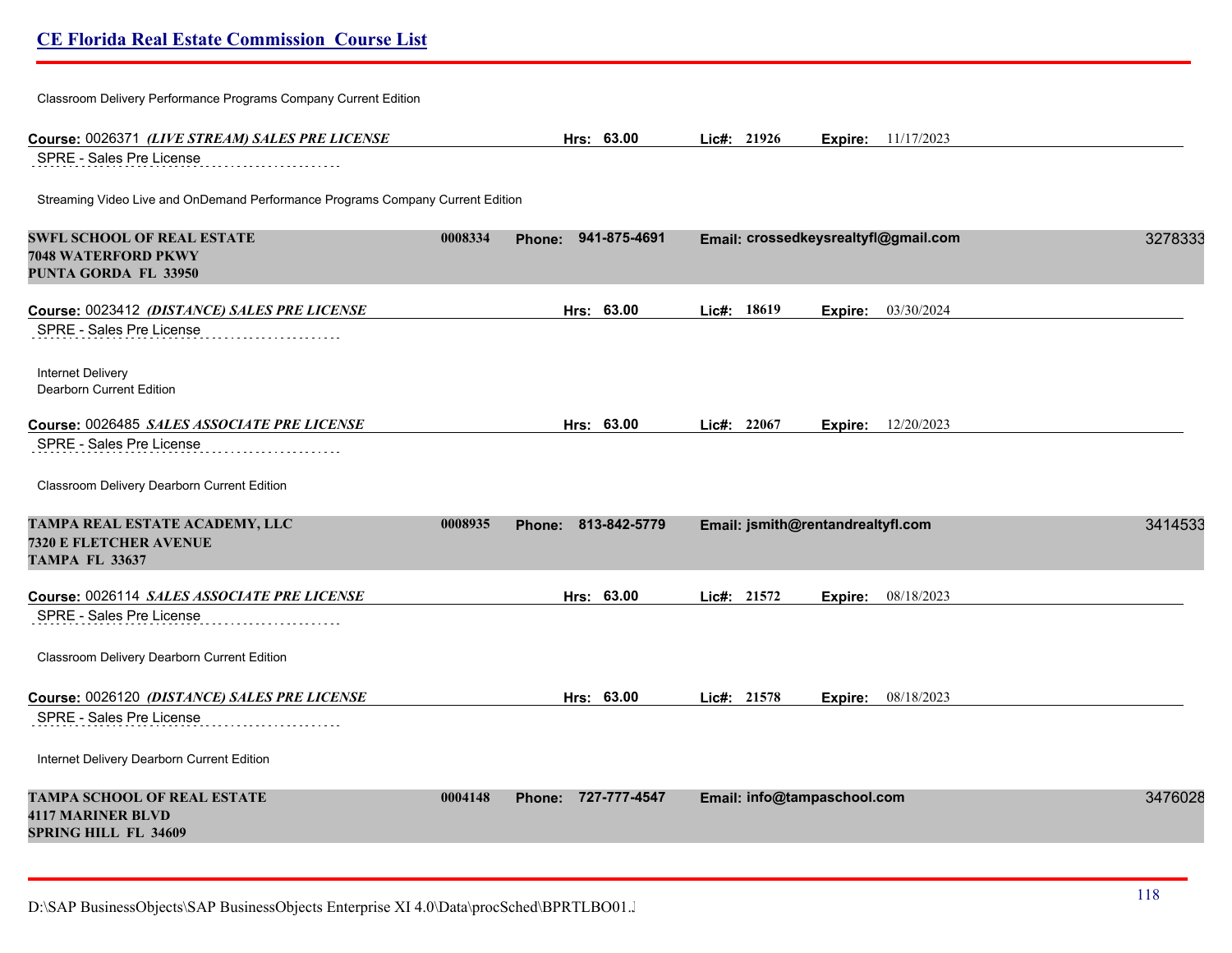| Course: 0017106 (DISTANCE) SALES PRE-LICENSE<br>SPRE - Sales Pre License                               |         |        | Hrs: 63.00 |        | Lic#: 22340    | Expire:                          | 03/01/2024                |         |
|--------------------------------------------------------------------------------------------------------|---------|--------|------------|--------|----------------|----------------------------------|---------------------------|---------|
|                                                                                                        |         |        |            |        |                |                                  |                           |         |
| Internet Delivery                                                                                      |         |        |            |        |                |                                  |                           |         |
| Dearborn Current Edition                                                                               |         |        |            |        |                |                                  |                           |         |
| Course: 0019003 SALES ASSOCIATE PRE LICENSE                                                            |         |        | Hrs: 63.00 |        | Lic#: 20737    |                                  | Expire: 03/15/2023        |         |
| SPRE - Sales Pre License                                                                               |         |        |            |        |                |                                  |                           |         |
| Classroom Delivery                                                                                     |         |        |            |        |                |                                  |                           |         |
| Dearborn Current Edition                                                                               |         |        |            |        |                |                                  |                           |         |
| With Spanish Language End of Course Examinations                                                       |         |        |            |        |                |                                  |                           |         |
| Course: 0026961 (LIVE STREAM) SALES PRE-LICENSE                                                        |         |        | Hrs: 63.00 |        | $Lic\#: 22638$ |                                  | Expire: 05/11/2024        |         |
| SPRE - Sales Pre License                                                                               |         |        |            |        |                |                                  |                           |         |
| Streaming Video Live and OnDemand with Spanish Language End of Course Exam<br>Dearborn Current Edition |         |        |            |        |                |                                  |                           |         |
| TEACHING YOU REAL ESTATE SCHOOL LLC                                                                    | 0002506 | Phone: |            | Email: |                |                                  |                           | 586279  |
| 10661 NORTH KENDALL DR SUITE #100<br><b>MIAMI FL 33176</b>                                             |         |        |            |        |                |                                  |                           |         |
| Course: 0016999 SALES ASSOCIATE PRE LICENSE                                                            |         |        | Hrs: 63.00 |        | Lic#: 21936    |                                  | Expire: 11/22/2023        |         |
| <b>SPRE - Sales Pre License</b>                                                                        |         |        |            |        |                |                                  |                           |         |
| Classroom Delivery                                                                                     |         |        |            |        |                |                                  |                           |         |
| Dearborn Current Edition                                                                               |         |        |            |        |                |                                  |                           |         |
| TEAM REAL EDUCATION SOLUTIONS LLC                                                                      | 0006927 | Phone: |            |        |                | Email: registrar@teamrealedu.com |                           | 3357454 |
| 2290 10TH AVE N                                                                                        |         |        |            |        |                |                                  |                           |         |
| <b>SUITE 400</b><br><b>LAKE WORTH FL 33461</b>                                                         |         |        |            |        |                |                                  |                           |         |
| Course: 0018062 (DISTANCE) SALES PRE-LICENSE                                                           |         |        | Hrs: 63.00 |        | Lie#: 19529    |                                  | Expire: 09/30/2022        |         |
| SPRE - Sales Pre License                                                                               |         |        |            |        |                |                                  |                           |         |
| <b>Internet Delivery</b>                                                                               |         |        |            |        |                |                                  |                           |         |
| Dearborn Current Edition                                                                               |         |        |            |        |                |                                  |                           |         |
| Course: 0025456 (LIVE STREAM) SALES PRE LICENSE                                                        |         |        | Hrs: 63.00 |        | Lic#: 20849    |                                  | <b>Expire:</b> 04/12/2023 |         |
| SPRE - Sales Pre License                                                                               |         |        |            |        |                |                                  |                           |         |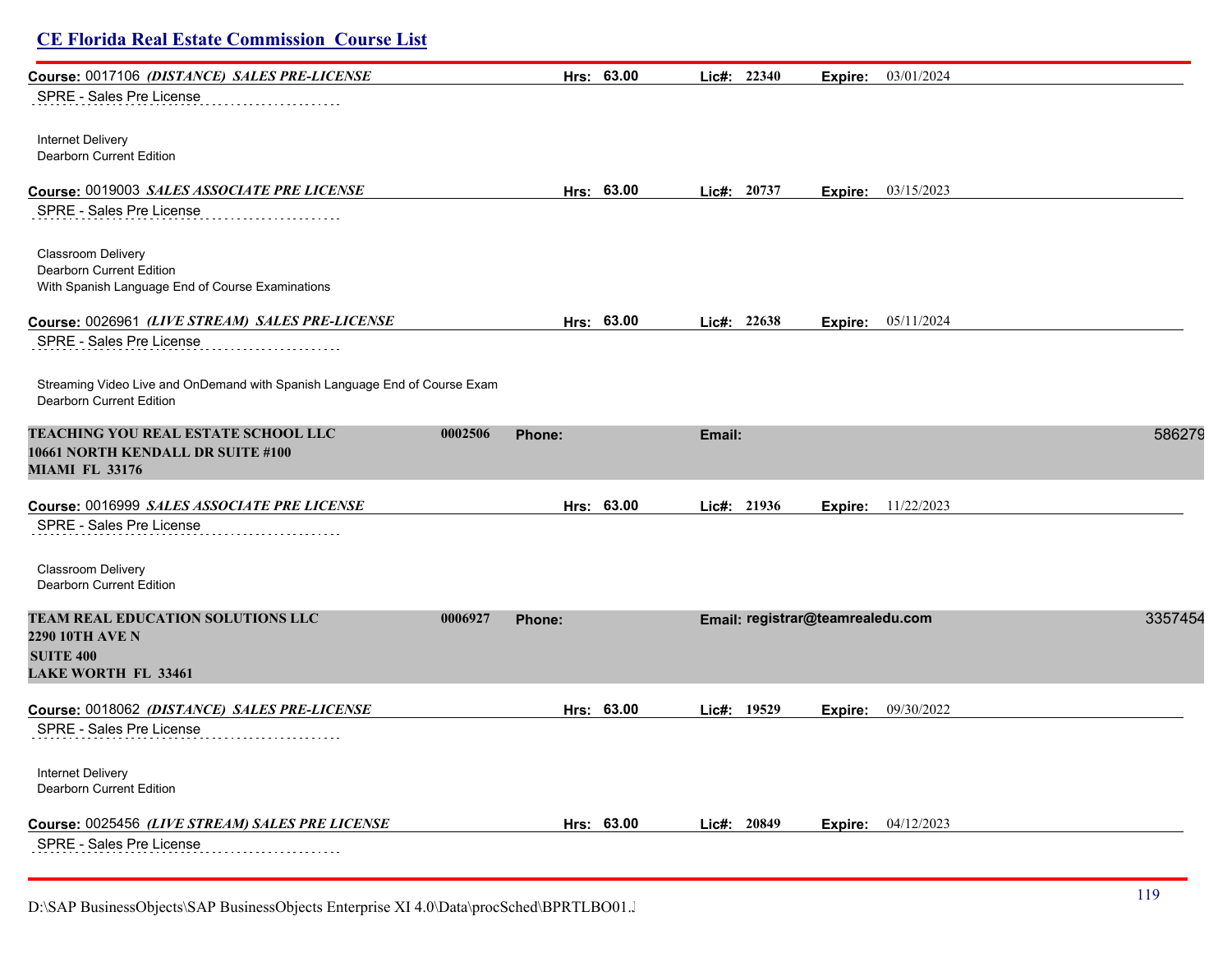| Streaming Video Live and OnDemand Dearborn Current Edition                                           |         |                        |        |               |                            |                                              |         |
|------------------------------------------------------------------------------------------------------|---------|------------------------|--------|---------------|----------------------------|----------------------------------------------|---------|
| Course: 0025466 SALES ASSOCIATE PRE LICENSE                                                          |         | Hrs: 63.00             |        | Lic#: 20858   |                            | Expire: 04/12/2023                           |         |
| SPRE - Sales Pre License                                                                             |         |                        |        |               |                            |                                              |         |
| Classroom Delivery Dearborn Current Edition                                                          |         |                        |        |               |                            |                                              |         |
| TIAGO TRADERS UNIVERSITY SCHOOL OF REAL                                                              | 0007570 | Phone:                 | Email: |               |                            |                                              | 3389819 |
| <b>399 CANAL STREET SUITE 4</b><br><b>NEW SMYRNA BEACH FL 32168</b>                                  |         |                        |        |               |                            |                                              |         |
| Course: 0019985 SALES ASSOCIATE PRE LICENSE                                                          |         | Hrs: 63.00             |        | Lic#: 22274   | Expire:                    | 02/20/2024                                   |         |
| SPRE - Sales Pre License                                                                             |         |                        |        |               |                            |                                              |         |
| Classroom Delivery<br>Dearborn Current Edition                                                       |         |                        |        |               |                            |                                              |         |
| Course: 0020031 (DISTANCE) SALES PRE-LICENSE                                                         |         | Hrs: 63.00             |        | Lic#: 22338   |                            | Expire: 02/29/2024                           |         |
| SPRE - Sales Pre License                                                                             |         |                        |        |               |                            |                                              |         |
| Internet Delivery<br>Dearborn Current Edition                                                        |         |                        |        |               |                            |                                              |         |
| TMACK REAL ESTATE EDUCATION CENTER LLC<br>5154 COMMERCIAL WAY<br><b>SPRING HILL FL 34606</b>         | 0008945 | 3526009011<br>Phone:   |        |               | Email: lori@loririsser.com |                                              | 3508212 |
| Course: 0026185 SALES ASSOCIATE PRE LICENSE                                                          |         | Hrs: 63.00             |        | Lic#: $21663$ | Expire:                    | 09/01/2023                                   |         |
| SPRE - Sales Pre License                                                                             |         |                        |        |               |                            |                                              |         |
| Classroom Delivery Dearborn Current Edition                                                          |         |                        |        |               |                            |                                              |         |
| TONY MESA REAL ESTATE SCHOOL INC<br>15800 PINES BLVD<br><b>SUITE 3123</b><br>PEMBROKE PINES FL 33027 | 0005940 | 954-590-0417<br>Phone: |        |               |                            | Email: tonymesa@tonymesarealestateschool.com | 3604972 |
| Course: 0017020 (DISTANCE) SALES PRE-LICENSE                                                         |         | Hrs: 63.00             |        | Lic#: 21841   | Expire:                    | 10/14/2023                                   |         |
| SPRE - Sales Pre License                                                                             |         |                        |        |               |                            |                                              |         |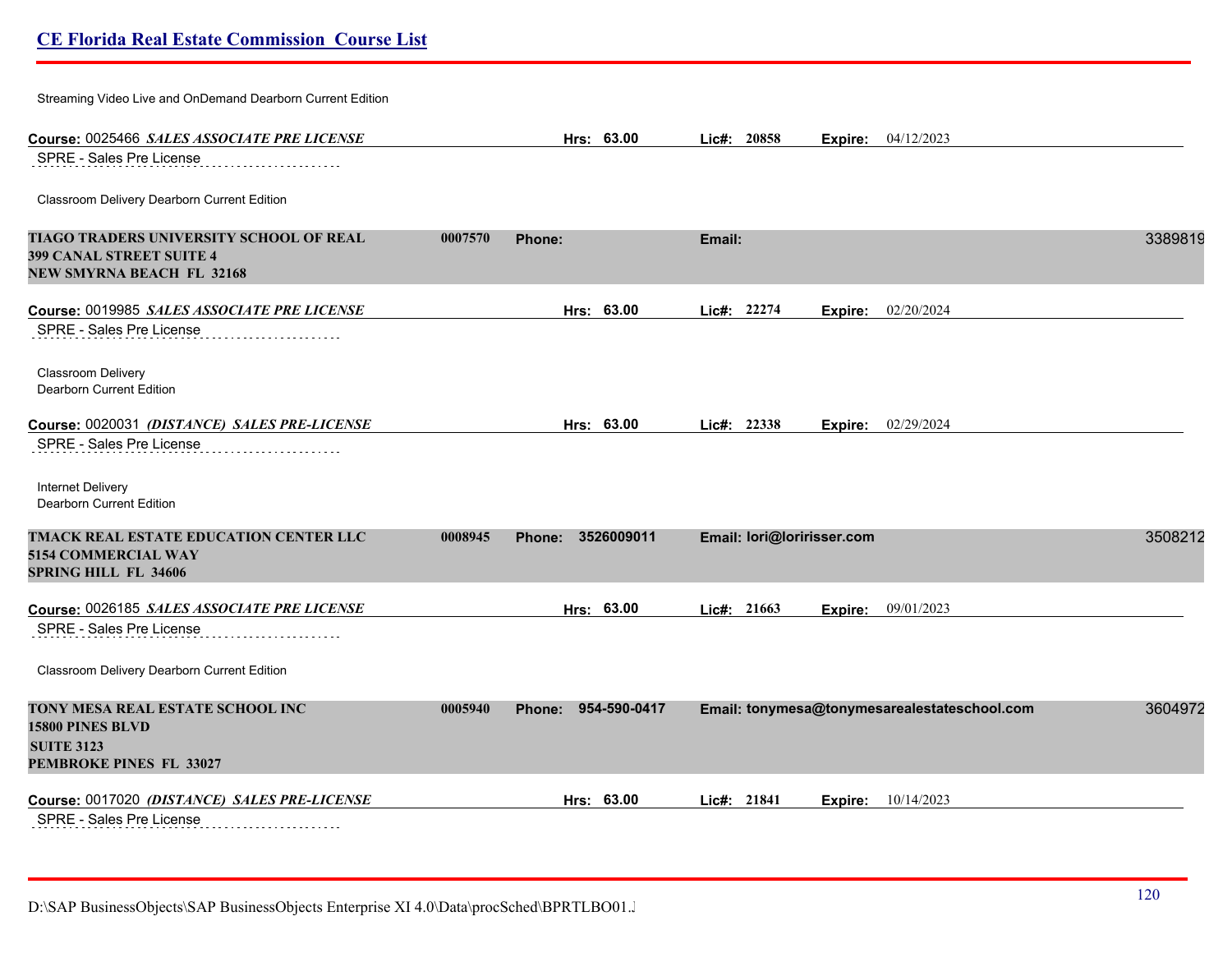| <b>CE Florida Real Estate Commission Course List</b>                                                 |         |                     |             |                                |         |
|------------------------------------------------------------------------------------------------------|---------|---------------------|-------------|--------------------------------|---------|
| Internet Delivery<br>Dearborn Current Edition                                                        |         |                     |             |                                |         |
| Course: 0017021 SALES ASSOCIATE PRE LICENSE                                                          |         | Hrs: 63.00          | Lic#: 21842 | 10/14/2023<br>Expire:          |         |
| SPRE - Sales Pre License                                                                             |         |                     |             |                                |         |
| Classroom Delivery<br>Dearborn Current Edition                                                       |         |                     |             |                                |         |
| TOP CHOICE REAL ESTATE SCHOOL<br><b>101 CENTURY 21 DRIVE</b><br><b>JACKSONVILLE FL 32216</b>         | 0007888 | Phone:              | Email:      |                                | 3111641 |
| Course: 0021404 SALES ASSOCIATE PRE LICENSE                                                          |         | Hrs: 63.00          | Lic#: 16477 | 01/29/2023<br>Expire:          |         |
| SPRE - Sales Pre License                                                                             |         |                     |             |                                |         |
| Classroom Delivery<br><b>Delivery Current Edition</b>                                                |         |                     |             |                                |         |
| Course: 0025930 (DISTANCE) SALES PRE LICENSE                                                         |         | Hrs: 63.00          | Lic#: 21306 | 07/13/2023<br>Expire:          |         |
| SPRE - Sales Pre License                                                                             |         |                     |             |                                |         |
| Internet Delivery Dearborn Current Edition                                                           |         |                     |             |                                |         |
| TOP NOTCH REAL ESTATE SCHOOL, LLC<br>2822 MANATEE AVENUE EAST<br><b>BRADENTON FL 34208</b>           | 0008680 | Phone: 9417820033   |             | Email: info@topnotchschool.com | 3373781 |
| Course: 0024570 (DISTANCE) SALES PRE LICENSE                                                         |         | Hrs: 63.00          | Lic#: 19748 | <b>Expire:</b> 11/30/2022      |         |
| SPRE - Sales Pre License                                                                             |         |                     |             |                                |         |
| Internet Delivery Dearborn Current Edition                                                           |         |                     |             |                                |         |
| Course: 0024574 SALES PRE LICENSE                                                                    |         | Hrs: 63.00          | Lic#: 19752 | <b>Expire:</b> 11/30/2022      |         |
| SPRE - Sales Pre License                                                                             |         |                     |             |                                |         |
| Classroom Delivery Dearborn Current Edition                                                          |         |                     |             |                                |         |
| TOP PRODUCER SCHOOL OF REAL ESTATE<br>130 SOUTH INDIAN RIVER DR. #202<br><b>FORT PIERCE FL 34950</b> | 0008049 | Phone: 772-359-2132 |             | Email: DONWIDMAYER@GMAIL.COM   | 3551505 |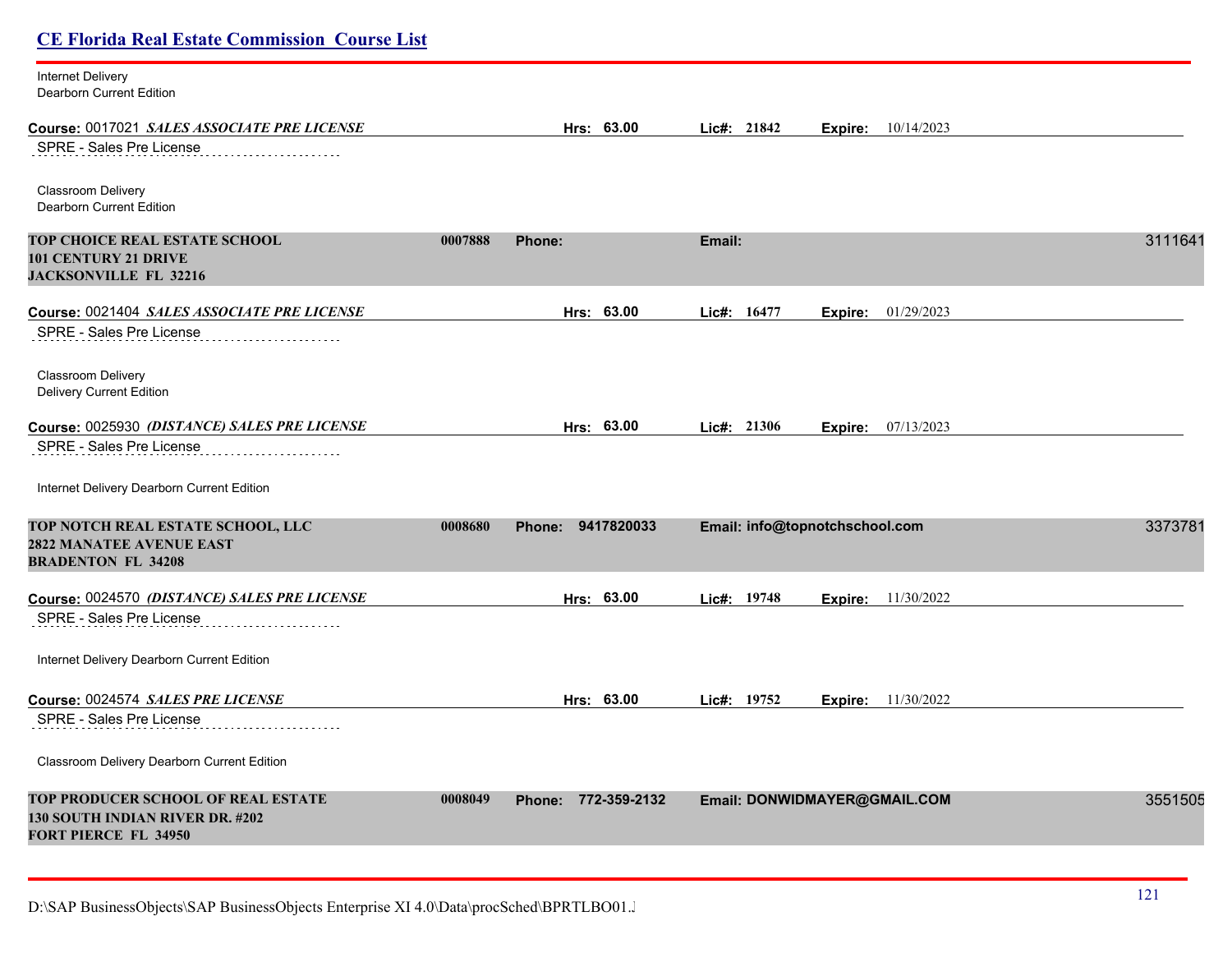| Course: 0022074 (DISTANCE) SALES ASSOCIATE PRE LICENSE                                                       | Hrs: 63.00                    | Lic#: 17432 | 08/01/2023<br>Expire:         |         |
|--------------------------------------------------------------------------------------------------------------|-------------------------------|-------------|-------------------------------|---------|
| SPRE - Sales Pre License                                                                                     |                               |             |                               |         |
| <b>TOUCHSTONE REAL ESTATE GROUP INC</b><br>0008591<br>777 N DONNELLY STREET<br><b>MOUNT DORA FL 32757</b>    | 352-223-0053<br><b>Phone:</b> |             | Email: realtoraddie@gmail.com | 3354390 |
| Course: 0024002 (DISTANCE) SALES PRE LICENSE                                                                 | Hrs: 63.00                    | Lic#: 19248 | 08/16/2022<br>Expire:         |         |
| SPRE - Sales Pre License                                                                                     |                               |             |                               |         |
| Internet Delivery Dearborn Current Edition                                                                   |                               |             |                               |         |
| Course: 0024064 (DISTANCE) SALES PRE LICENSE                                                                 | Hrs: 63.00                    | Lic#: 19310 | <b>Expire:</b> 08/20/2022     |         |
| SPRE - Sales Pre License                                                                                     |                               |             |                               |         |
| Internet Delivery Dearborn Current Edition                                                                   |                               |             |                               |         |
| Course: 0024082 (LIVE STREAM) SALES PRE LICENSE                                                              | Hrs: 63.00                    | Lic#: 19327 | 08/23/2022<br>Expire:         |         |
| SPRE - Sales Pre License                                                                                     |                               |             |                               |         |
| Streaming Video Live and OnDemand Dearborn Current Edition                                                   |                               |             |                               |         |
| Course: 0024101 SALES PRE LICENSE                                                                            | Hrs: 63.00                    | Lic#: 19356 | <b>Expire:</b> 08/26/2022     |         |
| SPRE - Sales Pre License                                                                                     |                               |             |                               |         |
| Classroom Delivery Dearborn Current Edition                                                                  |                               |             |                               |         |
| Course: 0025420 (LIVE STREAM) SALES PRE LICENSE                                                              | Hrs: 63.00                    | Lic#: 20790 | 03/22/2023<br>Expire:         |         |
| SPRE - Sales Pre License                                                                                     |                               |             |                               |         |
| Streaming Video Live and OnDemand Dearborn Current Edition with English Language Spanish end of course exams |                               |             |                               |         |
| Course: 0025421 (LIVE STREAM) SALES PRE LICENSE                                                              | Hrs: 63.00                    | Lic#: 20791 | 03/22/2023<br><b>Expire:</b>  |         |
| SPRE - Sales Pre License                                                                                     |                               |             |                               |         |
| Streaming Video Live and OnDemand Dearborn Current Edition                                                   |                               |             |                               |         |
| Course: 0025452 (LIVE STREAM) SALES PRE LICENSE                                                              | Hrs: 63.00                    | Lic#: 20839 | 04/12/2023<br>Expire:         |         |
| SPRE - Sales Pre License                                                                                     |                               |             |                               |         |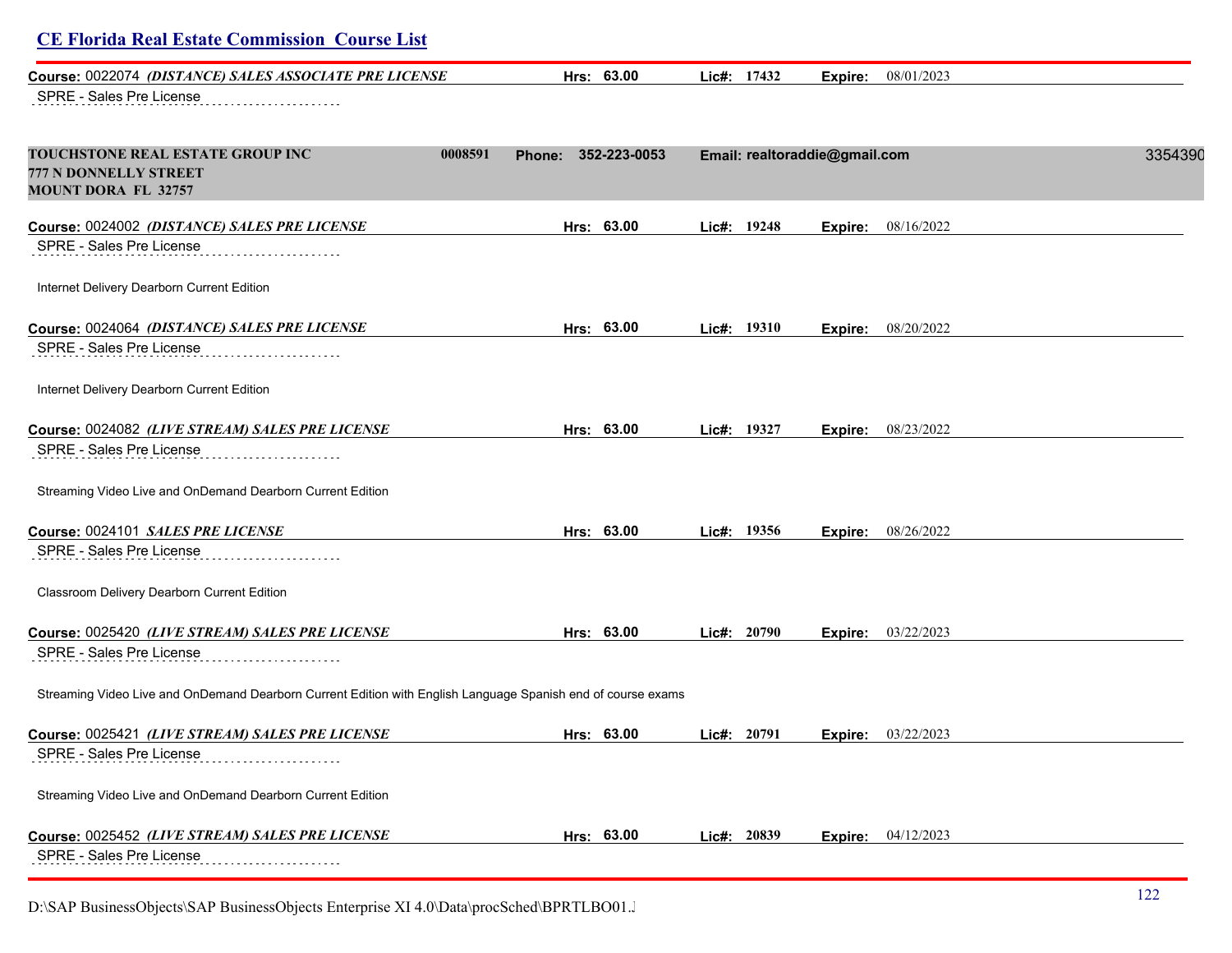Streaming Video Live and OnDemand English Language with Spanish End of Course Exams Dearborn Current Edition

| <b>TQS REALTY, LLC.</b><br>9080 CHARLEE ST<br><b>LAKE WORTH FL 33467</b>                        | 0009022 | Phone: 9545477668   | Email: tqsrealty@gmail.com |                                    | 3516714 |
|-------------------------------------------------------------------------------------------------|---------|---------------------|----------------------------|------------------------------------|---------|
| Course: 0026422 (LIVE STREAM) SALES PRE LICENSE                                                 |         | Hrs: 63.00          | Lic#: 22003                | 12/06/2023<br>Expire:              |         |
| SPRE - Sales Pre License                                                                        |         |                     |                            |                                    |         |
| Streaming Video Live and OnDemand Dearborn Current Edition                                      |         |                     |                            |                                    |         |
| Course: 0026423 SALES ASSOCIATE PRE LICENSE                                                     |         | Hrs: 63.00          | Lic#: 22004                | 12/06/2023<br>Expire:              |         |
| SPRE - Sales Pre License                                                                        |         |                     |                            |                                    |         |
| Classroom Delivery Dearborn Current Edition                                                     |         |                     |                            |                                    |         |
| Course: 0026424 (DISTANCE) SALES PRE LICENSE                                                    |         | Hrs: 63.00          | Lic#: 22005                | 12/06/2023<br>Expire:              |         |
| SPRE - Sales Pre License                                                                        |         |                     |                            |                                    |         |
| Internet Delivery Dearborn Current Edition                                                      |         |                     |                            |                                    |         |
| TRANSFLORIDA SCHOOL OF REAL ESTATE LLC<br>3350 SW 148TH AVE STE 110<br><b>MIRAMAR FL 33027</b>  | 0008684 | Phone: 9545460003   |                            | Email: Info@TransFloridaSchool.com | 3376658 |
| Course: 0024628 (DISTANCE) SALES PRE LICENSE                                                    |         | Hrs: 63.00          | Lic#: 20525                | 02/22/2023<br>Expire:              |         |
| SPRE - Sales Pre License                                                                        |         |                     |                            |                                    |         |
| TURNKEY SCHOOL OF REAL ESTATE<br><b>5149 CENTRAL AVENUE</b><br><b>SAINT PETERSBURG FL 33710</b> | 0008023 | Phone: 727-256-8619 |                            | Email: INFO@TURNKEYTAMPA.COM       | 3541231 |
| Course: 0021960 (DISTANCE) SALES ASSOCIATE PRE LICENSE                                          |         | Hrs: 63.00          | Lic#: 16877                | 04/15/2023<br>Expire:              |         |
| SPRE - Sales Pre License                                                                        |         |                     |                            |                                    |         |
| Internet Delivery<br><b>Dearborn Current Edition</b>                                            |         |                     |                            |                                    |         |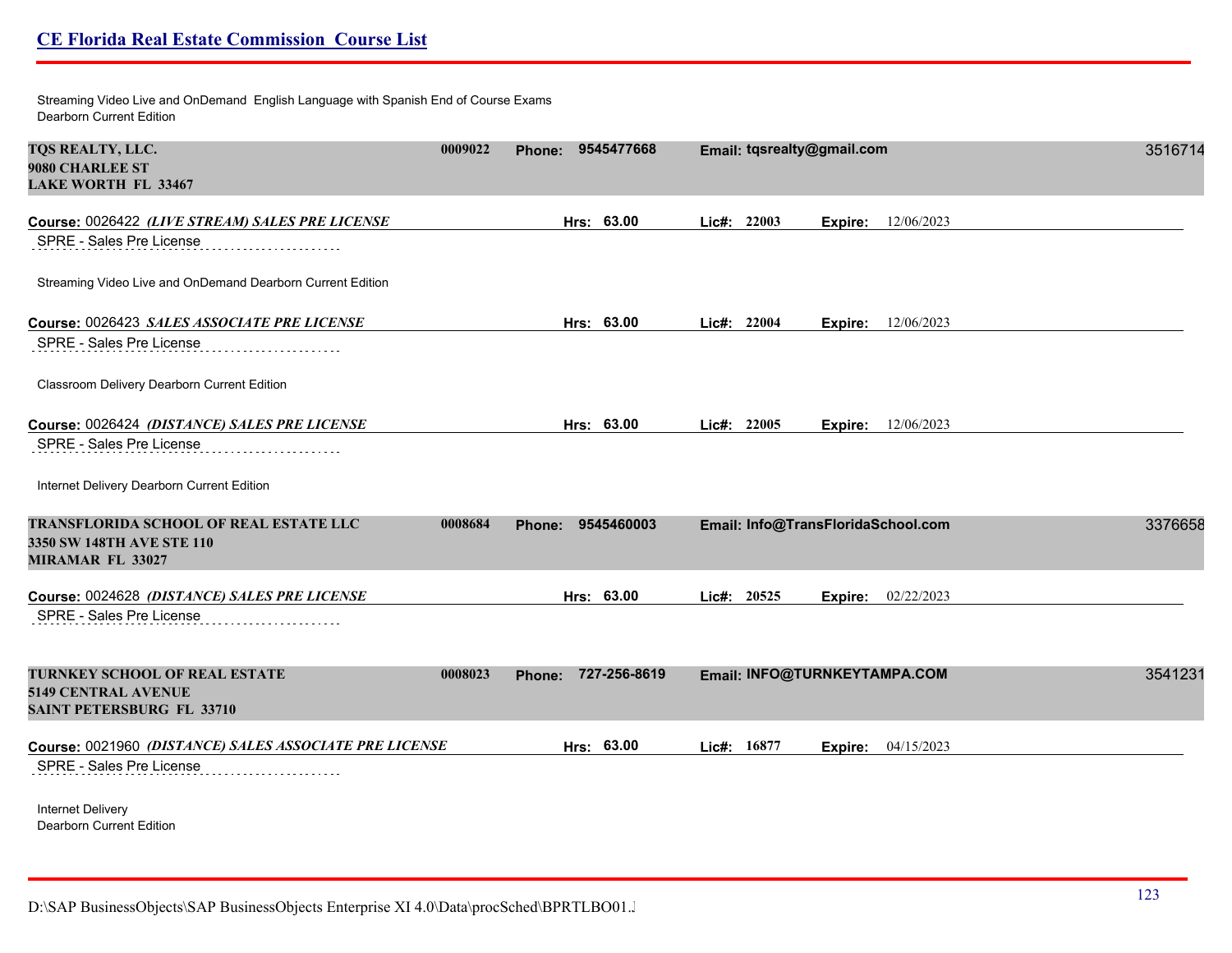|  |  |  |  |  | <b>CE Florida Real Estate Commission Course List</b> |  |  |
|--|--|--|--|--|------------------------------------------------------|--|--|
|--|--|--|--|--|------------------------------------------------------|--|--|

| Course: 0021972 SALES ASSOCIATE PRE LICENSE                                           | Hrs: 63.00                  | Lic#: 16891             | Expire: 04/16/2023            |         |
|---------------------------------------------------------------------------------------|-----------------------------|-------------------------|-------------------------------|---------|
| SPRE - Sales Pre License                                                              |                             |                         |                               |         |
| Classroom Delivery                                                                    |                             |                         |                               |         |
| Dearborn Current Edition                                                              |                             |                         |                               |         |
| TWENTY SEVEN WORDS COMPANY INC<br>0002732                                             | 407-345-1330<br>Phone:      | Email: Jeff@Weinland.us |                               | 1576978 |
| 7320 FARINGTON COURT                                                                  |                             |                         |                               |         |
| ORLANDO FL 32819                                                                      |                             |                         |                               |         |
| Course: 0024255 SALES ASSOICATE PRE LICENSE                                           | Hrs: 63.00                  | Lic#: 19513             | <b>Expire: 09/27/2022</b>     |         |
| SPRE - Sales Pre License                                                              |                             |                         |                               |         |
| Classroom Delivery Dearborn Current Edition with Spanish Language End of Course Exams |                             |                         |                               |         |
| Course: 0024262 SALES PRE LICENSE                                                     | Hrs: 63.00                  | Lic#: 19516             | <b>Expire:</b> 09/28/2022     |         |
| SPRE - Sales Pre License                                                              |                             |                         |                               |         |
| Classroom Delivery Dearborn Current Edition                                           |                             |                         |                               |         |
| UNDISCOVERED PROPERTIES INC<br>0005999                                                | 5614829557<br><b>Phone:</b> |                         | Email: saturniarealty@aol.com | 2301855 |
| <b>19078 SKYRIDGE CIRCLE</b>                                                          |                             |                         |                               |         |
| <b>BOCA RATON FL 33498</b>                                                            |                             |                         |                               |         |
| Course: 0016843 SALES ASSOCIATE PRE LICENSE                                           | Hrs: 63.00                  | Lic#: 21318             | 07/18/2023<br>Expire:         |         |
| SPRE - Sales Pre License                                                              |                             |                         |                               |         |
| Classroom Delivery                                                                    |                             |                         |                               |         |
| Dearborn Current Edition                                                              |                             |                         |                               |         |
| Course: 0016844 (DISTANCE) SALES PRE-LICENSE                                          | Hrs: 63.00                  | Lic#: 21317             | 07/18/2023<br>Expire:         |         |
| SPRE - Sales Pre License                                                              |                             |                         |                               |         |
| Internet Delivery                                                                     |                             |                         |                               |         |
| Dearborn Current Edition                                                              |                             |                         |                               |         |
| Course: 0022210 (DISTANCE) SALES ASSOCIATE PRE LICENSE                                | Hrs: 63.00                  | Lic#: 21317             | 07/18/2023<br>Expire:         |         |
| SPRE - Sales Pre License                                                              |                             |                         |                               |         |
| Distance Delivery Dearborn Current Edition                                            |                             |                         |                               |         |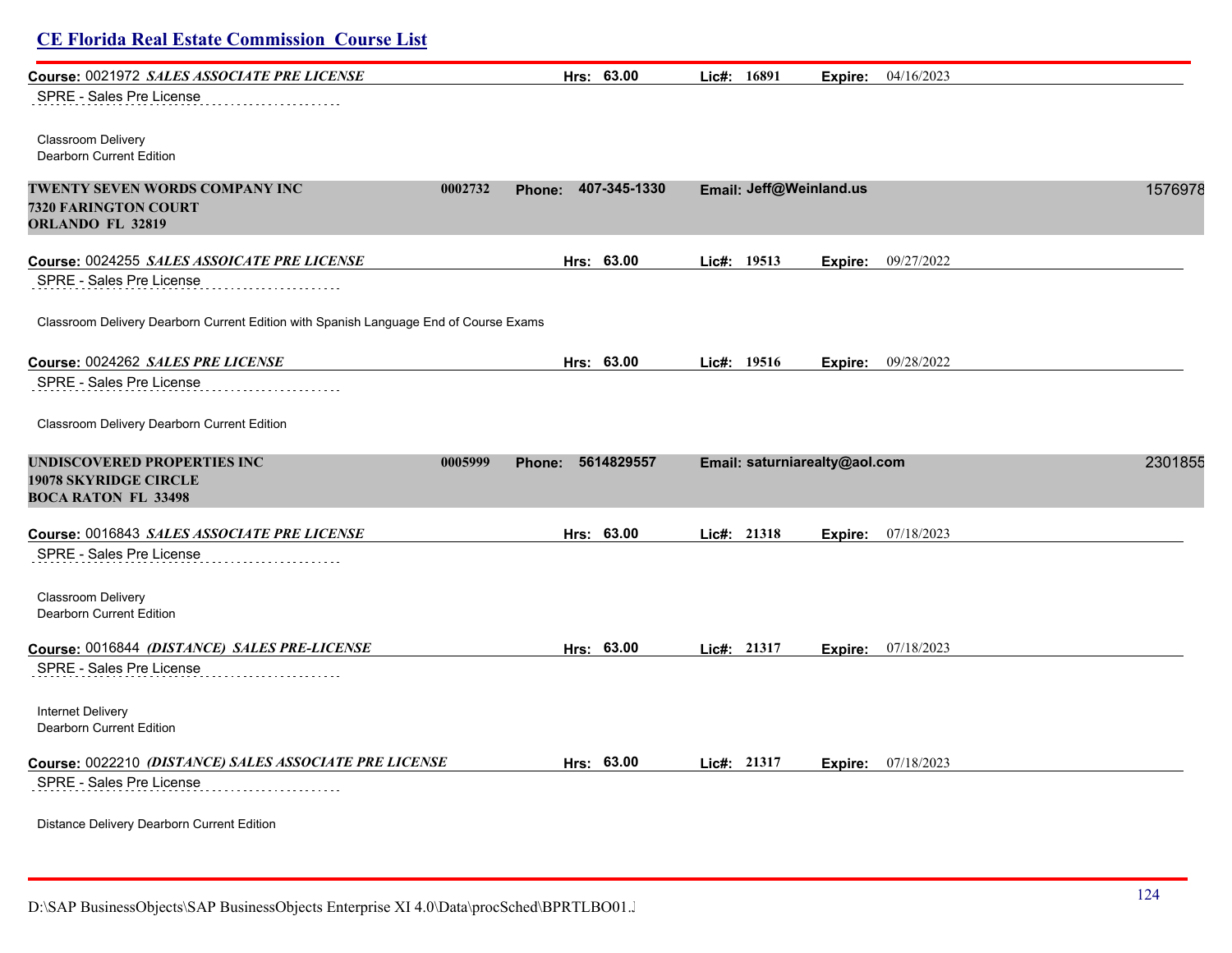| UNITED SHARES REAL ESTATE SCHOOL<br>13780 INTERNATIONAL DRIVE S<br><b>ORLANDO FL 32821</b> | 0008265 | <b>Phone:</b>                 | Email:                            |         |                           | 3197307 |
|--------------------------------------------------------------------------------------------|---------|-------------------------------|-----------------------------------|---------|---------------------------|---------|
| Course: 0022837 (DISTANCE) SALES PRE LICENSE                                               |         | Hrs: 63.00                    | Lic#: 17929                       | Expire: | 10/22/2023                |         |
| SPRE - Sales Pre License                                                                   |         |                               |                                   |         |                           |         |
| <b>Distance Education Delivery</b><br><b>Mbition Current Edition</b>                       |         |                               |                                   |         |                           |         |
| UNITY REAL ESTATE SCHOOL LLC<br>801 NORTHPOINT PARKWAY #95 K-2<br>WEST PALM BEACH FL 33407 | 0005769 | 561-247-1858<br><b>Phone:</b> | Email: SANDYULYSSE@GMAIL.COM      |         |                           | 2233583 |
| Course: 0020322 (DISTANCE) SALES PRE-LICENSE                                               |         | Hrs: 63.00                    | Lie#: 22488                       | Expire: | 04/05/2024                |         |
| SPRE - Sales Pre License                                                                   |         |                               |                                   |         |                           |         |
| Internet Delivery<br>Dearborn Current Edition                                              |         |                               |                                   |         |                           |         |
| Course: 0020323 SALES ASSOCIATE PRE LICENSE                                                |         | Hrs: 63.00                    | Lie#: 22489                       | Expire: | 04/05/2024                |         |
| SPRE - Sales Pre License                                                                   |         |                               |                                   |         |                           |         |
| Classroom Delivery<br>Dearborn Current Edition                                             |         |                               |                                   |         |                           |         |
| UPGRADED REAL ESTATE SCHOOL<br><b>13235 143 TERRACE</b><br><b>MIAMI FL 33186</b>           | 0008148 | Phone: 3059792462             | Email: ADRIANATRAININGS@GMAIL.COM |         |                           | 3472013 |
| Course: 0026548 (DISTANCE) SALES PRE LICENSE                                               |         | Hrs: 63.00                    | Lic#: 22152                       |         | Expire: 01/23/2024        |         |
| SPRE - Sales Pre License                                                                   |         |                               |                                   |         |                           |         |
| Internet Delivery Dearborn Current Edition                                                 |         |                               |                                   |         |                           |         |
| VANDERBILT LATIN SCHOOL OF REAL ESTATE<br>3300 NE 191 STREET # 609<br>AVENTURA FL 33180    | 0004049 | Phone: 786 486 2262           | Email: LUISITAT@HOTMAIL.COM       |         |                           | 1486272 |
| Course: 0016322 SALES ASSOCIATE PRE LICENSE                                                |         | Hrs: 63.00                    | Lie#: 22345                       |         | <b>Expire:</b> 03/01/2024 |         |
| SPRE - Sales Pre License                                                                   |         |                               |                                   |         |                           |         |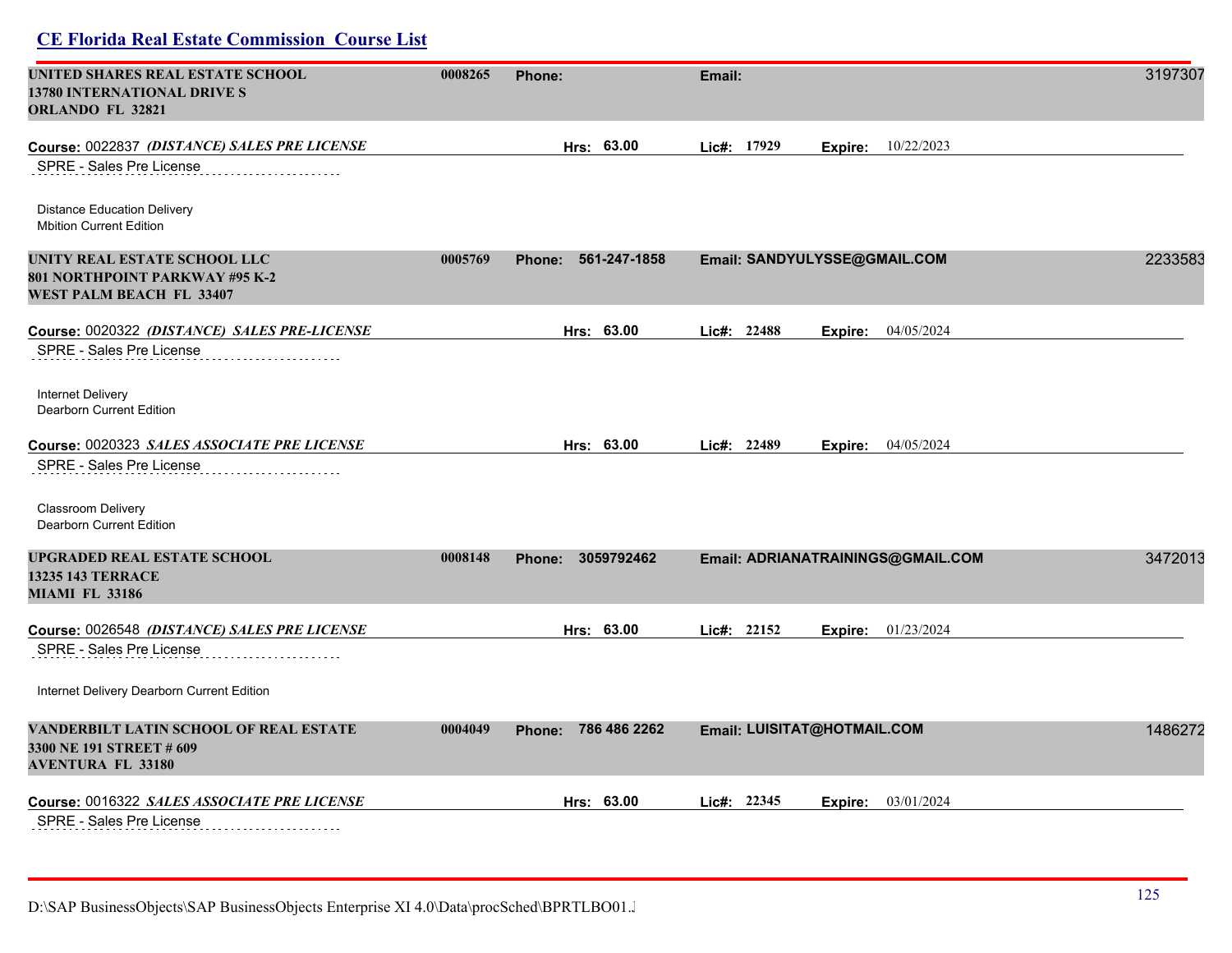| Classroom Delivery<br>Dearborn Current Edition                                                     |         |                               |                                          |         |
|----------------------------------------------------------------------------------------------------|---------|-------------------------------|------------------------------------------|---------|
| VICTORIA REAL ESTATE ACADEMY INC<br>12701 NARCOOSSEE RD SUITE 160<br><b>ORLANDO FL 32832</b>       | 0006489 | Phone: 407-734-1015           | Email: avmwisdom@gmail.com               | 3118101 |
| Course: 0017402 SALES PRE-LICENSE<br>SPRE - Sales Pre License                                      |         | Hrs: 63.00                    | Lie#: 19598<br>11/01/2022<br>Expire:     |         |
| Classroom Delivery<br>Dearborn Current Edition<br>With Spanish Language End of Course Examinations |         |                               |                                          |         |
| Course: 0026323 (LIVE STREAM) SALES PRE LICENSE                                                    |         | Hrs: 63.00                    | Lic#: 21872<br><b>Expire:</b> 11/03/2023 |         |
| SPRE - Sales Pre License<br>Streaming Video Live and OnDemand Dearborn Current Edition             |         |                               |                                          |         |
| Course: 0026680 SALES ASSOCIATE PRE LICENSE                                                        |         | Hrs: 63.00                    | 02/20/2024<br>Lic#: $22278$<br>Expire:   |         |
| SPRE - Sales Pre License<br>Classroom Delivery Dearborn Current Edition                            |         |                               |                                          |         |
| VICTORY REALTY & FINANCE ACADEMY<br><b>2200 SW 120 AVE</b><br><b>MIRAMAR FL 33025</b>              | 0006413 | 754-234-8428<br><b>Phone:</b> | Email: victoryrfa@gmail.com              | 2984193 |
| Course: 0020890 SALES ASSOCIATE PRE LICENSE<br>SPRE - Sales Pre License                            |         | Hrs: 63.00                    | Lic#: 19430<br>09/07/2022<br>Expire:     |         |
| Classroom Delivery<br>Dearborn Current Edition                                                     |         |                               |                                          |         |
| Course: 0020900 (DISTANCE) SALES PRE LICENSE<br>SPRE - Sales Pre License                           |         | Hrs: 63.00                    | Lie#: 15806<br><b>Expire:</b> 07/29/2022 |         |
| <b>Internet Delivery</b><br>Dearborn Current Edition                                               |         |                               |                                          |         |
| <b>WATSON &amp; ASSOCIATES 101 LLC</b><br><b>357 LAKE AMBERLEIGH DR.</b>                           | 0008566 | Phone: 407-663-1934           | Email: re101school@gmail.com             | 3536096 |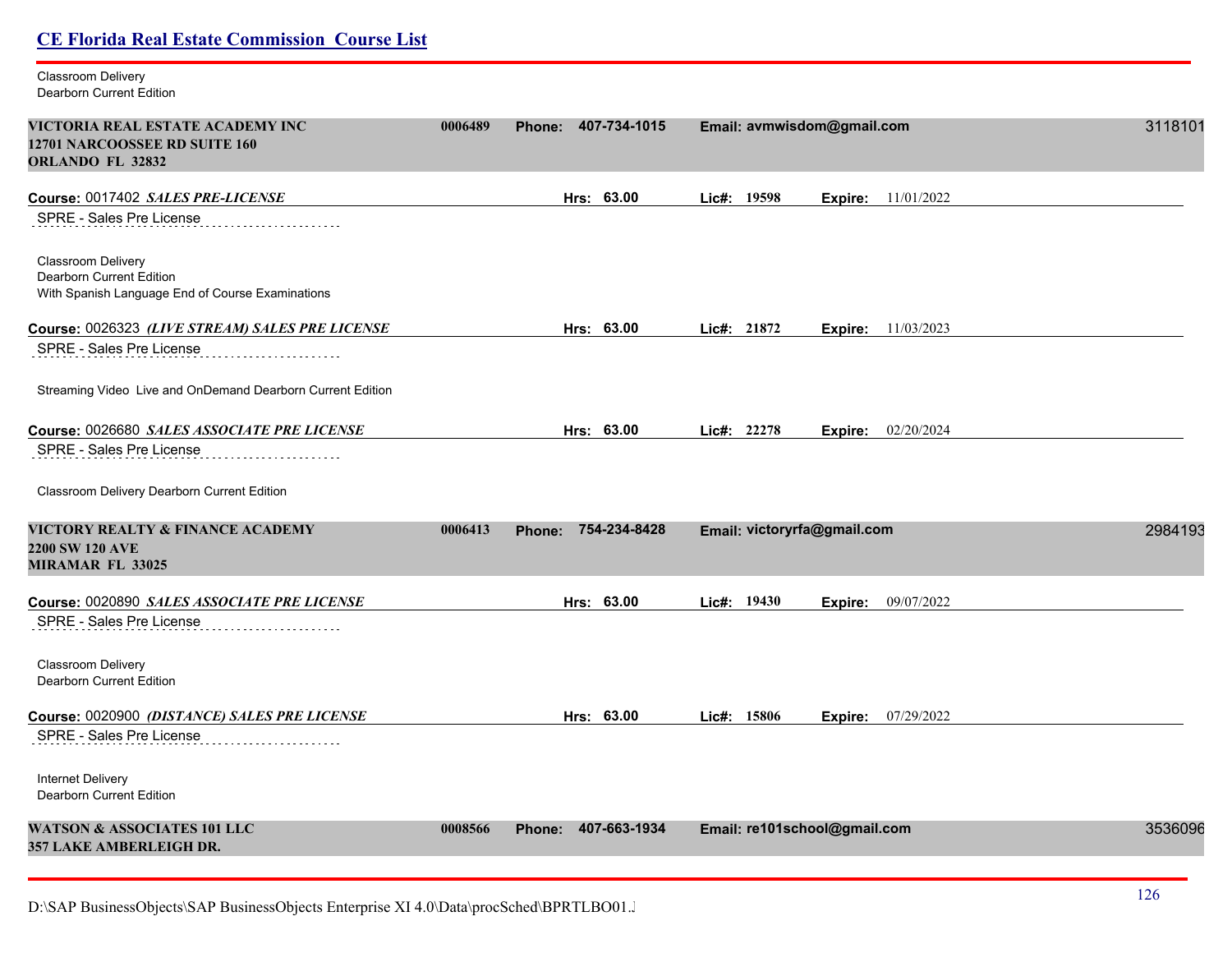| <b>WINTER GARDEN FL 34787</b>                                                                           |         |        |            |        |               |         |                    |         |
|---------------------------------------------------------------------------------------------------------|---------|--------|------------|--------|---------------|---------|--------------------|---------|
| Course: 0023846 (DISTANCE) SALES PRE LICENSE<br>SPRE - Sales Pre License                                |         |        | Hrs: 63.00 |        | Lic#: 19068   | Expire: | 07/20/2022         |         |
| Internet Delivery Dearborn Current Edition                                                              |         |        |            |        |               |         |                    |         |
| <b>WATSON SCHOOL OF REAL ESTATE</b><br>4516 NW 23RD AVENUE<br><b>GAINESVILLE FL 32606-6575</b>          | 0002011 | Phone: |            | Email: |               |         |                    | 1286608 |
| Course: 0016767 SALES ASSOCIATE PRE LICENSE                                                             |         |        | Hrs: 63.00 |        | Lic#: 21112   | Expire: | 05/20/2023         |         |
| SPRE - Sales Pre License                                                                                |         |        |            |        |               |         |                    |         |
| Classroom Delivery<br>Dearborn Current Edition                                                          |         |        |            |        |               |         |                    |         |
| Course: 0022349 (DISTANCE) SALES ASSOCIATE PRE LICENSE                                                  |         |        | Hrs: 63.00 |        | Lic#: 17249   |         | Expire: 07/09/2023 |         |
| SPRE - Sales Pre License                                                                                |         |        |            |        |               |         |                    |         |
| Internet Delivery<br>Dearborn Current Edition                                                           |         |        |            |        |               |         |                    |         |
| Course: 0023357 (LIVE STREAMING) SALES PRE LICENSE                                                      |         |        | Hrs: 63.00 |        | Lie#: 18568   |         | Expire: 03/22/2024 |         |
| SPRE - Sales Pre License                                                                                |         |        |            |        |               |         |                    |         |
| Streaming Video Live and On-Demand Delivery<br>Dearborn Current Edition                                 |         |        |            |        |               |         |                    |         |
| <b>WESTGATE REAL ESTATE ACADEMY LLC</b><br><b>7450 SANDLAKE COMMONS BLVD</b><br><b>ORLANDO FL 32819</b> | 0004294 | Phone: |            | Email: |               |         |                    | 1247163 |
| Course: 0019072 (DISTANCE) SALES PRE-LICENSE                                                            |         |        | Hrs: 63.00 |        | Lic#: 21054   | Expire: | 05/13/2023         |         |
| SPRE - Sales Pre License                                                                                |         |        |            |        |               |         |                    |         |
| Internet Delivery<br>Dearborn Current Edition                                                           |         |        |            |        |               |         |                    |         |
| Course: 0021580 SALES ASSOCIATE PRE LICENSE                                                             |         |        | Hrs: 63.00 |        | Lic#: $16471$ |         | Expire: 01/28/2023 |         |
| SPRE - Sales Pre License                                                                                |         |        |            |        |               |         |                    |         |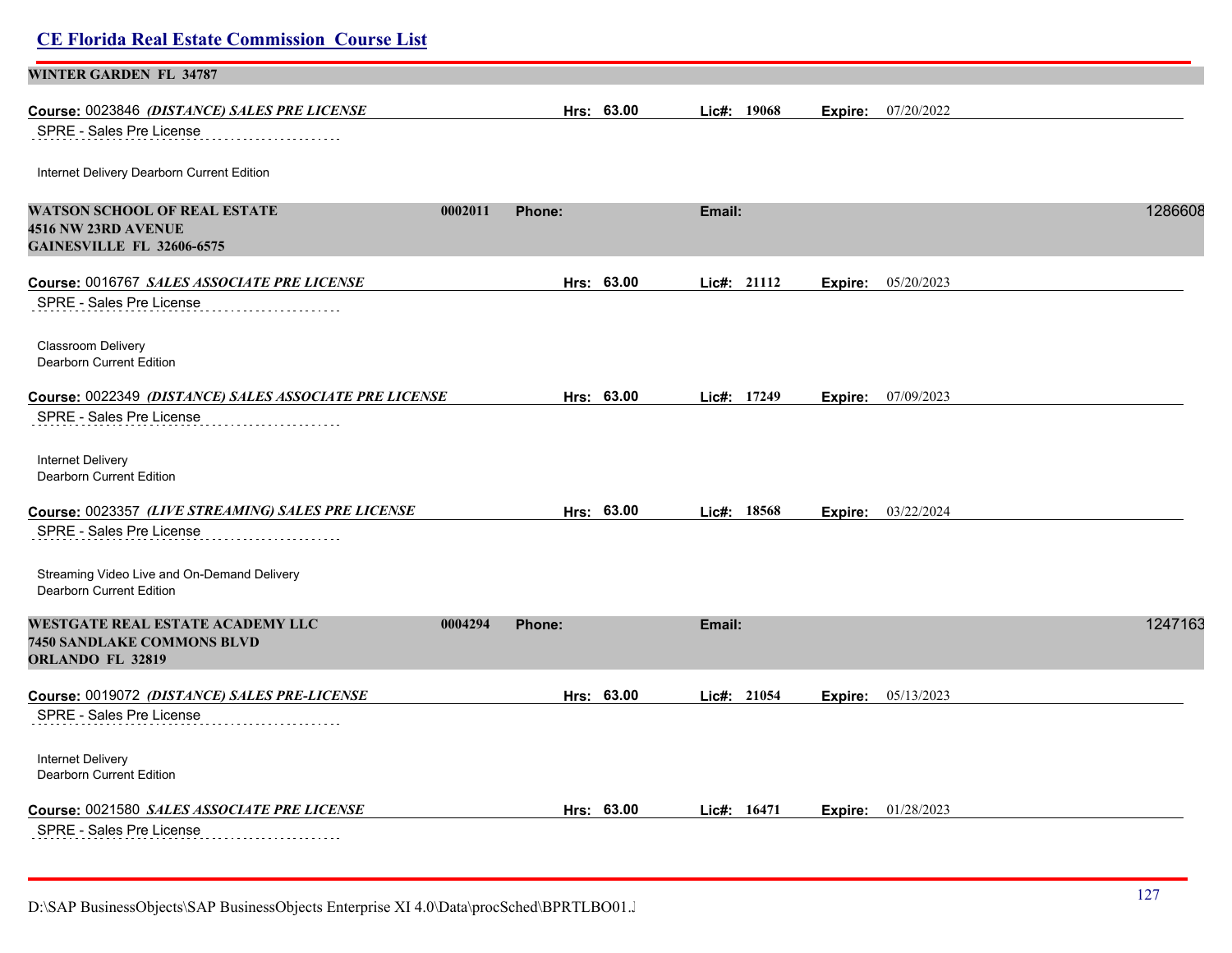## **CE Florida Real Estate Commission Course List** Classroom Delivery Dearborn Current Edition **WILL C REAL ESTATE SCHOOL 0008695 Phone: (305) 812-1216 Email: william@willcre.com** 33319758 **1222 SE 47TH STREET C1 CAPE CORAL FL 33904 Course:** 0025329 *(DISTANCE) SALES PRE LICENSE* **Hrs: 63.00 Lic#: 20698 Expire:** 03/10/2023 SPRE - Sales Pre License Internet Delivery Dearborn Current Edition **WILLIAMS REAL ESTATE SCHOOL 0008547 Phone: 813-943-6423 Email: dwightwilliams2799@gmail.com** 33092557 **PO BOX 20693 TAMPA FL 33622 Course:** 0023766 *(DISTANCE) SALES PRE LICENSE* **Hrs: 63.00 Lic#: 18993 Expire:** 07/05/2022 SPRE - Sales Pre License Internet Delivery Dearborn Current Edition **XTREME REAL ESTATE SCHOOL 0006127 Phone: 954 663 0275 Email: TONY@XTREMEREALTYTEAM.COM** 25648310 **11386 W STATE RD 84 DAVIE FL 33325 Course:** 0017560 *(DISTANCE) SALES PRE-LICENSE* **Hrs: 63.00 Lic#: 22661 Expire:** 05/23/2024 SPRE - Sales Pre License Internet Delivery Dearborn Current Edition **YOLANDA GRAHAM SCHOOL OF REAL ESTATE 0005248 Phone: Email:** 15045596 **3707 KENTFIELD PL VALRICO FL 33596 Course:** 0017065 *SALES ASSOCIATE PRE LICENSE* **Hrs: 63.00 Lic#: 20959 Expire:** 04/25/2023 SPRE - Sales Pre License Classroom Delivery Dearborn Current Edition **Course:** 0017170 *(DISTANCE) SALES PRE-LICENSE* **Hrs: 63.00 Lic#: 20333 Expire:** 02/03/2023 SPRE - Sales Pre License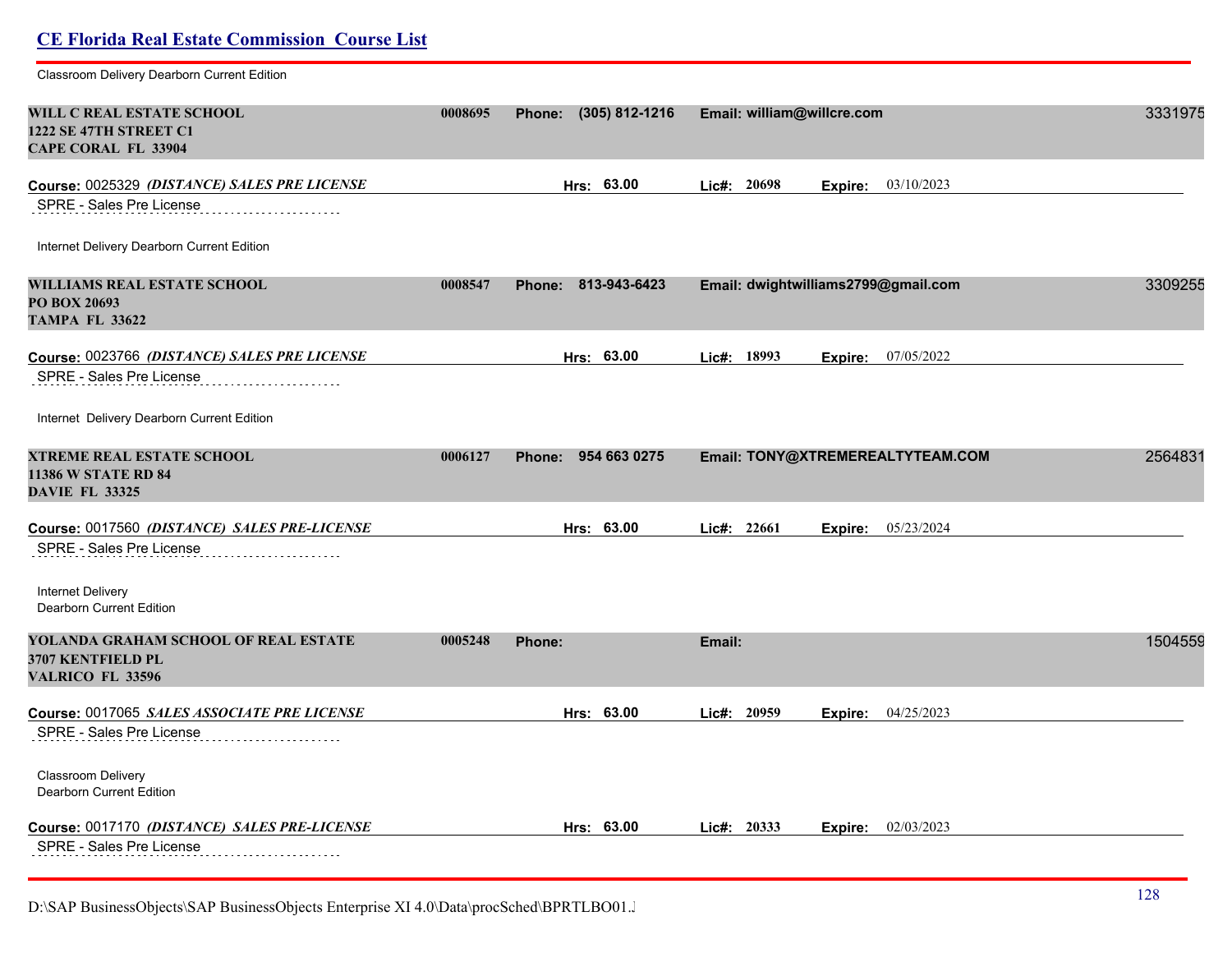Internet Delivery Dearborn Current Edition

| ZARZUELA REALTY & SCHOOL LLC<br><b>199 EAST MAIN STREET</b><br><b>DUNDEE FL 33838</b>        | 0006227 | <b>Phone:</b> | 855-577-4549 |        |             | Email: zrealty.school@gmail.com |                           | 3537644 |
|----------------------------------------------------------------------------------------------|---------|---------------|--------------|--------|-------------|---------------------------------|---------------------------|---------|
| Course: 0021182 SALES ASSOCIATE PRE LICENSE<br>SPRE - Sales Pre License                      |         |               | Hrs: 63.00   |        | Lic#: 16088 | Expire:                         | 10/04/2022                |         |
| Classroom Delivery<br>Dearborn Current Edition with Spanish Language End of Course Exams     |         |               |              |        |             |                                 |                           |         |
| Course: 0026641 SALES ASSOCIATE PRE LICENSE                                                  |         |               | Hrs: 63.00   |        | Lic#: 22249 |                                 | Expire: 02/13/2024        |         |
| SPRE - Sales Pre License                                                                     |         |               |              |        |             |                                 |                           |         |
| Classroom Delivery Dearborn Current Edition with Spanish Language End of Course Exams        |         |               |              |        |             |                                 |                           |         |
| ZENITH REAL ESTATE SCHOOL, LLC<br><b>1301 6TH AVE W STE 100</b><br><b>BRADENTON FL 34205</b> | 0006533 | Phone:        |              | Email: |             |                                 |                           | 2863468 |
| Course: 0019415 (DISTANCE) SALES PRE-LICENSE                                                 |         |               | Hrs: 63.00   |        | Lic#: 17551 | Expire:                         | 08/21/2023                |         |
| SPRE - Sales Pre License                                                                     |         |               |              |        |             |                                 |                           |         |
| Internet Delivery<br>Dearborn Current Edition                                                |         |               |              |        |             |                                 |                           |         |
| Course: 0019416 SALES ASSOCIATE PRE LICENSE                                                  |         |               | Hrs: 63.00   |        | Lic#: 17552 |                                 | <b>Expire:</b> 08/21/2023 |         |
| SPRE - Sales Pre License                                                                     |         |               |              |        |             |                                 |                           |         |
| Classroom Delivery<br>Dearborn Current Edition                                               |         |               |              |        |             |                                 |                           |         |
| Course: 0022601 SALES ASSOCIATE PRE LICENSE                                                  |         |               | Hrs: 63.00   |        | Lic#: 17607 | Expire:                         | 08/28/2023                |         |
| SPRE - Sales Pre License                                                                     |         |               |              |        |             |                                 |                           |         |
| Classroom Delivery<br>Dearborn Current Edition with Spanish Language end of course exams     |         |               |              |        |             |                                 |                           |         |